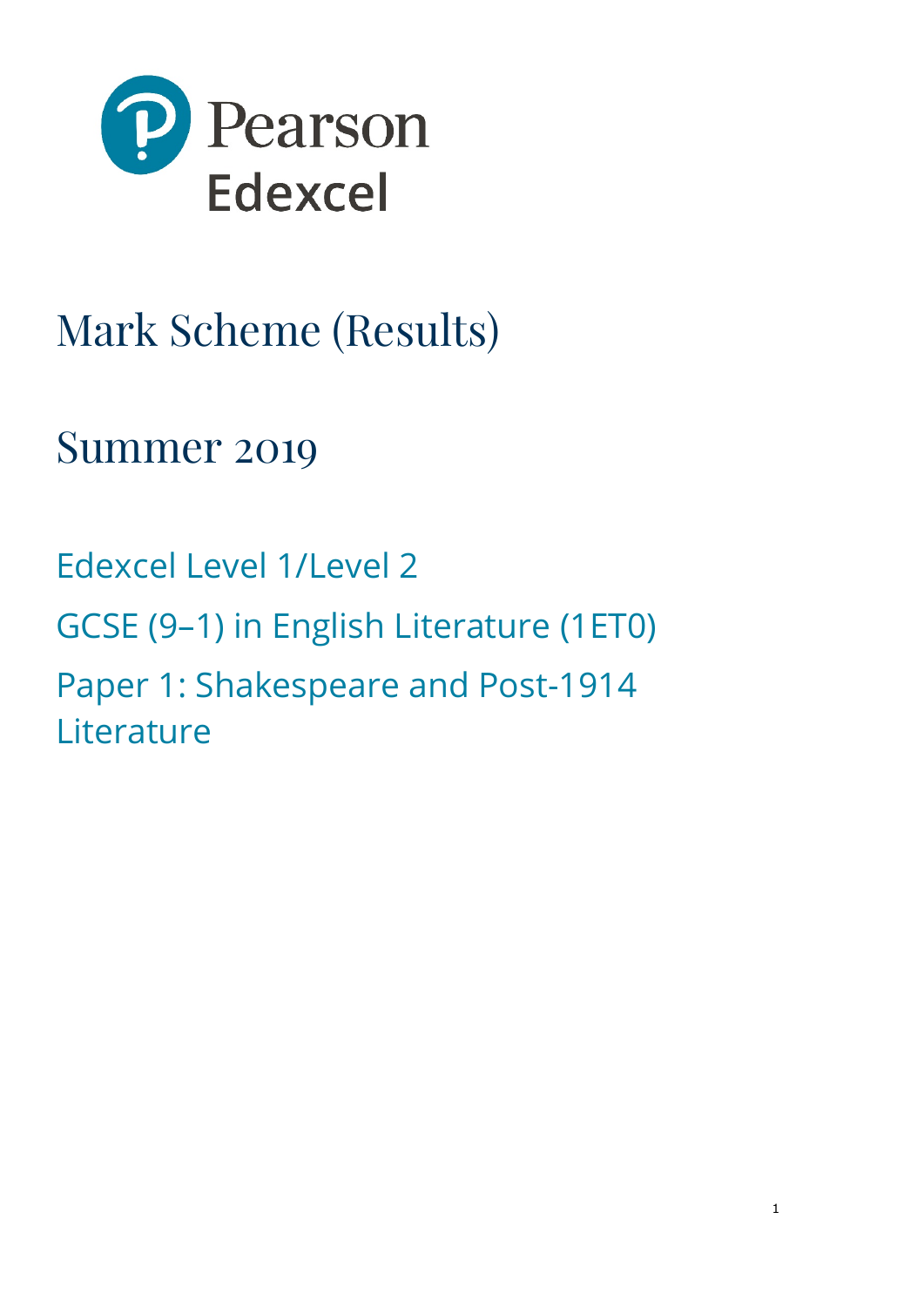#### **Edexcel and BTEC Qualifications**

Edexcel and BTEC qualifications are awarded by Pearson, the UK's largest awarding body. We provide a wide range of qualifications including academic, vocational, occupational and specific programmes for employers. For further information visit our qualifications websites at [www.edexcel.com](http://www.edexcel.com/) or [www.btec.co.uk.](http://www.btec.co.uk/) Alternatively, you can get in touch with us using the details on our contact us page at [www.edexcel.com/contactus.](http://www.edexcel.com/contactus)

#### **Pearson: helping people progress, everywhere**

Pearson aspires to be the world's leading learning company. Our aim is to help everyone progress in their lives through education. We believe in every kind of learning, for all kinds of people, wherever they are in the world. We've been involved in education for over 150 years, and by working across 70 countries, in 100 languages, we have built an international reputation for our commitment to high standards and raising achievement through innovation in education. Find out more about how we can help you and your students at: [www.pearson.com/uk](http://www.pearson.com/uk)

 June 2019 Publications Code 1906\_1ET1\_01\_results\_MS All the material in this publication is copyright © Pearson Education Ltd 2019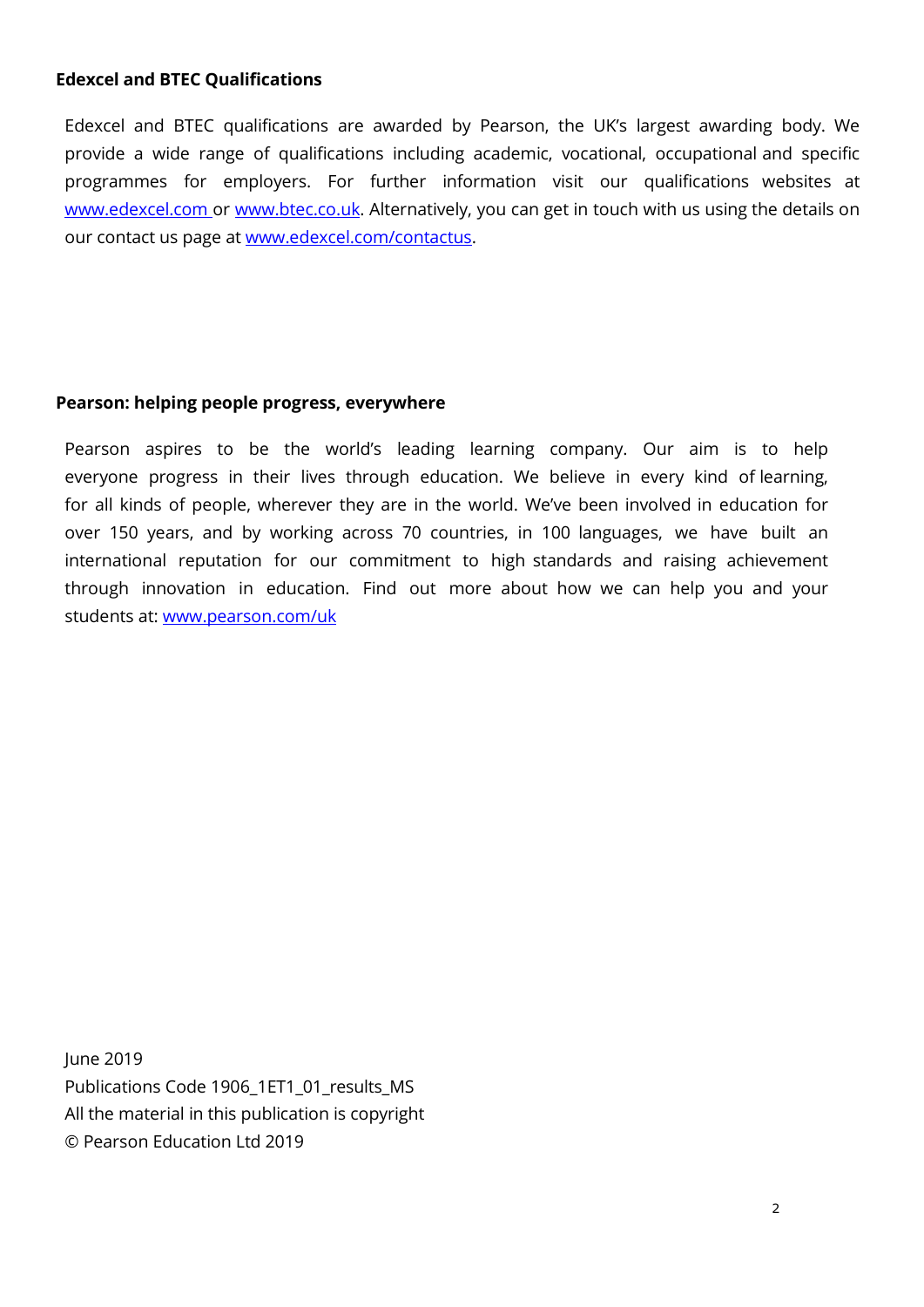## **General marking guidance**

- All candidates must receive the same treatment. Examiners must mark the last candidate in exactly the same way as they mark the first.
- Mark schemes should be applied positively. Candidates must be rewarded for what they have shown they can do rather than be penalised for omissions.
- Examiners should mark according to the mark scheme not according to their perception of where the grade boundaries may lie.
- All the marks on the mark scheme are designed to be awarded. Examiners should always award full marks if deserved, i.e. if the answer matches the mark scheme. Examiners should also be prepared to award zero marks if the candidate's response is not worthy of credit according to the mark scheme.
- Where some judgment is required, mark schemes will provide the principles by which marks will be awarded and exemplification/indicative content will not be exhaustive.
- When examiners are in doubt regarding the application of the mark scheme to a candidate's response, a senior examiner must be consulted before a mark is given.
- Crossed-out work should be marked unless the candidate has replaced it with an alternative response.

# **Marking guidance – specific**

- The marking grids have been designed to assess student work holistically. The grids identify the Assessment Objective being targeted by the level descriptors.
- When deciding how to reward an answer, examiners should consult both the indicative content and the associated marking grid(s). When using a levels-based mark scheme, the 'best fit' approach should be used.
- Examiners should first decide which descriptor most closely matches the answer and place it in that level.
- The mark awarded within the level will be decided based on the quality of the answer and will be modified according to how securely all bullet points are displayed at that level.
- In cases of uneven performance, the points above will still apply. Candidates will be placed in the level that best describes their answer according to the Assessment Objective described in the level. Marks will be awarded towards the top or bottom of that level depending on how they have evidenced each of the descriptor bullet points.
- Indicative content is exactly that it consists of factual points that candidates are likely to use to construct their answer. It is possible for an answer to be constructed without mentioning some or all of these points, as long as they provide alternative responses to the indicative content that fulfil the requirements of the question. It is the examiner's responsibility to apply their professional judgment to the candidate's response in determining if the answer fulfils the requirements of the question.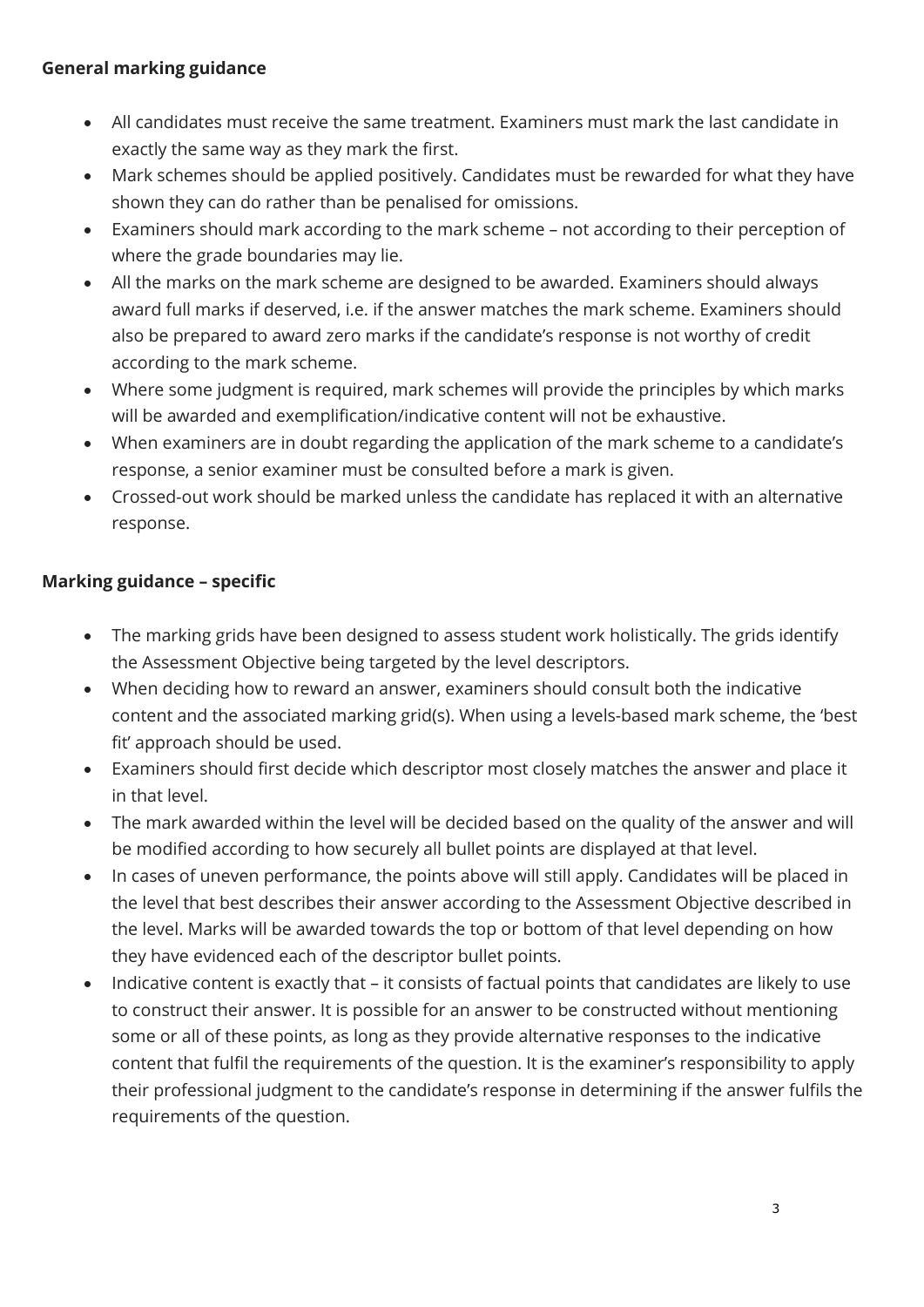### **Paper 1 Mark scheme**

The table below shows the number of raw marks allocated for each question in this mark scheme.

|                                                          |     |                 | <b>Assessment Objectives</b> |            | <b>Total</b><br>marks |
|----------------------------------------------------------|-----|-----------------|------------------------------|------------|-----------------------|
| <b>Component</b>                                         | AO1 | AO <sub>2</sub> | AO <sub>3</sub>              | <b>AO4</b> |                       |
| Component 1:<br>Shakespeare and Post-<br>1914 Literature |     |                 |                              |            |                       |
| Questions 1a to 6a                                       |     | 20              |                              |            | 20                    |
| Questions 1b to 6b                                       | 15  |                 | 5                            |            | 20                    |
| Question 7-22                                            | 16  |                 | 16                           | 8          | 40                    |

| AO <sub>1</sub> | Read, understand and respond to texts.<br>Students should be able to:<br>• maintain a critical style and develop an informed personal response<br>• use textual references, including quotations, to support and illustrate<br>interpretations. |
|-----------------|-------------------------------------------------------------------------------------------------------------------------------------------------------------------------------------------------------------------------------------------------|
| AO <sub>2</sub> | Analyse the language, form and structure used by a writer to create meanings and<br>effects, using relevant subject terminology where appropriate.                                                                                              |
| AO3             | Show understanding of the relationships between texts and the contexts in which<br>they were written.                                                                                                                                           |
| AO4             | Use a range of vocabulary and sentence structures for clarity, purpose and effect,<br>with accurate spelling and punctuation.                                                                                                                   |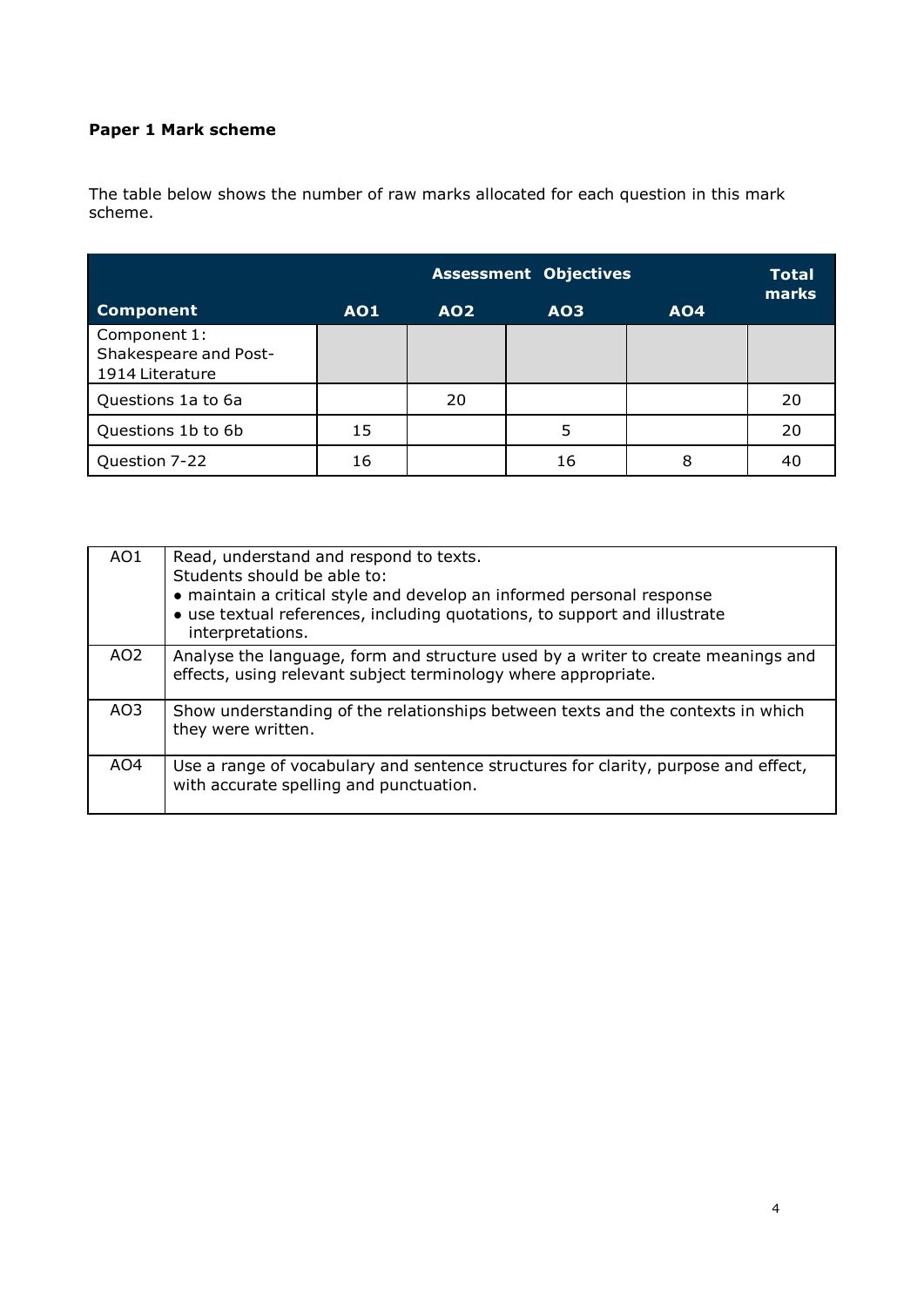#### **Section A: Shakespeare**

| Question<br>Number     | Indicative content                                                                                                                                                                                                                                                                                                                                        |                                                                                                                                                                                                                                                             |  |  |
|------------------------|-----------------------------------------------------------------------------------------------------------------------------------------------------------------------------------------------------------------------------------------------------------------------------------------------------------------------------------------------------------|-------------------------------------------------------------------------------------------------------------------------------------------------------------------------------------------------------------------------------------------------------------|--|--|
| 1(a)<br><b>Macbeth</b> | The indicative content is not prescriptive. Reward responses that explore how<br>Shakespeare presents the character of the Porter.                                                                                                                                                                                                                        |                                                                                                                                                                                                                                                             |  |  |
|                        | Responses may include:<br>The Porter, speaking in prose, humorously imagines himself to be the porter of the<br>gates of Hell, welcoming in sinners: 'if a man were a porter of hell-gate', 'turning the<br>key'; his speech is like a stand-up comedy routine and adds a light-hearted opening to<br>the scene in contrast to the topic he is discussing |                                                                                                                                                                                                                                                             |  |  |
|                        | $\bullet$                                                                                                                                                                                                                                                                                                                                                 | the Porter describes the various types of sinner he is letting in: 'farmer', 'English tailor',<br>typical professions recognised by the audience                                                                                                            |  |  |
|                        | short erratic sentences are used by the Porter to mirror his frustration at being<br>$\bullet$<br>disturbed and to reflect the frantic nature of the caller knocking on the door: 'O, come<br>in, equivocator!', 'Never at quiet!'                                                                                                                        |                                                                                                                                                                                                                                                             |  |  |
|                        | $\bullet$                                                                                                                                                                                                                                                                                                                                                 | language used is from the lexical field of death and Hell: 'hanged', 'devil', 'Beelzebub'<br>and presents a dark and ominous feel to the Porter's speech                                                                                                    |  |  |
|                        | $\bullet$                                                                                                                                                                                                                                                                                                                                                 | repetition, 'Knock, knock, knock', and questions, 'who's there?', indicate that the Porter<br>has a short temper and is irritated by the disturbance to his night                                                                                           |  |  |
|                        | when Macduff and Lennox enter, the Porter acknowledges their senior position: 'sir' but<br>$\bullet$<br>his language and joking convey he lacks respect and breaks social conventions                                                                                                                                                                     |                                                                                                                                                                                                                                                             |  |  |
|                        | $\bullet$                                                                                                                                                                                                                                                                                                                                                 | the Porter jokes about the effects of alcohol on the body by using a list of three: 'nose-<br>painting, sleep and urine,' and using sexual innuendos and word play to create humour:<br>'provokes desire', 'sets him on, and takes him off'.                |  |  |
|                        | Reward all valid points.                                                                                                                                                                                                                                                                                                                                  |                                                                                                                                                                                                                                                             |  |  |
| <b>Level</b>           | <b>Mark</b><br>(20)<br>marks)                                                                                                                                                                                                                                                                                                                             | Descriptor - AO2 Please refer to page 3 (20 marks)                                                                                                                                                                                                          |  |  |
|                        | 0                                                                                                                                                                                                                                                                                                                                                         | No rewardable material.                                                                                                                                                                                                                                     |  |  |
| Level 1                | $1 - 4$                                                                                                                                                                                                                                                                                                                                                   | The response is simple and the identification of language, form and<br>$\bullet$<br>structure is minimal.<br>Little evidence of relevant subject terminology.                                                                                               |  |  |
| Level 2                | $5 - 8$                                                                                                                                                                                                                                                                                                                                                   | The response is largely descriptive. There is some comment on the<br>$\bullet$<br>language, form and structure.<br>Limited use of relevant subject terminology to support examples given.<br>$\bullet$                                                      |  |  |
| Level 3                | $9 - 12$                                                                                                                                                                                                                                                                                                                                                  | The response shows an understanding of a range of language, form and<br>$\bullet$<br>structure features and links these to their effect on the reader.<br>Relevant subject terminology is used to support examples given.<br>$\bullet$                      |  |  |
| Level 4                | $13 - 16$                                                                                                                                                                                                                                                                                                                                                 | The response is focused and detailed. Analysis of language, form and<br>$\bullet$<br>structure features and their effect on the reader is sustained.<br>Relevant subject terminology is used accurately and appropriately to<br>$\bullet$<br>develop ideas. |  |  |
| Level 5                | $17 - 20$                                                                                                                                                                                                                                                                                                                                                 | The response is a cohesive evaluation of the interrelationship of<br>$\bullet$<br>language, form and structure and their effect on the reader.<br>Relevant subject terminology is integrated and precise.                                                   |  |  |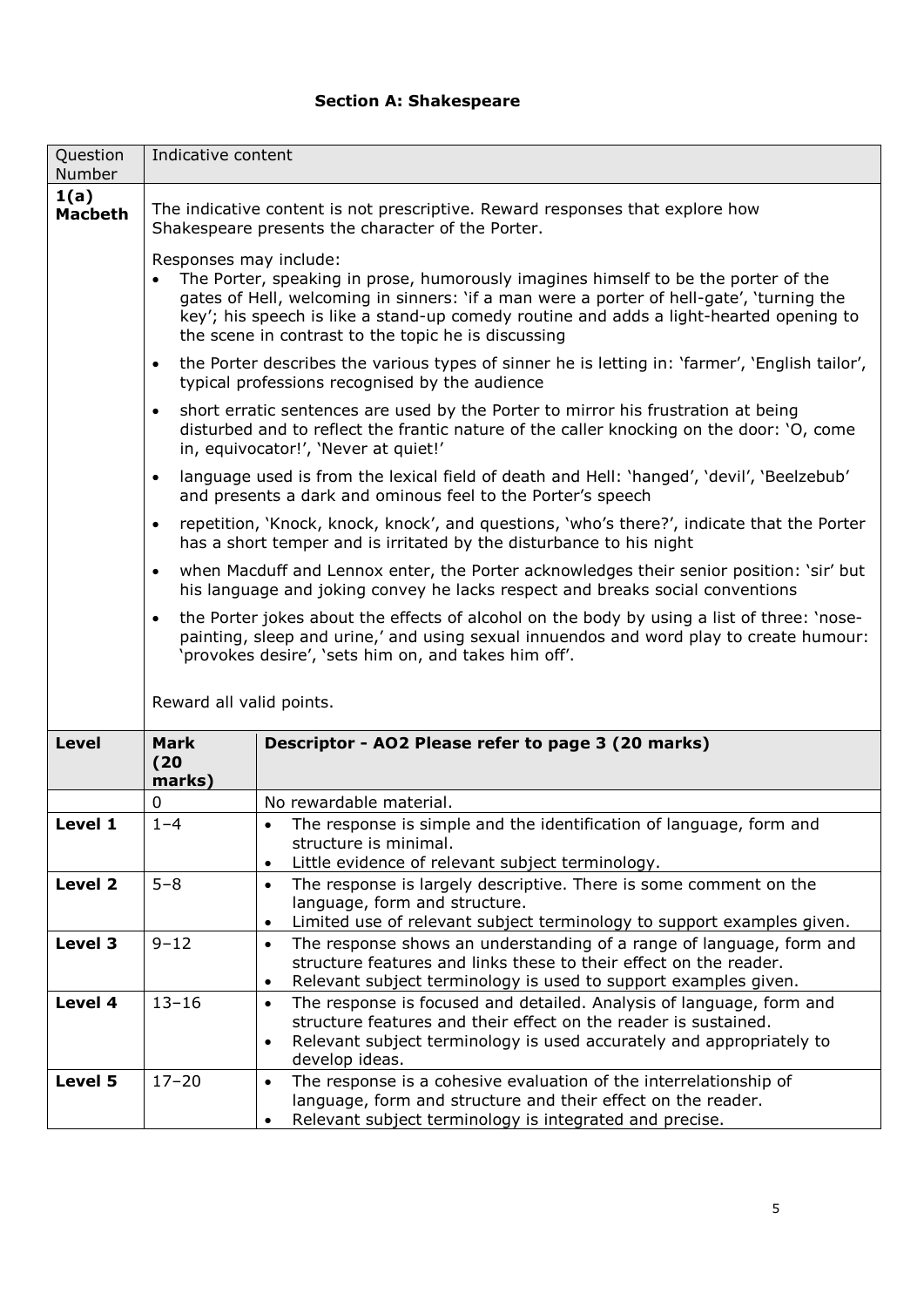| Question<br><b>Number</b> | <b>Indicative content</b>                                                                                                                                                                                                                                                                       |  |  |
|---------------------------|-------------------------------------------------------------------------------------------------------------------------------------------------------------------------------------------------------------------------------------------------------------------------------------------------|--|--|
| 1(b)<br><b>Macbeth</b>    | The indicative content is not prescriptive. Reward responses that consider the<br>importance of evil elsewhere in the play.                                                                                                                                                                     |  |  |
|                           | Responses may include:                                                                                                                                                                                                                                                                          |  |  |
|                           | Interpretation of the text (AO1):                                                                                                                                                                                                                                                               |  |  |
|                           | the theme of evil is introduced through the witches and their prophecy that Macbeth<br>$\bullet$<br>'shalt be King hereafter!' They also appear to have the power to predict the future; to<br>defy normal physical laws of the weather and to have guiding spirits: 'Greymalkin',<br>'Paddock' |  |  |
|                           | Banquo warns Macbeth about the witches and how they might be leading him into<br>$\bullet$<br>evil: 'the instruments of darkness'. He later fears that Macbeth 'played'st most foully'<br>to gain the position of king                                                                          |  |  |
|                           | Lady Macbeth calls upon 'evil spirits' to 'unsex' her and to give her the unnatural<br>$\bullet$<br>strength to help Macbeth kill Duncan. Macbeth displays characteristics that would be<br>considered evil - selfishness, obsession and cold-blooded murderous intent                          |  |  |
|                           | on the night of Duncan's death, Lennox describes how the 'night has been unruly' and<br>$\bullet$<br>that there were 'strange screams of death' to reflect the evil nature of the storm                                                                                                         |  |  |
|                           | an evil image of a blood-covered dagger is seen by Macbeth, leading him to murder<br>$\bullet$<br>Duncan. Following the murder of Banquo, Macbeth imagines he sees the ghost of<br>Banquo tormenting him                                                                                        |  |  |
|                           | Macbeth is unable to sleep and believes that he hears evil voices mocking him and<br>$\bullet$<br>crying 'sleep no more'. He is also tormented by nightmares                                                                                                                                    |  |  |
|                           | at the end of the play Macduff calls Macbeth a 'hell-hound' and monster for all the evil<br>$\bullet$<br>deeds that Macbeth has committed.                                                                                                                                                      |  |  |
|                           | Relationships between text and context (AO3):                                                                                                                                                                                                                                                   |  |  |
|                           | witches and the subject of witchcraft were a significant part of society during James'<br>$\bullet$<br>reign. James was an expert on witchcraft and wrote a book on the subject called<br>Demonologie                                                                                           |  |  |
|                           | the murder of a king (regicide) was seen as an evil crime and went against the belief<br>in the Divine Right of Kings, which meant the kings were appointed by God. James I<br>was supposedly descended from Banquo                                                                             |  |  |
|                           | the play reflects the social expectations that good will always overcome evil.<br>$\bullet$                                                                                                                                                                                                     |  |  |
|                           | Reward all valid points.                                                                                                                                                                                                                                                                        |  |  |
|                           | Candidates will be rewarded if they make relevant textual references or use short<br>quotations from elsewhere in the play, outside of the extract provided. This includes<br>relevant paraphrasing.                                                                                            |  |  |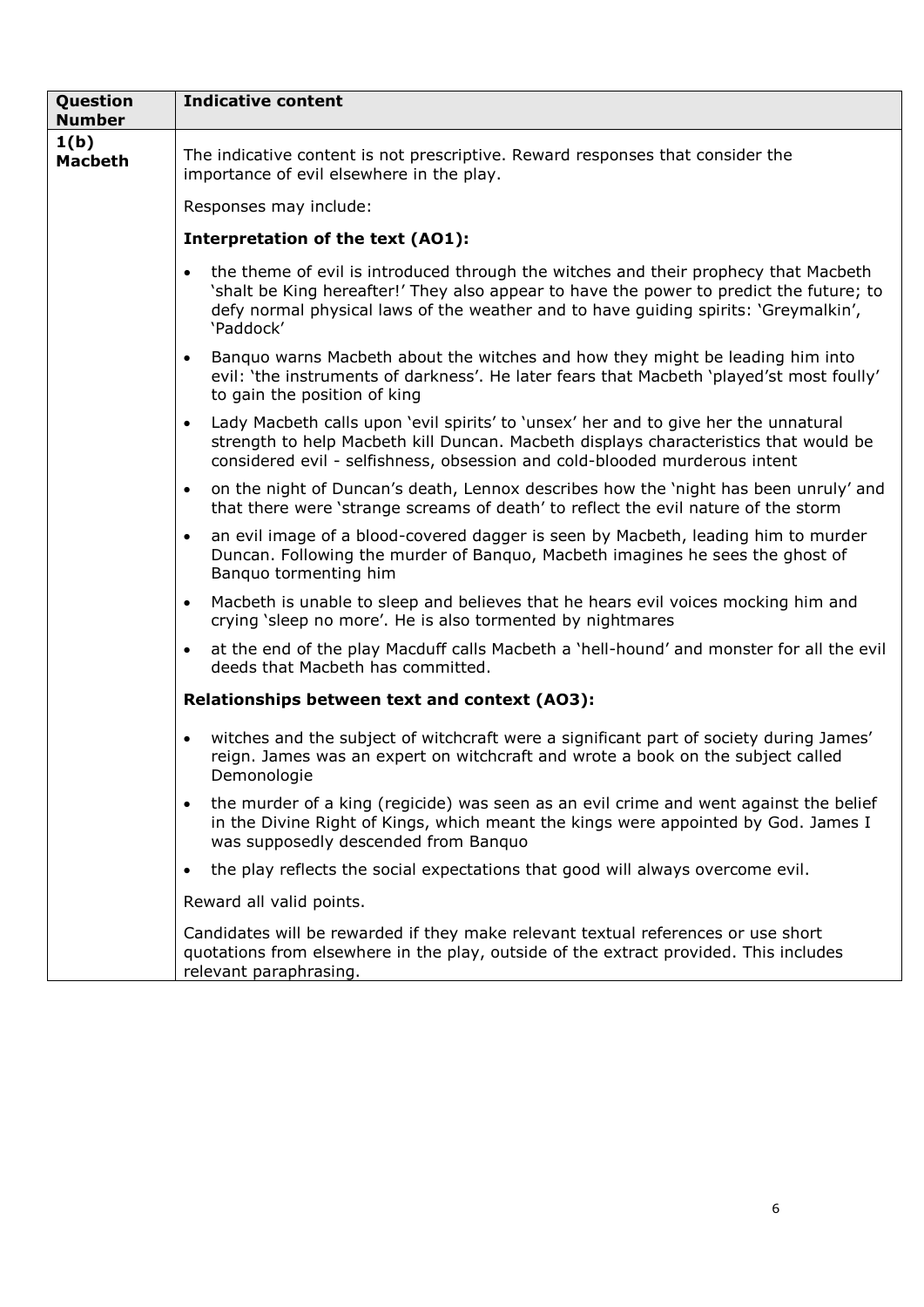| <b>Level</b>                 | <b>Mark</b><br>$(20$ marks) | <b>Descriptor</b><br>Bullets 1, 2 and 3 - A01 (15 marks), Bullet 4 - A03 (5 marks)<br>Please refer to page 3                                                               |  |
|------------------------------|-----------------------------|----------------------------------------------------------------------------------------------------------------------------------------------------------------------------|--|
|                              | 0                           | No rewardable material.                                                                                                                                                    |  |
| <b>Level</b>                 | $1 - 4$                     | The response is simple with little personal response.                                                                                                                      |  |
| 1                            |                             | There is little evidence of a critical style.<br>$\bullet$                                                                                                                 |  |
|                              |                             | Little reference is made to the content or themes of the play.<br>$\bullet$                                                                                                |  |
|                              |                             | There is little awareness of context and little comment on the relationship<br>$\bullet$<br>between text and context.                                                      |  |
| <b>Level</b><br>$\mathbf{2}$ | $5 - 8$                     | The response may be largely narrative but has some elements of personal<br>$\bullet$<br>response.                                                                          |  |
|                              |                             | There is some evidence of a critical style but it is not always applied<br>$\bullet$<br>securely.                                                                          |  |
|                              |                             | Some valid points are made, but without consistent or secure focus.<br>$\bullet$                                                                                           |  |
|                              |                             | There is some awareness of relevant context and some comment on the<br>$\bullet$<br>relationship between text and context.                                                 |  |
| <b>Level</b><br>З            | $9 - 12$                    | The response shows a relevant personal response, soundly related to the<br>$\bullet$<br>text.                                                                              |  |
|                              |                             | There is an appropriate critical style, with comments showing a sound<br>$\bullet$<br>interpretation.                                                                      |  |
|                              |                             | The response is relevant and focused points are made with support from<br>$\bullet$<br>the text.                                                                           |  |
|                              |                             | There is sound comment on relevant context and sound relevant comment<br>$\bullet$<br>on the relationship between text and context.                                        |  |
| <b>Level</b><br>4            | $13 - 16$                   | The response has a developed personal response and thorough<br>$\bullet$<br>engagement, fully related to the text.                                                         |  |
|                              |                             | The critical style is sustained, and there is well-developed interpretation.<br>$\bullet$                                                                                  |  |
|                              |                             | Well-chosen references to the text support a range of effective points.                                                                                                    |  |
|                              |                             | There is sustained comment on relevant context and detailed awareness<br>of the relationship between text and context.                                                     |  |
| <b>Level</b><br>5            | $17 - 20$                   | There is an assured personal response, showing a high level of<br>$\bullet$<br>engagement with the text.                                                                   |  |
|                              |                             | A critical style is developed with maturity, perceptive understanding and<br>$\bullet$<br>interpretation.                                                                  |  |
|                              |                             | Discerning references are an integral part of the response, with points<br>$\bullet$<br>made with assurance and full support from the text.                                |  |
|                              |                             | There is excellent understanding of context, and convincing understanding<br>$\bullet$<br>of the relationship between text and context is integrated into the<br>response. |  |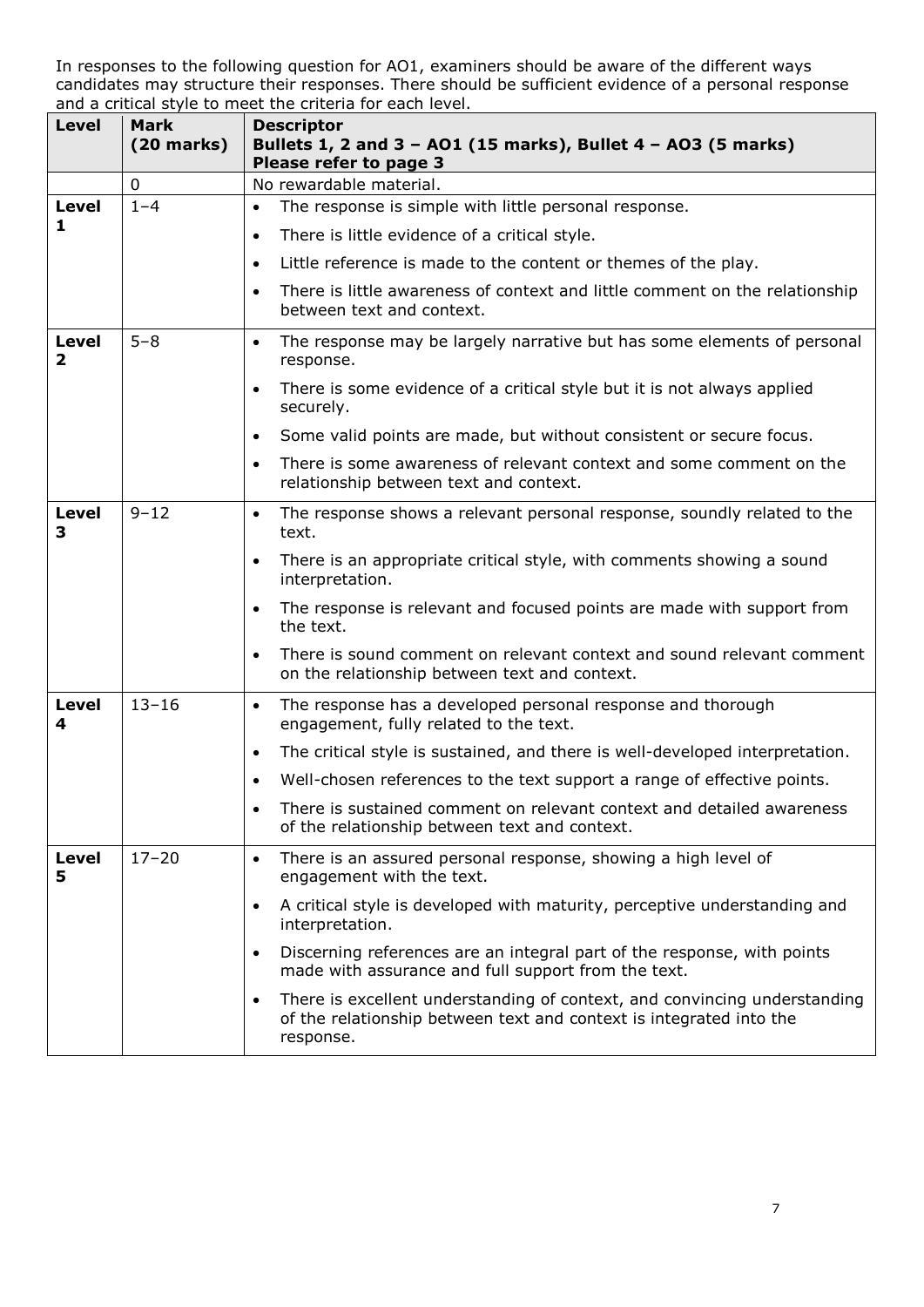| Question<br><b>Number</b>    | <b>Indicative content</b>                                                                                                                                                                                                                            |                                                                                                                                                                                                                                                             |  |  |
|------------------------------|------------------------------------------------------------------------------------------------------------------------------------------------------------------------------------------------------------------------------------------------------|-------------------------------------------------------------------------------------------------------------------------------------------------------------------------------------------------------------------------------------------------------------|--|--|
| $2(a)$ The<br><b>Tempest</b> |                                                                                                                                                                                                                                                      | The indicative content is not prescriptive. Reward responses that explore how Shakespeare<br>presents the character of Prospero.                                                                                                                            |  |  |
|                              | Responses may include:<br>Prospero is presented as a hospitable host inviting the king, Alonso, to his 'cell' and<br>$\bullet$<br>offering to take him to his 'ship' and 'Naples'. He uses courteous language to address his<br>guests: 'please you' |                                                                                                                                                                                                                                                             |  |  |
|                              | $\bullet$                                                                                                                                                                                                                                            | when speaking to Ariel, he appears caring and compassionate, agreeing to set Ariel free:<br>'be free, and fare thou well!'                                                                                                                                  |  |  |
|                              | $\bullet$<br>over the elements                                                                                                                                                                                                                       | a list of three: 'calm seas, auspicious gales, /And sail so expeditious', emphasises how<br>much he wants to help Alonso and his companions and reflects the power Prospero has                                                                             |  |  |
|                              | $\bullet$                                                                                                                                                                                                                                            | Prospero conveys his joy at his daughter's marriage to Ferdinand: 'of these our dear-<br>beloved' and his impending retirement in Milan. He uses the pronoun 'my' to show how<br>important it is for him to return home                                     |  |  |
|                              | the frequent use of 'you' and 'your' by Prospero in the epilogue can be seen as an<br>$\bullet$<br>invitation to the audience to release him from the island. He uses repetition to request he<br>be 'pardoned' by them                              |                                                                                                                                                                                                                                                             |  |  |
|                              | the epilogue uses metaphors: 'good hands' for applause and 'gentle breath' for cheers to<br>$\bullet$<br>represent that the fate of Prospero or that of the actor is in the power of the audience                                                    |                                                                                                                                                                                                                                                             |  |  |
|                              | short sentences, enjambement and rhyming make Prospero's speech appear hurried and<br>$\bullet$<br>frantic, as if he is trying to conclude the play quickly and return to Naples.                                                                    |                                                                                                                                                                                                                                                             |  |  |
|                              | Reward all valid points.                                                                                                                                                                                                                             |                                                                                                                                                                                                                                                             |  |  |
| <b>Level</b>                 | <b>Mark</b><br>$(20$ marks)                                                                                                                                                                                                                          | Descriptor - AO2 Please refer to page 3 (20 marks)                                                                                                                                                                                                          |  |  |
|                              | 0                                                                                                                                                                                                                                                    | No rewardable material.                                                                                                                                                                                                                                     |  |  |
| Level 1                      | $1 - 4$                                                                                                                                                                                                                                              | The response is simple and the identification of language, form and<br>$\bullet$<br>structure is minimal.<br>Little evidence of relevant subject terminology.<br>$\bullet$                                                                                  |  |  |
| Level <sub>2</sub>           | $5 - 8$                                                                                                                                                                                                                                              | The response is largely descriptive. There is some comment on the<br>language, form and structure.<br>Limited use of relevant subject terminology to support examples given.<br>$\bullet$                                                                   |  |  |
| Level 3                      | $9 - 12$                                                                                                                                                                                                                                             | The response shows an understanding of a range of language, form and<br>$\bullet$<br>structure features and links these to their effect on the reader.<br>Relevant subject terminology is used to support examples given.<br>$\bullet$                      |  |  |
| Level 4                      | $13 - 16$                                                                                                                                                                                                                                            | The response is focused and detailed. Analysis of language, form and<br>$\bullet$<br>structure features and their effect on the reader is sustained.<br>Relevant subject terminology is used accurately and appropriately to<br>$\bullet$<br>develop ideas. |  |  |
| Level 5                      | $17 - 20$                                                                                                                                                                                                                                            | The response is a cohesive evaluation of the interrelationship of language,<br>$\bullet$<br>form and structure and their effect on the reader.<br>Relevant subject terminology is integrated and precise.<br>$\bullet$                                      |  |  |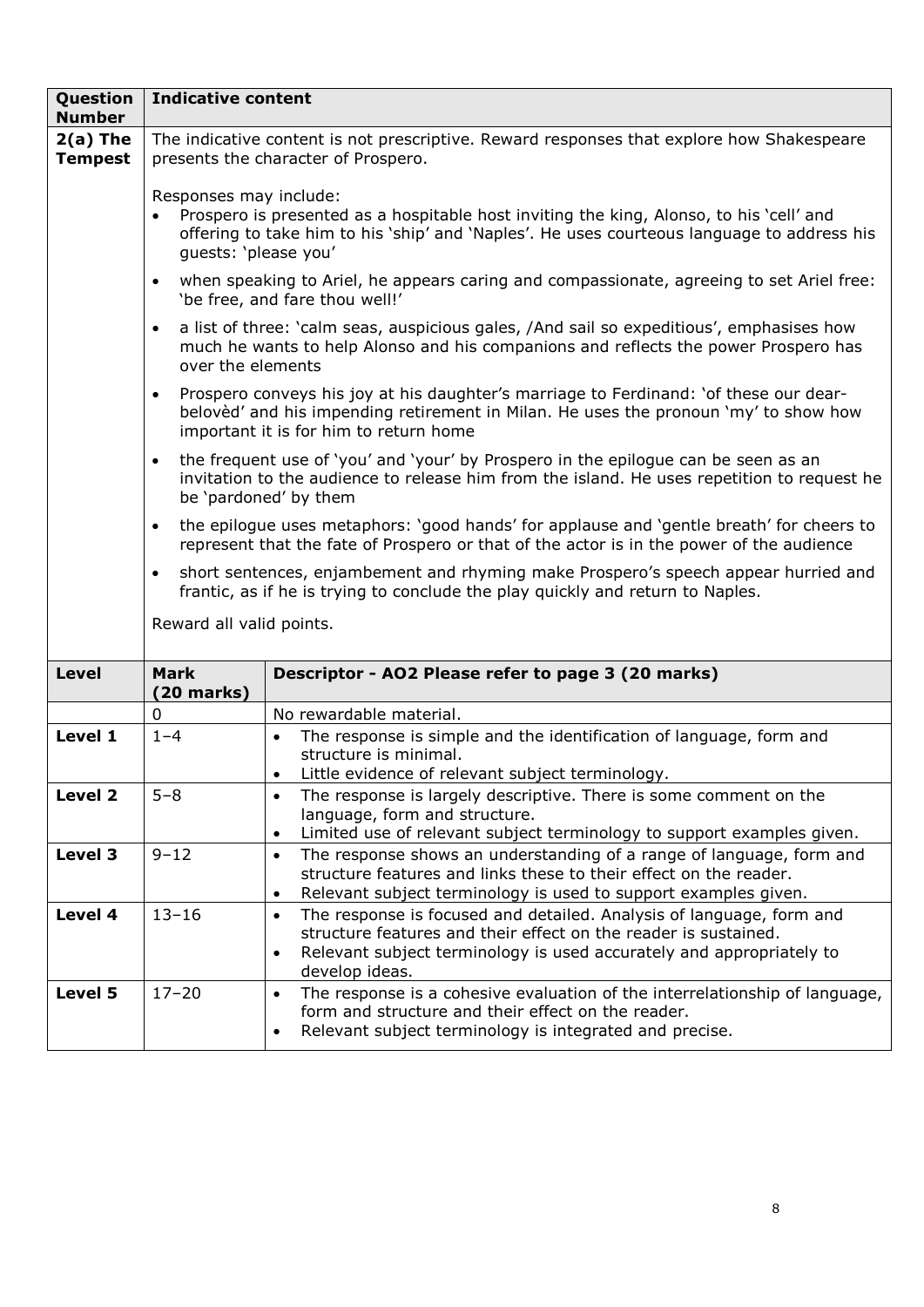| Question<br><b>Number</b>    | <b>Indicative content</b>                                                                                                                                                                                                                                       |  |  |  |  |
|------------------------------|-----------------------------------------------------------------------------------------------------------------------------------------------------------------------------------------------------------------------------------------------------------------|--|--|--|--|
| $2(b)$ The<br><b>Tempest</b> | The indicative content is not prescriptive. Reward responses that consider the importance of<br>authority elsewhere in the play.                                                                                                                                |  |  |  |  |
|                              | Responses may include:                                                                                                                                                                                                                                          |  |  |  |  |
|                              | <b>Interpretation of text (AO1):</b>                                                                                                                                                                                                                            |  |  |  |  |
|                              | Prospero displays an important position of authority over the elements and uses his 'Art'<br>$\bullet$<br>to create the tempest. Magic helps Prospero to maintain authority over the other<br>characters and the sequence of events on the island               |  |  |  |  |
|                              | Miranda is subject to Prospero's control; he withholds or provides her with information<br>$\bullet$<br>and dictates when she sleeps or wakes: 'thou art inclined to sleep'. Her meeting with<br>Ferdinand and subsequent engagement are authorised by Prospero |  |  |  |  |
|                              | Ariel and Caliban are both subject to Prospero's authority. Caliban is threatened with<br>$\bullet$<br>'cramps' and 'side-stitches' if he does not obey Prospero, whilst Ariel is promised 'liberty'<br>for performing the tasks Prospero demands               |  |  |  |  |
|                              | Antonio gains an important position of authority through his 'treacherous army' and<br>$\bullet$<br>takes over Prospero's 'dukedom' in Milan. He abuses his position of authority by trying to<br>drown Prospero and Miranda at sea                             |  |  |  |  |
|                              | in the subplot, Stephano tries to gain authority over Caliban and Trinculo when they plan<br>$\bullet$<br>to overthrow Prospero. Stephano envisages his own reign and control over the island: 'I<br>will be King'                                              |  |  |  |  |
|                              | the Boatswain holds authority over the sailors and uses his position during the storm to<br>$\bullet$<br>gain control over the passengers. He demands they 'keep below' as they 'mar [our]<br>labour'.                                                          |  |  |  |  |
|                              |                                                                                                                                                                                                                                                                 |  |  |  |  |
|                              | Relationships between text and context (AO3):                                                                                                                                                                                                                   |  |  |  |  |
|                              | the use of magic was taken very seriously during Shakespeare's time due to the lack of<br>$\bullet$<br>education and no natural explanation for certain events such as famine or plague                                                                         |  |  |  |  |
|                              | the colonisation of the 'New World' by European authorities imposed European ideology<br>and philosophies on the inhabitants, who were subjugated and exploited by these new<br>authoritarian rulers                                                            |  |  |  |  |
|                              | the authority of the king and the right to rule also reflected the worries about instability<br>$\bullet$<br>in England and Europe and the future royal succession.                                                                                             |  |  |  |  |
|                              | Reward all valid points.                                                                                                                                                                                                                                        |  |  |  |  |
|                              | Candidates will be rewarded if they make relevant textual references or use short<br>quotations from elsewhere in the play, outside of the extract provided. This includes                                                                                      |  |  |  |  |

relevant paraphrasing.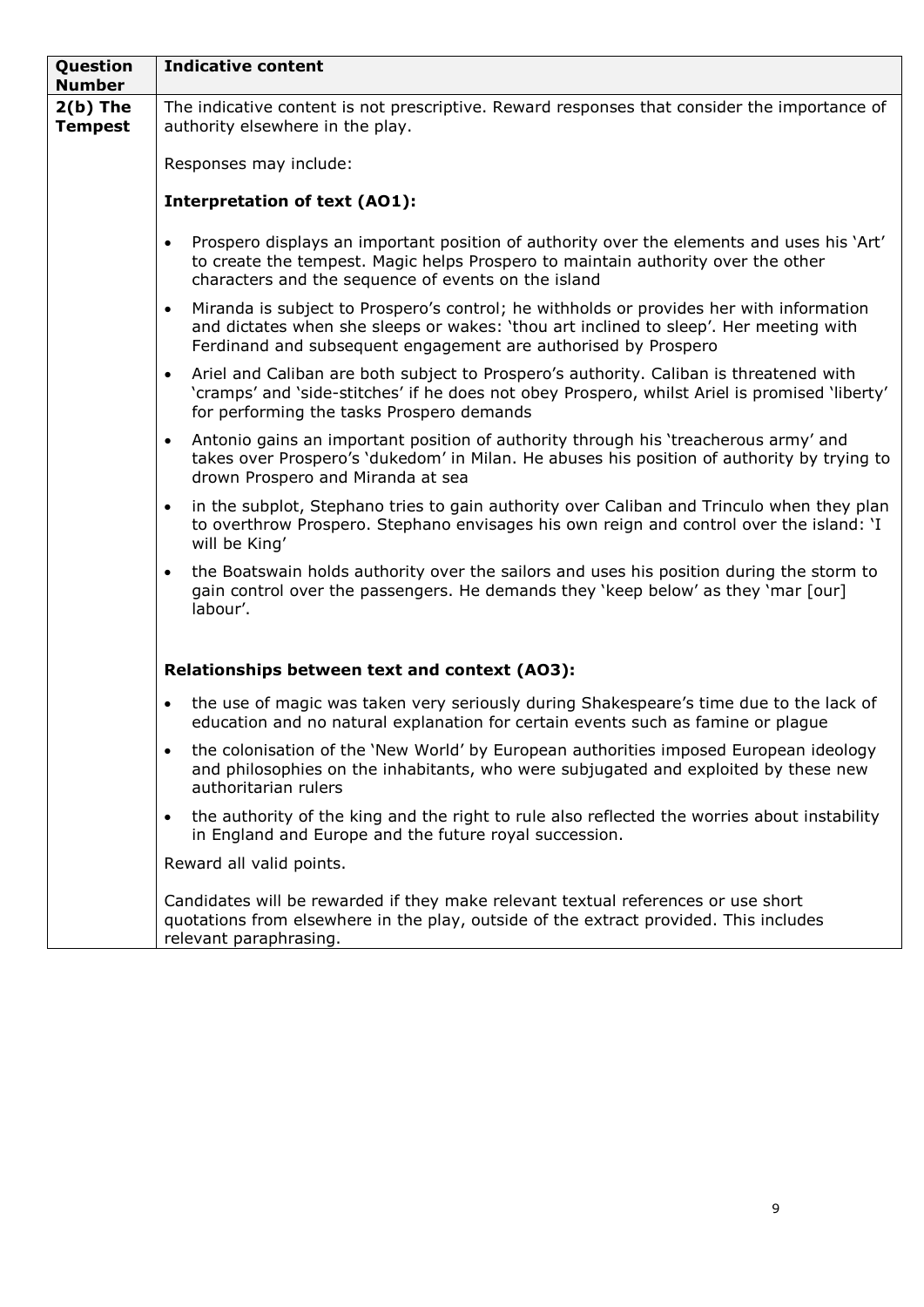| <b>Level</b> | Mark<br>$(20$ marks) | <b>Descriptor</b><br>Bullets 1, 2 and 3 - AO1 (15 marks), Bullet 4 - AO3 (5 marks)<br>Please refer to page 3                                                               |  |
|--------------|----------------------|----------------------------------------------------------------------------------------------------------------------------------------------------------------------------|--|
|              | 0                    | No rewardable material.                                                                                                                                                    |  |
| Level 1      | $1 - 4$              | The response is simple with little personal response.                                                                                                                      |  |
|              |                      | There is little evidence of a critical style.<br>$\bullet$                                                                                                                 |  |
|              |                      | Little reference is made to the content or themes of the play.<br>$\bullet$                                                                                                |  |
|              |                      | There is little awareness of context and little comment on the<br>$\bullet$<br>relationship between text and context.                                                      |  |
| Level 2      | $5 - 8$              | The response may be largely narrative but has some elements of<br>$\bullet$<br>personal response.                                                                          |  |
|              |                      | There is some evidence of a critical style but it is not always applied<br>$\bullet$<br>securely.                                                                          |  |
|              |                      | Some valid points are made, but without consistent or secure focus.<br>$\bullet$                                                                                           |  |
|              |                      | There is some awareness of relevant context and some comment<br>$\bullet$<br>on the relationship between text and context.                                                 |  |
| Level 3      | $9 - 12$             | The response shows a relevant personal response, soundly related<br>$\bullet$<br>to the text.                                                                              |  |
|              |                      | There is an appropriate critical style, with comments showing a<br>$\bullet$<br>sound interpretation.                                                                      |  |
|              |                      | The response is relevant and focused points are made with support<br>$\bullet$<br>from the text.                                                                           |  |
|              |                      | There is sound comment on relevant context and sound relevant<br>$\bullet$<br>comment on the relationship between text and context.                                        |  |
| Level 4      | $13 - 16$            | The response has a developed personal response and thorough<br>$\bullet$<br>engagement, fully related to the text.                                                         |  |
|              |                      | The critical style is sustained, and there is well-developed<br>$\bullet$<br>interpretation.                                                                               |  |
|              |                      | Well-chosen references to the text support a range of effective<br>$\bullet$<br>points.                                                                                    |  |
|              |                      | There is sustained comment on relevant context and detailed<br>$\bullet$<br>awareness of the relationship between text and context.                                        |  |
| Level 5      | $17 - 20$            | There is an assured personal response, showing a high level of<br>$\bullet$<br>engagement with the text.                                                                   |  |
|              |                      | A critical style is developed with maturity, perceptive understanding<br>$\bullet$<br>and interpretation.                                                                  |  |
|              |                      | Discerning references are an integral part of the response, with<br>$\bullet$<br>points made with assurance and full support from the text.                                |  |
|              |                      | There is excellent understanding of context, and convincing<br>$\bullet$<br>understanding of the relationship between text and context is<br>integrated into the response. |  |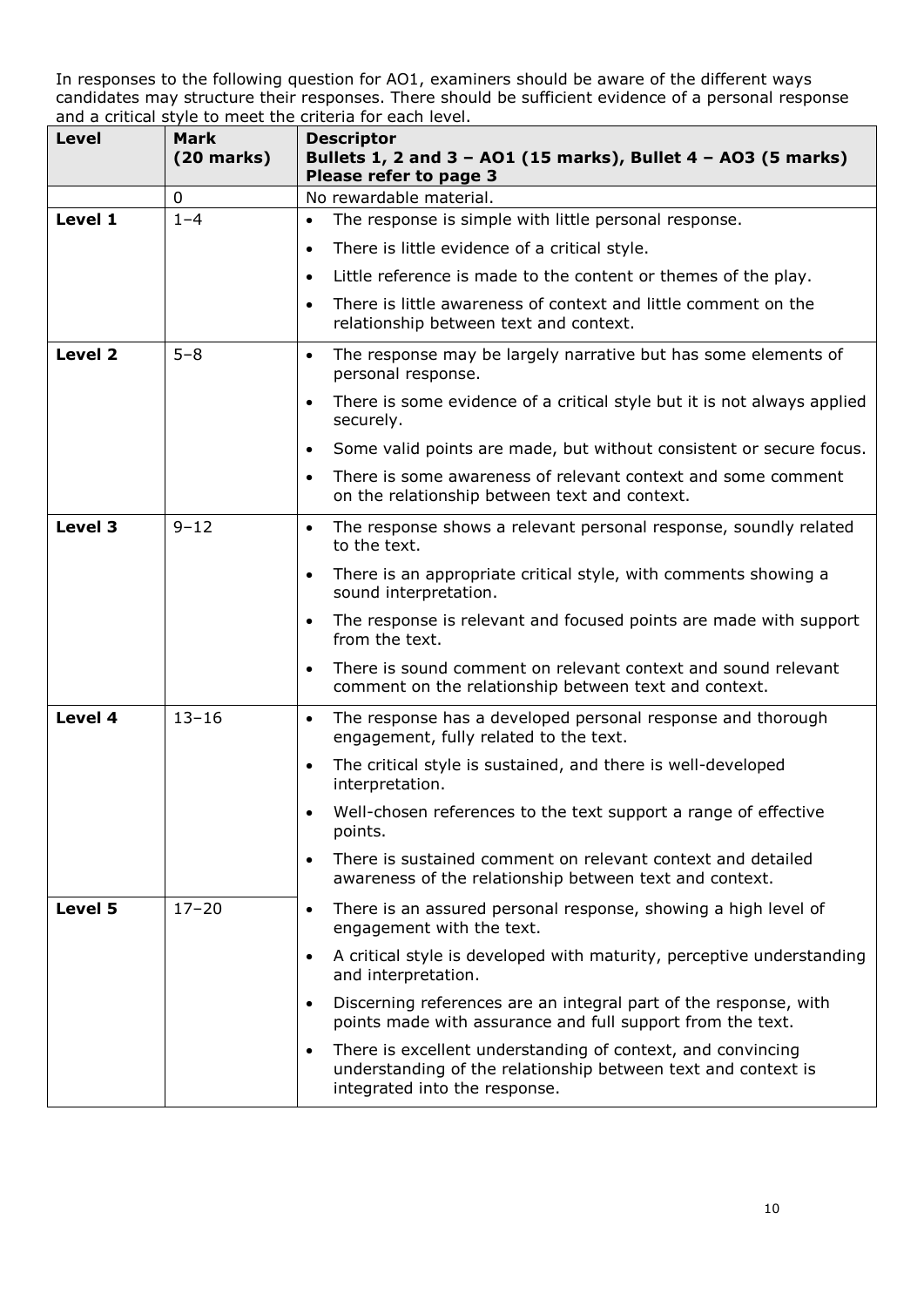| Question<br><b>Number</b>   | <b>Indicative content</b>                                                                                                                                                                                                                                |                                                                                                                                                                                                                                                                    |  |  |
|-----------------------------|----------------------------------------------------------------------------------------------------------------------------------------------------------------------------------------------------------------------------------------------------------|--------------------------------------------------------------------------------------------------------------------------------------------------------------------------------------------------------------------------------------------------------------------|--|--|
| 3(a)<br><b>Romeo</b><br>and | The indicative content is not prescriptive. Reward responses that explore how Shakespeare<br>presents the character of Juliet.                                                                                                                           |                                                                                                                                                                                                                                                                    |  |  |
| <b>Juliet</b>               | Responses may include:<br>Juliet demonstrates her fear at the prospect of taking the potion. The use of alliteration:<br>'faint cold fear  freezes' and her frequent use of questions convey her anxiety: 'Shall I<br>be married then tomorrow morning?' |                                                                                                                                                                                                                                                                    |  |  |
|                             | $\bullet$                                                                                                                                                                                                                                                | the closeness of Juliet's relationship with her nurse and how she relies on her for<br>support and guidance are shown when Juliet considers calling her back to 'comfort' her                                                                                      |  |  |
|                             | $\bullet$                                                                                                                                                                                                                                                | the use of stage directions: 'taking out her knife', 'placing the knife  by her bed'<br>illustrates Juliet's courage and her determination not to marry Paris. If the potion does<br>not work, she is still prepared to kill herself                               |  |  |
|                             | the repetition of 'what if' and 'how if' suggests Juliet still has doubts; she is unsure<br>$\bullet$<br>whether to trust the Friar as he might be trying to poison her to avoid marrying her for<br>a second time: 'hath ministered to have me dead'    |                                                                                                                                                                                                                                                                    |  |  |
|                             | $\bullet$<br>'festering', 'shroud'                                                                                                                                                                                                                       | Juliet uses personification to describe the tomb and how its 'foul mouth' does not<br>breathe in any 'healthsome air', to mirror her horror at the thought of being suffocated<br>in the tomb. The language links to the theme of nightmares and horror: 'terror', |  |  |
|                             | $\bullet$                                                                                                                                                                                                                                                | exclamatives illustrate how Juliet is terrified by the fear of dying: 'Nurse!', 'There's a<br>fearful point!' 'Alack, alack!'                                                                                                                                      |  |  |
|                             | Reward all valid points.                                                                                                                                                                                                                                 |                                                                                                                                                                                                                                                                    |  |  |
| Level                       | <b>Mark</b><br>$(20$ marks)                                                                                                                                                                                                                              | Descriptor - AO2 Please refer to page 3 (20 marks)                                                                                                                                                                                                                 |  |  |
|                             | 0                                                                                                                                                                                                                                                        | No rewardable material.                                                                                                                                                                                                                                            |  |  |
| Level 1                     | $1 - 4$                                                                                                                                                                                                                                                  | The response is simple and the identification of language, form and<br>$\bullet$<br>structure is minimal.                                                                                                                                                          |  |  |
|                             |                                                                                                                                                                                                                                                          | Little evidence of relevant subject terminology.<br>$\bullet$                                                                                                                                                                                                      |  |  |
| Level 2                     | $5 - 8$                                                                                                                                                                                                                                                  | The response is largely descriptive. There is some comment on the<br>$\bullet$<br>language, form and structure.<br>Limited use of relevant subject terminology to support examples given.<br>$\bullet$                                                             |  |  |
| Level 3                     | $9 - 12$                                                                                                                                                                                                                                                 | The response shows an understanding of a range of language, form and<br>$\bullet$<br>structure features and links these to their effect on the reader.<br>Relevant subject terminology is used to support examples given.<br>$\bullet$                             |  |  |
| Level 4                     | $13 - 16$                                                                                                                                                                                                                                                | The response is focused and detailed. Analysis of language, form and<br>$\bullet$<br>structure features and their effect on the reader is sustained.<br>Relevant subject terminology is used accurately and appropriately to<br>$\bullet$<br>develop ideas.        |  |  |
| Level 5                     | $17 - 20$                                                                                                                                                                                                                                                | The response is a cohesive evaluation of the interrelationship of<br>$\bullet$<br>language, form and structure and their effect on the reader.<br>Relevant subject terminology is integrated and precise.<br>$\bullet$                                             |  |  |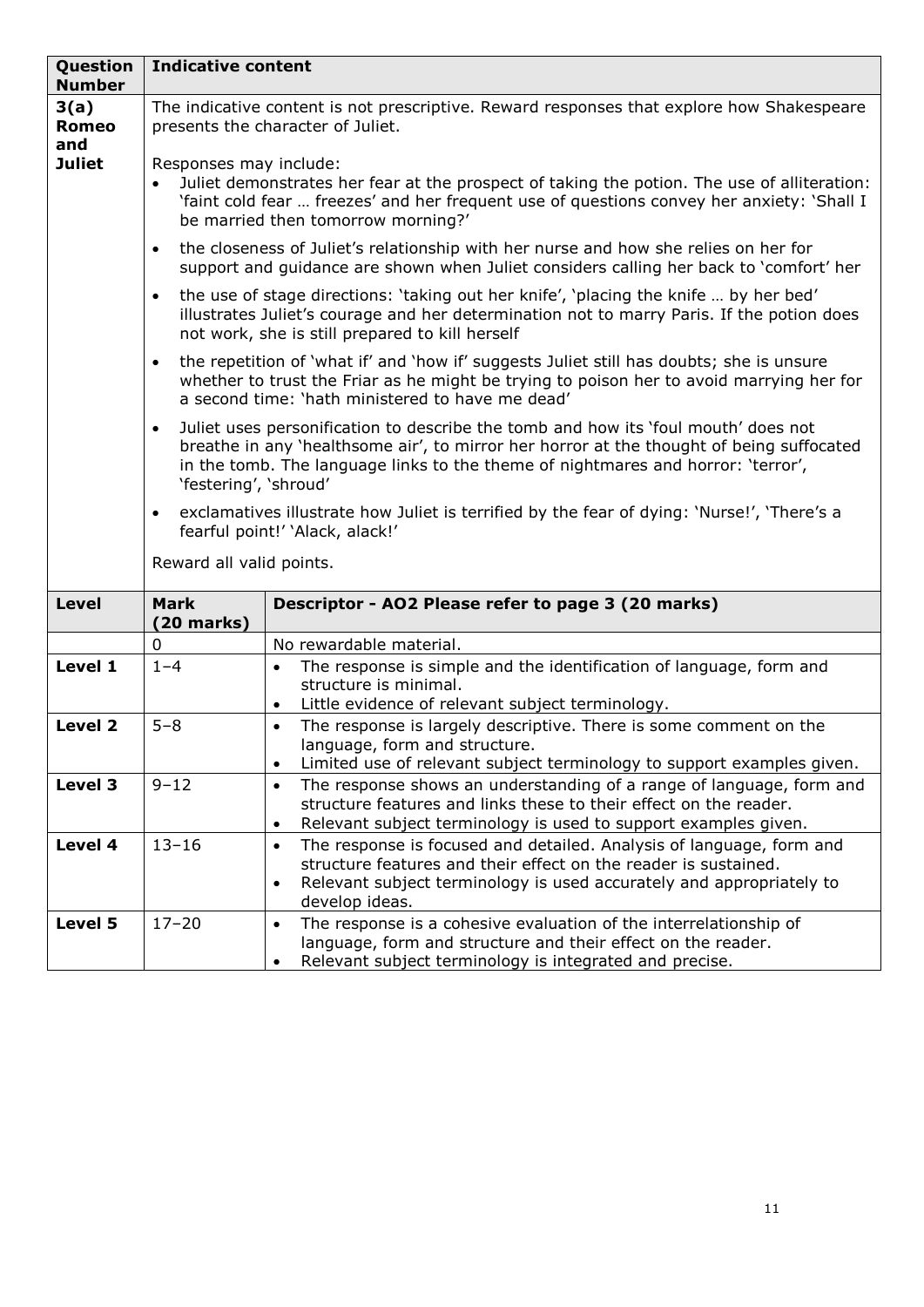| Question<br><b>Number</b>          | <b>Indicative content</b>                                                                                                                                                                                                                                                                                         |  |  |  |
|------------------------------------|-------------------------------------------------------------------------------------------------------------------------------------------------------------------------------------------------------------------------------------------------------------------------------------------------------------------|--|--|--|
| 3(b)<br><b>Romeo</b><br>and Juliet | The indicative content is not prescriptive. Reward responses that consider the<br>importance of fate elsewhere in the play.                                                                                                                                                                                       |  |  |  |
|                                    | Responses may include:                                                                                                                                                                                                                                                                                            |  |  |  |
|                                    | <b>Interpretation of text (AO1):</b><br>the Prologue introduces the ill-fated relationship between Romeo and Juliet who<br>are described as 'a pair of star-crossed lovers' whose love is 'death-marked'                                                                                                          |  |  |  |
|                                    | Romeo's encounter with a Capulet servant enables Romeo to attend the Capulet<br>$\bullet$<br>feast, and to meet Juliet. It is fate that makes this encounter possible. Romeo<br>claims it is his 'fortune' to have read the invitation                                                                            |  |  |  |
|                                    | Friar Lawrence warns Romeo that people's impulsive actions often have very<br>$\bullet$<br>negative and destructive consequences. This warning suggests that Romeo's fate<br>is already predetermined                                                                                                             |  |  |  |
|                                    | Romeo and Juliet constantly see omens. Romeo thinks something is 'hanging in<br>$\bullet$<br>the stars' and when he believes that Juliet is dead, he cries out, 'Then I defy you,<br>stars', suggesting that the love between Romeo and Juliet is in opposition to the<br>decrees of destiny                      |  |  |  |
|                                    | after being stabbed, Mercutio yells out in anger, 'a plague o' both your houses'.<br>$\bullet$<br>His curse acts as a reminder that the tragedy is fated by other people's actions                                                                                                                                |  |  |  |
|                                    | fate intervenes so that a plague prevents Friar John from delivering Friar<br>$\bullet$<br>Lawrence's letter to Romeo and as a result Romeo buys the poison to kill himself.<br>The tragic timing of Romeo's suicide and Juliet's awakening are indications of fate<br>that bring about the young lovers' deaths. |  |  |  |
|                                    | Relationships between text and context (AO3):                                                                                                                                                                                                                                                                     |  |  |  |
|                                    | many Elizabethans believed in predestination, the idea that your fate was<br>$\bullet$<br>determined in the stars. Some families often consulted astrologers for predictions<br>and horoscopes before a marriage or when travelling                                                                               |  |  |  |
|                                    | maintaining status and power would have had a dramatic impact on the fate of<br>$\bullet$<br>marriages between families                                                                                                                                                                                           |  |  |  |
|                                    | civil disobedience between families would be seen as a threat to the stability of<br>$\bullet$<br>Elizabethan society.                                                                                                                                                                                            |  |  |  |
|                                    | Reward all valid points.                                                                                                                                                                                                                                                                                          |  |  |  |
|                                    | Candidates will be rewarded if they make relevant textual references or use short<br>quotations from elsewhere in the play, outside of the extract provided. This includes<br>relevant paraphrasing.                                                                                                              |  |  |  |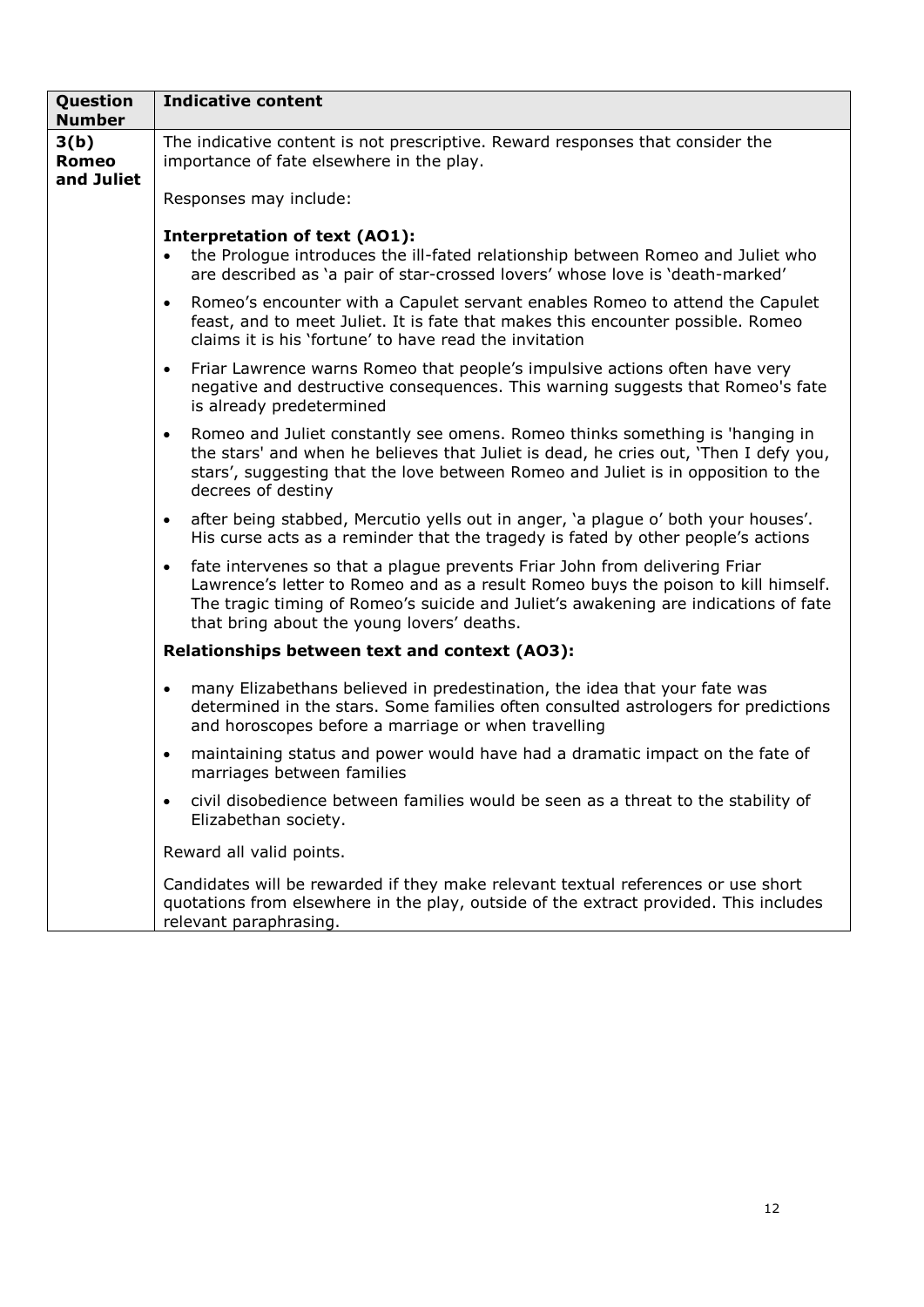| <b>Level</b> | <b>Mark</b><br>$(20$ marks) | <b>Descriptor</b><br>Bullets 1, 2 and 3 - AO1 (15 marks), Bullet 4 - AO3 (5 marks)<br>Please refer to page 3                                                               |  |
|--------------|-----------------------------|----------------------------------------------------------------------------------------------------------------------------------------------------------------------------|--|
|              | 0                           | No rewardable material.                                                                                                                                                    |  |
| Level 1      | $1 - 4$                     | The response is simple with little personal response.<br>$\bullet$                                                                                                         |  |
|              |                             | There is little evidence of a critical style.<br>$\bullet$                                                                                                                 |  |
|              |                             | Little reference is made to the content or themes of the play.<br>$\bullet$                                                                                                |  |
|              |                             | There is little awareness of context and little comment on the<br>$\bullet$<br>relationship between text and context.                                                      |  |
| Level 2      | $5 - 8$                     | The response may be largely narrative but has some elements of<br>$\bullet$<br>personal response.                                                                          |  |
|              |                             | There is some evidence of a critical style but it is not always applied<br>$\bullet$<br>securely.                                                                          |  |
|              |                             | Some valid points are made, but without consistent or secure focus.<br>$\bullet$                                                                                           |  |
|              |                             | There is some awareness of relevant context and some comment on<br>$\bullet$<br>the relationship between text and context.                                                 |  |
| Level 3      | $9 - 12$                    | The response shows a relevant personal response, soundly related<br>$\bullet$<br>to the text.                                                                              |  |
|              |                             | There is an appropriate critical style, with comments showing a<br>$\bullet$<br>sound interpretation.                                                                      |  |
|              |                             | The response is relevant and focused points are made with support<br>$\bullet$<br>from the text.                                                                           |  |
|              |                             | There is sound comment on relevant context and sound relevant<br>$\bullet$<br>comment on the relationship between text and context.                                        |  |
| Level 4      | $13 - 16$                   | The response has a developed personal response and thorough<br>$\bullet$<br>engagement, fully related to the text.                                                         |  |
|              |                             | The critical style is sustained, and there is well-developed<br>$\bullet$<br>interpretation.                                                                               |  |
|              |                             | Well-chosen references to the text support a range of effective<br>$\bullet$<br>points.                                                                                    |  |
|              |                             | There is sustained comment on relevant context and detailed<br>$\bullet$<br>awareness of the relationship between text and context.                                        |  |
| Level 5      | $17 - 20$                   | There is an assured personal response, showing a high level of<br>$\bullet$<br>engagement with the text.                                                                   |  |
|              |                             | A critical style is developed with maturity, perceptive understanding<br>$\bullet$<br>and interpretation.                                                                  |  |
|              |                             | Discerning references are an integral part of the response, with<br>$\bullet$<br>points made with assurance and full support from the text.                                |  |
|              |                             | There is excellent understanding of context, and convincing<br>$\bullet$<br>understanding of the relationship between text and context is<br>integrated into the response. |  |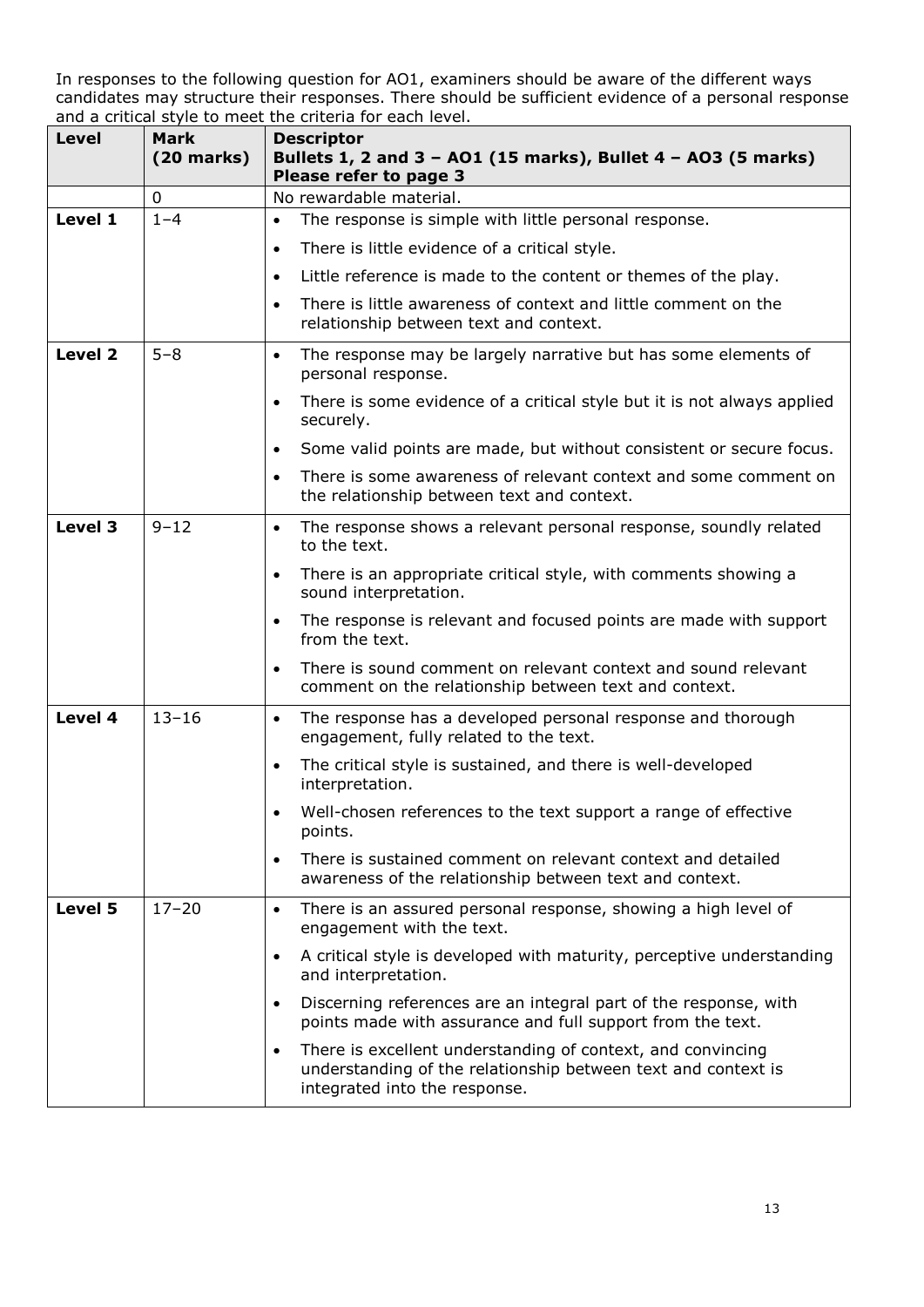| Question<br><b>Number</b>      | <b>Indicative content</b>                                                                                                                                                                                                                                        |                                                                                                                                                                                                                                                             |  |  |
|--------------------------------|------------------------------------------------------------------------------------------------------------------------------------------------------------------------------------------------------------------------------------------------------------------|-------------------------------------------------------------------------------------------------------------------------------------------------------------------------------------------------------------------------------------------------------------|--|--|
| 4(a)<br><b>Much</b><br>Ado     |                                                                                                                                                                                                                                                                  | The indicative content is not prescriptive. Reward responses that explore how<br>Shakespeare presents different opinions of Hero.                                                                                                                           |  |  |
| <b>About</b><br><b>Nothing</b> | Responses may include:<br>Claudio shows his instant fascination with Hero through his repetitive questioning of<br>Benedick: 'didst thou note the daughter of Signior Leonato?', 'Is she not a modest<br>young lady?' He comes across as a love-struck young man |                                                                                                                                                                                                                                                             |  |  |
|                                | $\bullet$                                                                                                                                                                                                                                                        | Benedick uses a list of three to convey how little he thinks of Hero: 'too low  too<br>brown  too little' and how he does 'not like her'. He mocks Claudio by asking him if<br>he would 'buy her'                                                           |  |  |
|                                | $\bullet$                                                                                                                                                                                                                                                        | Claudio respects Benedick's opinion and asks him to 'tell [him] truly' what he thinks<br>of her: 'speak in sober judgement'. Benedick is fairly brutal in his replies and states<br>he does not consider Hero 'the sweetest lady' he has seen               |  |  |
|                                | $\bullet$                                                                                                                                                                                                                                                        | the use of a metaphor by Claudio to describe Hero as 'a jewel' illustrates how in<br>love he is with her and how he sees her as something precious                                                                                                          |  |  |
|                                | $\bullet$                                                                                                                                                                                                                                                        | Benedick compares Hero's beauty to that of Beatrice who despite her 'fury' he<br>considers more beautiful: 'exceeds her in beauty'                                                                                                                          |  |  |
|                                | $\bullet$                                                                                                                                                                                                                                                        | Claudio appears to dismiss Benedick's opinions of Hero. Despite Benedick advising<br>him to 'have no intent to turn husband', Claudio concludes by saying he wishes<br>'Hero would be [his] wife'.                                                          |  |  |
|                                | Reward all valid points.                                                                                                                                                                                                                                         |                                                                                                                                                                                                                                                             |  |  |
| <b>Level</b>                   | <b>Mark</b><br>$(20$ marks)                                                                                                                                                                                                                                      | Descriptor - AO2 Please refer to page 3 (20 marks)                                                                                                                                                                                                          |  |  |
|                                | 0                                                                                                                                                                                                                                                                | No rewardable material.                                                                                                                                                                                                                                     |  |  |
| Level 1                        | $1 - 4$                                                                                                                                                                                                                                                          | The response is simple and the identification of language, form and<br>$\bullet$<br>structure is minimal.<br>Little evidence of relevant subject terminology.<br>$\bullet$                                                                                  |  |  |
| Level 2                        | $5 - 8$                                                                                                                                                                                                                                                          | The response is largely descriptive. There is some comment on the<br>$\bullet$<br>language, form and structure.<br>Limited use of relevant subject terminology to support examples<br>$\bullet$<br>given.                                                   |  |  |
| Level 3                        | $9 - 12$                                                                                                                                                                                                                                                         | The response shows an understanding of a range of language, form<br>$\bullet$<br>and structure features and links these to their effect on the reader.<br>Relevant subject terminology is used to support examples given.<br>$\bullet$                      |  |  |
| Level 4                        | $13 - 16$                                                                                                                                                                                                                                                        | The response is focused and detailed. Analysis of language, form<br>$\bullet$<br>and structure features and their effect on the reader is sustained.<br>Relevant subject terminology is used accurately and appropriately to<br>$\bullet$<br>develop ideas. |  |  |
| Level 5                        | $17 - 20$                                                                                                                                                                                                                                                        | The response is a cohesive evaluation of the interrelationship of<br>$\bullet$<br>language, form and structure and their effect on the reader.<br>Relevant subject terminology is integrated and precise.<br>$\bullet$                                      |  |  |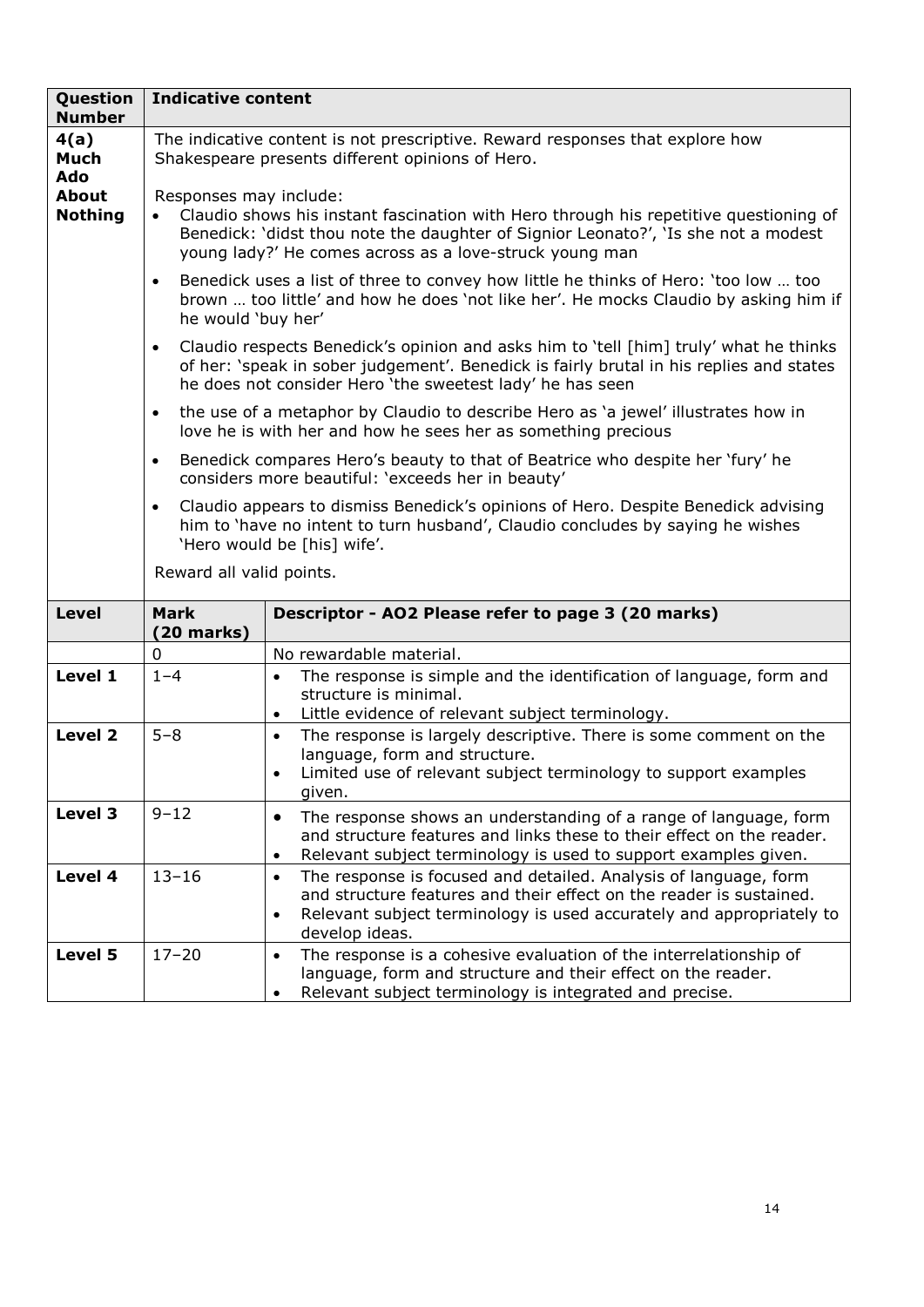| Question<br><b>Number</b>  | <b>Indicative content</b>                                                                                                                                                                                                                                                                                                                                               |  |  |
|----------------------------|-------------------------------------------------------------------------------------------------------------------------------------------------------------------------------------------------------------------------------------------------------------------------------------------------------------------------------------------------------------------------|--|--|
| 4(b)<br><b>Much</b><br>Ado | The indicative content is not prescriptive. Reward responses that consider the<br>importance of love elsewhere in the play.                                                                                                                                                                                                                                             |  |  |
| <b>About</b>               | Responses may include:                                                                                                                                                                                                                                                                                                                                                  |  |  |
| <b>Nothing</b>             | <b>Interpretation of text (AO1):</b><br>the love of Claudio and Hero is of central importance; however, when he suspects<br>$\bullet$<br>her of infidelity, he decides to 'shame her'. When Claudio's love for Hero is re-<br>established, some may consider that Claudio learns that love is about more than<br>just appearances                                       |  |  |
|                            | Hero's attitude to love is important because it is naive. She accepts her father's<br>$\bullet$<br>desire for her to marry Claudio without knowing him and allows Don Pedro to woo<br>her on Claudio's behalf: 'Hero is won'                                                                                                                                            |  |  |
|                            | Beatrice and Benedick initially belittle the idea of love. Beatrice says she would<br>$\bullet$<br>rather 'hear her dog bark at a crow' than to have a man declare his love for her and<br>Benedick would rather 'live a bachelor'                                                                                                                                      |  |  |
|                            | Beatrice and Benedick constantly insult each other, yet are quick to believe that the<br>$\bullet$<br>other one loves them: 'Can this be true?' Their love develops gradually and appears<br>more genuine than the love between Claudio and Hero                                                                                                                        |  |  |
|                            | Benedick's love for Beatrice is tested when she asks him to protect her cousin's<br>$\bullet$<br>honour and 'kill Claudio'. Even when they are to marry, they still mock their love for<br>each other: 'I take thee for pity', 'to save your life'                                                                                                                      |  |  |
|                            | as a proud father, Leonato shows the importance of familial love and duty. He<br>$\bullet$<br>encourages Hero's marriage to Claudio and wants the best for her; however, his<br>love for her is challenged when Claudio accuses Hero of being unfaithful. Leonato is<br>more concerned about his reputation, preferring Hero to die rather than to be<br>'dishonoured'. |  |  |
|                            | Relationships between text and context (AO3):                                                                                                                                                                                                                                                                                                                           |  |  |
|                            | Claudio's and Hero's love is based on the concept of courtly love and the set of<br>$\bullet$<br>relationship rules and rituals that dictated how wealthier men and women were<br>supposed to socialise at court                                                                                                                                                        |  |  |
|                            | the arrangement of a good marriage was more important than the love of the<br>$\bullet$<br>couple. Claudio appears to care more about gaining favour with Leonato than<br>marrying for love                                                                                                                                                                             |  |  |
|                            | a truthful and faithful relationship ensured stability and prosperity, which were seen<br>$\bullet$<br>as a reflection of the relationship between a monarch and the people.                                                                                                                                                                                            |  |  |
|                            | Reward all valid points.                                                                                                                                                                                                                                                                                                                                                |  |  |
|                            | Candidates will be rewarded if they make relevant textual references or use short<br>quotations from elsewhere in the play, outside of the extract provided. This includes<br>relevant paraphrasing.                                                                                                                                                                    |  |  |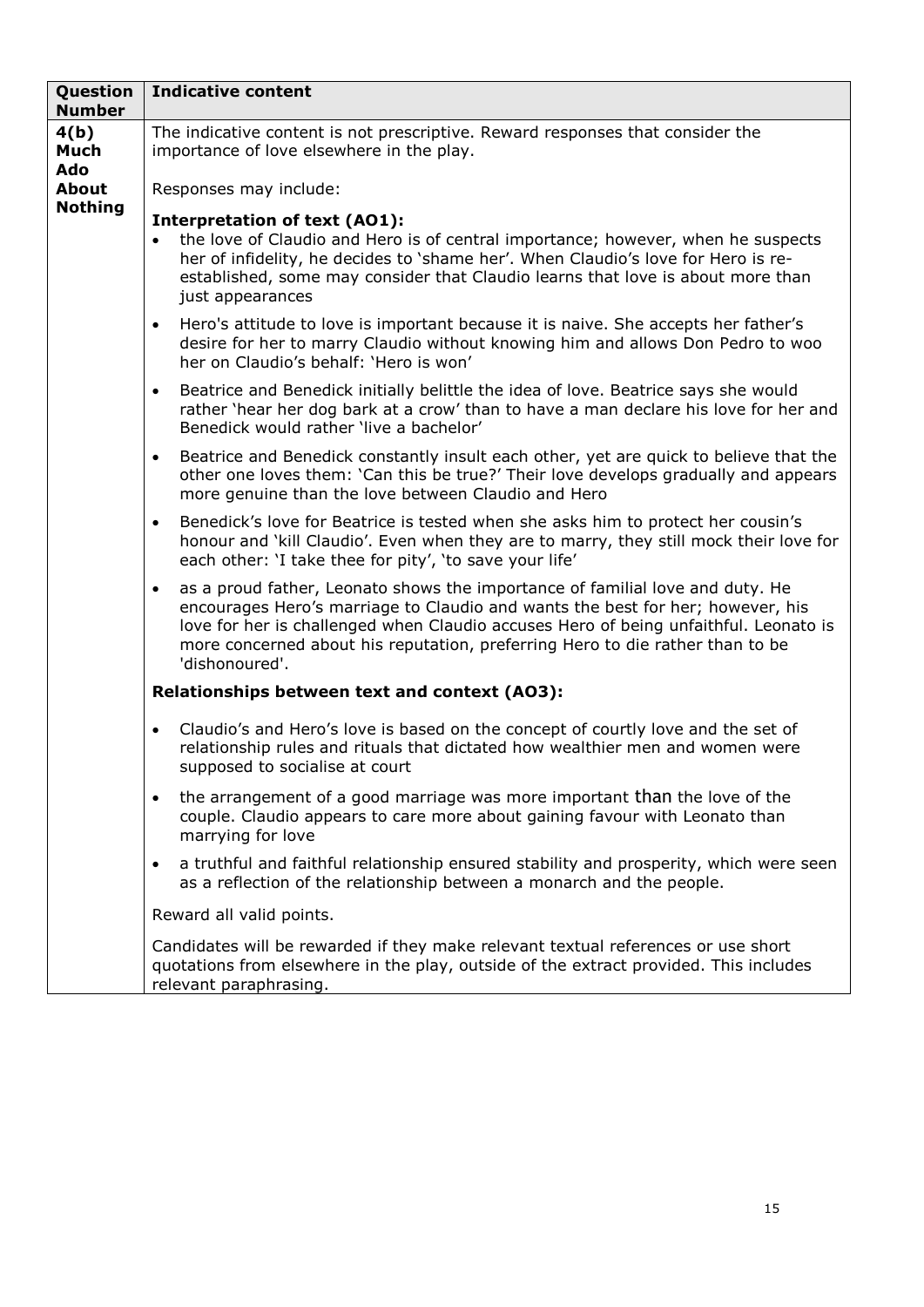| Level   | Mark<br>(20)<br>marks) | <b>Descriptor</b><br>Bullets 1, 2 and 3 - AO1 (15 marks), Bullet 4 - AO3 (5 marks)<br>Please refer to page 3                                                               |
|---------|------------------------|----------------------------------------------------------------------------------------------------------------------------------------------------------------------------|
|         | 0                      | No rewardable material.                                                                                                                                                    |
| Level 1 | $1 - 4$                | The response is simple with little personal response.<br>$\bullet$                                                                                                         |
|         |                        | There is little evidence of a critical style.<br>$\bullet$                                                                                                                 |
|         |                        | Little reference is made to the content or themes of the play.<br>$\bullet$                                                                                                |
|         |                        | There is little awareness of context and little comment on the<br>$\bullet$<br>relationship between text and context.                                                      |
| Level 2 | $5 - 8$                | The response may be largely narrative but has some elements of<br>$\bullet$<br>personal response.                                                                          |
|         |                        | There is some evidence of a critical style but it is not always applied<br>$\bullet$<br>securely.                                                                          |
|         |                        | Some valid points are made, but without consistent or secure focus.<br>$\bullet$                                                                                           |
|         |                        | There is some awareness of relevant context and some comment on<br>$\bullet$<br>the relationship between text and context.                                                 |
| Level 3 | $9 - 12$               | The response shows a relevant personal response, soundly related to<br>$\bullet$<br>the text.                                                                              |
|         |                        | There is an appropriate critical style, with comments showing a sound<br>$\bullet$<br>interpretation.                                                                      |
|         |                        | The response is relevant and focused points are made with support<br>$\bullet$<br>from the text.                                                                           |
|         |                        | There is sound comment on relevant context and sound relevant<br>$\bullet$<br>comment on the relationship between text and context.                                        |
| Level 4 | $13 - 16$              | The response has a developed personal response and thorough<br>$\bullet$<br>engagement, fully related to the text.                                                         |
|         |                        | The critical style is sustained, and there is well-developed<br>$\bullet$<br>interpretation.                                                                               |
|         |                        | Well-chosen references to the text support a range of effective points.<br>$\bullet$                                                                                       |
|         |                        | There is sustained comment on relevant context and detailed<br>$\bullet$<br>awareness of the relationship between text and context.                                        |
| Level 5 | $17 - 20$              | There is an assured personal response, showing a high level of<br>$\bullet$<br>engagement with the text.                                                                   |
|         |                        | A critical style is developed with maturity, perceptive understanding<br>$\bullet$<br>and interpretation.                                                                  |
|         |                        | Discerning references are an integral part of the response, with points<br>$\bullet$<br>made with assurance and full support from the text.                                |
|         |                        | There is excellent understanding of context, and convincing<br>$\bullet$<br>understanding of the relationship between text and context is<br>integrated into the response. |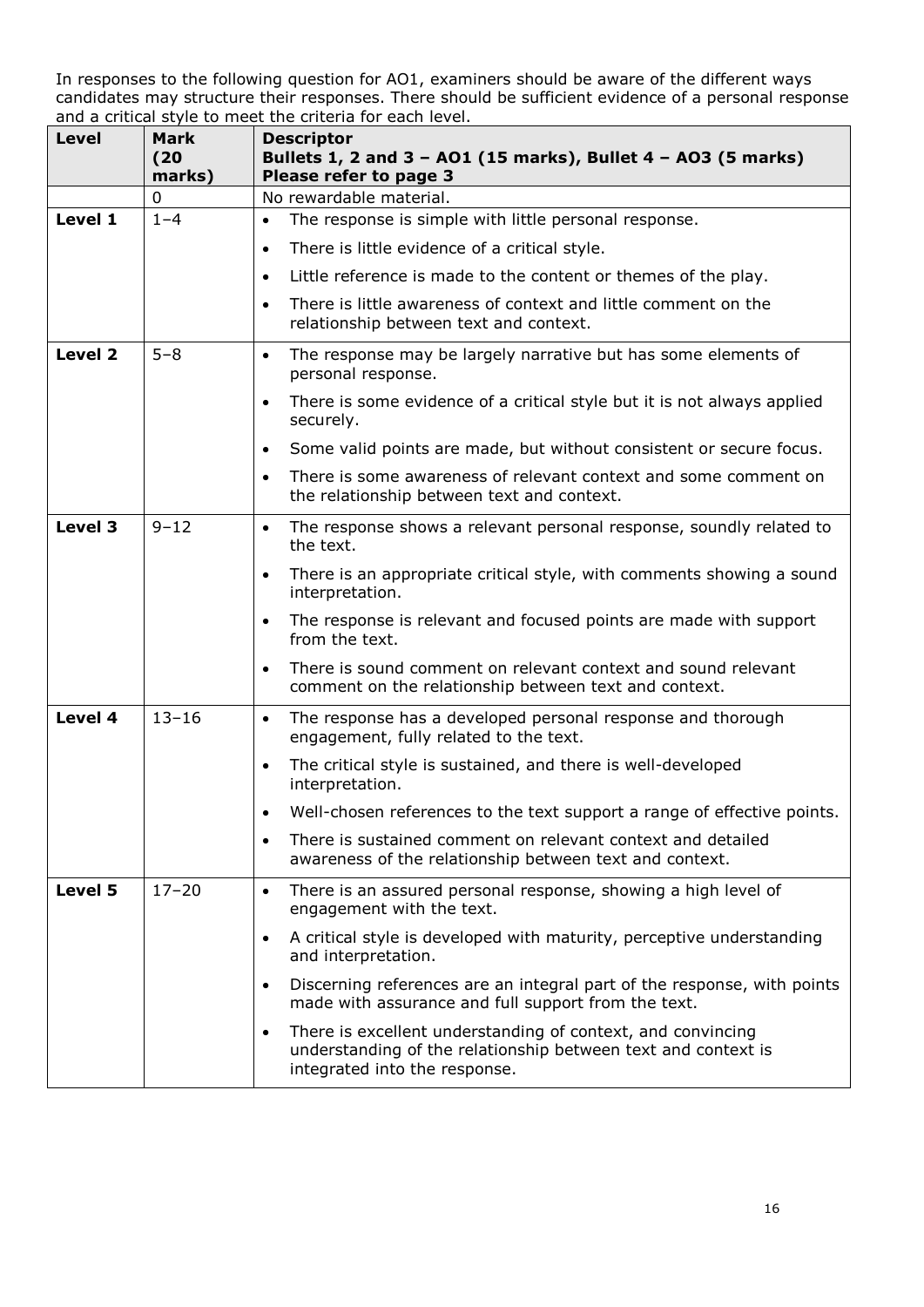| Question<br><b>Number</b>              | <b>Indicative content</b>           |                                                                                                                                                                                                                                                                                                            |
|----------------------------------------|-------------------------------------|------------------------------------------------------------------------------------------------------------------------------------------------------------------------------------------------------------------------------------------------------------------------------------------------------------|
| 5(a)<br><b>Twelfth</b><br><b>Night</b> |                                     | The indicative content is not prescriptive. Reward responses that explore how Shakespeare<br>presents the reactions of Sebastian and Viola.                                                                                                                                                                |
|                                        | Responses may include:              | Sebastian is confused and astonished, thinking he is seeing his double: 'I never had a<br>brother'. He uses personification of the sea: 'Whom the blind waves and surges have<br>devoured' to convey the horrors he felt when he believed his sister had drowned                                           |
|                                        | $\bullet$                           | a list of three and consecutive questions are asked by Sebastian to show his<br>amazement and confusion at seeing Viola: 'what countryman, what name, what<br>parentage?' He appears desperate for answers and clarification that she is alive                                                             |
|                                        | $\bullet$                           | Viola is distrustful and concerned that Sebastian is an evil 'spirit' who has come to<br>frighten her. Sebastian is equally distrustful as Viola looks like a woman but is dressed<br>as a man: 'were you a woman'                                                                                         |
|                                        | $\bullet$                           | Viola and Sebastian are amazed that they share the same father: 'my father had a<br>mole', 'and so had mine' and that he died when Viola was 'thirteen years'. The use of an<br>exclamation by Sebastian when he recalls his father's death: 'O!' may illustrate how<br>surprised he is at the coincidence |
|                                        | $\bullet$                           | Viola appears ashamed of her appearance: 'masculine usurped attire'. She sees it as a<br>barrier to their happiness. She uses a list of three: 'place, time, fortune', to explain that<br>when everything comes together her identity will be properly revealed to Sebastian                               |
|                                        | $\bullet$<br>for his 'gentle help'. | declarative sentences are used by Viola to add detail to the storyline and to explain to<br>Sebastian how she was 'preserved' by a captain and how thankful she is to the captain                                                                                                                          |
|                                        | Reward all valid points.            |                                                                                                                                                                                                                                                                                                            |
| <b>Level</b>                           | <b>Mark</b><br>$(20$ marks)         | Descriptor - AO2 Please refer to page 3 (20 marks)                                                                                                                                                                                                                                                         |
|                                        | $\mathbf 0$                         | No rewardable material.                                                                                                                                                                                                                                                                                    |
| Level 1                                | $1 - 4$                             | The response is simple and the identification of language, form and<br>$\bullet$<br>structure is minimal.                                                                                                                                                                                                  |
|                                        |                                     | Little evidence of relevant subject terminology.<br>$\bullet$                                                                                                                                                                                                                                              |
| Level 2                                | $5 - 8$                             | The response is largely descriptive. There is some comment on the<br>$\bullet$<br>language, form and structure.<br>Limited use of relevant subject terminology to support examples given.<br>$\bullet$                                                                                                     |
| Level 3                                | $9 - 12$                            | The response shows an understanding of a range of language, form and<br>$\bullet$<br>structure features and links these to their effect on the reader.<br>Relevant subject terminology is used to support examples given.<br>$\bullet$                                                                     |
| Level 4                                | $13 - 16$                           | The response is focused and detailed. Analysis of language, form and<br>$\bullet$<br>structure features and their effect on the reader is sustained.<br>Relevant subject terminology is used accurately and appropriately to<br>$\bullet$<br>develop ideas.                                                |
| Level 5                                | $17 - 20$                           | The response is a cohesive evaluation of the interrelationship of<br>$\bullet$<br>language, form and structure and their effect on the reader.<br>Relevant subject terminology is integrated and precise.<br>$\bullet$                                                                                     |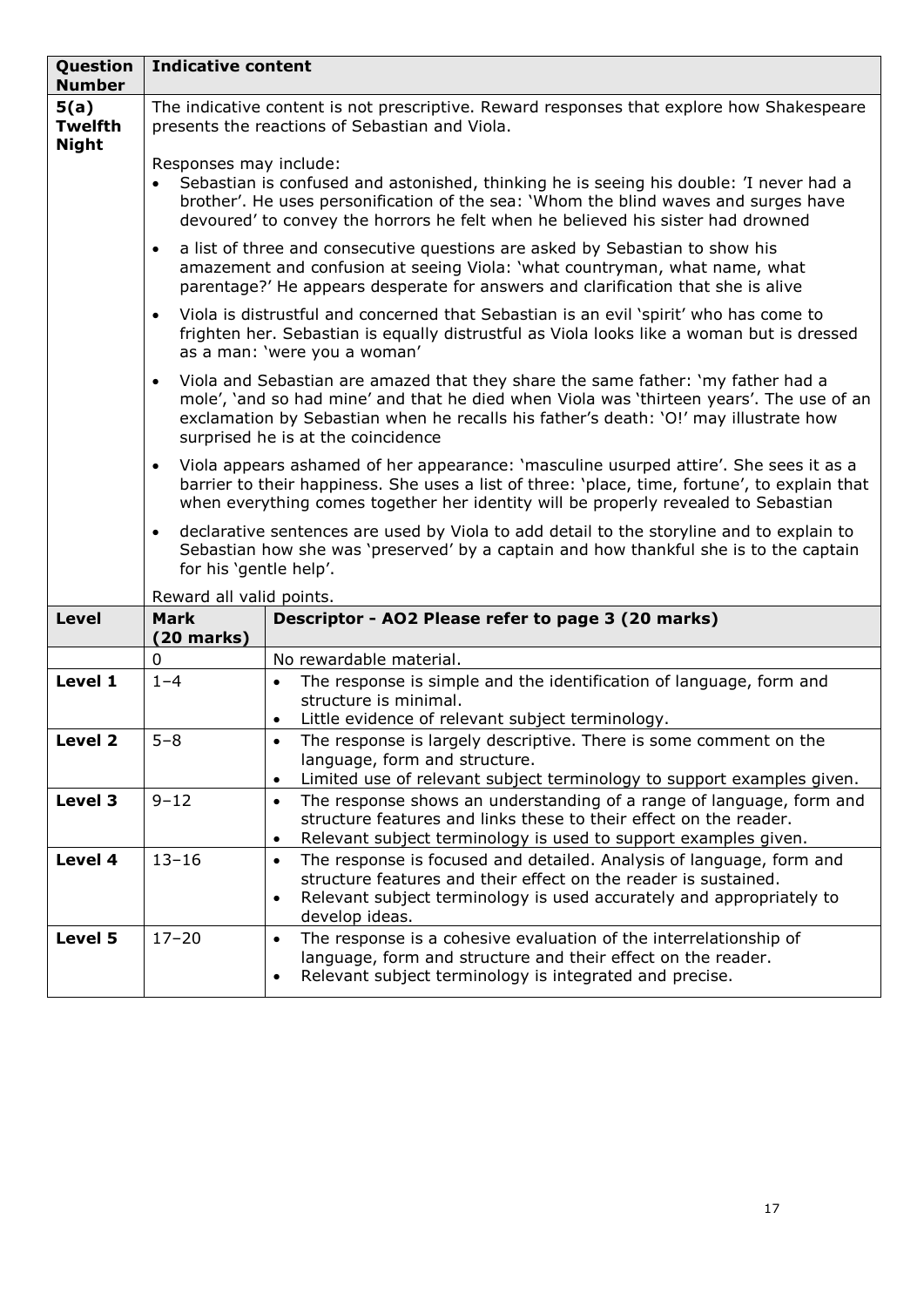| Question<br><b>Number</b>              | <b>Indicative content</b>                                                                                                                                                                                                                                                                                      |
|----------------------------------------|----------------------------------------------------------------------------------------------------------------------------------------------------------------------------------------------------------------------------------------------------------------------------------------------------------------|
| 5(b)<br><b>Twelfth</b><br><b>Night</b> | The indicative content is not prescriptive. Reward responses that consider the importance<br>of suffering elsewhere in the play.                                                                                                                                                                               |
|                                        | Responses may include:                                                                                                                                                                                                                                                                                         |
|                                        | <b>Interpretation of text (AO1):</b><br>Orsino exhibits physical suffering in his love for Olivia. Through his lethargy and<br>$\bullet$<br>interest in melancholic music, he laments the nature of love and how it is like a deadly<br>pack of 'cruel hounds'                                                 |
|                                        | Olivia is suffering through the death of her brother. She is deep in mourning trying to<br>$\bullet$<br>keep her brother's 'dead love' fresh in her memory; she has vowed to live like a nun,<br>cloistered and weeping, for seven years                                                                       |
|                                        | Olivia describes love as a 'plague' when Cesario fails to return her affections. She<br>$\bullet$<br>suffers the heartbreak of rejection                                                                                                                                                                       |
|                                        | the shipwreck causes Viola and Sebastian to suffer as they both think each other has<br>$\bullet$<br>drowned. Viola cries out that her brother is 'in Elysium', the land of the dead, whilst<br>Sebastian drowns her 'remembrance' with his tears                                                              |
|                                        | dressed as Cesario, Viola's realisation of her romantic predicament deepens the<br>$\bullet$<br>suffering she feels: 'my state is desperate'. She is unable to act on her love for Orsino<br>and realises Olivia is in love with her in the guise of Cesario                                                   |
|                                        | Malvolio suffers humiliation at the hands of Sir Toby, Sir Andrew, Maria and Fabian,<br>$\bullet$<br>through the prank they play on him with the fake letter from Olivia. He also suffers<br>humiliation when locked in a dark room and tormented by Feste pretending to be the<br>'great scholar', Sir Topas. |
|                                        | Relationships between text and context (AO3):                                                                                                                                                                                                                                                                  |
|                                        | sadness and suffering were believed to be a sickness like modern depression, resulting<br>$\bullet$<br>from an imbalance in the body. Sadness was thought to arise from love, primarily<br>narcissistic self-love or unrequited romantic love                                                                  |
|                                        | women were expected to be under the protection and guidance of the males within<br>their household and not seen as independent                                                                                                                                                                                 |
|                                        | the title of the play 'Twelfth Night' represented the period for Yuletide revels, a time<br>$\bullet$<br>when usual societal expectations were broken. It was traditional to change appearance<br>through the use of a disguise.                                                                               |
|                                        | Reward all valid points.                                                                                                                                                                                                                                                                                       |
|                                        | Candidates will be rewarded if they make relevant textual references or use short<br>quotations from elsewhere in the play, outside of the extract provided. This includes<br>relevant paraphrasing.                                                                                                           |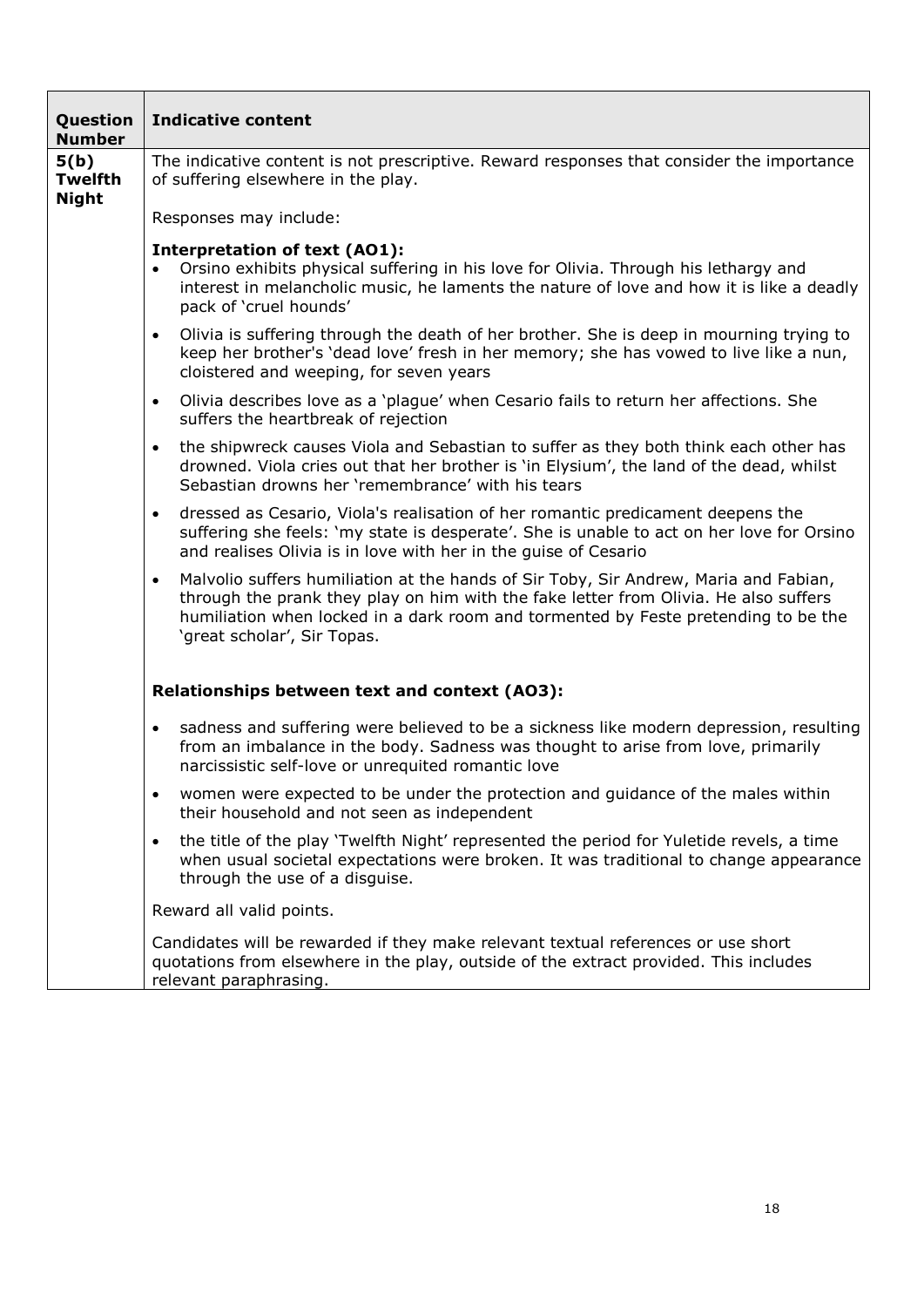| <b>Level</b> | Mark<br>$(20$ marks) | <b>Descriptor</b><br>Bullets 1, 2 and 3 - AO1 (15 marks), Bullet 4 - AO3 (5 marks)<br>Please refer to page 3                                                               |
|--------------|----------------------|----------------------------------------------------------------------------------------------------------------------------------------------------------------------------|
|              | 0                    | No rewardable material.                                                                                                                                                    |
| Level 1      | $1 - 4$              | The response is simple with little personal response.<br>$\bullet$                                                                                                         |
|              |                      | There is little evidence of a critical style.<br>$\bullet$                                                                                                                 |
|              |                      | Little reference is made to the content or themes of the play.<br>$\bullet$                                                                                                |
|              |                      | There is little awareness of context and little comment on the<br>$\bullet$<br>relationship between text and context.                                                      |
| Level 2      | $5 - 8$              | The response may be largely narrative but has some elements of<br>$\bullet$<br>personal response.                                                                          |
|              |                      | There is some evidence of a critical style but it is not always applied<br>$\bullet$<br>securely.                                                                          |
|              |                      | Some valid points are made, but without consistent or secure focus.<br>$\bullet$                                                                                           |
|              |                      | There is some awareness of relevant context and some comment on<br>$\bullet$<br>the relationship between text and context.                                                 |
| Level 3      | $9 - 12$             | The response shows a relevant personal response, soundly related<br>$\bullet$<br>to the text.                                                                              |
|              |                      | There is an appropriate critical style, with comments showing a<br>$\bullet$<br>sound interpretation.                                                                      |
|              |                      | The response is relevant and focused points are made with support<br>$\bullet$<br>from the text.                                                                           |
|              |                      | There is sound comment on relevant context and sound relevant<br>$\bullet$<br>comment on the relationship between text and context.                                        |
| Level 4      | $13 - 16$            | The response has a developed personal response and thorough<br>$\bullet$<br>engagement, fully related to the text.                                                         |
|              |                      | The critical style is sustained, and there is well-developed<br>$\bullet$<br>interpretation.                                                                               |
|              |                      | Well-chosen references to the text support a range of effective<br>$\bullet$<br>points.                                                                                    |
|              |                      | There is sustained comment on relevant context and detailed<br>$\bullet$<br>awareness of the relationship between text and context.                                        |
| Level 5      | $17 - 20$            | There is an assured personal response, showing a high level of<br>$\bullet$<br>engagement with the text.                                                                   |
|              |                      | A critical style is developed with maturity, perceptive understanding<br>$\bullet$<br>and interpretation.                                                                  |
|              |                      | Discerning references are an integral part of the response, with<br>$\bullet$<br>points made with assurance and full support from the text.                                |
|              |                      | There is excellent understanding of context, and convincing<br>$\bullet$<br>understanding of the relationship between text and context is<br>integrated into the response. |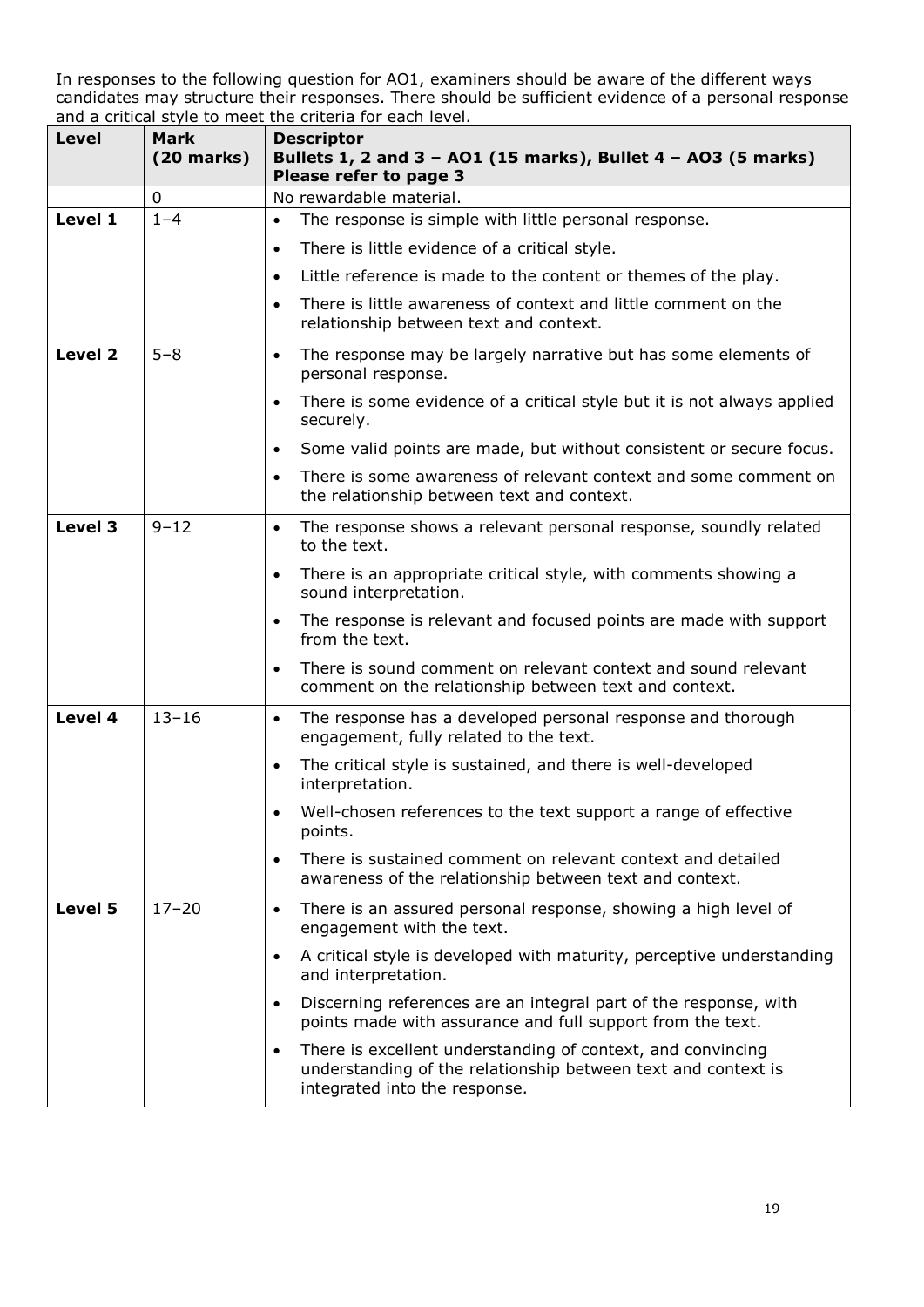| Question<br><b>Number</b>                  | <b>Indicative content</b>   |                                                                                                                                                                                                                                                                                                 |
|--------------------------------------------|-----------------------------|-------------------------------------------------------------------------------------------------------------------------------------------------------------------------------------------------------------------------------------------------------------------------------------------------|
| $6(a)$ The<br><b>Merchant</b><br>of Venice |                             | The indicative content is not prescriptive. Reward responses that explore how<br>Shakespeare presents the character of Bassanio.                                                                                                                                                                |
|                                            | Responses may include:      | Bassanio expresses his amazement when opening the casket. He asks a number of<br>questions to convey his joy at discovering the picture of 'fair Portia' and the scroll<br>predicting the outcome: 'What find I here?'                                                                          |
|                                            | $\bullet$                   | the use of sibilance to describe Portia's 'severed lips', the repetition of 'sweet' and<br>the use of metaphor to describe how her breath is 'sugar' illustrate how much<br>Bassanio is captivated by the beauty of Portia                                                                      |
|                                            | $\bullet$                   | a further metaphor is used by Bassanio to describe the colour of Portia's hair and<br>how it has been 'woven' to 'entrap the hearts of men'. His intimate and physical<br>description of Portia shows the depth of his affections                                                               |
|                                            | $\bullet$                   | language used by Bassanio is romantic and poetic: 'golden', 'creation', 'praise', 'fair<br>lady'. He suggests through the use of personification that even Portia's shadow<br>'doth limp' behind her because of her beauty                                                                      |
|                                            | $\bullet$                   | Bassanio behaves in a gentlemanly way by asking for Portia's permission to kiss<br>her: 'by your leave'. Before the reading of the scroll, Bassanio's language was in<br>blank verse form, whilst after the reading his language changes to rhyming<br>couplets to convey his romantic feelings |
|                                            | $\bullet$                   | the final extended simile compares Bassanio's feelings to the confusion and<br>incredulity felt by a contender when 'hearing applause' and shouting from the<br>audience. He is so 'giddy' with happiness he is unsure how to react                                                             |
|                                            | $\bullet$                   | the list of three: `confirmed, signed, ratified', links to the language of business and<br>law and suggests the relationship could also represent a good business<br>arrangement for Bassanio.                                                                                                  |
|                                            | Reward all valid points.    |                                                                                                                                                                                                                                                                                                 |
| <b>Level</b>                               | <b>Mark</b><br>$(20$ marks) | Descriptor - AO2 Please refer to page 3 (20 marks)                                                                                                                                                                                                                                              |
|                                            | 0                           | No rewardable material.                                                                                                                                                                                                                                                                         |
| Level 1                                    | $1 - 4$                     | The response is simple and the identification of language, form and<br>$\bullet$<br>structure is minimal.                                                                                                                                                                                       |
| Level 2                                    | $5 - 8$                     | Little evidence of relevant subject terminology.<br>$\bullet$<br>The response is largely descriptive. There is some comment on the<br>$\bullet$<br>language, form and structure.<br>Limited use of relevant subject terminology to support examples<br>$\bullet$<br>given.                      |
| Level 3                                    | $9 - 12$                    | The response shows an understanding of a range of language, form<br>$\bullet$<br>and structure features and links these to their effect on the reader.<br>Relevant subject terminology is used to support examples given.<br>$\bullet$                                                          |
| Level 4                                    | $13 - 16$                   | The response is focused and detailed. Analysis of language, form<br>$\bullet$<br>and structure features and their effect on the reader is sustained.<br>Relevant subject terminology is used accurately and appropriately to<br>$\bullet$<br>develop ideas.                                     |
| Level 5                                    | $17 - 20$                   | The response is a cohesive evaluation of the interrelationship of<br>$\bullet$<br>language, form and structure and their effect on the reader.<br>Relevant subject terminology is integrated and precise.<br>$\bullet$                                                                          |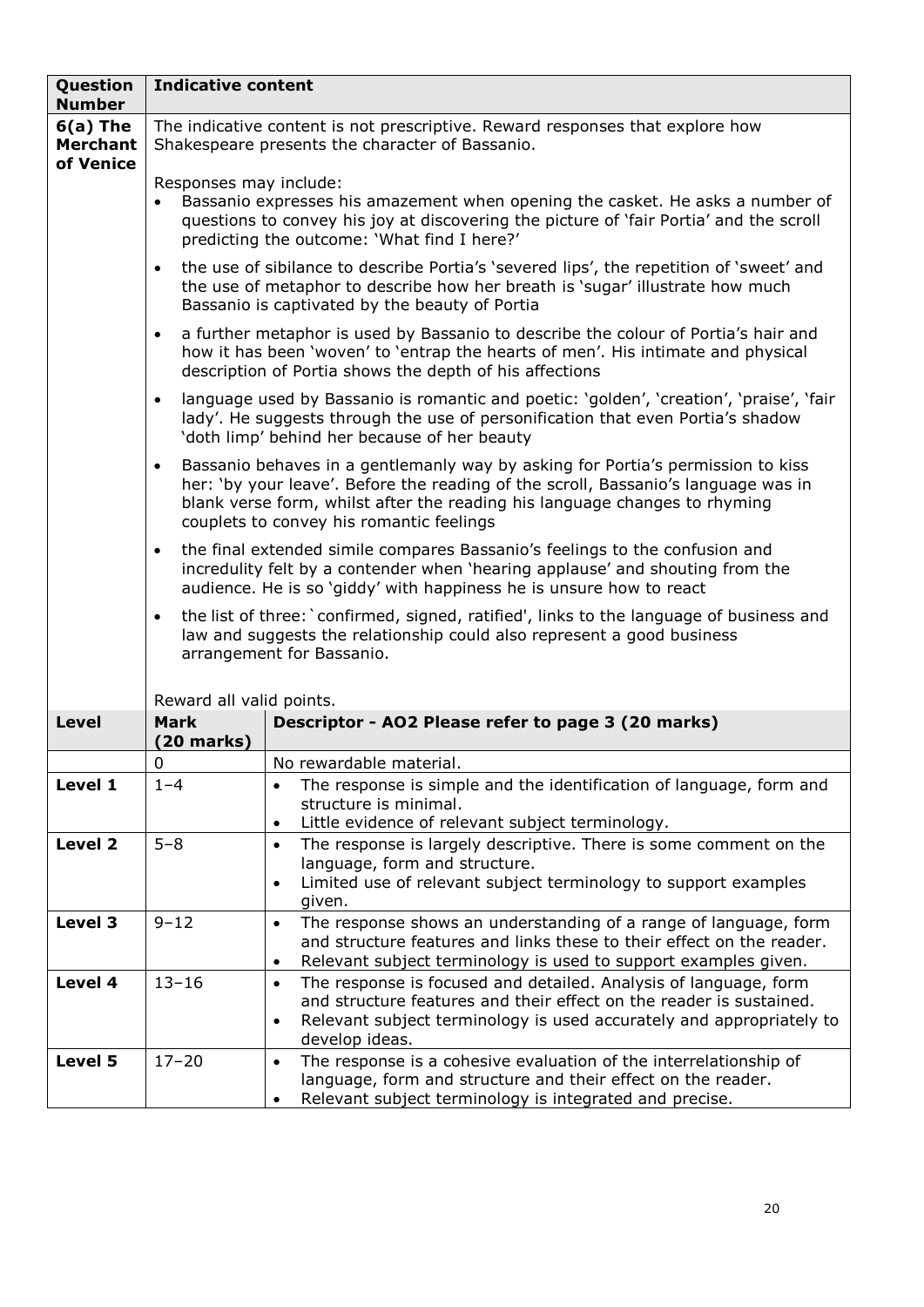| Question<br><b>Number</b>                  | <b>Indicative content</b>                                                                                                                                                                                                                                                                                                                                                               |
|--------------------------------------------|-----------------------------------------------------------------------------------------------------------------------------------------------------------------------------------------------------------------------------------------------------------------------------------------------------------------------------------------------------------------------------------------|
| $6(b)$ The<br><b>Merchant</b><br>of Venice | The indicative content is not prescriptive. Reward responses that consider the importance of<br>power elsewhere in the play.                                                                                                                                                                                                                                                            |
|                                            | Responses may include:                                                                                                                                                                                                                                                                                                                                                                  |
|                                            | <b>Interpretation of text (AO1):</b><br>the play deals with the importance of the power of money and how Antonio risks<br>$\bullet$<br>everything for Bassanio to enable Bassanio to woo Portia: 'my purse unlocked to your<br>occasions'. Shylock is accused of caring more about money than his own family: 'O, my<br>ducats! O, my daughter!' He equates his own daughter with money |
|                                            | through his final Will and Testament, Portia's father has the power to determine her<br>$\bullet$<br>choice of husband. Any man who wants to marry her has to pick one of three caskets: 'I<br>cannot choose one'. Portia lacks any power to make her own decision                                                                                                                      |
|                                            | Shylock has power over Bassanio and Antonio with the loan agreement. This is important<br>$\bullet$<br>as it is central to the play. He sees it as a way to gain retribution for the way Antonio has<br>'rated' him in the past, calling him a 'cut-throat dog'. Instead of repayment of the money<br>he demands an 'equal pound' of his 'fair flesh' at the trial                      |
|                                            | in her role as Balthazar, a 'young doctor of law', Portia has the power of rhetoric when<br>$\bullet$<br>she defends Antonio. She uses Venetian law to prevent Shylock killing Antonio: 'by the<br>laws of Venice' he must not shed one drop of blood                                                                                                                                   |
|                                            | the Duke also has the power of Venetian law when presiding over the trial. He makes the<br>$\bullet$<br>final decision against Shylock and the punishment he must face: 'He shall do this'.<br>Antonio similarly holds power in the courtroom in deciding how Shylock's money must be<br>divided and how Shylock must 'become a Christian'                                              |
|                                            | love is an important and powerful element within the play: Bassanio risks Antonio's life<br>$\bullet$<br>for the love of Portia; Antonio displays love for his friend Bassanio; Jessica is willing to<br>risk everything for love and run away with Lorenzo, and Portia and Nerissa trick Bassanio<br>and Gratiano to test the power of their love.                                     |
|                                            | Relationship between text and context (AO3):<br>Venice was a patriarchal society where the arrangement of a good marriage was often<br>$\bullet$<br>more important than the love of the daughter. Despite her father's death, Portia's<br>marriage is still determined by him through his final Will and Testament                                                                      |
|                                            | Venetian society was famous for its unique and strict laws and legal system. This system<br>$\bullet$<br>attracted wealth to the country as foreign traders were confident that they would be<br>fairly treated by the courts                                                                                                                                                           |
|                                            | the lending of money at interest, usury, was condemned by the Church as it encouraged<br>$\bullet$<br>people to charge excessive rates of interest. Individuals caught would be prosecuted.<br>Jews were particularly condemned for usury.                                                                                                                                              |
|                                            | Reward all valid points.                                                                                                                                                                                                                                                                                                                                                                |
|                                            | Candidates will be rewarded if they make relevant textual references or use short quotations<br>from elsewhere in the play, outside of the extract provided. This includes relevant<br>paraphrasing.                                                                                                                                                                                    |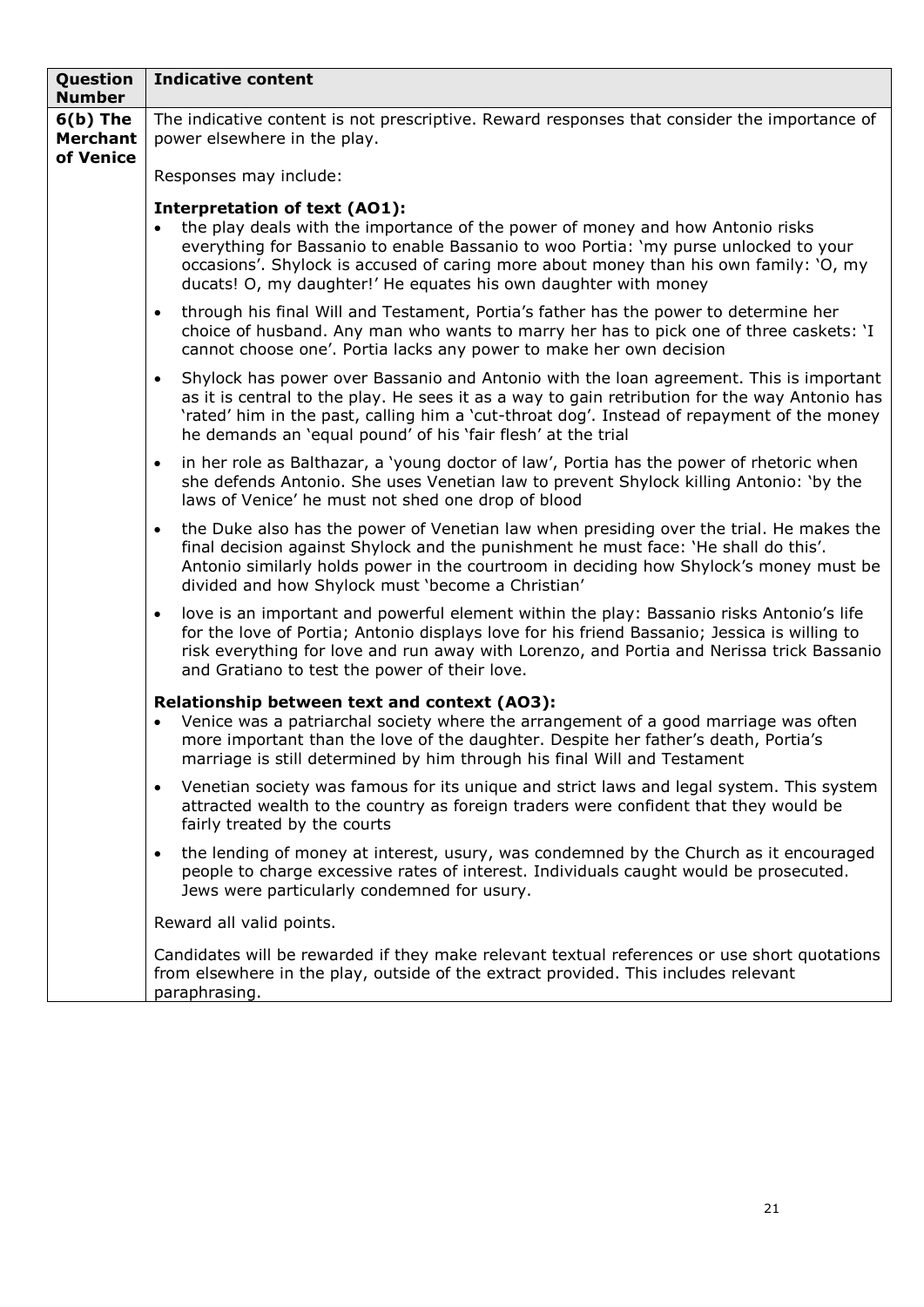| <b>Level</b>       | <b>Mark</b><br>$(20$ marks) | <b>Descriptor</b><br>Bullets 1, 2 and 3 - AO1 (15 marks), Bullet 4 - AO3 (5 marks)<br>Please refer to page 3                                                               |
|--------------------|-----------------------------|----------------------------------------------------------------------------------------------------------------------------------------------------------------------------|
|                    | 0                           | No rewardable material.                                                                                                                                                    |
| Level 1            | $1 - 4$                     | The response is simple with little personal response.<br>$\bullet$                                                                                                         |
|                    |                             | There is little evidence of a critical style.<br>$\bullet$                                                                                                                 |
|                    |                             | Little reference is made to the content or themes of the play.<br>$\bullet$                                                                                                |
|                    |                             | There is little awareness of context and little comment on the<br>$\bullet$<br>relationship between text and context.                                                      |
| Level <sub>2</sub> | $5 - 8$                     | The response may be largely narrative but has some elements of<br>$\bullet$<br>personal response.                                                                          |
|                    |                             | There is some evidence of a critical style but it is not always applied<br>$\bullet$<br>securely.                                                                          |
|                    |                             | Some valid points are made, but without consistent or secure focus.<br>$\bullet$                                                                                           |
|                    |                             | There is some awareness of relevant context and some comment on<br>$\bullet$<br>the relationship between text and context.                                                 |
| Level 3            | $9 - 12$                    | The response shows a relevant personal response, soundly related<br>$\bullet$<br>to the text.                                                                              |
|                    |                             | There is an appropriate critical style, with comments showing a<br>$\bullet$<br>sound interpretation.                                                                      |
|                    |                             | The response is relevant and focused points are made with support<br>$\bullet$<br>from the text.                                                                           |
|                    |                             | There is sound comment on relevant context and sound relevant<br>$\bullet$<br>comment on the relationship between text and context.                                        |
| Level 4            | $13 - 16$                   | The response has a developed personal response and thorough<br>$\bullet$<br>engagement, fully related to the text.                                                         |
|                    |                             | The critical style is sustained, and there is well-developed<br>$\bullet$<br>interpretation.                                                                               |
|                    |                             | Well-chosen references to the text support a range of effective<br>$\bullet$<br>points.                                                                                    |
|                    |                             | There is sustained comment on relevant context and detailed<br>$\bullet$<br>awareness of the relationship between text and context.                                        |
| Level 5            | $17 - 20$                   | There is an assured personal response, showing a high level of<br>$\bullet$<br>engagement with the text.                                                                   |
|                    |                             | A critical style is developed with maturity, perceptive understanding<br>$\bullet$<br>and interpretation.                                                                  |
|                    |                             | Discerning references are an integral part of the response, with<br>$\bullet$<br>points made with assurance and full support from the text.                                |
|                    |                             | There is excellent understanding of context, and convincing<br>$\bullet$<br>understanding of the relationship between text and context is<br>integrated into the response. |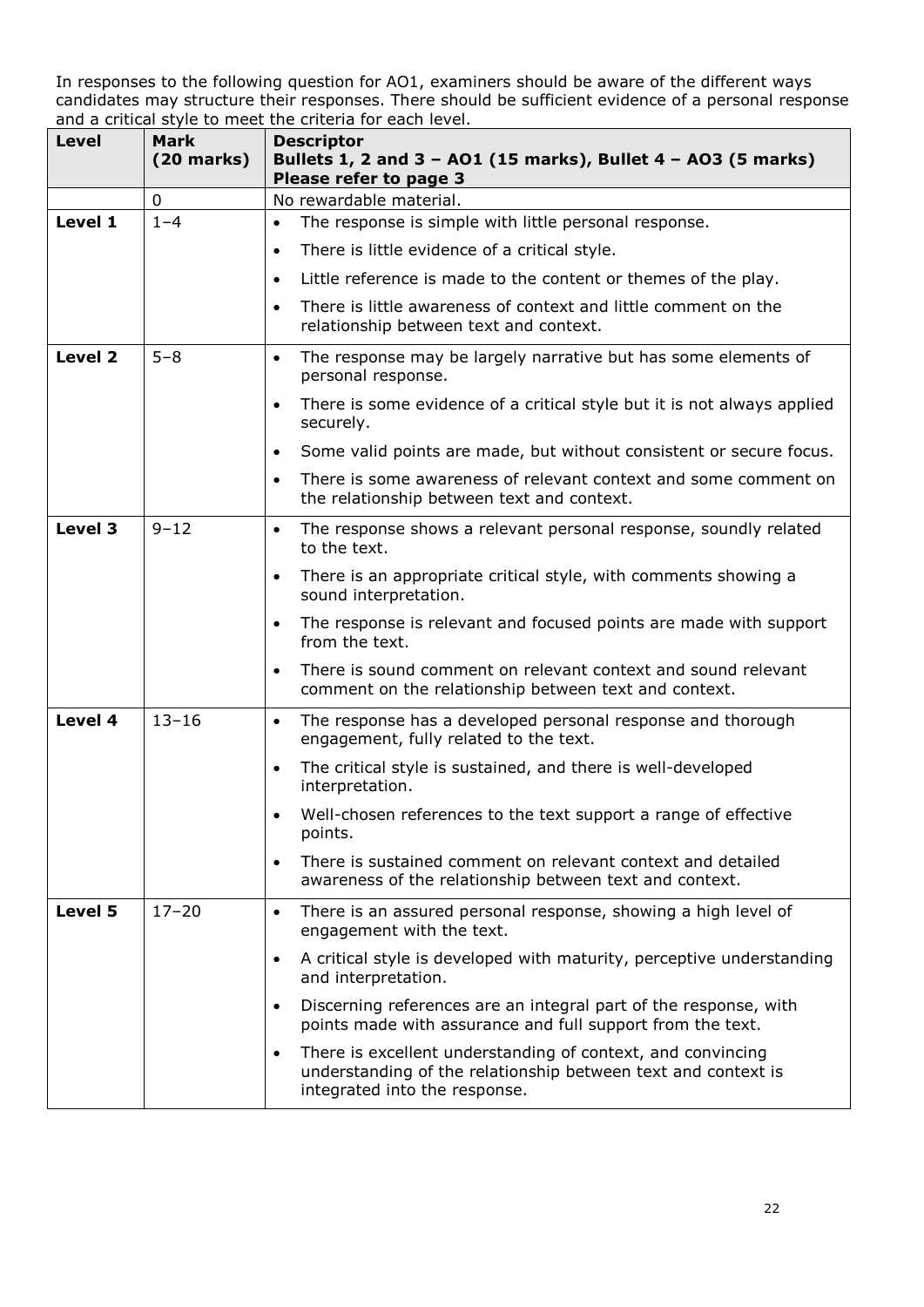#### **Section B – Post-1914 Literature British Play**

| Question<br><b>Number</b>                        | <b>Indicative content</b>                                                                                                                                                                                                                                                                                                                                                            |
|--------------------------------------------------|--------------------------------------------------------------------------------------------------------------------------------------------------------------------------------------------------------------------------------------------------------------------------------------------------------------------------------------------------------------------------------------|
| <b>7. An</b><br><b>Inspector</b><br><b>Calls</b> | The indicative content is not prescriptive. Reward responses that explore the importance of<br>the Birling family relationships in An Inspector Calls.                                                                                                                                                                                                                               |
|                                                  | Responses may include:<br><b>Interpretation of text (AO1):</b><br>at the opening of the play the Birling family relationships appear strong. The Birlings<br>are 'celebrating a special occasion', the engagement of Gerald and Sheila. Following the<br>arrival of the Inspector, the true nature of the family and how they will need to adjust<br>their relationships is revealed |
|                                                  | Mrs Birling treats Sheila like a child. She thinks Sheila's interest in Eva's/Daisy's death<br>$\bullet$<br>is 'morbid curiosity', rather than a sense of guilt, and tries to send her to bed. When<br>Sheila points out that her mother's comments are only making things worse, her<br>mother dismisses her as being 'over-excited'                                                |
|                                                  | Mrs Birling also treats Eric like a child. She is unaware of Eric's drinking: 'He's only a<br>$\bullet$<br>boy', 'there must be some mistake'. She has the inability to accept Eric's involvement<br>with Eva/Daisy, which emphasises how little she knows her son                                                                                                                   |
|                                                  | Mr Birling blames the Inspector for disrupting the evening and the 'nice little family<br>$\bullet$<br>celebration tonight'. He questions Sheila's 'loyalty' to the family when she is honest<br>about Eric's lifestyle                                                                                                                                                              |
|                                                  | Eric loses respect for both of his parents: 'I'm ashamed of you  both of you'. When<br>$\bullet$<br>Eric realises that his mother turned Eva/Daisy away, he turns on her: 'my child - your<br>own grandchild - you killed them', illustrating how angry he is with her                                                                                                               |
|                                                  | attitudes to Eva's/Daisy's death are different within the family. Mr and Mrs Birling show<br>$\bullet$<br>no remorse or blame for what happened, whilst Sheila and Eric accept responsibility.                                                                                                                                                                                       |
|                                                  | Relationship between text and context (AO3):                                                                                                                                                                                                                                                                                                                                         |
|                                                  | Mr Birling reflects the attitude of many wealthy men of business to their workers.<br>$\bullet$<br>Eva/Daisy is sacked by Mr Birling without any concern for her welfare or future                                                                                                                                                                                                   |
|                                                  | it is Priestley's view that the play would demonstrate the inequality within a capitalist<br>$\bullet$<br>economy in which wealth, status and influence are concentrated in a small portion of<br>the population and are likely to lead to corruption                                                                                                                                |
|                                                  | set in a patriarchal time, many middle-class and upper-class women married to<br>enhance or maintain the family's social standing and power; Sheila's marriage to Gerald<br>would benefit the Birling's family position.                                                                                                                                                             |
|                                                  | Reward all valid points.<br>Candidates will be rewarded if they make relevant textual references or use short<br>quotations from the text. This includes relevant paraphrasing.                                                                                                                                                                                                      |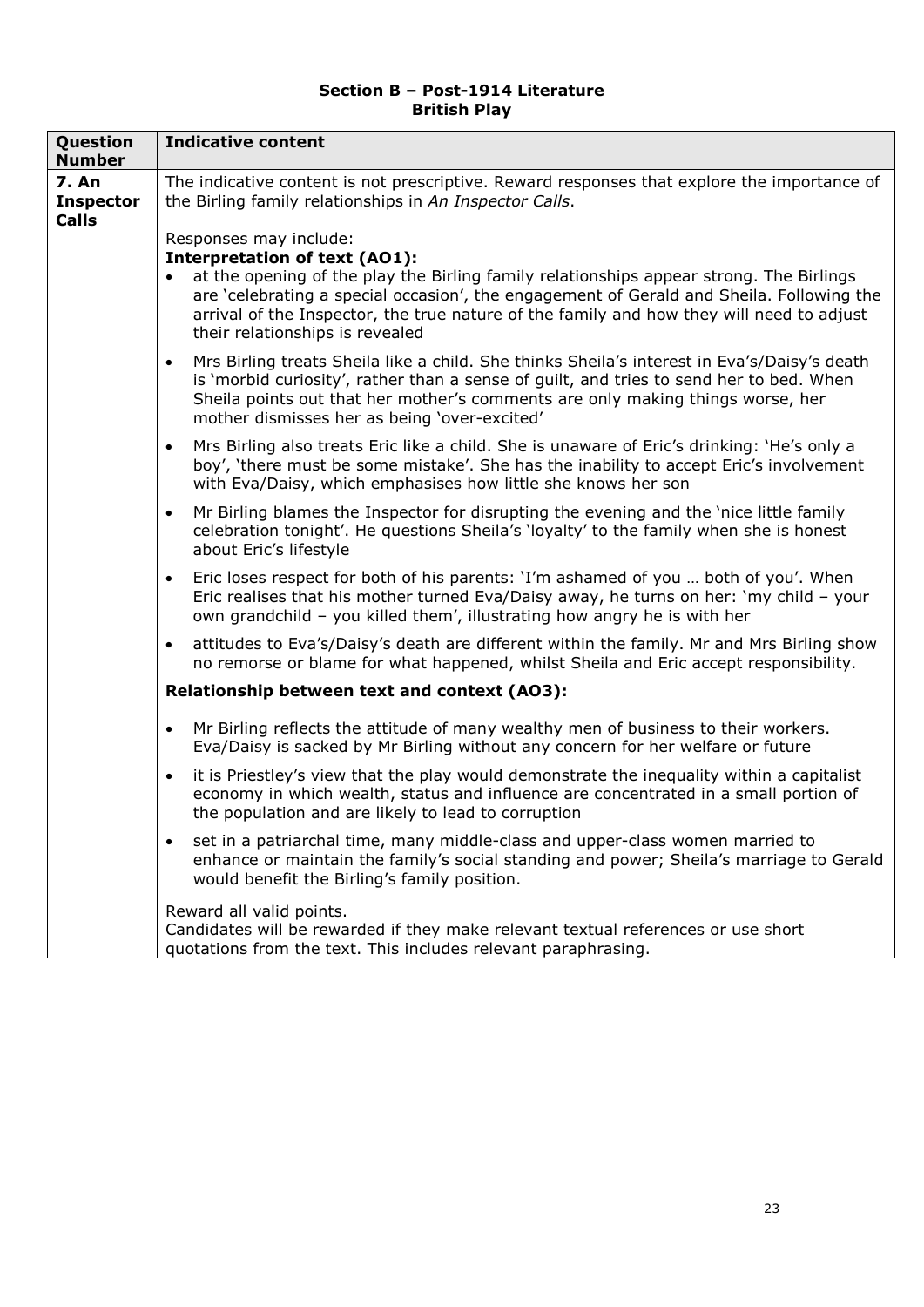| <b>Level</b> | <b>Mark</b><br>$(32$ marks) | <b>Descriptor</b><br>Bullets 1 and 2- A01 (16 marks), Bullets 3 and 4 - A03 (16                                                                                              |
|--------------|-----------------------------|------------------------------------------------------------------------------------------------------------------------------------------------------------------------------|
|              |                             | marks) Please refer to page 3                                                                                                                                                |
|              | 0                           | No rewardable material.                                                                                                                                                      |
| Level 1      | $1 - 6$                     | The response is simple with little personal response and little<br>$\bullet$<br>relevant supporting reference to the text.                                                   |
|              |                             | There is little evidence of a critical style and little relevant<br>$\bullet$<br>supporting reference to the text.                                                           |
|              |                             | Little awareness of relevant contexts is shown.<br>$\bullet$                                                                                                                 |
|              |                             | There is little comment on the relationship between text and<br>$\bullet$<br>context.                                                                                        |
| Level 2      | $7 - 12$                    | The response may be largely narrative but has some elements of<br>$\bullet$<br>personal response; there is some reference to the text without<br>consistent or secure focus. |
|              |                             | There is some evidence of a critical style and there is some<br>$\bullet$<br>reference to the text without consistent or secure focus.                                       |
|              |                             | Some awareness of relevant contexts is shown.<br>$\bullet$                                                                                                                   |
|              |                             | There is some comment on the relationship between text and<br>$\bullet$<br>context.                                                                                          |
| Level 3      | $13 - 19$                   | The response shows a relevant personal response, soundly related<br>$\bullet$<br>to the text with focused supporting textual references.                                     |
|              |                             | There is an appropriate critical style, with comments showing a<br>$\bullet$<br>sound interpretation with focused supporting textual references.                             |
|              |                             | Sound comment is offered on relevant contexts.<br>$\bullet$                                                                                                                  |
|              |                             | There is relevant comment on the relationship between text and<br>$\bullet$<br>context.                                                                                      |
| Level 4      | $20 - 26$                   | The response has a developed personal response and thorough<br>$\bullet$<br>engagement, fully related to the text with well-chosen references to<br>the text.                |
|              |                             | The critical style is sustained and there is well-developed<br>interpretation with well-chosen references to the text.                                                       |
|              |                             | Sustained comment is offered on relevant contexts.<br>$\bullet$                                                                                                              |
|              |                             | There is detailed awareness of the relationship between text and<br>$\bullet$<br>context.                                                                                    |
| Level 5      | $27 - 32$                   | There is an assured personal response, showing a high level of<br>$\bullet$<br>engagement with the text and discerning choice of references to the<br>text.                  |
|              |                             | A critical style is developed with maturity, perceptive understanding<br>$\bullet$<br>and interpretation with discerning choice of references to the text.                   |
|              |                             | The understanding of relevant contexts is excellent.<br>$\bullet$                                                                                                            |
|              |                             | Understanding of the relationship between text and context is<br>$\bullet$<br>integrated convincingly into the response.                                                     |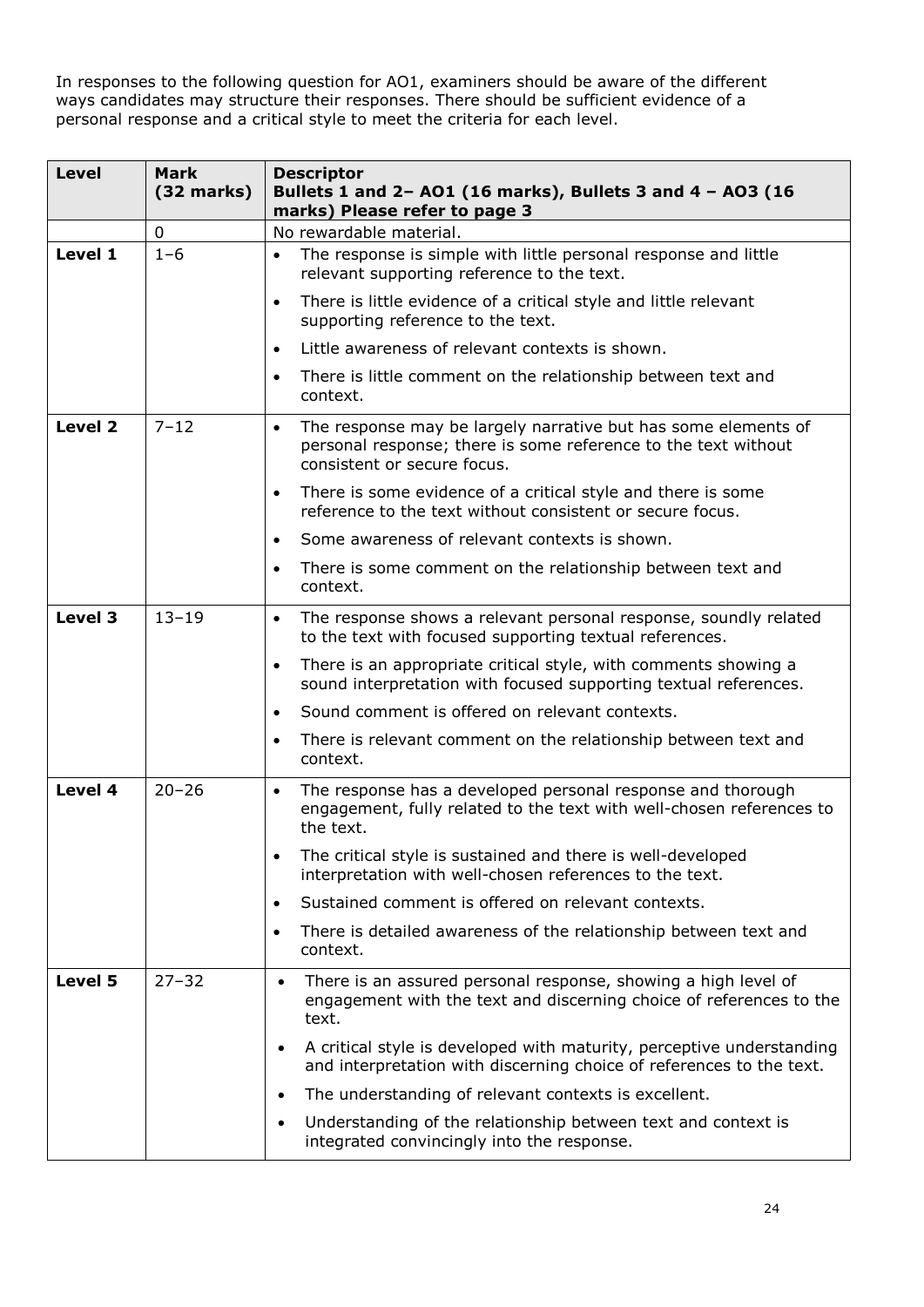| <b>AO4 Mark Scheme</b> |             |                                                                                                                                                                                                                                                                         |
|------------------------|-------------|-------------------------------------------------------------------------------------------------------------------------------------------------------------------------------------------------------------------------------------------------------------------------|
|                        |             | Use for ALL Questions in Paper 1 - Section B (British Play OR British Novel)                                                                                                                                                                                            |
| Level                  | <b>Mark</b> |                                                                                                                                                                                                                                                                         |
|                        | $\Omega$    | No rewardable material.                                                                                                                                                                                                                                                 |
| Level 1                | $1 - 2$     | <b>Threshold performance-in the context of the level of demand of the</b><br>question. Learners spell and punctuate with reasonable accuracy, and use<br>a reasonable range of vocabulary and sentence structures; any errors do<br>not hinder meaning in the response. |
| Level 2                | $3 - 5$     | <b>Intermediate performance-in the context of the level of demand of the</b><br>question. Learners spell and punctuate with considerable accuracy, and<br>use a considerable range of vocabulary and sentence structures to achieve<br>general control of meaning.      |
| Level 3                | $6 - 8$     | <b>High performance-in the context of the level of demand of the question.</b><br>Learners spell and punctuate with consistent accuracy, and consistently<br>use vocabulary and sentence structures to achieve effective control of<br>meaning.                         |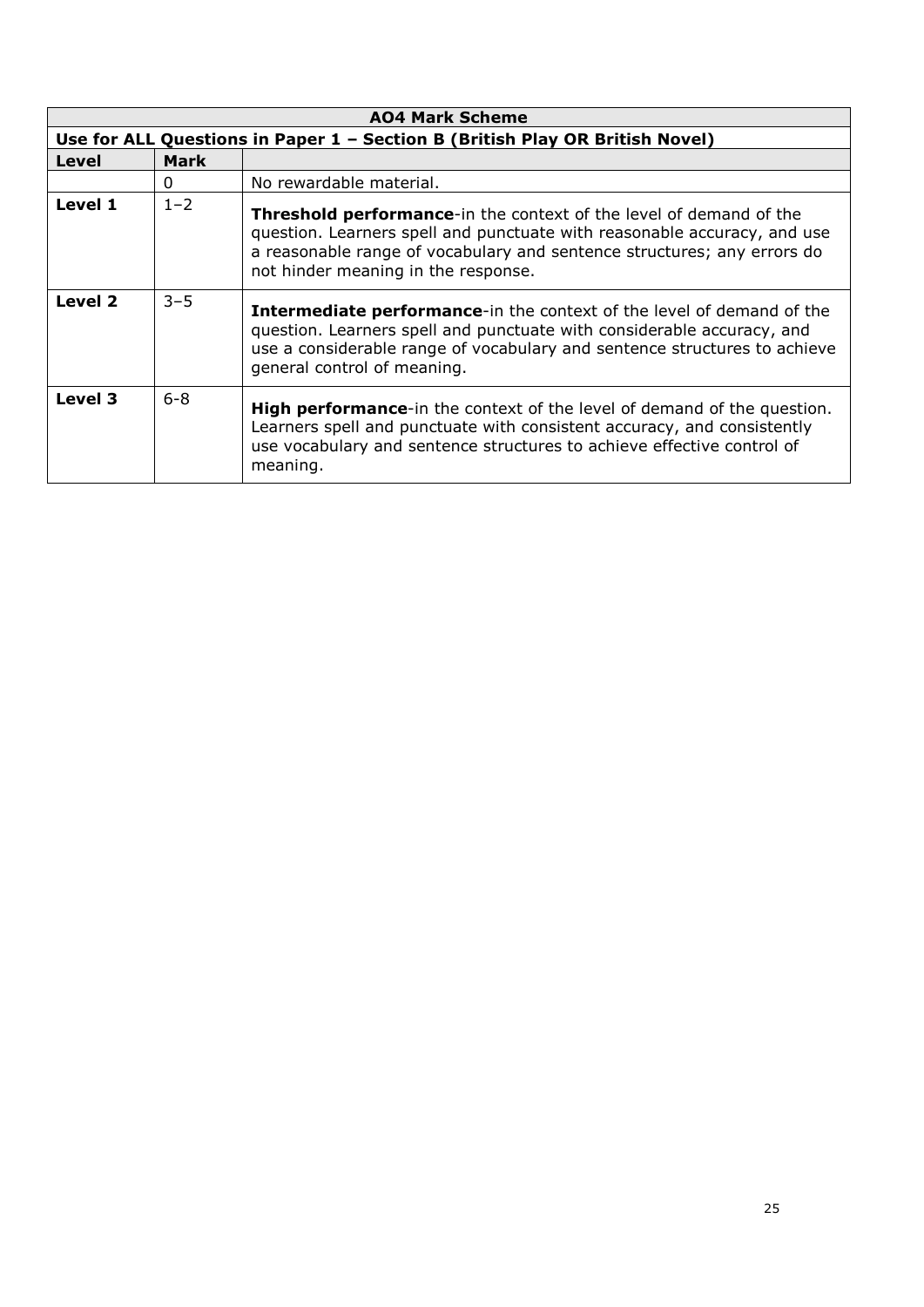| Question<br>Number                        | Indicative content                                                                                                                                                                                                                                                                                                                                                                                   |
|-------------------------------------------|------------------------------------------------------------------------------------------------------------------------------------------------------------------------------------------------------------------------------------------------------------------------------------------------------------------------------------------------------------------------------------------------------|
| 8. An<br><b>Inspector</b><br><b>Calls</b> | The indicative content is not prescriptive. Reward responses that consider the ways the<br>Inspector is significant throughout the play.                                                                                                                                                                                                                                                             |
|                                           | Responses may include:                                                                                                                                                                                                                                                                                                                                                                               |
|                                           | <b>Interpretation of text (AO1):</b><br>• the Inspector's appearance is significant as he acts as a catalyst, making things happen<br>and enabling secrets to be revealed by the other characters. He maintains the role of a<br>police inspector working very systematically: 'one person and one line of enquiry at a<br>time'. His name is a play on the word ghoul suggesting a ghostly presence |
|                                           | the timing of the Inspector's entry, when Mr Birling is explaining how 'every man must<br>$\bullet$<br>look after himself', is significant. He acts as the antithesis of Mr Birling by providing a<br>moral perspective on Eva's/Daisy's death                                                                                                                                                       |
|                                           | he is presented as a figure of authority and deals with each member of the family very<br>$\bullet$<br>firmly: 'massively taking charge'. He is not impressed when he hears about Mr Birling's<br>influential associates: 'Chief Constable, Colonel Roberts' and he cuts through Mrs Birling's<br>obstructiveness                                                                                    |
|                                           | he appears omniscient, able to see everything that each character has said or done: 'he<br>$\bullet$<br>knows, of course he knows', `somehow he makes you'. He manipulates the development<br>of events: who will speak and when; who may or may not leave; who will or will not see<br>the photograph                                                                                               |
|                                           | the Inspector promotes the philosophy that people's actions can affect lives: 'we are all<br>$\bullet$<br>responsible'. He sees the world as a community where everyone should be helping each<br>other                                                                                                                                                                                              |
|                                           | in his final speech, the Inspector provides the moral dimension to enable the other<br>$\bullet$<br>characters to see they can find forgiveness through future good behaviour: 'members of<br>one body'. Despite being a policeman, he is more concerned with morality than legality                                                                                                                 |
|                                           | the double twist at the end of the play and Gerald's revelation that there is no Inspector<br>$\bullet$<br>Goole at the police station, questions the existence of the Inspector.                                                                                                                                                                                                                    |
|                                           | Relationship between text and context (AO3):                                                                                                                                                                                                                                                                                                                                                         |
|                                           | the Inspector embodies the philosophy of Priestley and is used to highlight everything<br>that Priestley disliked about capitalism                                                                                                                                                                                                                                                                   |
|                                           | the play takes place a few years before the First World War and the Inspector highlights<br>$\bullet$<br>the ignorant attitudes of men like Arthur Birling about the future and the unrest<br>throughout Europe                                                                                                                                                                                      |
|                                           | social responsibility is explored by Priestley through the character of the Inspector. The<br>$\bullet$<br>older Birlings are set in their ways with their attitudes to the working class, whilst the<br>younger Birlings reflect a more forward-thinking generation.                                                                                                                                |
|                                           | Reward all valid points.                                                                                                                                                                                                                                                                                                                                                                             |
|                                           | Candidates will be rewarded if they make relevant textual references or use short quotations<br>from the text. This includes relevant paraphrasing.                                                                                                                                                                                                                                                  |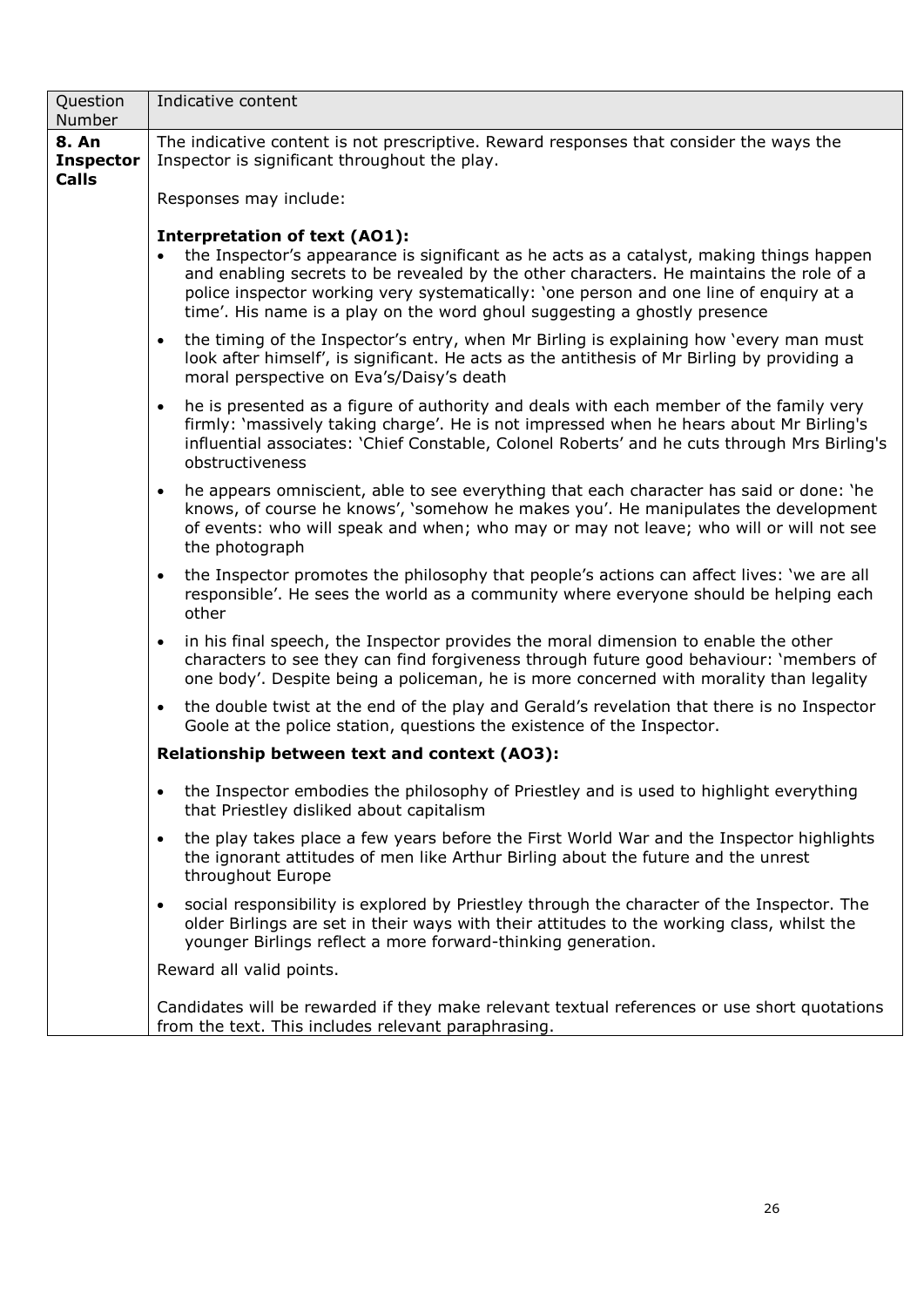| Level   | Mark<br>(32)<br>marks) | <b>Descriptor</b><br>Bullets 1 and 2- A01 (16 marks), Bullets 3 and 4 - A03 (16<br>marks) Please refer to page 3                                                             |
|---------|------------------------|------------------------------------------------------------------------------------------------------------------------------------------------------------------------------|
|         | $\mathbf 0$            | No rewardable material.                                                                                                                                                      |
| Level 1 | $1 - 6$                | The response is simple with little personal response and little relevant<br>$\bullet$<br>supporting reference to the text.                                                   |
|         |                        | There is little evidence of a critical style and little relevant supporting<br>$\bullet$<br>reference to the text.                                                           |
|         |                        | Little awareness of relevant contexts is shown.<br>$\bullet$                                                                                                                 |
|         |                        | There is little comment on the relationship between text and context.<br>$\bullet$                                                                                           |
| Level 2 | $7 - 12$               | The response may be largely narrative but has some elements of<br>$\bullet$<br>personal response, there is some reference to the text without<br>consistent or secure focus. |
|         |                        | There is some evidence of a critical style and there is some reference<br>$\bullet$<br>to the text without consistent or secure focus.                                       |
|         |                        | Some awareness of relevant contexts is shown.<br>$\bullet$                                                                                                                   |
|         |                        | There is some comment on the relationship between text and context.<br>$\bullet$                                                                                             |
| Level 3 | $13 - 19$              | The response shows a relevant personal response, soundly related to<br>$\bullet$<br>the text with focused supporting textual references.                                     |
|         |                        | There is an appropriate critical style, with comments showing a sound<br>$\bullet$<br>interpretation with focused supporting textual references.                             |
|         |                        | Sound comment is offered on relevant contexts.<br>$\bullet$                                                                                                                  |
|         |                        | There is relevant comment on the relationship between text and<br>$\bullet$<br>context.                                                                                      |
| Level 4 | $20 - 26$              | The response has a developed personal response and thorough<br>$\bullet$<br>engagement, fully related to the text with well-chosen references to<br>the text.                |
|         |                        | The critical style is sustained and there is well-developed interpretation<br>$\bullet$<br>with well-chosen references to the text.                                          |
|         |                        | Sustained comment is offered on relevant contexts.<br>$\bullet$                                                                                                              |
|         |                        | There is detailed awareness of the relationship between text and<br>$\bullet$<br>context.                                                                                    |
| Level 5 | $27 - 32$              | There is an assured personal response, showing a high level of<br>$\bullet$<br>engagement with the text and discerning choice of references to the<br>text.                  |
|         |                        | A critical style is developed with maturity, perceptive understanding<br>$\bullet$<br>and interpretation with discerning choice of references to the text.                   |
|         |                        | The understanding of relevant contexts is excellent.<br>$\bullet$                                                                                                            |
|         |                        | Understanding of the relationship between text and context is<br>$\bullet$<br>integrated convincingly into the response.                                                     |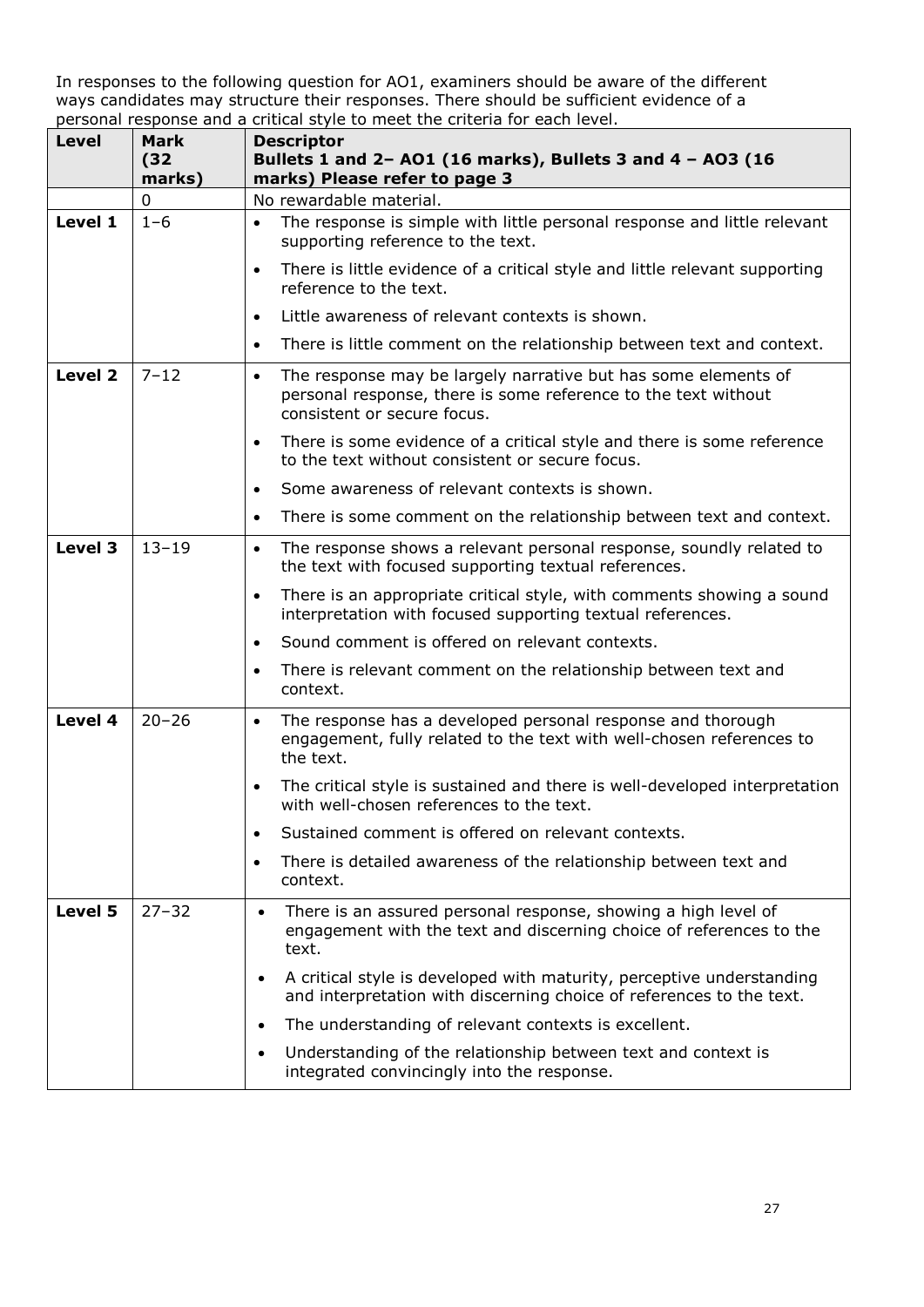| <b>AO4 Mark Scheme</b> |         |                                                                                                                                                                                                                                                                          |
|------------------------|---------|--------------------------------------------------------------------------------------------------------------------------------------------------------------------------------------------------------------------------------------------------------------------------|
|                        |         | Use for ALL Questions in Paper 1 - Section B (British Play OR British Novel)                                                                                                                                                                                             |
| Level                  | Mark    |                                                                                                                                                                                                                                                                          |
|                        | 0       | No rewardable material.                                                                                                                                                                                                                                                  |
| Level 1                | $1 - 2$ | <b>Threshold performance-</b> in the context of the level of demand of the<br>question. Learners spell and punctuate with reasonable accuracy, and use<br>a reasonable range of vocabulary and sentence structures; any errors do<br>not hinder meaning in the response. |
| Level 2                | $3 - 5$ | <b>Intermediate performance-in the context of the level of demand of the</b><br>question. Learners spell and punctuate with considerable accuracy, and<br>use a considerable range of vocabulary and sentence structures to achieve<br>general control of meaning.       |
| Level 3                | $6 - 8$ | <b>High performance-in the context of the level of demand of the question.</b><br>Learners spell and punctuate with consistent accuracy, and consistently<br>use vocabulary and sentence structures to achieve effective control of<br>meaning.                          |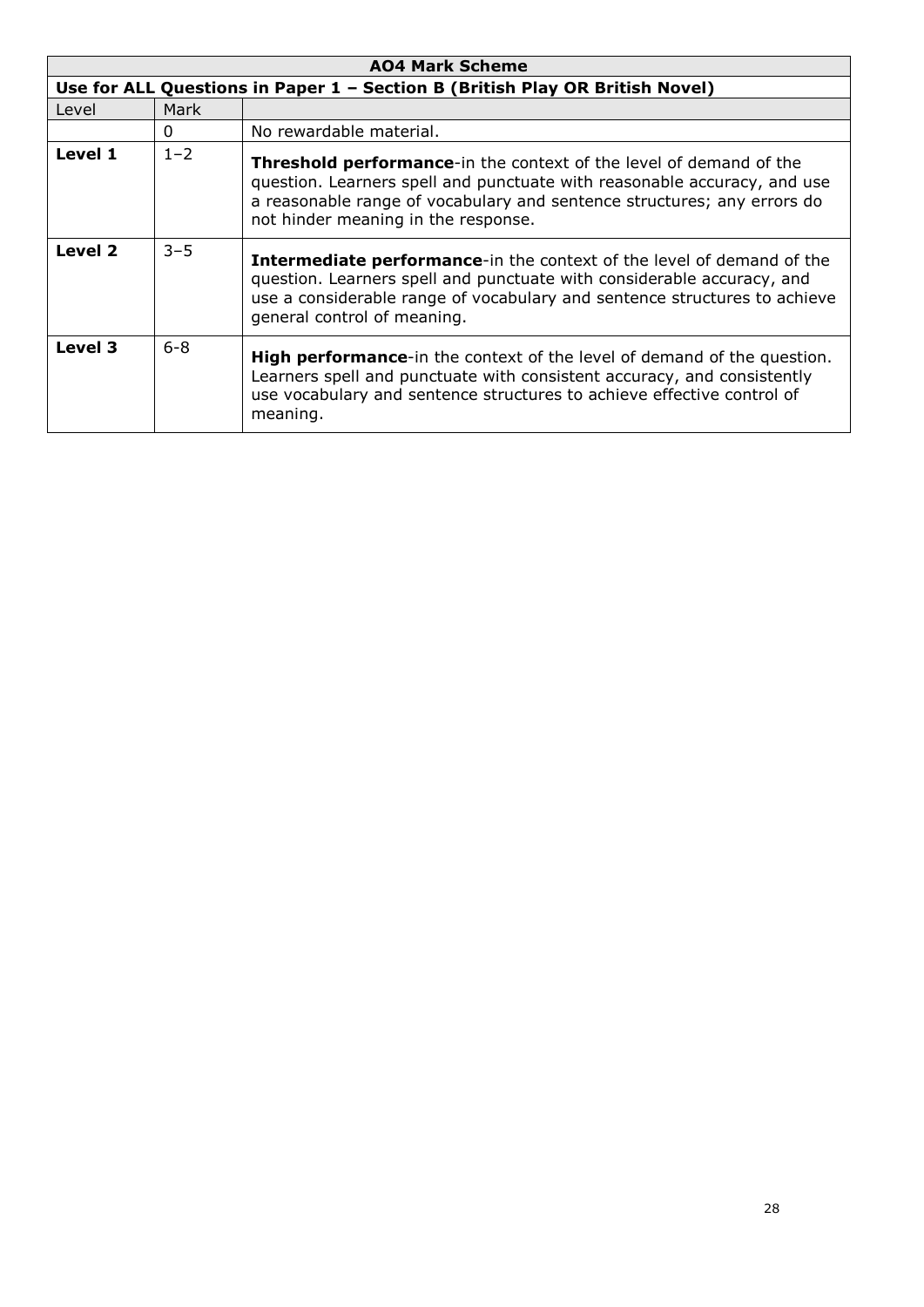| Question<br>Number              | Indicative content                                                                                                                                                                                                                                                                                                                                        |
|---------------------------------|-----------------------------------------------------------------------------------------------------------------------------------------------------------------------------------------------------------------------------------------------------------------------------------------------------------------------------------------------------------|
| 9.<br>Hobson's<br><b>Choice</b> | The indicative content is not prescriptive. Reward responses that explore the significance<br>of the Hobson family in the play.                                                                                                                                                                                                                           |
|                                 | Responses may include:<br><b>Interpretation of text (AO1):</b><br>the play centres on the Hobson family. Hobson is the head of the family who, following<br>the death of his wife, has raised all three daughters without any support. He tries to<br>play the role of both mother and father: 'what I say will be listened to and heeded'                |
|                                 | as a result of losing his wife, however, Hobson relies heavily on Maggie, the eldest<br>$\bullet$<br>daughter, to keep house for him. He spends most of his time in 'Moonraker's' to get<br>away from 'women in the world'. All three of his daughters turn against him, which<br>highlights the tension within the family                                |
|                                 | owing to her father's heavy drinking, Maggie takes on the role of a mother in charge<br>$\bullet$<br>of running the house and business: 'dinner at half-past one, girls'. She is single-<br>minded and a capable businesswoman who confidently stands up to her father: 'I'm<br>value to you'                                                             |
|                                 | Hobson's relationship with Maggie is strained. He blames his fall at Moonraker's on<br>$\bullet$<br>her: 'it is all your fault'. Hobson cares more about his status in society than his<br>daughter's future happiness: 'you can't have Willie Mossop'. Maggie is constantly<br>called an 'old maid' by her father to discourage her from getting married |
|                                 | Maggie's role in the family is significant as she takes on the task of arranging Vicky's<br>$\bullet$<br>and Alice's marriages: she says to Alice 'you'll marry Albert Prosser'; she even controls<br>their lives after they are no longer at home: 'see you here at tea-time on a Sunday<br>afternoon'                                                   |
|                                 | despite their tense relationship with Hobson, it is significant that Maggie and Willie<br>$\bullet$<br>take on the responsibility of looking after him.                                                                                                                                                                                                   |
|                                 | Relationship between text and context (AO3):<br>the play is set during a time when the home was generally run by women, although<br>$\bullet$<br>men were usually regarded as head of the family. Maggie, as the eldest daughter,<br>takes on her mother's and her father's role                                                                          |
|                                 | traditional gender and social roles were beginning to be challenged at this time. This is<br>$\bullet$<br>seen through Willie and Maggie who choose to marry and work as a team, taking on<br>the responsibility of running the Hobson family business together                                                                                           |
|                                 | Hobson's drinking problems were not unusual at the time. The Temperance Movement<br>$\bullet$<br>existed to curb the excesses of alcoholism, which had a serious impact on people's<br>health and on their ability to run businesses or maintain a normal family life.                                                                                    |
|                                 | Reward all valid points.<br>Candidates will be rewarded if they make relevant textual references or use short<br>quotations from the text. This includes relevant paraphrasing.                                                                                                                                                                           |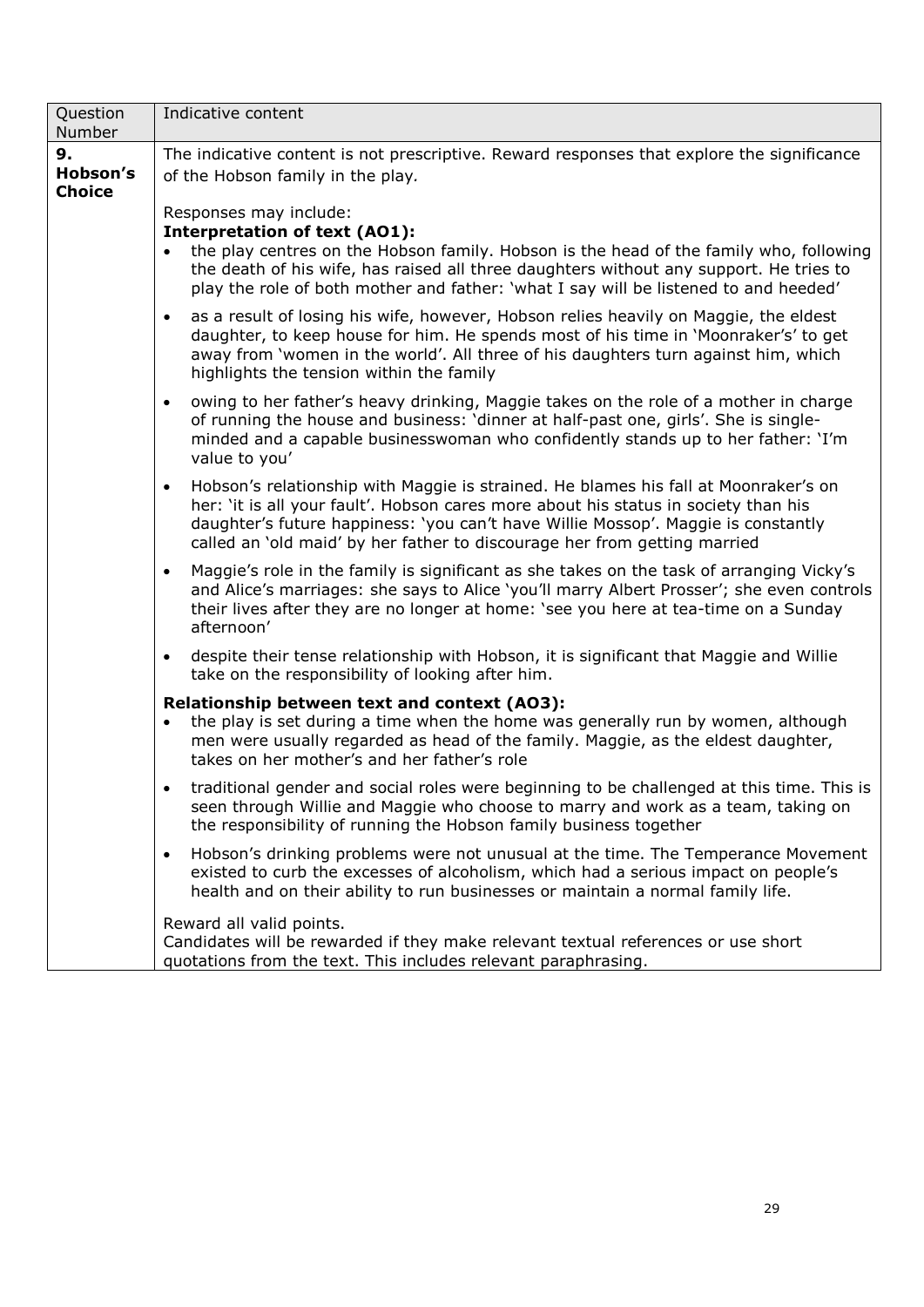| Level   | Mark<br>(32)<br>marks) | <b>Descriptor</b><br>Bullets 1 and 2- A01 (16 marks), Bullets 3 and 4 - A03 (16<br>marks) Please refer to page 3                                                             |
|---------|------------------------|------------------------------------------------------------------------------------------------------------------------------------------------------------------------------|
|         | $\mathbf 0$            | No rewardable material.                                                                                                                                                      |
| Level 1 | $1 - 6$                | The response is simple with little personal response and little relevant<br>$\bullet$<br>supporting reference to the text.                                                   |
|         |                        | There is little evidence of a critical style and little relevant supporting<br>$\bullet$<br>reference to the text.                                                           |
|         |                        | Little awareness of relevant contexts is shown.<br>$\bullet$                                                                                                                 |
|         |                        | There is little comment on the relationship between text and context.<br>$\bullet$                                                                                           |
| Level 2 | $7 - 12$               | The response may be largely narrative but has some elements of<br>$\bullet$<br>personal response, there is some reference to the text without<br>consistent or secure focus. |
|         |                        | There is some evidence of a critical style and there is some reference<br>$\bullet$<br>to the text without consistent or secure focus.                                       |
|         |                        | Some awareness of relevant contexts is shown.<br>$\bullet$                                                                                                                   |
|         |                        | There is some comment on the relationship between text and context.<br>$\bullet$                                                                                             |
| Level 3 | $13 - 19$              | The response shows a relevant personal response, soundly related to<br>$\bullet$<br>the text with focused supporting textual references.                                     |
|         |                        | There is an appropriate critical style, with comments showing a sound<br>$\bullet$<br>interpretation with focused supporting textual references.                             |
|         |                        | Sound comment is offered on relevant contexts.<br>$\bullet$                                                                                                                  |
|         |                        | There is relevant comment on the relationship between text and<br>$\bullet$<br>context.                                                                                      |
| Level 4 | $20 - 26$              | The response has a developed personal response and thorough<br>$\bullet$<br>engagement, fully related to the text with well-chosen references to<br>the text.                |
|         |                        | The critical style is sustained and there is well-developed interpretation<br>$\bullet$<br>with well-chosen references to the text.                                          |
|         |                        | Sustained comment is offered on relevant contexts.<br>$\bullet$                                                                                                              |
|         |                        | There is detailed awareness of the relationship between text and<br>$\bullet$<br>context.                                                                                    |
| Level 5 | $27 - 32$              | There is an assured personal response, showing a high level of<br>$\bullet$<br>engagement with the text and discerning choice of references to the<br>text.                  |
|         |                        | A critical style is developed with maturity, perceptive understanding<br>$\bullet$<br>and interpretation with discerning choice of references to the text.                   |
|         |                        | The understanding of relevant contexts is excellent.<br>$\bullet$                                                                                                            |
|         |                        | Understanding of the relationship between text and context is<br>$\bullet$<br>integrated convincingly into the response.                                                     |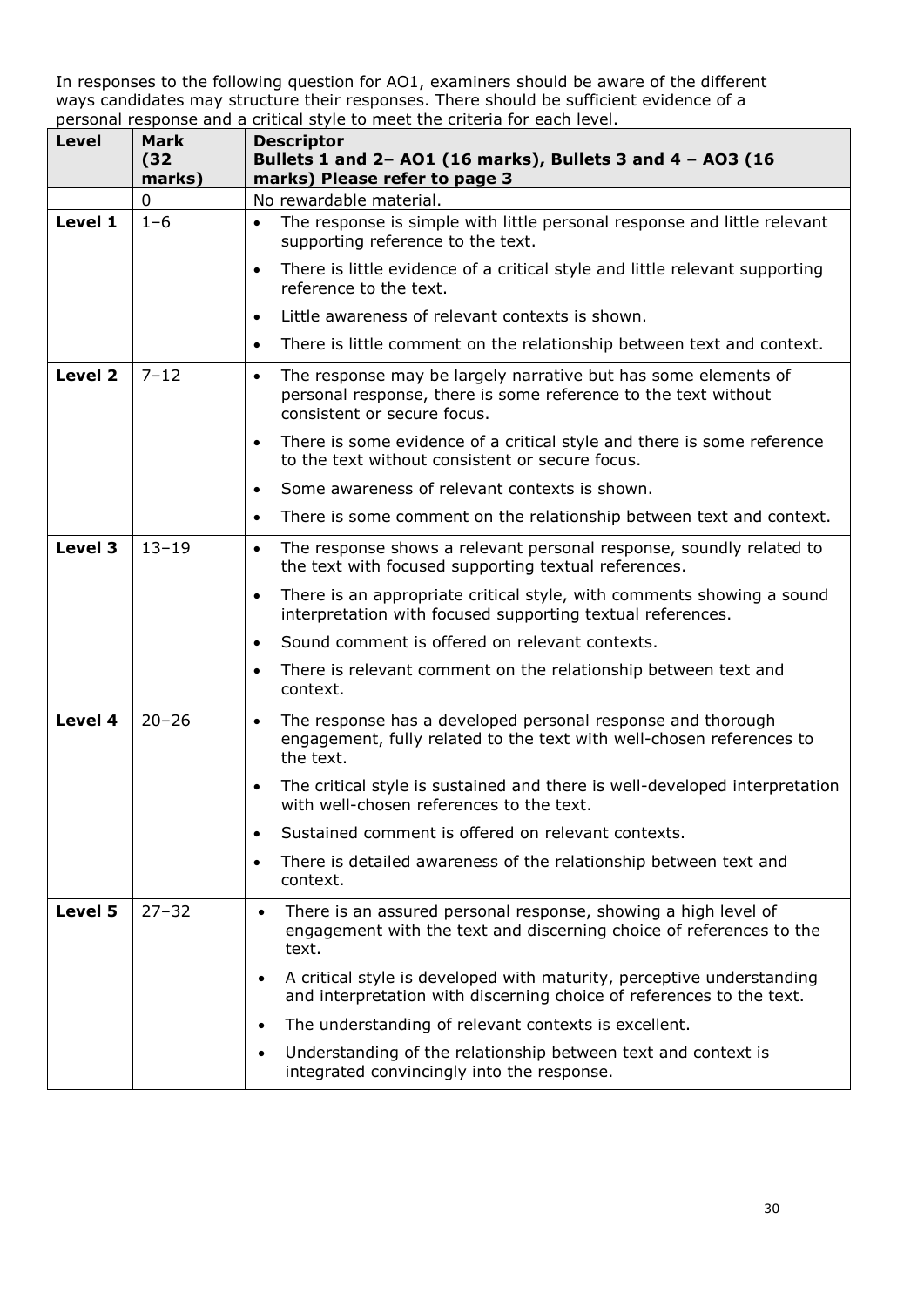| <b>AO4 Mark Scheme</b> |         |                                                                                                                                                                                                                                                                          |
|------------------------|---------|--------------------------------------------------------------------------------------------------------------------------------------------------------------------------------------------------------------------------------------------------------------------------|
|                        |         | Use for ALL Questions in Paper 1 - Section B (British Play OR British Novel)                                                                                                                                                                                             |
| Level                  | Mark    |                                                                                                                                                                                                                                                                          |
|                        | 0       | No rewardable material.                                                                                                                                                                                                                                                  |
| Level 1                | $1 - 2$ | <b>Threshold performance-</b> in the context of the level of demand of the<br>question. Learners spell and punctuate with reasonable accuracy, and use<br>a reasonable range of vocabulary and sentence structures; any errors do<br>not hinder meaning in the response. |
| Level 2                | $3 - 5$ | <b>Intermediate performance-in the context of the level of demand of the</b><br>question. Learners spell and punctuate with considerable accuracy, and<br>use a considerable range of vocabulary and sentence structures to achieve<br>general control of meaning.       |
| Level 3                | $6 - 8$ | <b>High performance-in the context of the level of demand of the question.</b><br>Learners spell and punctuate with consistent accuracy, and consistently<br>use vocabulary and sentence structures to achieve effective control of<br>meaning.                          |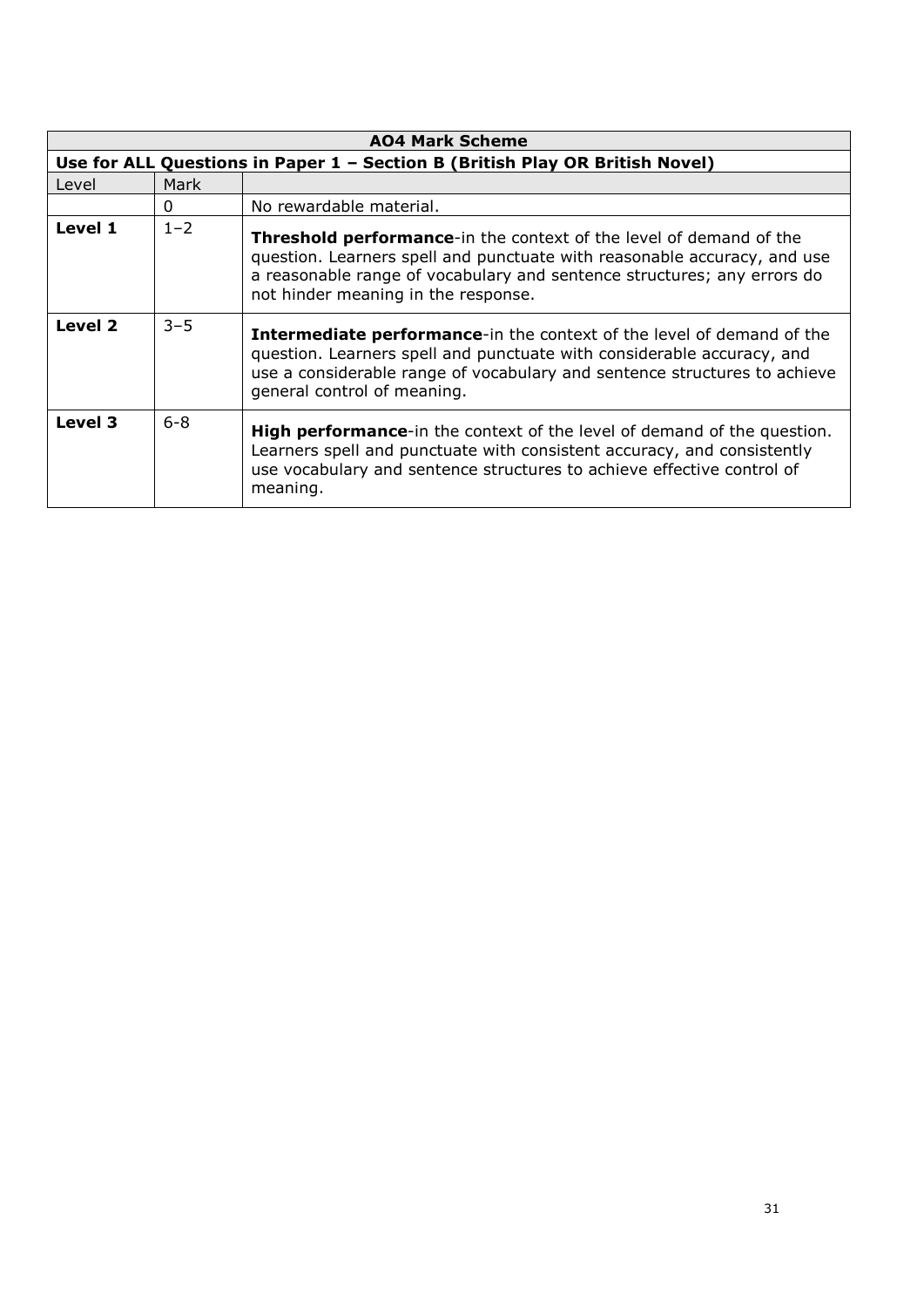| Question<br>Number               | Indicative content                                                                                                                                                                                                                                                                                                                                                                                                                                                                        |  |
|----------------------------------|-------------------------------------------------------------------------------------------------------------------------------------------------------------------------------------------------------------------------------------------------------------------------------------------------------------------------------------------------------------------------------------------------------------------------------------------------------------------------------------------|--|
| 10.<br>Hobson's<br><b>Choice</b> | The indicative content is not prescriptive. Reward responses that show how social class is<br>presented in Hobson's Choice.                                                                                                                                                                                                                                                                                                                                                               |  |
|                                  | Responses may include:                                                                                                                                                                                                                                                                                                                                                                                                                                                                    |  |
|                                  | <b>Interpretation of text (AO1):</b><br>Hobson is middle class and owns his own business: 'doing a good class trade' because<br>'carriage folk come'. He owns his own home and is expected to make 'settlements'<br>when his daughters marry. Hobson is concerned about the damage to his reputation if<br>reports of his alcoholism, trespass and damages appear in the local paper as it 'could<br>be the ruin' of him. Being Churchwarden at St Phillip's gives Hobson social standing |  |
|                                  | Willie Mossop and Ada Figgins represent the working class. Hobson looks down on<br>$\bullet$<br>Willie Mossop because he considers him a 'workhouse brat'. Willie is a bootmaker at<br>Hobson's and works in the cellar. Through Maggie's guidance, his hard work and skill,<br>Willie climbs the social hierarchy, eventually owning his own business. Ada's mother<br>takes in lodgers for extra money. Ada speaks in a colloquial manner and wears 'clogs<br>and shawl'                |  |
|                                  | Maggie's sisters look down on her for being prepared to start married life with second-<br>$\bullet$<br>hand furniture: 'I'd stay single sooner than  have other people's cast-off sticks'. Both<br>Vicky and Alice marry middle-class husbands                                                                                                                                                                                                                                           |  |
|                                  | Albert Prosser is a middle-class man who thinks it is beneath him to 'push a handcart<br>$\bullet$<br>through Salford in broad daylight' in case it damages his reputation as a solicitor                                                                                                                                                                                                                                                                                                 |  |
|                                  | Mrs Hepworth is an upper-class woman who is financially comfortable. She travels by<br>$\bullet$<br>carriage, does not work and is able to lend $£100$ to Maggie and Willie to start their<br>own business. She dresses well and has her shoes custom made                                                                                                                                                                                                                                |  |
|                                  | the shoes produced by Hobson's reflect the social classes: the upper class have shoes<br>$\bullet$<br>custom made, the middle class buy ready-made shoes and the working class wear<br>wooden clogs. Clothes also play an important part in reflecting social class. When<br>Hobson complains about his daughters wearing the latest 'bustles', Vicky asks, 'do you<br>want us to dress like mill girls?'                                                                                 |  |
|                                  | Relationship between text and context (AO3):<br>Maggie is a contrast to the stereotypical middle-class woman of the 1880s who saw<br>$\bullet$<br>marriage as a means to improve their social status. She is prepared to marry Willie,<br>despite other people's opinions, and live in a wretched cellar                                                                                                                                                                                  |  |
|                                  | Alice and Vicky are typical middle-class women of the time. Courting was an important<br>$\bullet$<br>part of their social ritual, with marriage to prosperous men essential                                                                                                                                                                                                                                                                                                              |  |
|                                  | many towns, during the Victorian period, had a very rigid three-tier class system.<br>$\bullet$                                                                                                                                                                                                                                                                                                                                                                                           |  |
|                                  | Reward all valid points.<br>Candidates will be rewarded if they make relevant textual references or use short<br>quotations from the text. This includes relevant paraphrasing.                                                                                                                                                                                                                                                                                                           |  |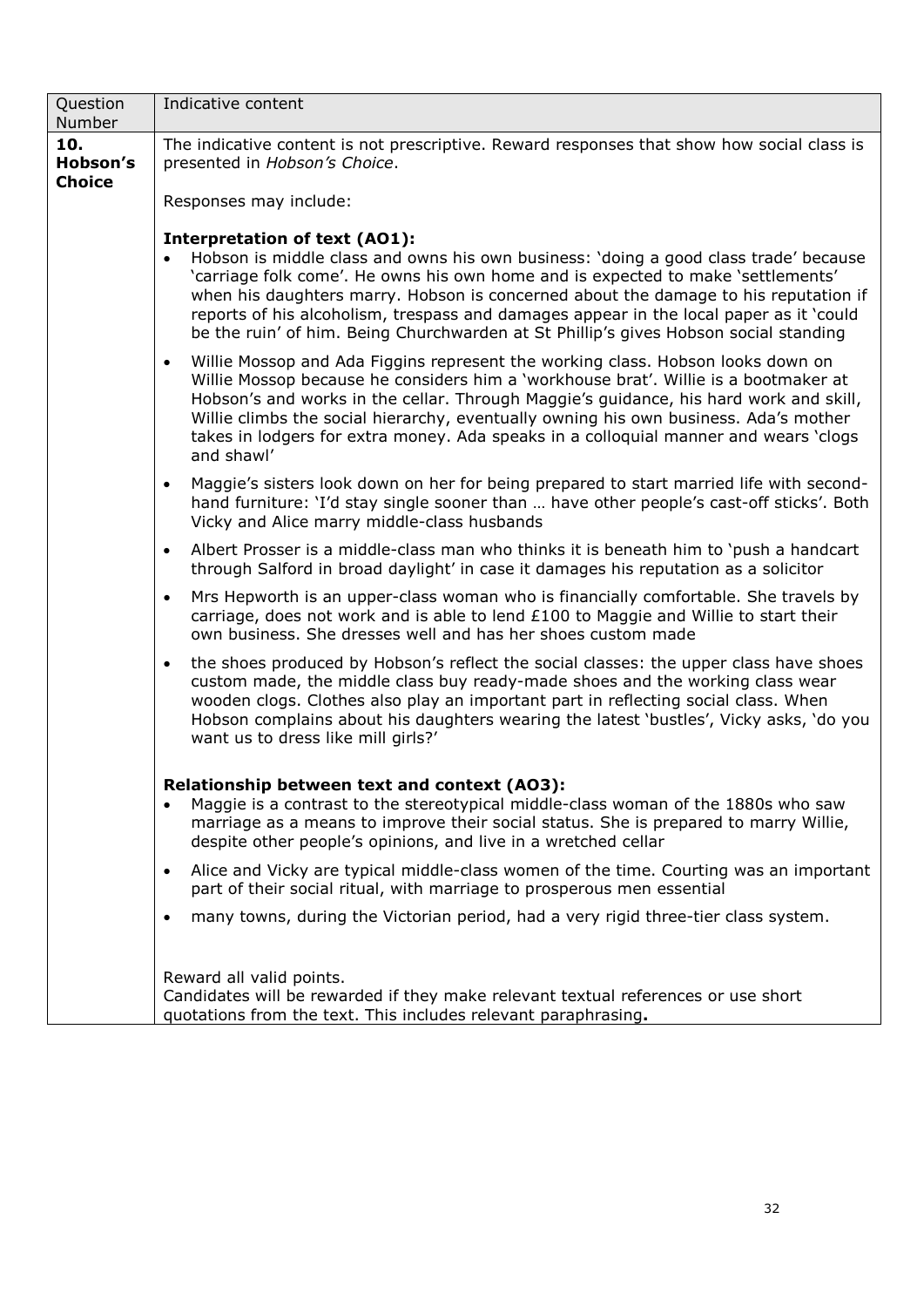| Level   | Mark<br>(32)<br>marks) | <b>Descriptor</b><br>Bullets 1 and 2 - AO1 (16 marks), Bullets 3 and 4 - AO3 (16<br>marks) Please refer to page 3                                                            |
|---------|------------------------|------------------------------------------------------------------------------------------------------------------------------------------------------------------------------|
|         | $\mathbf 0$            | No rewardable material.                                                                                                                                                      |
| Level 1 | $1 - 6$                | The response is simple with little personal response and little relevant<br>$\bullet$<br>supporting reference to the text.                                                   |
|         |                        | There is little evidence of a critical style and little relevant supporting<br>$\bullet$<br>reference to the text.                                                           |
|         |                        | Little awareness of relevant contexts is shown.<br>$\bullet$                                                                                                                 |
|         |                        | There is little comment on the relationship between text and context.<br>$\bullet$                                                                                           |
| Level 2 | $7 - 12$               | The response may be largely narrative but has some elements of<br>$\bullet$<br>personal response, there is some reference to the text without<br>consistent or secure focus. |
|         |                        | There is some evidence of a critical style and there is some reference<br>$\bullet$<br>to the text without consistent or secure focus.                                       |
|         |                        | Some awareness of relevant contexts is shown.<br>$\bullet$                                                                                                                   |
|         |                        | There is some comment on the relationship between text and context.<br>$\bullet$                                                                                             |
| Level 3 | $13 - 19$              | The response shows a relevant personal response, soundly related to<br>$\bullet$<br>the text with focused supporting textual references.                                     |
|         |                        | There is an appropriate critical style, with comments showing a sound<br>$\bullet$<br>interpretation with focused supporting textual references.                             |
|         |                        | Sound comment is offered on relevant contexts.<br>$\bullet$                                                                                                                  |
|         |                        | There is relevant comment on the relationship between text and<br>$\bullet$<br>context.                                                                                      |
| Level 4 | $20 - 26$              | The response has a developed personal response and thorough<br>$\bullet$<br>engagement, fully related to the text with well-chosen references to<br>the text.                |
|         |                        | The critical style is sustained and there is well-developed interpretation<br>$\bullet$<br>with well-chosen references to the text.                                          |
|         |                        | Sustained comment is offered on relevant contexts.<br>$\bullet$                                                                                                              |
|         |                        | There is detailed awareness of the relationship between text and<br>$\bullet$<br>context.                                                                                    |
| Level 5 | $27 - 32$              | There is an assured personal response, showing a high level of<br>$\bullet$<br>engagement with the text and discerning choice of references to the<br>text.                  |
|         |                        | A critical style is developed with maturity, perceptive understanding<br>$\bullet$<br>and interpretation with discerning choice of references to the text.                   |
|         |                        | The understanding of relevant contexts is excellent.<br>$\bullet$                                                                                                            |
|         |                        | Understanding of the relationship between text and context is<br>$\bullet$<br>integrated convincingly into the response.                                                     |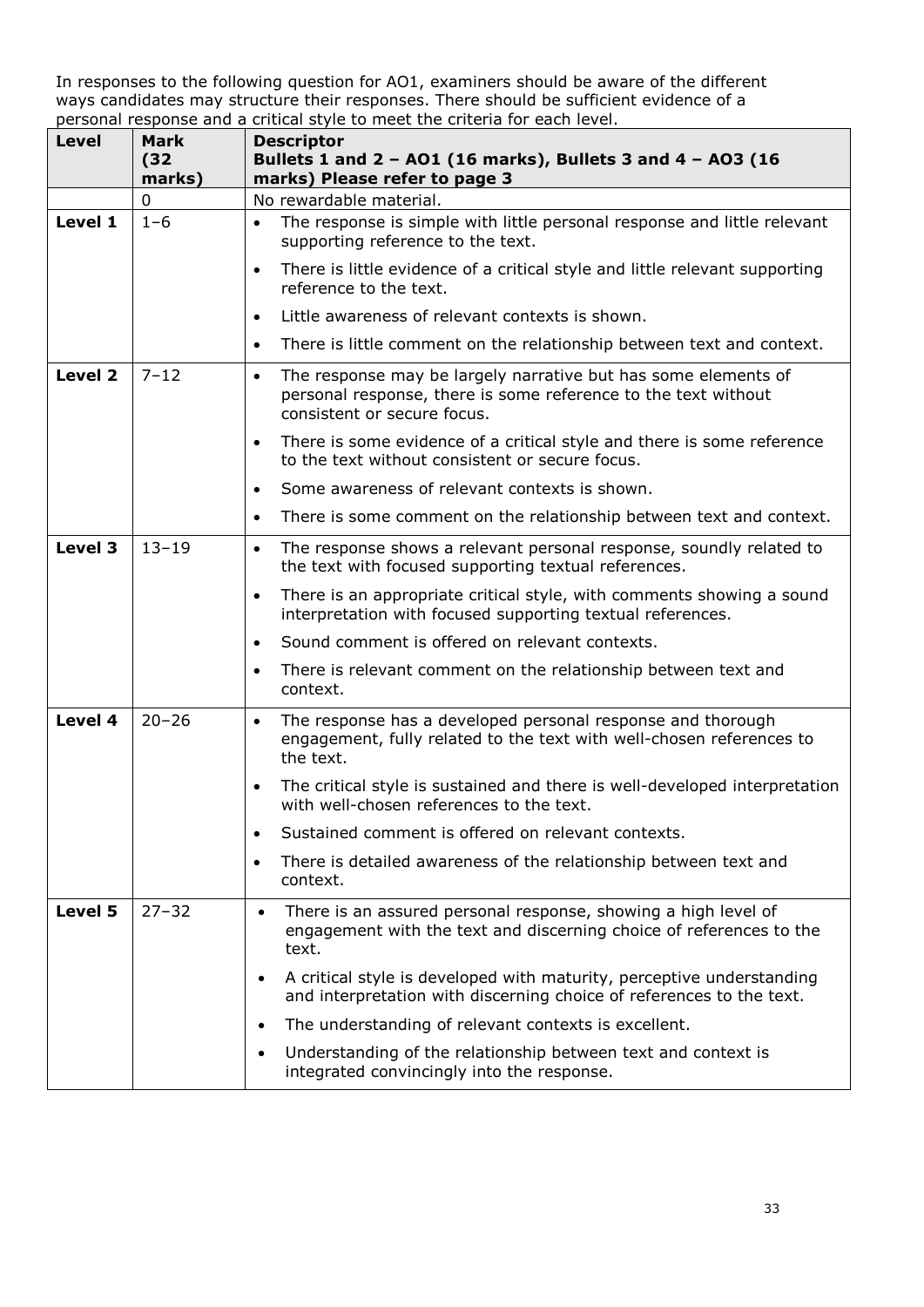| <b>AO4 Mark Scheme</b> |         |                                                                                                                                                                                                                                                                         |
|------------------------|---------|-------------------------------------------------------------------------------------------------------------------------------------------------------------------------------------------------------------------------------------------------------------------------|
|                        |         | Use for ALL Questions in Paper 1 - Section B (British Play OR British Novel)                                                                                                                                                                                            |
| Level                  | Mark    |                                                                                                                                                                                                                                                                         |
|                        | 0       | No rewardable material.                                                                                                                                                                                                                                                 |
| Level 1                | $1 - 2$ | <b>Threshold performance-in the context of the level of demand of the</b><br>question. Learners spell and punctuate with reasonable accuracy, and use<br>a reasonable range of vocabulary and sentence structures; any errors do<br>not hinder meaning in the response. |
| Level 2                | $3 - 5$ | <b>Intermediate performance-in the context of the level of demand of the</b><br>question. Learners spell and punctuate with considerable accuracy, and<br>use a considerable range of vocabulary and sentence structures to achieve<br>general control of meaning.      |
| Level 3                | $6 - 8$ | <b>High performance-in the context of the level of demand of the question.</b><br>Learners spell and punctuate with consistent accuracy, and consistently<br>use vocabulary and sentence structures to achieve effective control of<br>meaning.                         |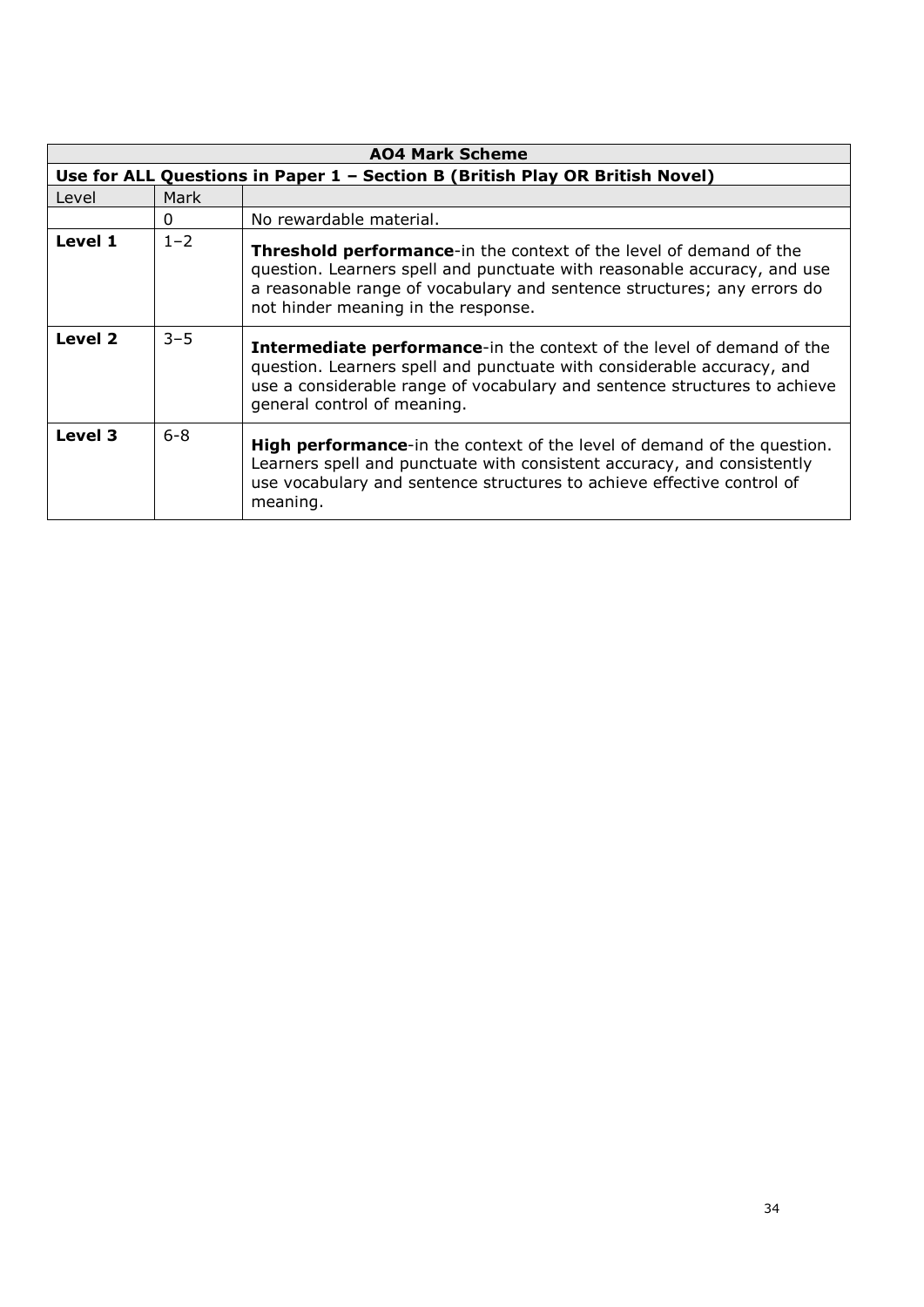| Question<br>Number           | Indicative content                                                                                                                                                                                                                                                                                                                                                            |  |  |
|------------------------------|-------------------------------------------------------------------------------------------------------------------------------------------------------------------------------------------------------------------------------------------------------------------------------------------------------------------------------------------------------------------------------|--|--|
| 11. Blood<br><b>Brothers</b> | The indicative content is not prescriptive. Reward responses that consider the ways<br>obsession is presented in the play.                                                                                                                                                                                                                                                    |  |  |
|                              | Responses may include:                                                                                                                                                                                                                                                                                                                                                        |  |  |
|                              | <b>Interpretation of text (AO1):</b><br>Mrs Johnstone is obsessed with buying things on 'the never never' and trying to<br>$\bullet$<br>provide for her family: 'I'm starving an' there's nothin' in'. She constantly worries<br>about the children being taken into care. When she discovers she is expecting twins<br>she knows she cannot afford to feed all of her family |  |  |
|                              | obsessed with having a family, Mr and Mrs Lyons own a large house: 'for the children'.<br>$\bullet$<br>She is so desperate for a child that, when Mrs Johnstone admits she cannot cope with<br>two more mouths to feed, she persuades Mrs Johnstone to 'give one to me'                                                                                                       |  |  |
|                              | Mrs Lyons is obsessed with trying to keep Edward in the house or garden and to stop<br>$\bullet$<br>him from continuing his friendship with Mickey. She is convinced that Edward will<br>discover the truth about his true mother                                                                                                                                             |  |  |
|                              | Mrs Lyons is desperate to move away from Mrs Johnstone who she thinks is trying to<br>$\bullet$<br>take Edward from her: 'we have got to move'. She convinces her husband to move to<br>the country                                                                                                                                                                           |  |  |
|                              | Mrs Lyon's obsession increases when she discovers the Johnstones have been moved<br>$\bullet$<br>to the country. She tries to bribe Mrs Johnstone to move away and becomes more<br>extreme when she resorts to calling her a 'witch' and threatening her with a knife                                                                                                         |  |  |
|                              | obsessed with breaking up Edward's and Linda's relationship and causing a rift<br>$\bullet$<br>between Mickey and Edward, Mrs Lyons tells Mickey about Linda's and Edward's affair.<br>This revelation leads to Edward's and Mickey's deaths.                                                                                                                                 |  |  |
|                              | Relationship between text and context (AO3):                                                                                                                                                                                                                                                                                                                                  |  |  |
|                              | the play reflects the obsession with materialism and how it can affect people's lives.<br>$\bullet$<br>Mrs Lyons' money fails to bring her the child she so desperately wants and Mrs<br>Johnstone's obsession with buying things, when she has very little income, drives her<br>family into poverty                                                                         |  |  |
|                              | Mrs Lyons comes from a middle-class background with all its benefits and privileges,<br>$\bullet$<br>whilst Mrs Johnstone is from a working-class family with its difficulties and pressures                                                                                                                                                                                  |  |  |
|                              | much of the superstition in the play revolves around the disparity within the class<br>$\bullet$<br>system as represented by Mrs Lyons and Mrs Johnstone, initially suggesting that the<br>lower classes are more superstitious.                                                                                                                                              |  |  |
|                              | Reward all valid points.                                                                                                                                                                                                                                                                                                                                                      |  |  |
|                              | Examiners must be aware that different versions of the play are available, each<br>offering different endings.                                                                                                                                                                                                                                                                |  |  |
|                              | Candidates will be rewarded if they make relevant textual references or use short<br>quotations from the text (from any version of the play). This includes relevant<br>paraphrasing.                                                                                                                                                                                         |  |  |
|                              |                                                                                                                                                                                                                                                                                                                                                                               |  |  |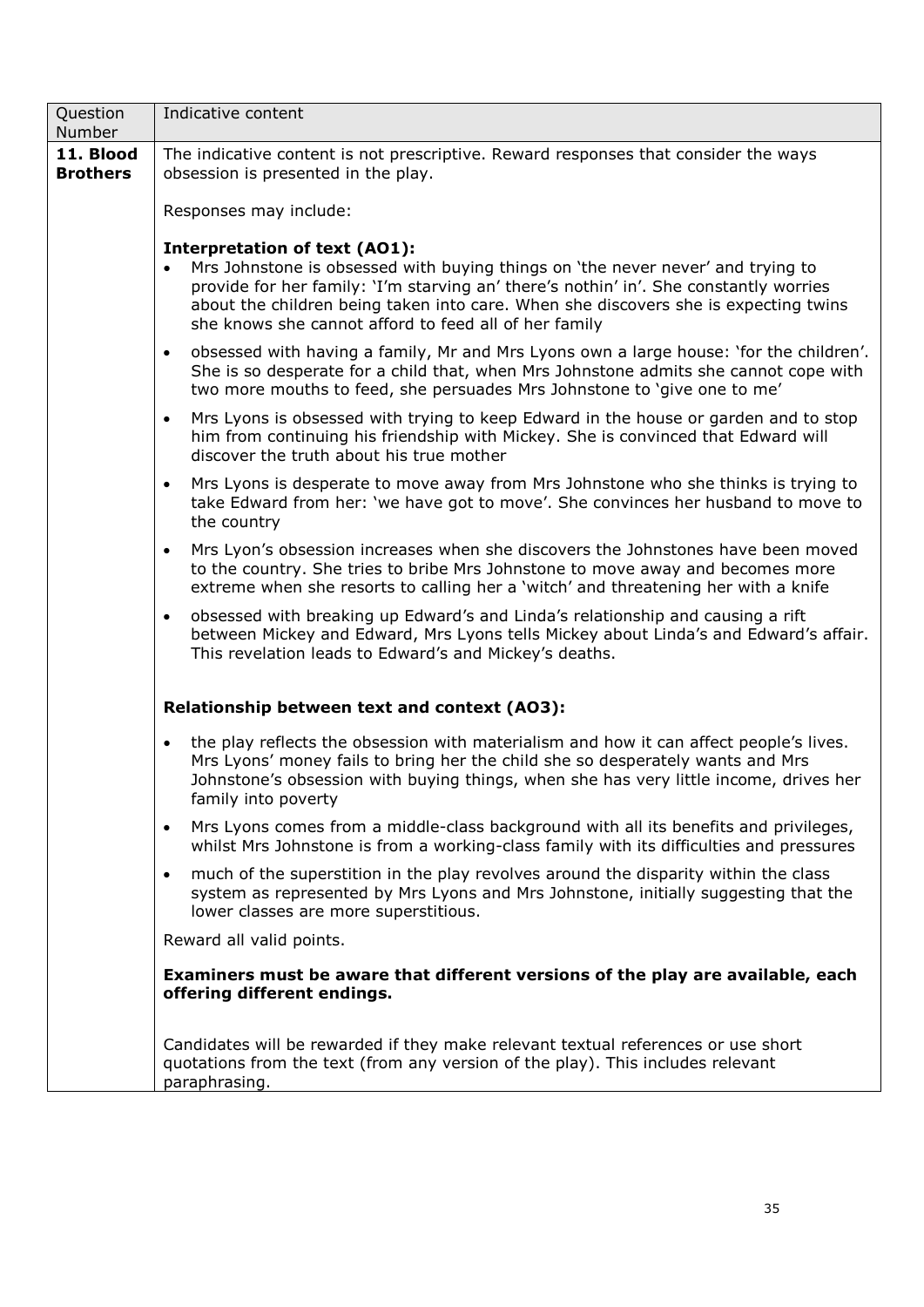| Level   | Mark<br>(32)<br>marks) | <b>Descriptor</b><br>Bullets 1 and 2- A01 (16 marks), Bullets 3 and 4 - A03 (16<br>marks) Please refer to page 3                                                             |
|---------|------------------------|------------------------------------------------------------------------------------------------------------------------------------------------------------------------------|
|         | $\mathbf 0$            | No rewardable material.                                                                                                                                                      |
| Level 1 | $1 - 6$                | The response is simple with little personal response and little relevant<br>$\bullet$<br>supporting reference to the text.                                                   |
|         |                        | There is little evidence of a critical style and little relevant supporting<br>$\bullet$<br>reference to the text.                                                           |
|         |                        | Little awareness of relevant contexts is shown.<br>$\bullet$                                                                                                                 |
|         |                        | There is little comment on the relationship between text and context.<br>$\bullet$                                                                                           |
| Level 2 | $7 - 12$               | The response may be largely narrative but has some elements of<br>$\bullet$<br>personal response, there is some reference to the text without<br>consistent or secure focus. |
|         |                        | There is some evidence of a critical style and there is some reference<br>$\bullet$<br>to the text without consistent or secure focus.                                       |
|         |                        | Some awareness of relevant contexts is shown.<br>$\bullet$                                                                                                                   |
|         |                        | There is some comment on the relationship between text and context.<br>$\bullet$                                                                                             |
| Level 3 | $13 - 19$              | The response shows a relevant personal response, soundly related to<br>$\bullet$<br>the text with focused supporting textual references.                                     |
|         |                        | There is an appropriate critical style, with comments showing a sound<br>$\bullet$<br>interpretation with focused supporting textual references.                             |
|         |                        | Sound comment is offered on relevant contexts.<br>$\bullet$                                                                                                                  |
|         |                        | There is relevant comment on the relationship between text and<br>$\bullet$<br>context.                                                                                      |
| Level 4 | $20 - 26$              | The response has a developed personal response and thorough<br>$\bullet$<br>engagement, fully related to the text with well-chosen references to<br>the text.                |
|         |                        | The critical style is sustained and there is well-developed interpretation<br>$\bullet$<br>with well-chosen references to the text.                                          |
|         |                        | Sustained comment is offered on relevant contexts.<br>$\bullet$                                                                                                              |
|         |                        | There is detailed awareness of the relationship between text and<br>$\bullet$<br>context.                                                                                    |
| Level 5 | $27 - 32$              | There is an assured personal response, showing a high level of<br>$\bullet$<br>engagement with the text and discerning choice of references to the<br>text.                  |
|         |                        | A critical style is developed with maturity, perceptive understanding<br>$\bullet$<br>and interpretation with discerning choice of references to the text.                   |
|         |                        | The understanding of relevant contexts is excellent.<br>$\bullet$                                                                                                            |
|         |                        | Understanding of the relationship between text and context is<br>$\bullet$<br>integrated convincingly into the response.                                                     |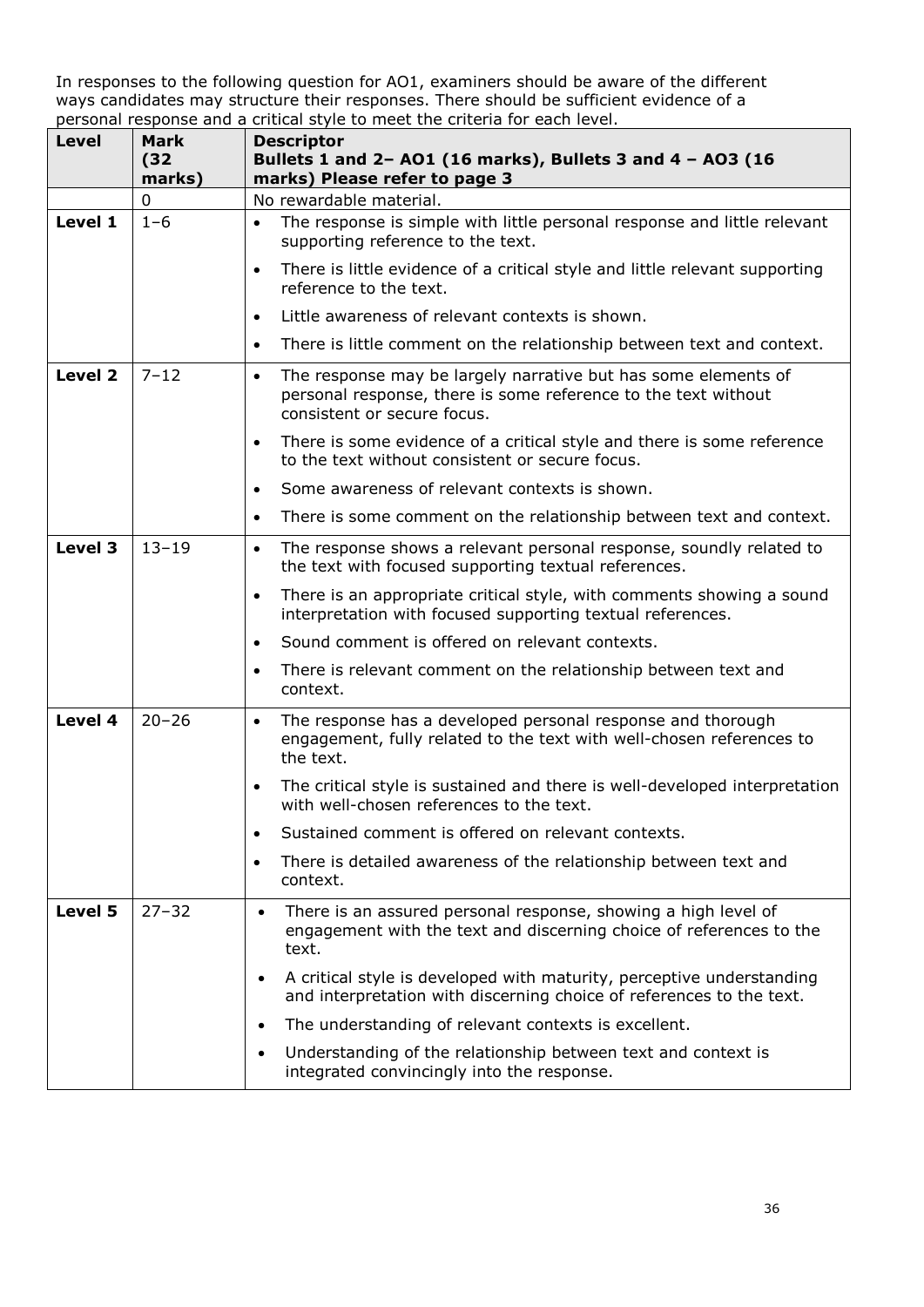| <b>AO4 Mark Scheme</b> |         |                                                                                                                                                                                                                                                                          |
|------------------------|---------|--------------------------------------------------------------------------------------------------------------------------------------------------------------------------------------------------------------------------------------------------------------------------|
|                        |         | Use for ALL Questions in Paper 1 - Section B (British Play OR British Novel)                                                                                                                                                                                             |
| Level                  | Mark    |                                                                                                                                                                                                                                                                          |
|                        | 0       | No rewardable material.                                                                                                                                                                                                                                                  |
| Level 1                | $1 - 2$ | <b>Threshold performance-</b> in the context of the level of demand of the<br>question. Learners spell and punctuate with reasonable accuracy, and use<br>a reasonable range of vocabulary and sentence structures; any errors do<br>not hinder meaning in the response. |
| Level 2                | $3 - 5$ | <b>Intermediate performance-in the context of the level of demand of the</b><br>question. Learners spell and punctuate with considerable accuracy, and<br>use a considerable range of vocabulary and sentence structures to achieve<br>general control of meaning.       |
| Level 3                | $6 - 8$ | <b>High performance-in the context of the level of demand of the question.</b><br>Learners spell and punctuate with consistent accuracy, and consistently<br>use vocabulary and sentence structures to achieve effective control of<br>meaning.                          |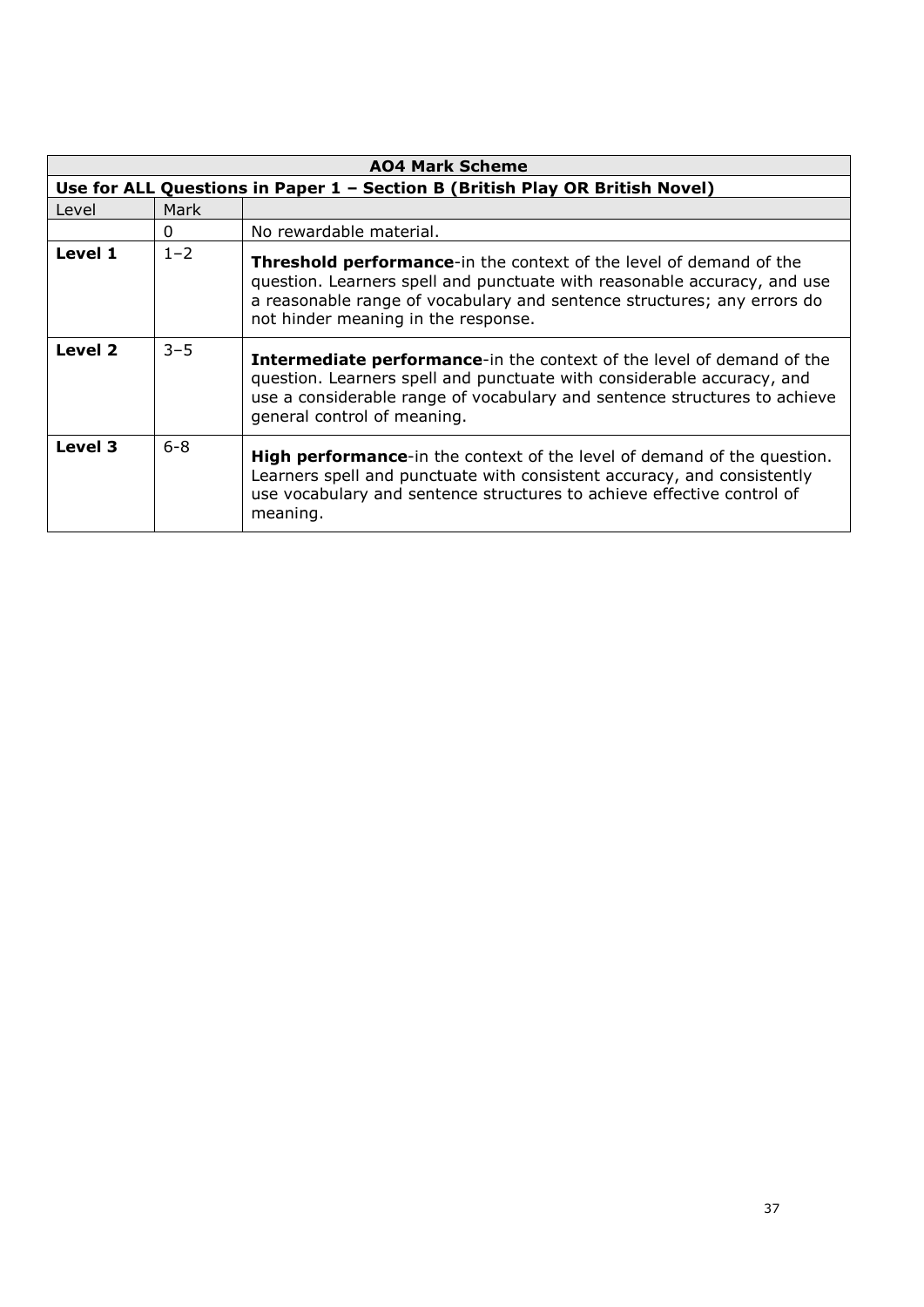| Question<br>Number           | Indicative content                                                                                                                                                                                                                                                                                                                      |
|------------------------------|-----------------------------------------------------------------------------------------------------------------------------------------------------------------------------------------------------------------------------------------------------------------------------------------------------------------------------------------|
| 12. Blood<br><b>Brothers</b> | The indicative content is not prescriptive. Reward responses that explain the importance of<br>Edward/Eddie in Blood Brothers.                                                                                                                                                                                                          |
|                              | Responses may include:                                                                                                                                                                                                                                                                                                                  |
|                              | <b>Interpretation of text (AO1):</b><br>Mrs Johnstone gives Edward/Eddie to Mrs Lyons because she cannot afford to keep him,<br>'I'm incapable of controllin' the kids I've already got', and to enable him to have a<br>better life                                                                                                    |
|                              | Edward is a friendly, honest and generous boy. He searches out Mickey to play with and<br>$\bullet$<br>naively offers him sweets in an attempt to impress him: 'take as many as you want'.<br>Despite his mother not wanting him to play with Mickey, Edward and Mickey become<br>'blood brothers'                                      |
|                              | he feels restricted by his middle-class home life and his controlling mother: 'I don't<br>$\bullet$<br>want you mixing with boys like that!' He enjoys the company of Mickey and he revels in<br>Mickey's bad language and risky games: 'you say smashing things, don't you?'                                                           |
|                              | as the son of Mrs Lyons, Edward gets every opportunity in life, from attending a private<br>$\bullet$<br>school to going to university. He uses his position as a city councillor to help the<br>embittered and impoverished Mickey: 'I've got money, plenty of it' and arranges for<br>Mickey to have a job                            |
|                              | Edward is an impulsive character who does not think too deeply about the<br>$\bullet$<br>consequences of his actions especially when he mocks the policeman, 'Adolf Hitler', and<br>refuses to give his locket to his teacher. Despite having feelings for Linda, Edward<br>unselfishly tries to get Mickey to express his love for her |
|                              | Edward does not understand Mickey's anger at being out of work: 'you don't understand<br>$\bullet$<br>anythin''. He tells Mickey to use his dole money to live like a 'Bohemian'. His<br>relationship with Mickey falls apart as they get older, leading to their fateful deaths:<br>'Friends! I could kill you'.                       |
|                              | Relationship between text and context (AO3):                                                                                                                                                                                                                                                                                            |
|                              | the innocence of the relationship between Mickey and Edward as children illustrates the<br>$\bullet$<br>way children are less likely than adults to judge one another according to their<br>background and social position                                                                                                              |
|                              | Edward reflects the benefits associated with having money and opportunities and the<br>$\bullet$<br>way they contrast with Mickey, who is unemployed and Mrs Johnstone who is constantly<br>in debt                                                                                                                                     |
|                              | the breakdown in the friendship between Edward and Mickey revolves around the<br>$\bullet$<br>disparity between their social classes and how educational and career opportunities can<br>cause barriers between friends.                                                                                                                |
|                              | Reward all valid points.                                                                                                                                                                                                                                                                                                                |
|                              | Examiners must be aware that different versions of the play are available, each<br>offering different endings.                                                                                                                                                                                                                          |
|                              | Candidates will be rewarded if they make relevant textual references or use short<br>quotations from the text (from any version of the play). This includes relevant<br>paraphrasing.                                                                                                                                                   |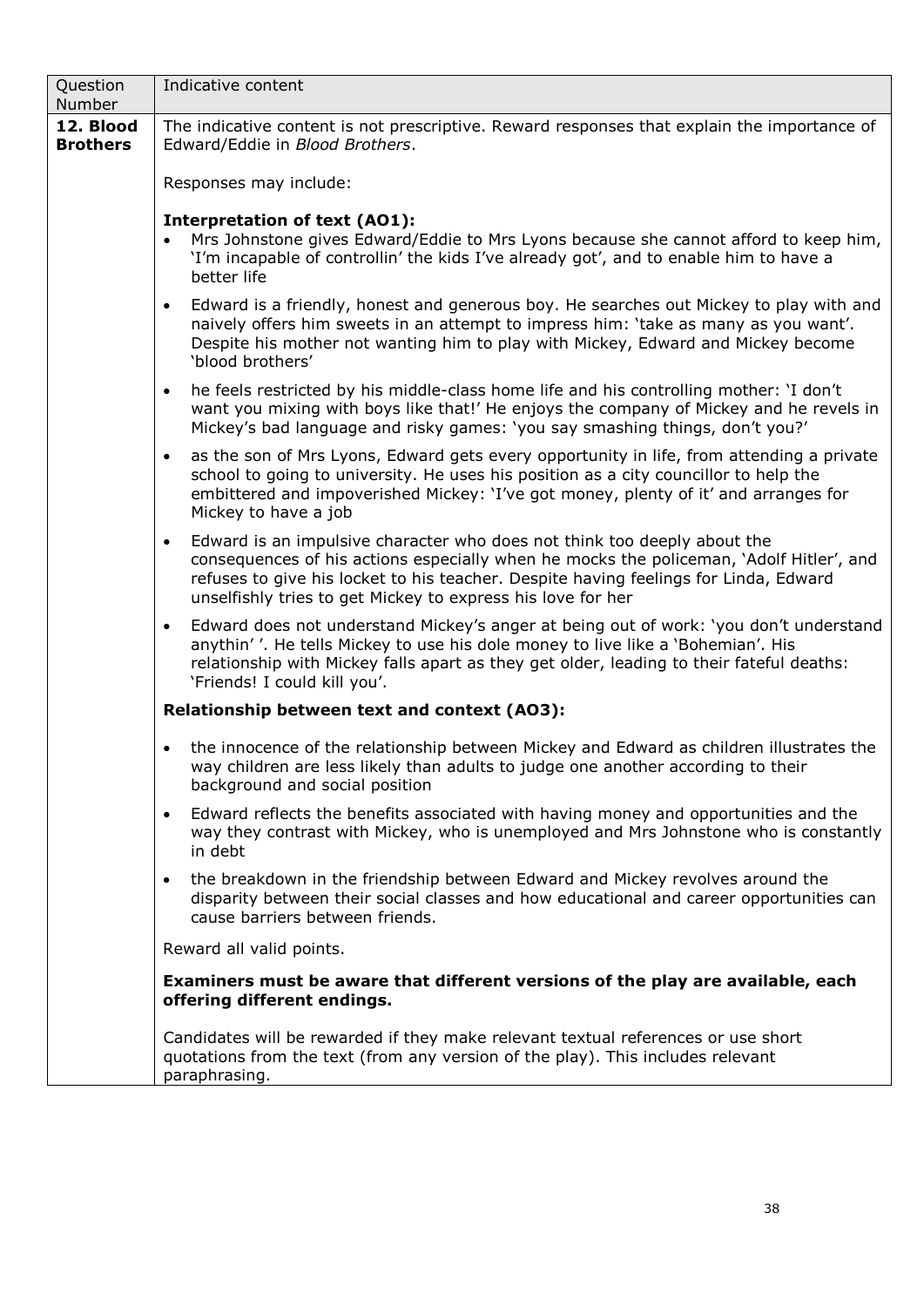| <b>Level</b> | <b>Mark</b><br>(32)<br>marks) | <b>Descriptor</b><br>Bullets 1 and 2- A01 (16 marks), Bullets 3 and 4 - A03 (16<br>marks) Please refer to page 3                                                             |
|--------------|-------------------------------|------------------------------------------------------------------------------------------------------------------------------------------------------------------------------|
|              | $\mathbf 0$                   | No rewardable material.                                                                                                                                                      |
| Level 1      | $1 - 6$                       | The response is simple with little personal response and little relevant<br>$\bullet$<br>supporting reference to the text.                                                   |
|              |                               | There is little evidence of a critical style and little relevant supporting<br>$\bullet$<br>reference to the text.                                                           |
|              |                               | Little awareness of relevant contexts is shown.<br>$\bullet$                                                                                                                 |
|              |                               | There is little comment on the relationship between text and context.<br>$\bullet$                                                                                           |
| Level 2      | $7 - 12$                      | The response may be largely narrative but has some elements of<br>$\bullet$<br>personal response, there is some reference to the text without<br>consistent or secure focus. |
|              |                               | There is some evidence of a critical style and there is some reference<br>$\bullet$<br>to the text without consistent or secure focus.                                       |
|              |                               | Some awareness of relevant contexts is shown.<br>$\bullet$                                                                                                                   |
|              |                               | There is some comment on the relationship between text and context.<br>$\bullet$                                                                                             |
| Level 3      | $13 - 19$                     | The response shows a relevant personal response, soundly related to<br>$\bullet$<br>the text with focused supporting textual references.                                     |
|              |                               | There is an appropriate critical style, with comments showing a sound<br>$\bullet$<br>interpretation with focused supporting textual references.                             |
|              |                               | Sound comment is offered on relevant contexts.<br>$\bullet$                                                                                                                  |
|              |                               | There is relevant comment on the relationship between text and<br>$\bullet$<br>context.                                                                                      |
| Level 4      | $20 - 26$                     | The response has a developed personal response and thorough<br>$\bullet$<br>engagement, fully related to the text with well-chosen references to<br>the text.                |
|              |                               | The critical style is sustained and there is well-developed interpretation<br>$\bullet$<br>with well-chosen references to the text.                                          |
|              |                               | Sustained comment is offered on relevant contexts.<br>$\bullet$                                                                                                              |
|              |                               | There is detailed awareness of the relationship between text and<br>$\bullet$<br>context.                                                                                    |
| Level 5      | $27 - 32$                     | There is an assured personal response, showing a high level of<br>$\bullet$<br>engagement with the text and discerning choice of references to the<br>text.                  |
|              |                               | A critical style is developed with maturity, perceptive understanding<br>$\bullet$<br>and interpretation with discerning choice of references to the text.                   |
|              |                               | The understanding of relevant contexts is excellent.<br>$\bullet$                                                                                                            |
|              |                               | Understanding of the relationship between text and context is<br>$\bullet$<br>integrated convincingly into the response.                                                     |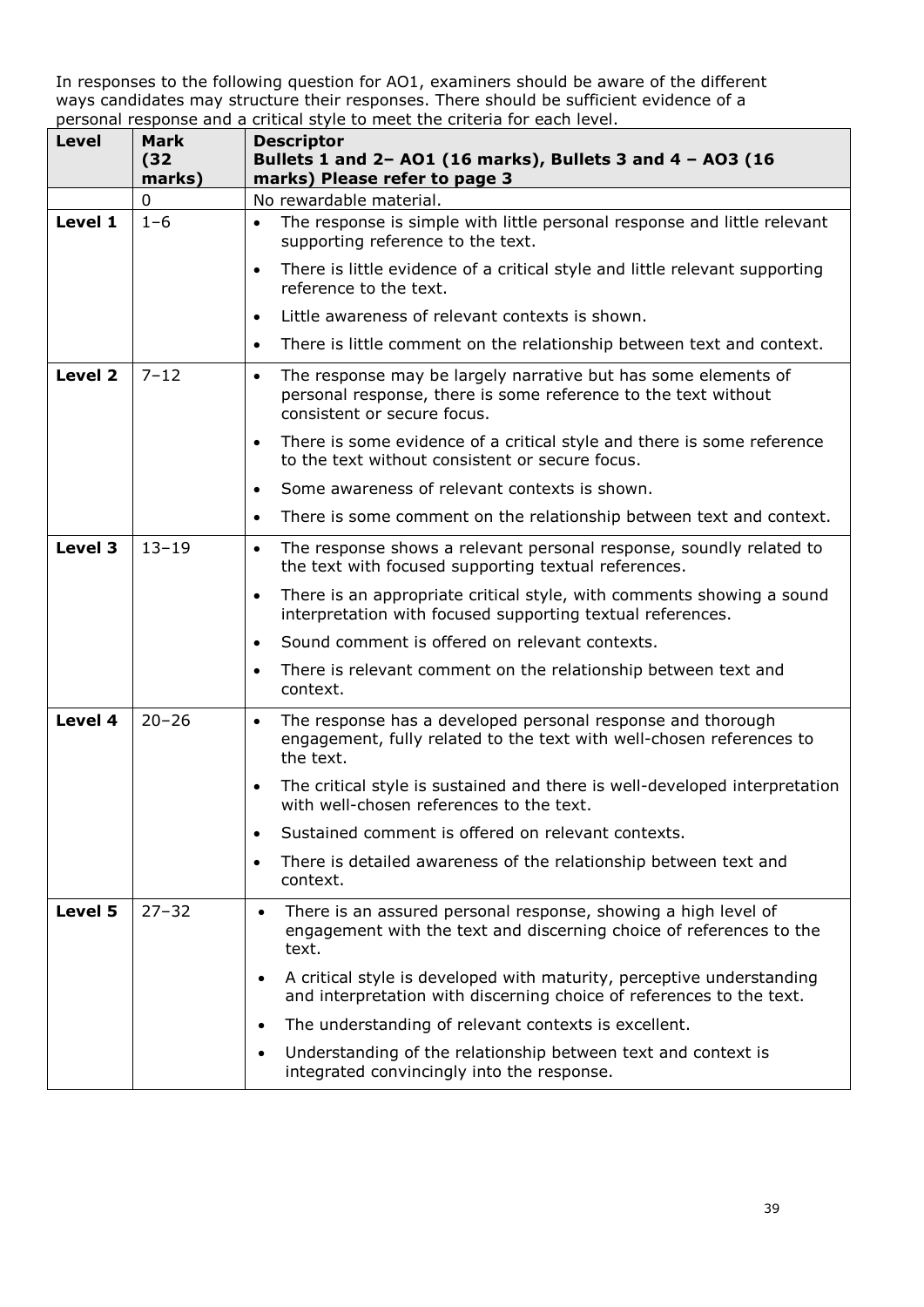| <b>AO4 Mark Scheme</b> |                                                                              |                                                                                                                                                                                                                                                                         |  |
|------------------------|------------------------------------------------------------------------------|-------------------------------------------------------------------------------------------------------------------------------------------------------------------------------------------------------------------------------------------------------------------------|--|
|                        | Use for ALL Questions in Paper 1 - Section B (British Play OR British Novel) |                                                                                                                                                                                                                                                                         |  |
| Level                  | Mark                                                                         |                                                                                                                                                                                                                                                                         |  |
|                        | 0                                                                            | No rewardable material.                                                                                                                                                                                                                                                 |  |
| Level 1                | $1 - 2$                                                                      | <b>Threshold performance-in the context of the level of demand of the</b><br>question. Learners spell and punctuate with reasonable accuracy, and use<br>a reasonable range of vocabulary and sentence structures; any errors do<br>not hinder meaning in the response. |  |
| Level 2                | $3 - 5$                                                                      | <b>Intermediate performance-in the context of the level of demand of the</b><br>question. Learners spell and punctuate with considerable accuracy, and<br>use a considerable range of vocabulary and sentence structures to achieve<br>general control of meaning.      |  |
| Level 3                | $6 - 8$                                                                      | <b>High performance-in the context of the level of demand of the question.</b><br>Learners spell and punctuate with consistent accuracy, and consistently<br>use vocabulary and sentence structures to achieve effective control of<br>meaning.                         |  |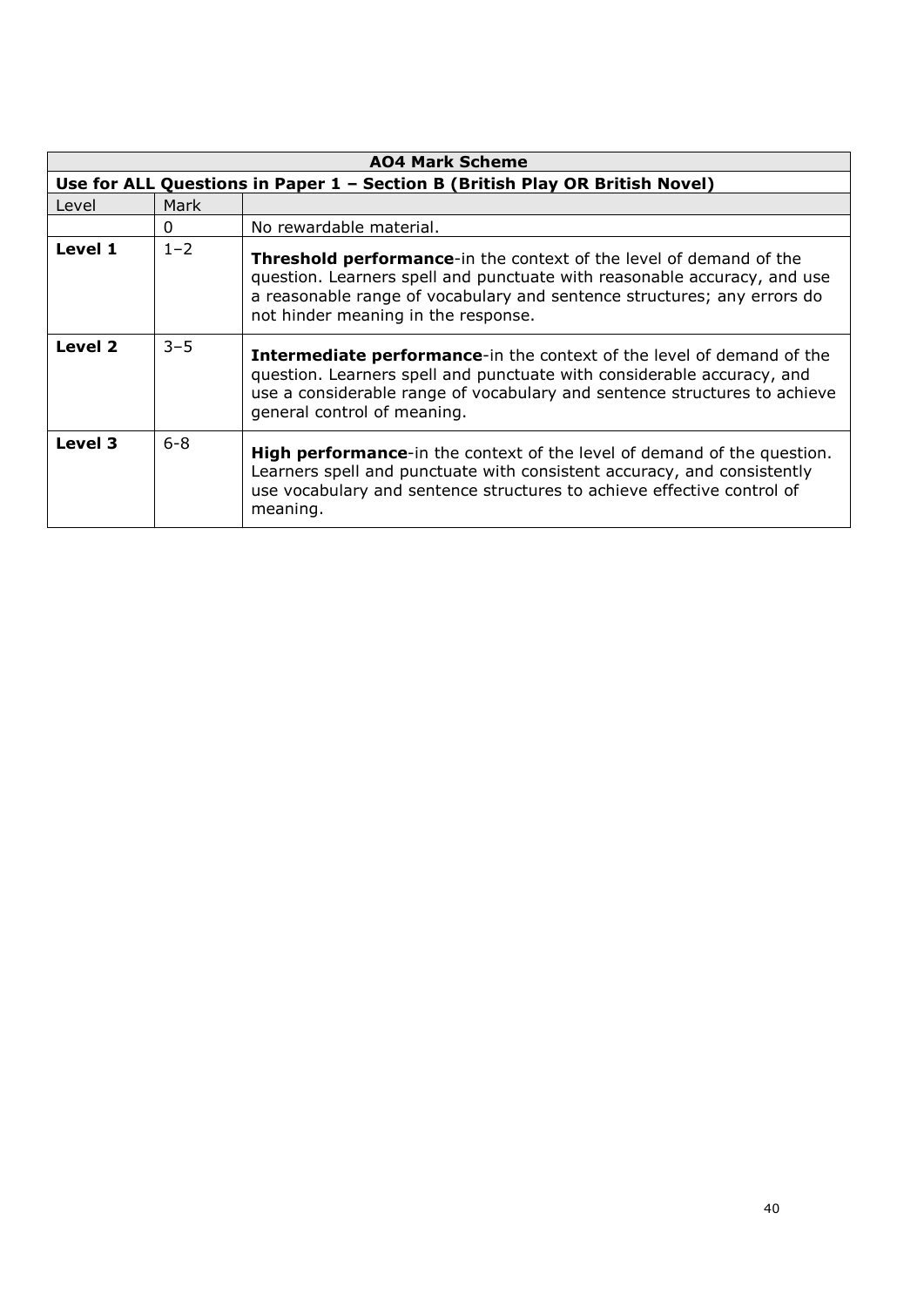| Question<br>Number | Indicative content                                                                                                                                                                                                                                                                                                                                                                                                                                                                                |
|--------------------|---------------------------------------------------------------------------------------------------------------------------------------------------------------------------------------------------------------------------------------------------------------------------------------------------------------------------------------------------------------------------------------------------------------------------------------------------------------------------------------------------|
| 13.<br>Journey's   | The indicative content is not prescriptive. Reward responses that explore how courage is<br>important in the play.                                                                                                                                                                                                                                                                                                                                                                                |
| <b>End</b>         | Responses may include:                                                                                                                                                                                                                                                                                                                                                                                                                                                                            |
|                    | <b>Interpretation of text (AO1):</b><br>Osborne instils courage in both officers and men. As the oldest officer, he acts as an<br>$\bullet$<br>'uncle' and provides support, helping the others to gain the courage to cope with trench<br>life. He gives advice to Raleigh: 'You must always think of it  as romantic' and<br>welcomes him when he arrives at the front. He acts as a calming influence on Stanhope<br>who gains comfort from his reassuring nature: 'You  make me feel alright' |
|                    | even though he is an excellent commanding officer and considered by Hardy to have<br>$\bullet$<br>'pluck', Stanhope depends on drinking 'whisky' for courage and to give him confidence to<br>cope with the pressures of war. He is a hard drinker because his 'nerves have got<br>battered'                                                                                                                                                                                                      |
|                    | Hibbert acts as a contrast to the other officers. He is a man who has lost courage and his<br>$\bullet$<br>behaviour illustrates what the constant threat of death can do to the nerves and health:<br>'I can't stick it any longer'. Stanhope considers his lack of courage as dishonourable:<br>'could you ever look a man straight in the face again - in all your life!'                                                                                                                      |
|                    | despite his naivety and inexperience, Raleigh shows great courage when he is chosen for<br>$\bullet$<br>the raid: 'I'll get you a Military Cross'. Osborne supports Raleigh and helps to build up<br>his courage before the raid by talking about life back in Britain: 'you know the New<br>Forest?'                                                                                                                                                                                             |
|                    | Private Mason uses humour as a coping strategy to give him courage. As the officers'<br>$\bullet$<br>cook, he criticises the rations and quality of the food the men have to eat: 'it's yellow<br>soup, sir'. His mocking personality and constant supplying of food and drink to the<br>officers help to ease the tension in the dug-out                                                                                                                                                         |
|                    | Trotter uses food and talking about his garden as his way of coping and gaining the<br>$\bullet$<br>courage to survive in the trenches: 'made me think about my garden'. He has less<br>imagination which helps him cope with the horrors of war. Like Mason he uses humour<br>to keep up his morale and others consider him to have a positive outlook: 'nothing<br>upsets you'.                                                                                                                 |
|                    | Relationship between text and context (AO3):                                                                                                                                                                                                                                                                                                                                                                                                                                                      |
|                    | the high possibility of death and the likelihood of losing comrades led to heightened<br>$\bullet$<br>emotions of fear and desperation. Many soldiers used coping strategies like alcohol and<br>food to gain courage and confidence                                                                                                                                                                                                                                                              |
|                    | military discipline and the threat of being court martialled were designed partly to instil<br>$\bullet$<br>fear of disobedience: pretending illness and desertion could lead to execution. The<br>officers were expected to show courage in front of their men                                                                                                                                                                                                                                   |
|                    | the play highlights how men of all social classes were thrown together in the trenches<br>$\bullet$<br>and equally affected by the war.                                                                                                                                                                                                                                                                                                                                                           |
|                    | Reward all valid points.                                                                                                                                                                                                                                                                                                                                                                                                                                                                          |
|                    | Candidates will be rewarded if they make relevant textual references or use short quotations<br>from the text. This includes relevant paraphrasing.                                                                                                                                                                                                                                                                                                                                               |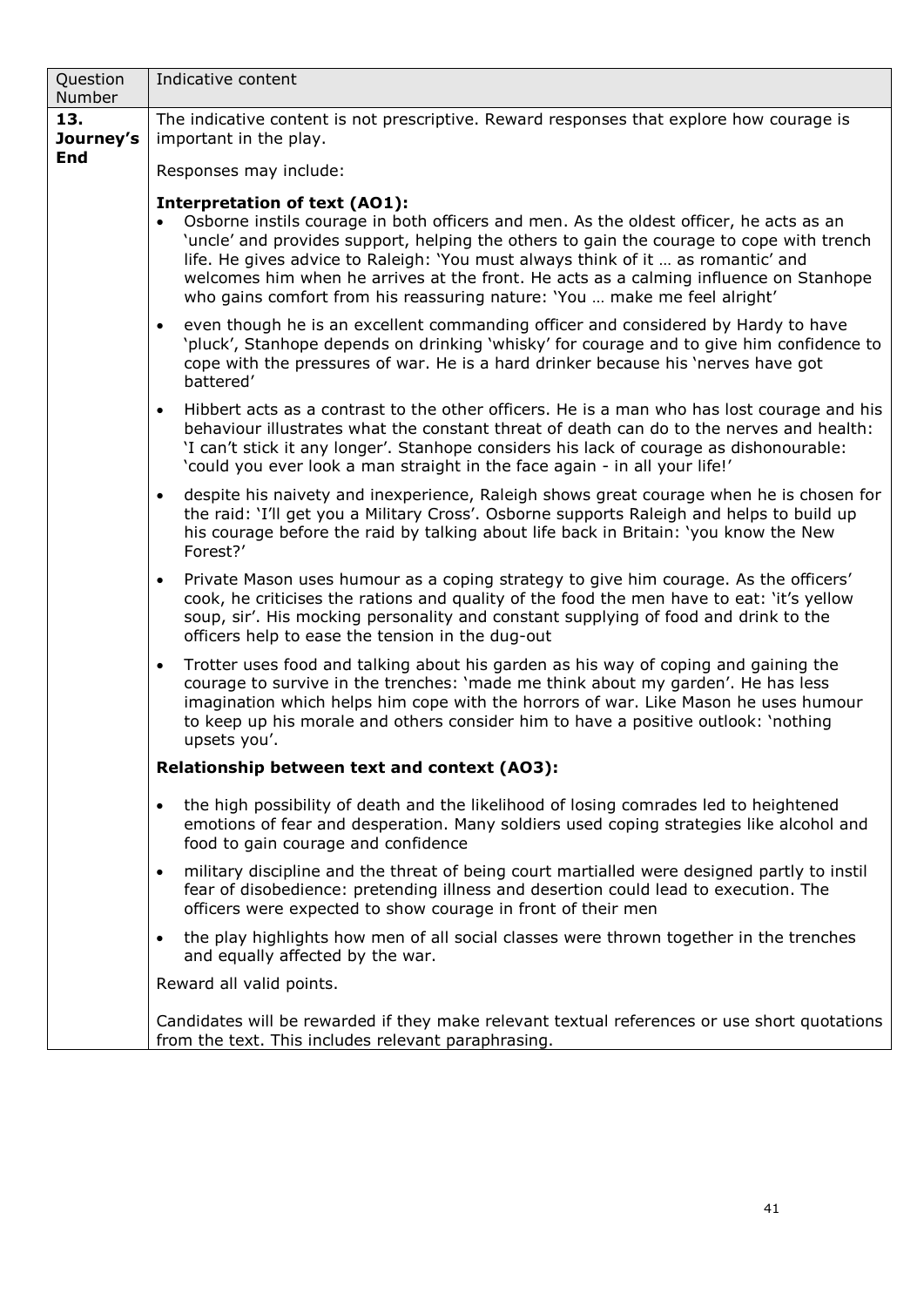| Level   | Mark<br>(32)<br>marks) | <b>Descriptor</b><br>Bullets 1 and 2- A01 (16 marks), Bullets 3 and 4 - A03 (16<br>marks) Please refer to page 3                                                             |
|---------|------------------------|------------------------------------------------------------------------------------------------------------------------------------------------------------------------------|
|         | $\mathbf 0$            | No rewardable material.                                                                                                                                                      |
| Level 1 | $1 - 6$                | The response is simple with little personal response and little relevant<br>$\bullet$<br>supporting reference to the text.                                                   |
|         |                        | There is little evidence of a critical style and little relevant supporting<br>$\bullet$<br>reference to the text.                                                           |
|         |                        | Little awareness of relevant contexts is shown.<br>$\bullet$                                                                                                                 |
|         |                        | There is little comment on the relationship between text and context.<br>$\bullet$                                                                                           |
| Level 2 | $7 - 12$               | The response may be largely narrative but has some elements of<br>$\bullet$<br>personal response, there is some reference to the text without<br>consistent or secure focus. |
|         |                        | There is some evidence of a critical style and there is some reference<br>$\bullet$<br>to the text without consistent or secure focus.                                       |
|         |                        | Some awareness of relevant contexts is shown.<br>$\bullet$                                                                                                                   |
|         |                        | There is some comment on the relationship between text and context.<br>$\bullet$                                                                                             |
| Level 3 | $13 - 19$              | The response shows a relevant personal response, soundly related to<br>$\bullet$<br>the text with focused supporting textual references.                                     |
|         |                        | There is an appropriate critical style, with comments showing a sound<br>$\bullet$<br>interpretation with focused supporting textual references.                             |
|         |                        | Sound comment is offered on relevant contexts.<br>$\bullet$                                                                                                                  |
|         |                        | There is relevant comment on the relationship between text and<br>$\bullet$<br>context.                                                                                      |
| Level 4 | $20 - 26$              | The response has a developed personal response and thorough<br>$\bullet$<br>engagement, fully related to the text with well-chosen references to<br>the text.                |
|         |                        | The critical style is sustained and there is well-developed interpretation<br>$\bullet$<br>with well-chosen references to the text.                                          |
|         |                        | Sustained comment is offered on relevant contexts.<br>$\bullet$                                                                                                              |
|         |                        | There is detailed awareness of the relationship between text and<br>$\bullet$<br>context.                                                                                    |
| Level 5 | $27 - 32$              | There is an assured personal response, showing a high level of<br>$\bullet$<br>engagement with the text and discerning choice of references to the<br>text.                  |
|         |                        | A critical style is developed with maturity, perceptive understanding<br>$\bullet$<br>and interpretation with discerning choice of references to the text.                   |
|         |                        | The understanding of relevant contexts is excellent.<br>$\bullet$                                                                                                            |
|         |                        | Understanding of the relationship between text and context is<br>$\bullet$<br>integrated convincingly into the response.                                                     |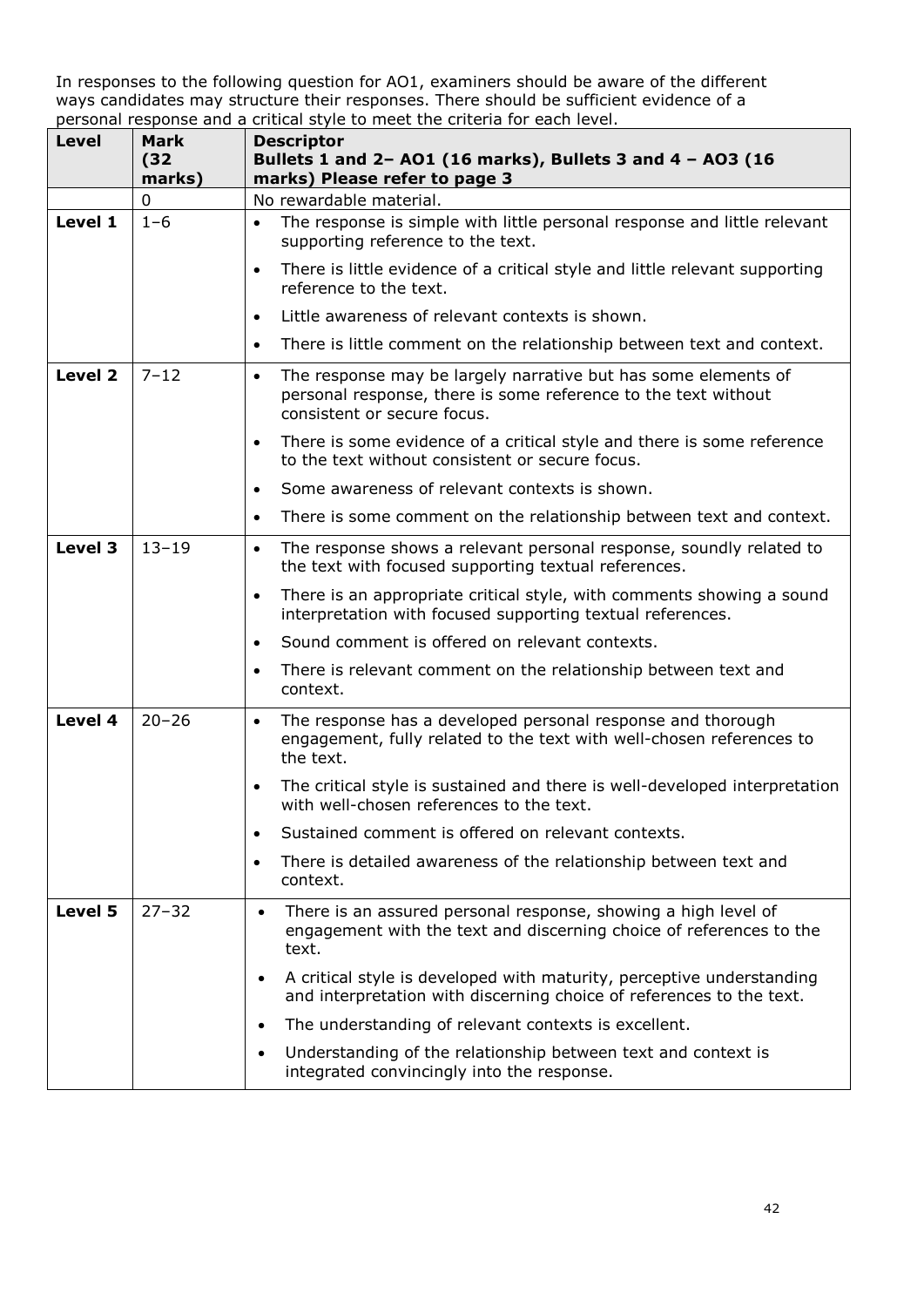| <b>AO4 Mark Scheme</b> |                                                                              |                                                                                                                                                                                                                                                                         |  |
|------------------------|------------------------------------------------------------------------------|-------------------------------------------------------------------------------------------------------------------------------------------------------------------------------------------------------------------------------------------------------------------------|--|
|                        | Use for ALL Questions in Paper 1 - Section B (British Play OR British Novel) |                                                                                                                                                                                                                                                                         |  |
| Level                  | Mark                                                                         |                                                                                                                                                                                                                                                                         |  |
|                        | 0                                                                            | No rewardable material.                                                                                                                                                                                                                                                 |  |
| Level 1                | $1 - 2$                                                                      | <b>Threshold performance-in the context of the level of demand of the</b><br>question. Learners spell and punctuate with reasonable accuracy, and use<br>a reasonable range of vocabulary and sentence structures; any errors do<br>not hinder meaning in the response. |  |
| Level 2                | $3 - 5$                                                                      | <b>Intermediate performance-in the context of the level of demand of the</b><br>question. Learners spell and punctuate with considerable accuracy, and<br>use a considerable range of vocabulary and sentence structures to achieve<br>general control of meaning.      |  |
| Level 3                | $6 - 8$                                                                      | <b>High performance-in the context of the level of demand of the question.</b><br>Learners spell and punctuate with consistent accuracy, and consistently<br>use vocabulary and sentence structures to achieve effective control of<br>meaning.                         |  |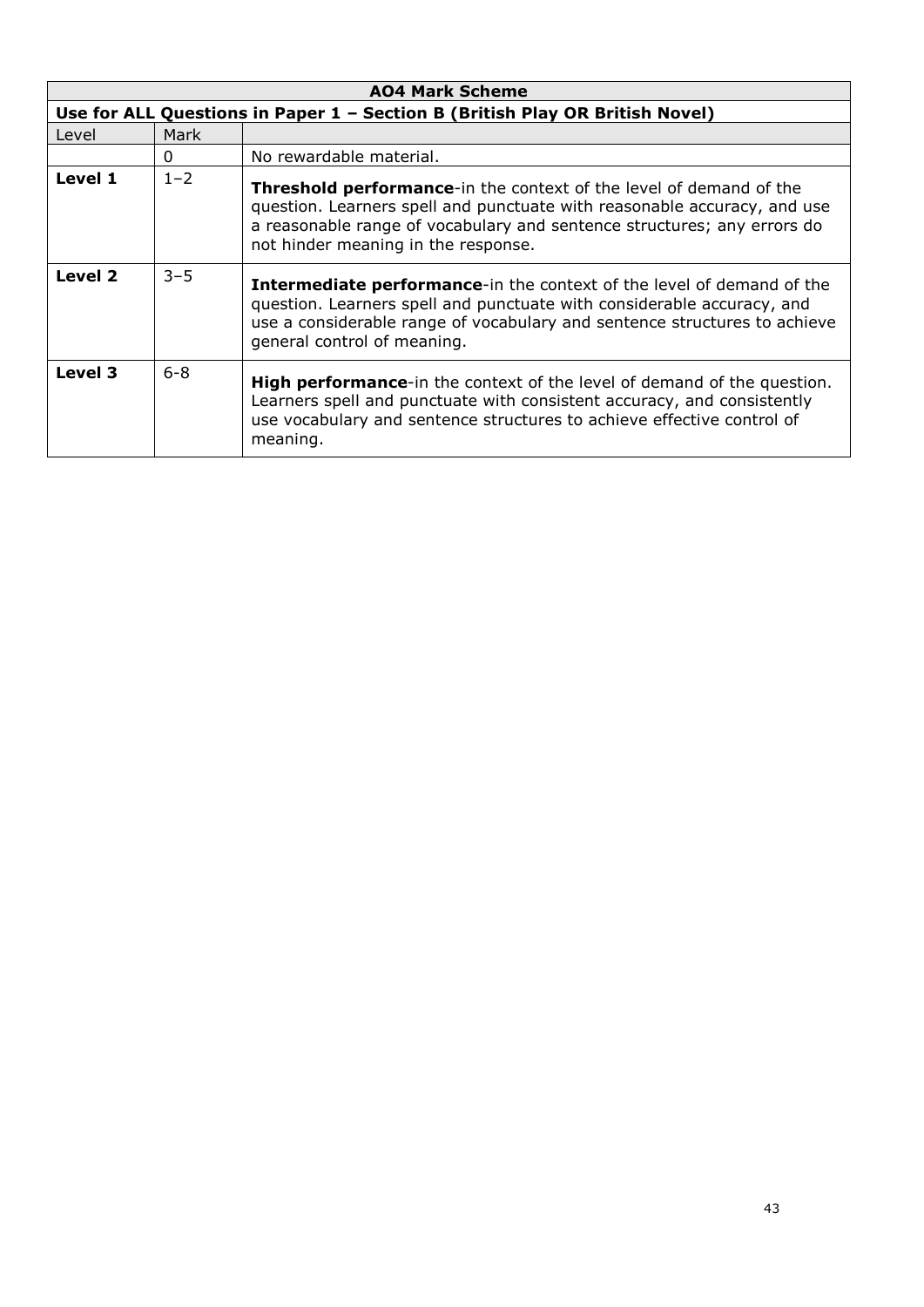| Question<br>Number | Indicative content                                                                                                                                                                                                                                                                                                                                                                                                           |  |  |  |
|--------------------|------------------------------------------------------------------------------------------------------------------------------------------------------------------------------------------------------------------------------------------------------------------------------------------------------------------------------------------------------------------------------------------------------------------------------|--|--|--|
| 14.<br>Journey's   | The indicative content is not prescriptive. Reward responses that show the ways in<br>which Trotter is significant in Journey's End.                                                                                                                                                                                                                                                                                         |  |  |  |
| <b>End</b>         | Responses may include:                                                                                                                                                                                                                                                                                                                                                                                                       |  |  |  |
|                    | <b>Interpretation of text (AO1):</b><br>Trotter is significant as he emphasises the diversity of the officers at the front.<br>Trotter is an infantry officer who is described as 'fat and round' and 'middle-aged'.<br>He is the exact opposite of his commanding officer Stanhope who is 'tall and slim'<br>and 'no more than a boy'                                                                                       |  |  |  |
|                    | Trotter is also significant because he is used as a contrast to the other officers. He<br>$\bullet$<br>does not come from a higher social class, has not attended public school and<br>speaks colloquially: 'well, boys! 'Ere we are'. He has been a soldier for some time,<br>starting 'in the ranks', working his way up to the position of officer and then<br>becoming second-in-command following the death of Osborne. |  |  |  |
|                    | his way of dealing with boredom in the trench is to draw 'one hundred and forty-<br>four little circles' to mark off the hours until going over the top. His various<br>methods of passing the time highlight the tension of waiting for something to<br>happen                                                                                                                                                              |  |  |  |
|                    | Trotter is presented as good fun, loyal and friendly with a lively sense of humour.<br>$\bullet$<br>He shows empathy towards Raleigh: 'E's just the kid I'd like' and enjoys<br>discussing his home life and his garden. He keeps a photograph of his ''olly'ocks'<br>in his pocket to remind him of home                                                                                                                    |  |  |  |
|                    | he is obsessed with food and is constantly eating. He is the only officer who has<br>$\bullet$<br>'put on weight' since being at the front. He eats for comfort and constantly jokes<br>with Mason about the quality of the food: 'doesn't this tea taste of onions?'                                                                                                                                                        |  |  |  |
|                    | he is a very capable and brave soldier. He is the first officer to go on duty with<br>$\bullet$<br>Raleigh and shows him how to prepare his equipment: 'you wear it sort of tucked<br>up', 'I'll show you'. Trotter is always optimistic even when faced with imminent<br>death.                                                                                                                                             |  |  |  |
|                    | Relationship between text and context (AO3):<br>the condition of the trenches and the endless waiting around all contribute to the<br>image of war that Sherriff knew would be familiar to many of the audience at the<br>time                                                                                                                                                                                               |  |  |  |
|                    | the play explores how men of all social classes and ranks had to live together in<br>the trenches and cope with the pressures of poor conditions and rations                                                                                                                                                                                                                                                                 |  |  |  |
|                    | the play also illustrates how co-existing in the trenches weakened the effect of<br>class barriers. Sherriff juxtaposes the upper-class officers of Stanhope, Raleigh<br>and Osborne with working-class men like Trotter.                                                                                                                                                                                                    |  |  |  |
|                    | Reward all valid points.                                                                                                                                                                                                                                                                                                                                                                                                     |  |  |  |
|                    | Candidates will be rewarded if they make relevant textual references or use short<br>quotations from the text. This includes relevant paraphrasing.                                                                                                                                                                                                                                                                          |  |  |  |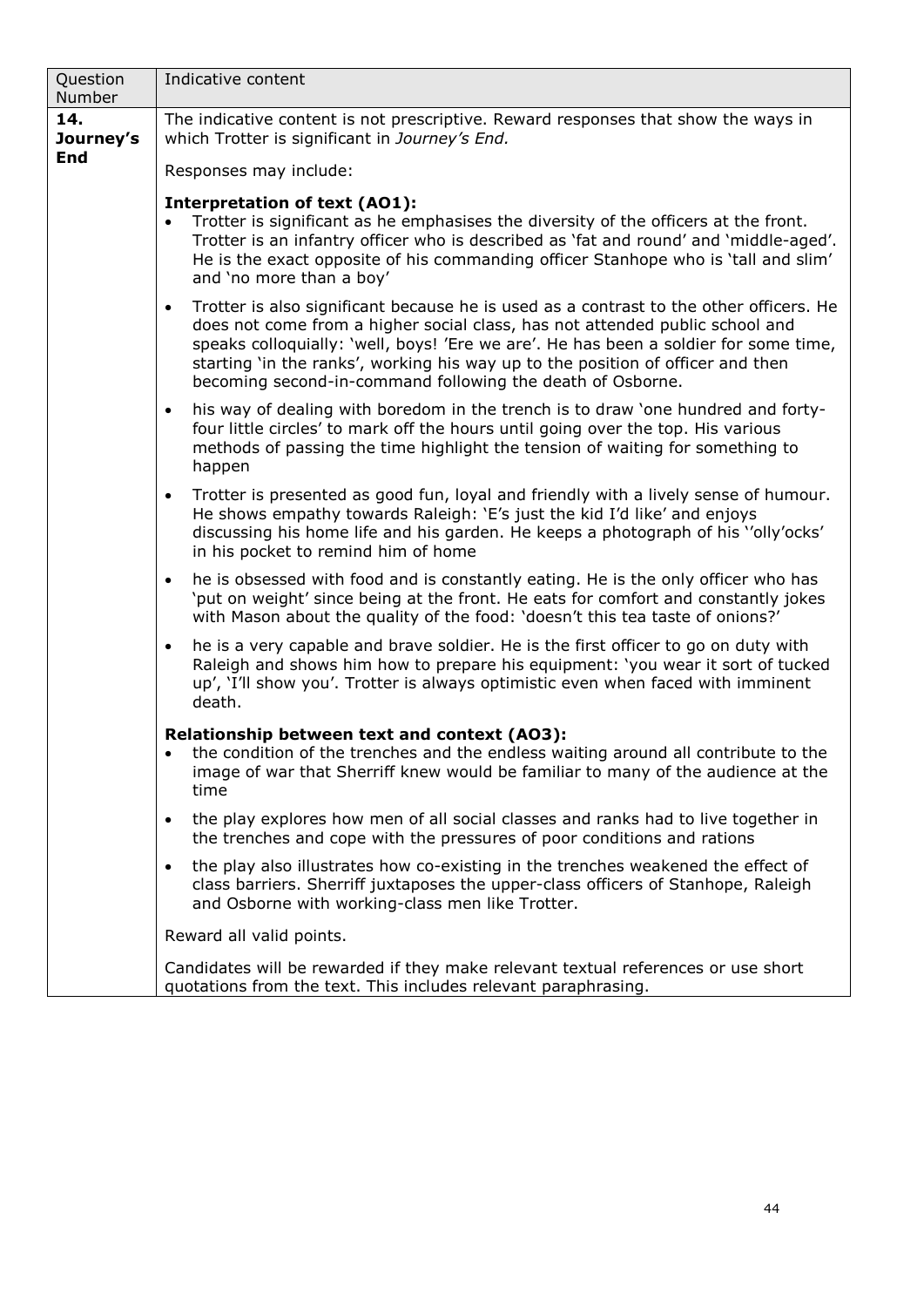| <b>Level</b> | Mark<br>(32)<br>marks) | <b>Descriptor</b><br>Bullets 1 and 2- A01 (16 marks), Bullets 3 and 4 - A03 (16<br>marks) Please refer to page 3                                                             |
|--------------|------------------------|------------------------------------------------------------------------------------------------------------------------------------------------------------------------------|
|              | 0                      | No rewardable material.                                                                                                                                                      |
| Level 1      | $1 - 6$                | The response is simple with little personal response and little relevant<br>$\bullet$<br>supporting reference to the text.                                                   |
|              |                        | There is little evidence of a critical style and little relevant supporting<br>$\bullet$<br>reference to the text.                                                           |
|              |                        | Little awareness of relevant contexts is shown.<br>$\bullet$                                                                                                                 |
|              |                        | There is little comment on the relationship between text and context.<br>$\bullet$                                                                                           |
| Level 2      | $7 - 12$               | The response may be largely narrative but has some elements of<br>$\bullet$<br>personal response, there is some reference to the text without<br>consistent or secure focus. |
|              |                        | There is some evidence of a critical style and there is some reference<br>$\bullet$<br>to the text without consistent or secure focus.                                       |
|              |                        | Some awareness of relevant contexts is shown.<br>$\bullet$                                                                                                                   |
|              |                        | There is some comment on the relationship between text and context.<br>$\bullet$                                                                                             |
| Level 3      | $13 - 19$              | The response shows a relevant personal response, soundly related to<br>$\bullet$<br>the text with focused supporting textual references.                                     |
|              |                        | There is an appropriate critical style, with comments showing a sound<br>$\bullet$<br>interpretation with focused supporting textual references.                             |
|              |                        | Sound comment is offered on relevant contexts.<br>$\bullet$                                                                                                                  |
|              |                        | There is relevant comment on the relationship between text and<br>$\bullet$<br>context.                                                                                      |
| Level 4      | $20 - 26$              | The response has a developed personal response and thorough<br>$\bullet$<br>engagement, fully related to the text with well-chosen references to<br>the text.                |
|              |                        | The critical style is sustained and there is well-developed interpretation<br>$\bullet$<br>with well-chosen references to the text.                                          |
|              |                        | Sustained comment is offered on relevant contexts.<br>$\bullet$                                                                                                              |
|              |                        | There is detailed awareness of the relationship between text and<br>$\bullet$<br>context.                                                                                    |
| Level 5      | $27 - 32$              | There is an assured personal response, showing a high level of<br>$\bullet$<br>engagement with the text and discerning choice of references to the<br>text.                  |
|              |                        | A critical style is developed with maturity, perceptive understanding<br>and interpretation with discerning choice of references to the text.                                |
|              |                        | The understanding of relevant contexts is excellent.<br>$\bullet$                                                                                                            |
|              |                        | Understanding of the relationship between text and context is<br>$\bullet$<br>integrated convincingly into the response.                                                     |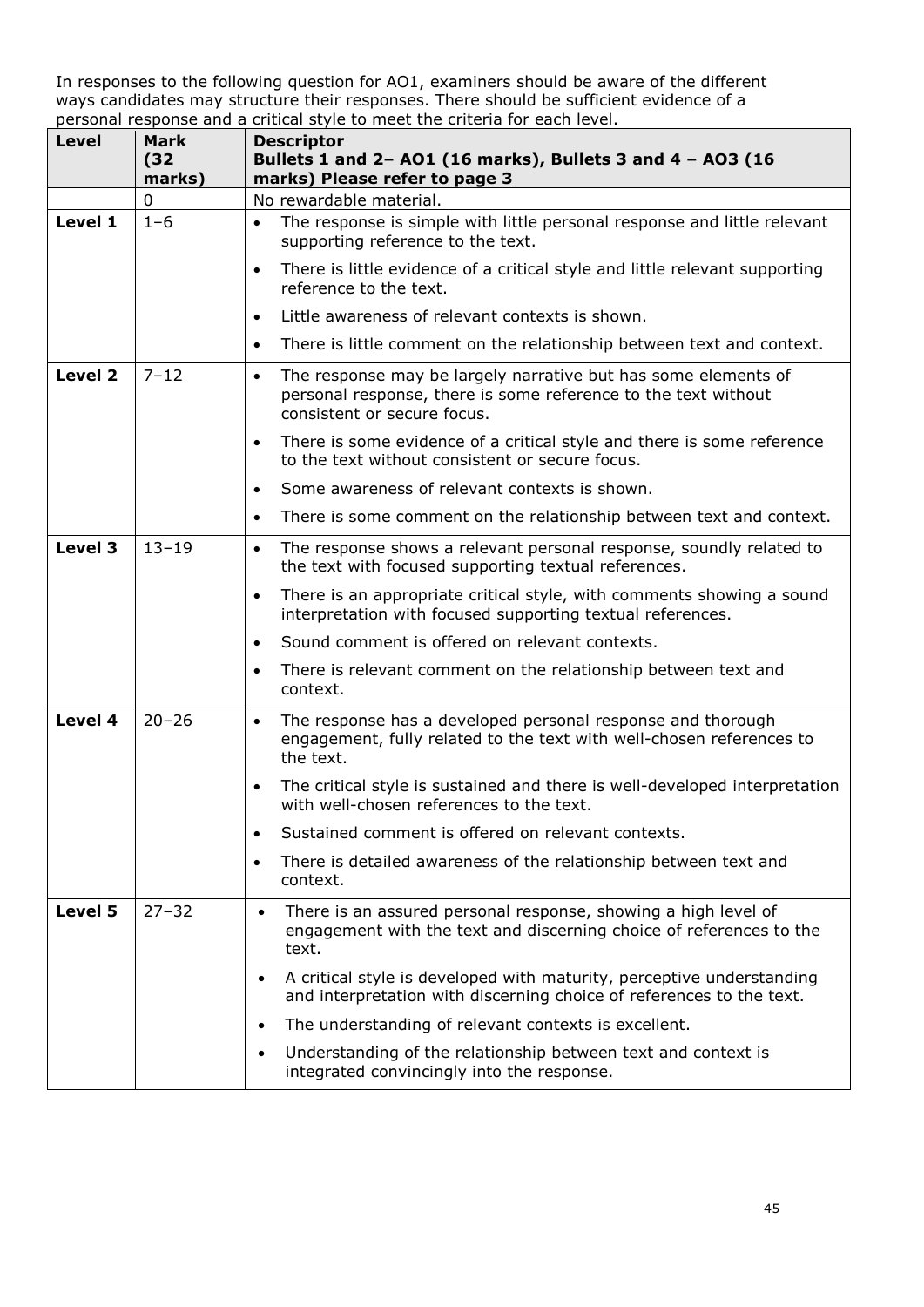| <b>AO4 Mark Scheme</b> |         |                                                                                                                                                                                                                                                                    |
|------------------------|---------|--------------------------------------------------------------------------------------------------------------------------------------------------------------------------------------------------------------------------------------------------------------------|
|                        |         | Use for ALL Questions in Paper 1 - Section B (British Play OR British Novel)                                                                                                                                                                                       |
| Level                  | Mark    |                                                                                                                                                                                                                                                                    |
|                        | 0       | No rewardable material.                                                                                                                                                                                                                                            |
| Level 1                | $1 - 2$ | Threshold performance-in the context of the level of demand of the<br>question, Learners spell and punctuate with reasonable accuracy, and use a<br>reasonable range of vocabulary and sentence structures; any errors do not<br>hinder meaning in the response.   |
| Level 2                | $3 - 5$ | <b>Intermediate performance-in the context of the level of demand of the</b><br>question, Learners spell and punctuate with considerable accuracy, and use<br>a considerable range of vocabulary and sentence structures to achieve<br>general control of meaning. |
| Level 3                | $6 - 8$ | <b>High performance-in the context of the level of demand of the question,</b><br>Learners spell and punctuate with consistent accuracy, and consistently use<br>vocabulary and sentence structures to achieve effective control of meaning.                       |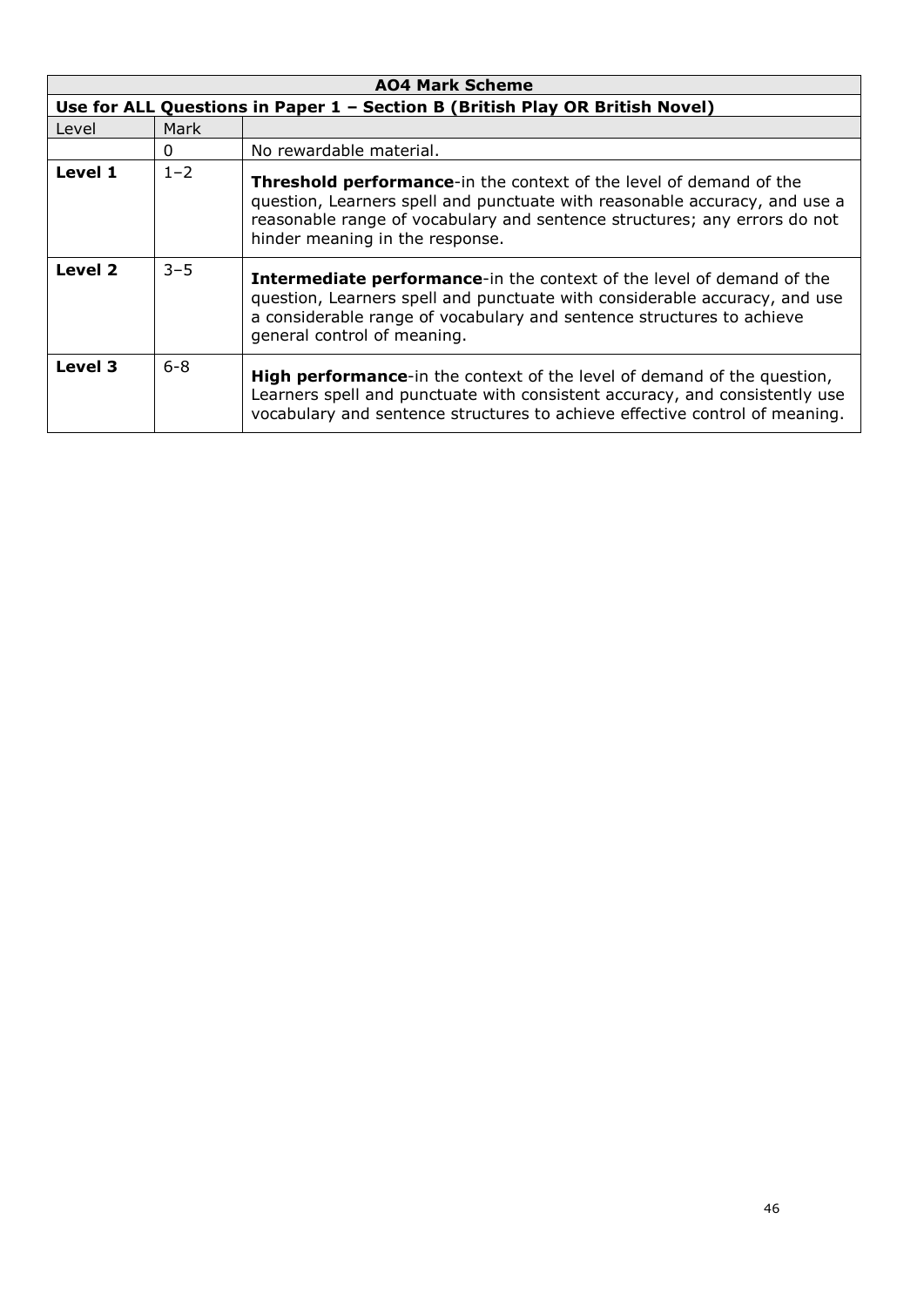| Question<br>Number           | Indicative content                                                                                                                                                                                                                                                                                                                         |  |  |
|------------------------------|--------------------------------------------------------------------------------------------------------------------------------------------------------------------------------------------------------------------------------------------------------------------------------------------------------------------------------------------|--|--|
| 15.<br><b>Animal</b><br>Farm | The indicative content is not prescriptive. Reward responses that explain how the Seven<br>Commandments are important in Animal Farm.                                                                                                                                                                                                      |  |  |
|                              | Responses may include:                                                                                                                                                                                                                                                                                                                     |  |  |
|                              | <b>Interpretation of text (AO1):</b>                                                                                                                                                                                                                                                                                                       |  |  |
|                              | the initial concept for the Seven Commandments is introduced by Major in his meeting<br>$\bullet$<br>with the other animals. Major shares his 'strange dream' for a better future. The<br>principles of 'Animalism' promoted by Major form the basis of the Commandments                                                                   |  |  |
|                              | Napoleon and the pigs create the Commandments as they have 'taught themselves to<br>$\bullet$<br>read and write'. This foreshadows how the pigs finally replace Mr Jones and take<br>charge of the farm. They dictate the rules by which the animals must live                                                                             |  |  |
|                              | a summary of the Commandments is painted on the barn wall and acts as an<br>$\bullet$<br>'unalterable law' which determines every aspect of the animals' lives on the farm.<br>They stipulate how the animals should sleep, eat and behave: 'no animal shall wear<br>clothes', 'no animal shall drink alcohol'                             |  |  |
|                              | a summary of the Commandments becomes a mantra for the sheep who constantly<br>$\bullet$<br>chant, 'Four legs good, two legs bad', demonstrating how brainwashed and corrupted<br>some animals were. The sheep do not think for themselves and Squealer trains them<br>to chant 'Four legs good, two legs better!' at the end of the novel |  |  |
|                              | the pigs use the Commandments as propaganda and to help them maintain control.<br>$\bullet$<br>They amend or remove any Commandment that does not suit their lifestyle or plans<br>for maintaining power                                                                                                                                   |  |  |
|                              | at the end of the novel the Commandments have been reduced to one nonsensical<br>$\bullet$<br>principle: 'some animals are more equal than others'. The farm has reverted to how it<br>was under the regime of Jones; everything the animals had achieved has now gone.                                                                    |  |  |
|                              | Relationship between text and context (AO3):                                                                                                                                                                                                                                                                                               |  |  |
|                              | Animalism and the creation of the Seven Commandments are an allegorical reference<br>$\bullet$<br>to Communism. The altering of the Commandments reflects the way the Soviet<br>government kept revising history to exercise control of the people's beliefs                                                                               |  |  |
|                              | Orwell presented the animals' rebellion as a reflection of the Russian Revolution, which<br>$\bullet$<br>he felt began with noble ideals but became corrupted by poor leadership and he<br>rejected totalitarianism of any sort                                                                                                            |  |  |
|                              | like the animals on the farm, the peasants and the labourers in Russia were promised<br>$\bullet$<br>better lives by their leaders. Just as the Russian leaders treated the Soviet people,<br>Napoleon uses the Commandments, intimidation and violence to control the other<br>animals.                                                   |  |  |
|                              | Reward all valid points.                                                                                                                                                                                                                                                                                                                   |  |  |
|                              | Candidates will be rewarded if they make relevant textual references or use short<br>quotations from the text. This includes relevant paraphrasing.                                                                                                                                                                                        |  |  |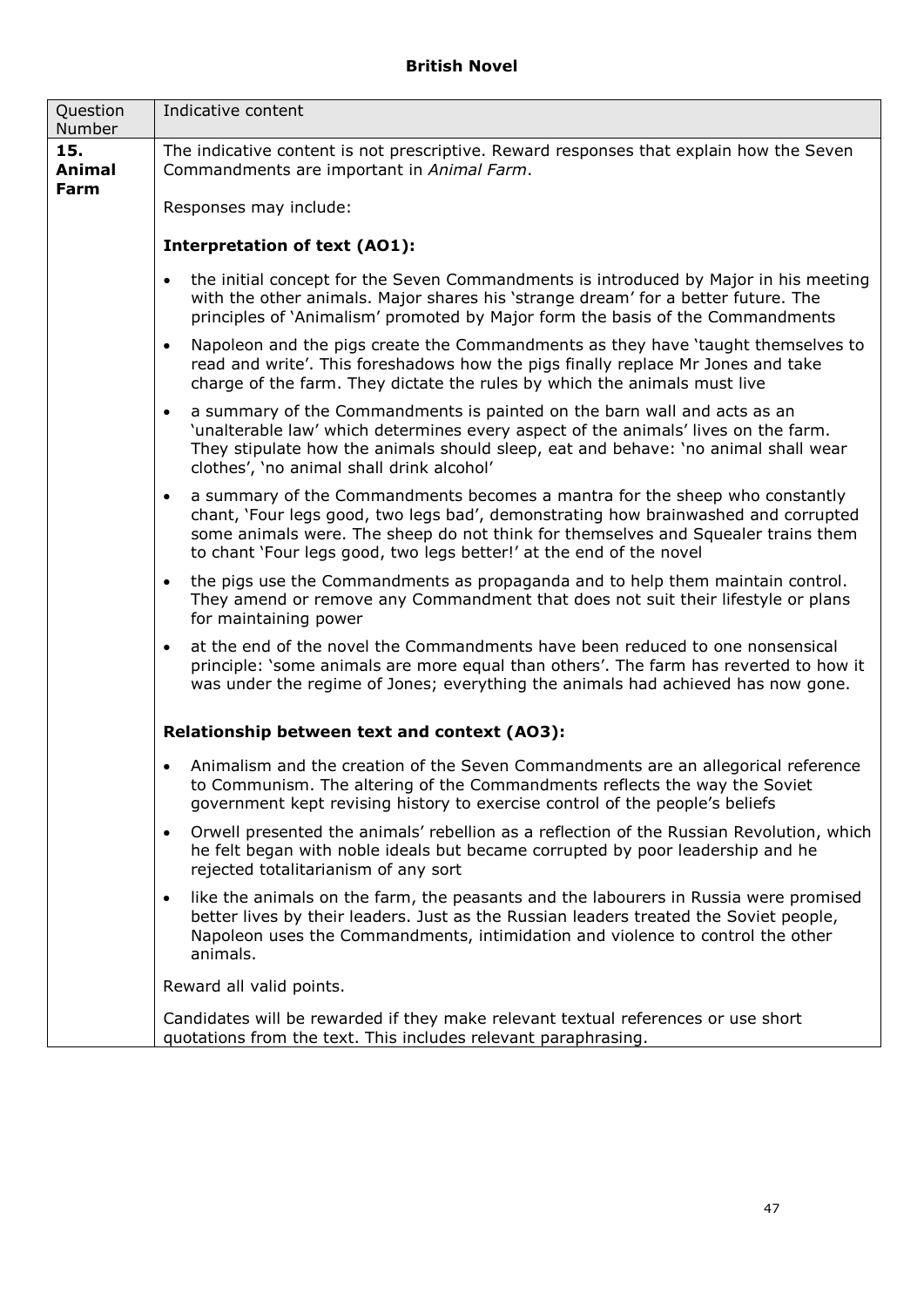| Level   | Mark<br>(32)<br>marks) | personal response and a chilical style to meet the chilena for each level.<br>Descriptor - Bullets 1 and 2- A01 (16 marks), Bullets 3 and 4 -<br>AO3 (16 marks) Please refer to page 3 |
|---------|------------------------|----------------------------------------------------------------------------------------------------------------------------------------------------------------------------------------|
|         | 0                      | No rewardable material.                                                                                                                                                                |
| Level 1 | $1 - 6$                | The response is simple with little personal response and little relevant<br>$\bullet$<br>supporting reference to the text.                                                             |
|         |                        | There is little evidence of a critical style and little relevant supporting<br>$\bullet$<br>reference to the text.                                                                     |
|         |                        | Little awareness of relevant contexts is shown.<br>$\bullet$                                                                                                                           |
|         |                        | There is little comment on the relationship between text and context.<br>$\bullet$                                                                                                     |
| Level 2 | $7 - 12$               | The response may be largely narrative but has some elements of<br>$\bullet$<br>personal response, there is some reference to the text without<br>consistent or secure focus.           |
|         |                        | There is some evidence of a critical style and there is some reference<br>$\bullet$<br>to the text without consistent or secure focus.                                                 |
|         |                        | Some awareness of relevant contexts is shown.<br>$\bullet$                                                                                                                             |
|         |                        | There is some comment on the relationship between text and context.<br>$\bullet$                                                                                                       |
| Level 3 | $13 - 19$              | The response shows a relevant personal response, soundly related to<br>$\bullet$<br>the text with focused supporting textual references.                                               |
|         |                        | There is an appropriate critical style, with comments showing a sound<br>$\bullet$<br>interpretation with focused supporting textual references.                                       |
|         |                        | Sound comment is offered on relevant contexts.<br>$\bullet$                                                                                                                            |
|         |                        | There is relevant comment on the relationship between text and<br>$\bullet$<br>context.                                                                                                |
| Level 4 | $20 - 26$              | The response has a developed personal response and thorough<br>$\bullet$<br>engagement, fully related to the text with well-chosen references to<br>the text.                          |
|         |                        | The critical style is sustained and there is well-developed interpretation<br>$\bullet$<br>with well-chosen references to the text.                                                    |
|         |                        | Sustained comment is offered on relevant contexts.<br>$\bullet$                                                                                                                        |
|         |                        | There is detailed awareness of the relationship between text and<br>$\bullet$<br>context.                                                                                              |
| Level 5 | $27 - 32$              | There is an assured personal response, showing a high level of<br>$\bullet$<br>engagement with the text and discerning choice of references to the<br>text.                            |
|         |                        | A critical style is developed with maturity, perceptive understanding<br>and interpretation with discerning choice of references to the text.                                          |
|         |                        | The understanding of relevant contexts is excellent.<br>$\bullet$                                                                                                                      |
|         |                        | Understanding of the relationship between text and context is<br>$\bullet$<br>integrated convincingly into the response.                                                               |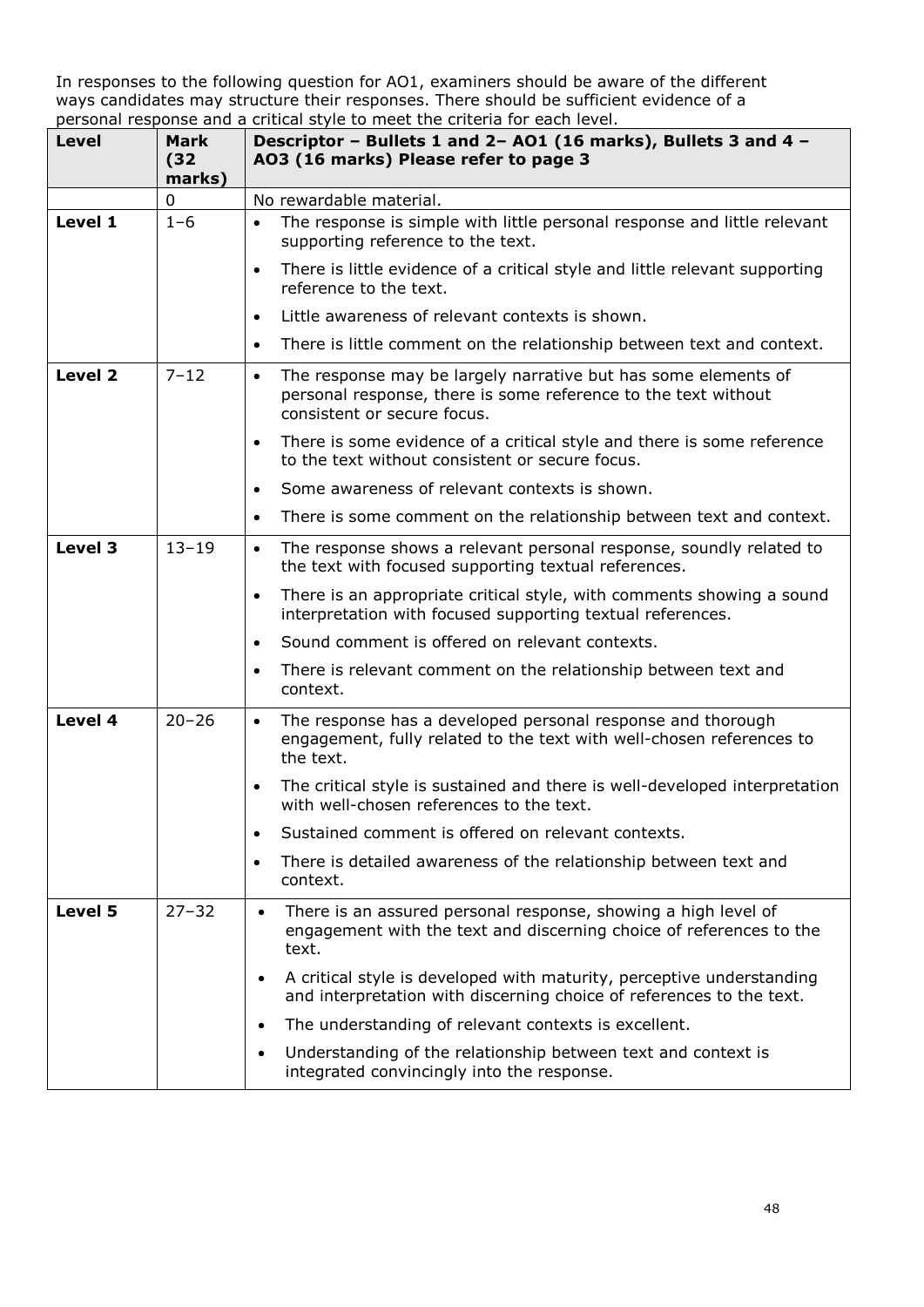| <b>AO4 Mark Scheme</b> |                                                                              |                                                                                                                                                                                                                                                                         |  |
|------------------------|------------------------------------------------------------------------------|-------------------------------------------------------------------------------------------------------------------------------------------------------------------------------------------------------------------------------------------------------------------------|--|
|                        | Use for ALL Questions in Paper 1 - Section B (British Play OR British Novel) |                                                                                                                                                                                                                                                                         |  |
| Level                  | Mark                                                                         |                                                                                                                                                                                                                                                                         |  |
|                        | 0                                                                            | No rewardable material.                                                                                                                                                                                                                                                 |  |
| Level 1                | $1 - 2$                                                                      | <b>Threshold performance-in the context of the level of demand of the</b><br>question, Learners spell and punctuate with reasonable accuracy, and use<br>a reasonable range of vocabulary and sentence structures; any errors do<br>not hinder meaning in the response. |  |
| Level 2                | $3 - 5$                                                                      | Intermediate performance-in the context of the level of demand of the<br>question, Learners spell and punctuate with considerable accuracy, and<br>use a considerable range of vocabulary and sentence structures to achieve<br>general control of meaning.             |  |
| Level 3                | $6 - 8$                                                                      | <b>High performance-in the context of the level of demand of the question,</b><br>Learners spell and punctuate with consistent accuracy, and consistently<br>use vocabulary and sentence structures to achieve effective control of<br>meaning.                         |  |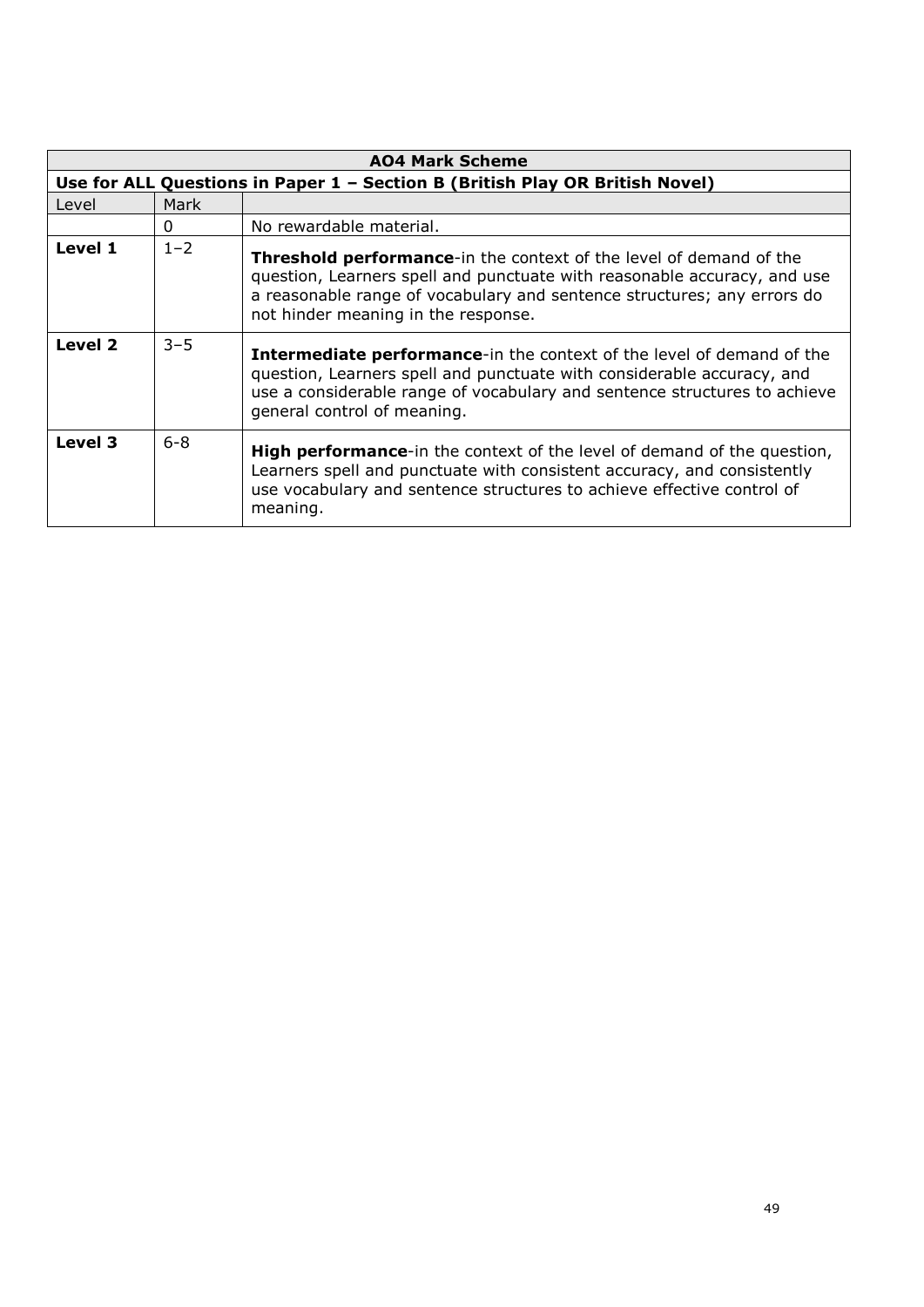| Question<br>Number           | Indicative content                                                                                                                                                                                                                                                                                                    |
|------------------------------|-----------------------------------------------------------------------------------------------------------------------------------------------------------------------------------------------------------------------------------------------------------------------------------------------------------------------|
| 16.<br>Animal<br><b>Farm</b> | The indicative content is not prescriptive. Reward responses that show how fear is<br>significant in the novel.                                                                                                                                                                                                       |
|                              | Responses may include:                                                                                                                                                                                                                                                                                                |
|                              | <b>Interpretation of text (AO1):</b><br>at the start of the novel Mr Jones instils fear through his 'thrashing and<br>maltreating' of the animals. This is what leads to the rebellion and creation of<br>'Animal Farm'                                                                                               |
|                              | the first rebellion by the animals follows Jones' failure to feed them. Jones and his<br>$\bullet$<br>men experience fear owing to the violence of the animals: 'frightened them almost<br>out of their wits'. The animals destroy everything that reminds them of the fear<br>Jones created: 'whips', 'cruel knives' |
|                              | Mollie shows fear when Jones raises an attack on the farm. Whilst the other<br>$\bullet$<br>animals show courage and attack the men, Mollie is 'hiding in her stall' with her<br>'head buried among the hay'                                                                                                          |
|                              | the brutal execution of the four pigs and the three ringleaders of the hens'<br>$\bullet$<br>rebellion terrifies the other animals as the Commandments state that 'No animal<br>shall kill any other animal'. The Commandment later gets changed to read 'without<br>cause'                                           |
|                              | the 'nine huge dogs', raised by Napoleon since their birth, are used by him to<br>establish fear in the animals and keep them submissive. They 'sent shivers down<br>all the animals' spines'. The dogs only respond to Napoleon's command                                                                            |
|                              | the animals are filled with fear and horror by the barbarity of the pigs when Boxer<br>$\bullet$<br>is taken to the 'Horse Slaughterer', instead of a hospital where he can retire. The<br>animals desperately try to save him but 'Boxer was never seen again'.                                                      |
|                              | Relationship between text and context (AO3):<br>the fear experienced by the animals is similar to the fear the Russian people felt<br>$\bullet$<br>under the dictatorship of Stalin. The dogs represent the Russian secret police, the<br><b>KGB</b>                                                                  |
|                              | the dystopian nature of the novel shows that the rebellion and subsequent control<br>by Napoleon have not only failed but destroyed many of its central characters                                                                                                                                                    |
|                              | Animal Farm is an allegory for the Russian Revolution. The animals' dissatisfaction<br>with their lives represents the working-class struggle, which led to the rebellion<br>and a brief period of equality.                                                                                                          |
|                              | Reward all valid points.                                                                                                                                                                                                                                                                                              |
|                              | Candidates will be rewarded if they make relevant textual references or use short<br>quotations from the text. This includes relevant paraphrasing.                                                                                                                                                                   |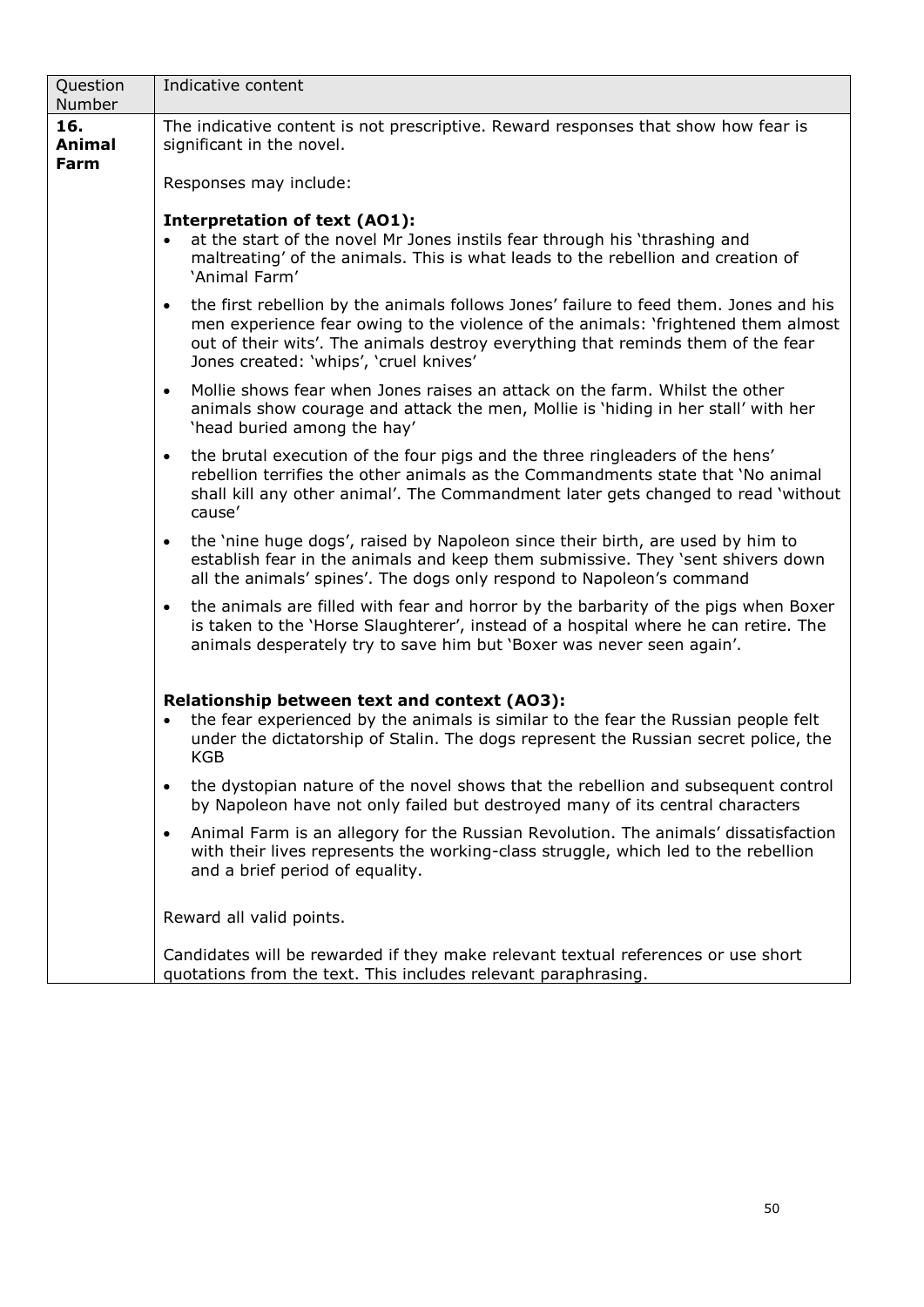| Level   | Mark<br>(32)<br>marks) | personal response and a chilical style to meet the chilena for each level.<br>Descriptor - Bullets 1 and 2- A01 (16 marks), Bullets 3 and 4 -<br>AO3 (16 marks) Please refer to page 3 |
|---------|------------------------|----------------------------------------------------------------------------------------------------------------------------------------------------------------------------------------|
|         | 0                      | No rewardable material.                                                                                                                                                                |
| Level 1 | $1 - 6$                | The response is simple with little personal response and little relevant<br>$\bullet$<br>supporting reference to the text.                                                             |
|         |                        | There is little evidence of a critical style and little relevant supporting<br>$\bullet$<br>reference to the text.                                                                     |
|         |                        | Little awareness of relevant contexts is shown.<br>$\bullet$                                                                                                                           |
|         |                        | There is little comment on the relationship between text and context.<br>$\bullet$                                                                                                     |
| Level 2 | $7 - 12$               | The response may be largely narrative but has some elements of<br>$\bullet$<br>personal response, there is some reference to the text without<br>consistent or secure focus.           |
|         |                        | There is some evidence of a critical style and there is some reference<br>$\bullet$<br>to the text without consistent or secure focus.                                                 |
|         |                        | Some awareness of relevant contexts is shown.<br>$\bullet$                                                                                                                             |
|         |                        | There is some comment on the relationship between text and context.<br>$\bullet$                                                                                                       |
| Level 3 | $13 - 19$              | The response shows a relevant personal response, soundly related to<br>$\bullet$<br>the text with focused supporting textual references.                                               |
|         |                        | There is an appropriate critical style, with comments showing a sound<br>$\bullet$<br>interpretation with focused supporting textual references.                                       |
|         |                        | Sound comment is offered on relevant contexts.<br>$\bullet$                                                                                                                            |
|         |                        | There is relevant comment on the relationship between text and<br>$\bullet$<br>context.                                                                                                |
| Level 4 | $20 - 26$              | The response has a developed personal response and thorough<br>$\bullet$<br>engagement, fully related to the text with well-chosen references to<br>the text.                          |
|         |                        | The critical style is sustained and there is well-developed interpretation<br>$\bullet$<br>with well-chosen references to the text.                                                    |
|         |                        | Sustained comment is offered on relevant contexts.<br>$\bullet$                                                                                                                        |
|         |                        | There is detailed awareness of the relationship between text and<br>$\bullet$<br>context.                                                                                              |
| Level 5 | $27 - 32$              | There is an assured personal response, showing a high level of<br>$\bullet$<br>engagement with the text and discerning choice of references to the<br>text.                            |
|         |                        | A critical style is developed with maturity, perceptive understanding<br>and interpretation with discerning choice of references to the text.                                          |
|         |                        | The understanding of relevant contexts is excellent.<br>$\bullet$                                                                                                                      |
|         |                        | Understanding of the relationship between text and context is<br>$\bullet$<br>integrated convincingly into the response.                                                               |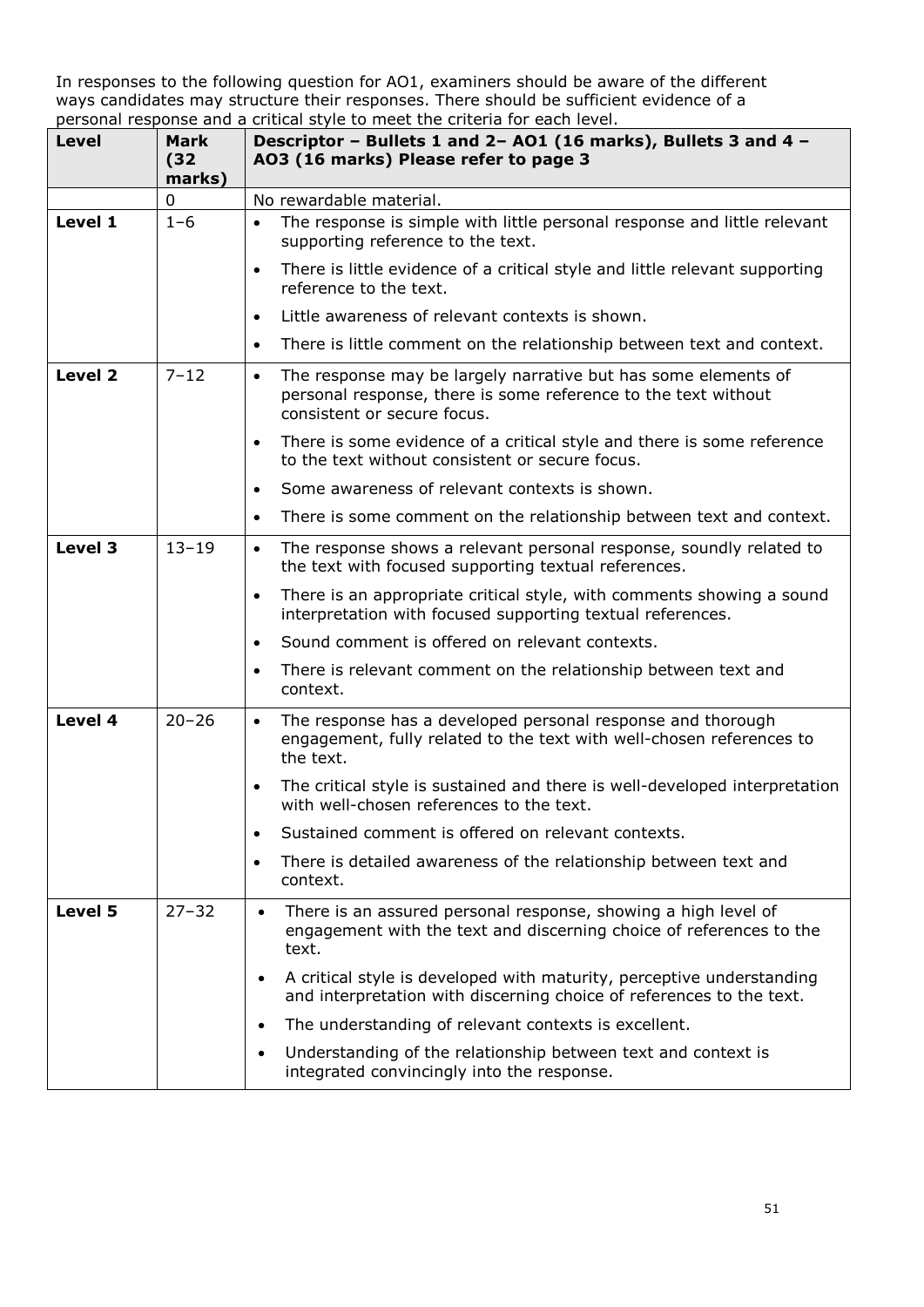| <b>AO4 Mark Scheme</b> |                                                                              |                                                                                                                                                                                                                                                                         |  |
|------------------------|------------------------------------------------------------------------------|-------------------------------------------------------------------------------------------------------------------------------------------------------------------------------------------------------------------------------------------------------------------------|--|
|                        | Use for ALL Questions in Paper 1 - Section B (British Play OR British Novel) |                                                                                                                                                                                                                                                                         |  |
| Level                  | Mark                                                                         |                                                                                                                                                                                                                                                                         |  |
|                        | 0                                                                            | No rewardable material.                                                                                                                                                                                                                                                 |  |
| Level 1                | $1 - 2$                                                                      | <b>Threshold performance-in the context of the level of demand of the</b><br>question. Learners spell and punctuate with reasonable accuracy, and use<br>a reasonable range of vocabulary and sentence structures; any errors do<br>not hinder meaning in the response. |  |
| Level 2                | $3 - 5$                                                                      | <b>Intermediate performance-in the context of the level of demand of the</b><br>question. Learners spell and punctuate with considerable accuracy, and<br>use a considerable range of vocabulary and sentence structures to achieve<br>general control of meaning.      |  |
| Level 3                | $6 - 8$                                                                      | <b>High performance-in the context of the level of demand of the question.</b><br>Learners spell and punctuate with consistent accuracy, and consistently<br>use vocabulary and sentence structures to achieve effective control of<br>meaning.                         |  |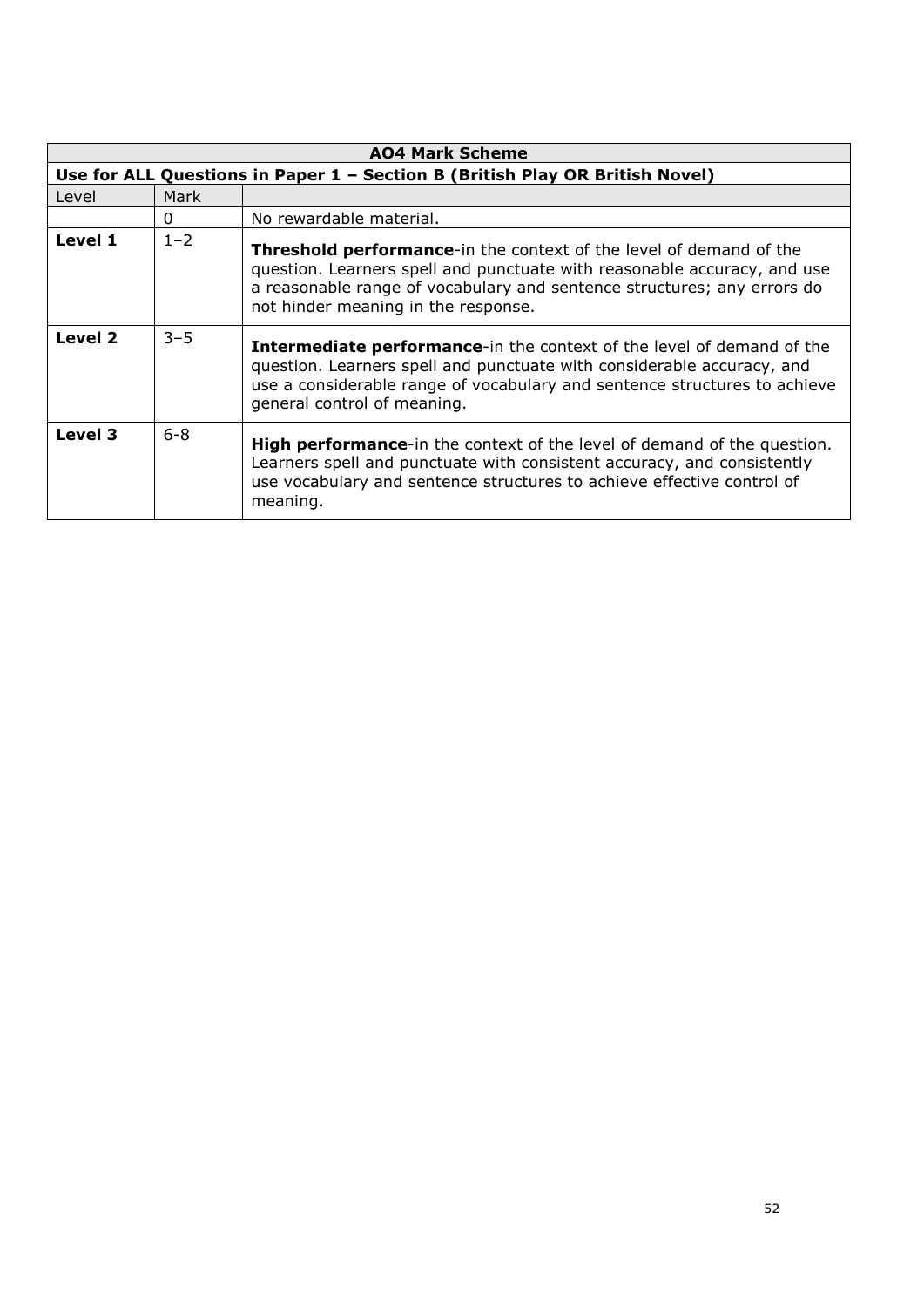| Question<br>Number                 | Indicative content                                                                                                                                                                                                                                                                                                                                                                                                                                                                                                                                                                                    |
|------------------------------------|-------------------------------------------------------------------------------------------------------------------------------------------------------------------------------------------------------------------------------------------------------------------------------------------------------------------------------------------------------------------------------------------------------------------------------------------------------------------------------------------------------------------------------------------------------------------------------------------------------|
| 17. Lord<br>of the<br><b>Flies</b> | The indicative content is not prescriptive. Reward responses that show ways in which<br>different areas of the island are significant in the novel.                                                                                                                                                                                                                                                                                                                                                                                                                                                   |
|                                    | Responses may include:                                                                                                                                                                                                                                                                                                                                                                                                                                                                                                                                                                                |
|                                    | <b>Interpretation of text (AO1):</b><br>the island is first described as a paradise when the boys are stranded there after the<br>$\bullet$<br>aeroplane crash. The area near the lagoon is described as a magical place of<br>'enchantment', where flowers and fruits grow and 'white surf flecked the coral reef'. The<br>boys enjoy swimming in the lagoon and having fun                                                                                                                                                                                                                          |
|                                    | the beach is a significant area where the boys first congregate and later meet to make<br>$\bullet$<br>decisions. The conch acts as a symbol for control, civilisation and order. Initially, the<br>beach is a place of innocence and enjoyment, but later it descends into an area of<br>anarchy, where the 'littluns' are attacked by Roger and where Simon is murdered by the<br>boys                                                                                                                                                                                                              |
|                                    | the jungle appears to be more threatening; coconuts fall from the trees and the 'heat<br>$\bullet$<br>hits' them. However, it is also a place of excitement and adventure where Jack's hunters<br>try to kill the pig and eventually succeed, impaling the 'bloody sow's head' on a stake.<br>This is the 'Lord of the Flies'                                                                                                                                                                                                                                                                         |
|                                    | the secluded clearing where Simon sits is a place of natural beauty and peace. However,<br>$\bullet$<br>it symbolises a loss of innocence when Simon realises that the beast does not exist but<br>lives within them                                                                                                                                                                                                                                                                                                                                                                                  |
|                                    | the mountain is the highest point on the island and the area where the body of the<br>$\bullet$<br>parachutist is discovered by the boys, fostering their fear that a beast exists on the<br>island. This is where the boys create a fire as a signal for rescue. Maintaining the fire is a<br>sign that they want to return to society. When the fire fails, it suggests that the boys<br>have lost their desire to be rescued and have accepted their savage ways. Ironically, it is<br>the fire that Jack starts when he wants to hunt and kill Ralph that finally summons a ship<br>to the island |
|                                    | Castle Rock is the location for Piggy's brutal murder when the rock is deliberately levered<br>$\bullet$<br>by Roger to send him crashing to his death. Castle Rock becomes the fortress for Jack's<br>tribe.                                                                                                                                                                                                                                                                                                                                                                                         |
|                                    | Relationship between text and context (AO3):<br>the island acts a Biblical parallel, mirroring the Fall of Man, when Adam and Eve were<br>cast out of Paradise for disobeying God. The killing of Simon, who was bringing them the<br>truth, parallels the killing of Christ                                                                                                                                                                                                                                                                                                                          |
|                                    | Golding was shocked by the way World War Two revealed people's capacity to harm<br>$\bullet$<br>fellow humans. The way that many of the boys become savage and unforgiving reflects<br>the human capacity for evil and parallels the rise of dictatorships during the 1930s                                                                                                                                                                                                                                                                                                                           |
|                                    | • Lord of the Flies presents an island that is in contrast to the one presented in Coral<br>Island by RM Ballantyne, which was described as a peaceful paradise where the boys<br>got on well together.                                                                                                                                                                                                                                                                                                                                                                                               |
|                                    | Reward all valid points.                                                                                                                                                                                                                                                                                                                                                                                                                                                                                                                                                                              |
|                                    | Candidates will be rewarded if they make relevant textual references or use short quotations<br>from the text. This includes relevant paraphrasing.                                                                                                                                                                                                                                                                                                                                                                                                                                                   |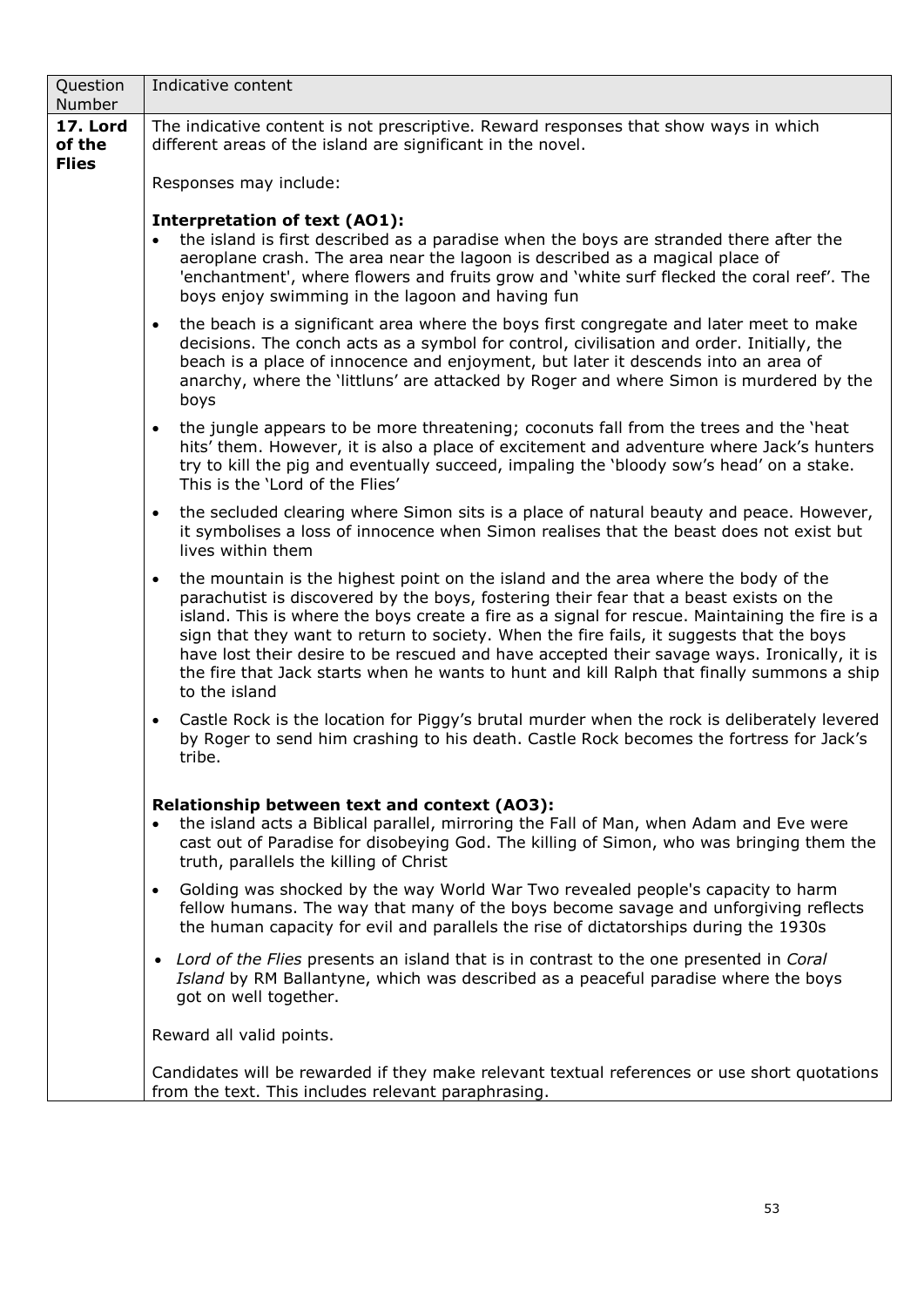| Level   | Mark<br>(32)<br>marks) | personal response and a chilical style to meet the chilena for each level.<br>Descriptor - Bullets 1 and 2- A01 (16 marks), Bullets 3 and 4 -<br>AO3 (16 marks) Please refer to page 3 |
|---------|------------------------|----------------------------------------------------------------------------------------------------------------------------------------------------------------------------------------|
|         | 0                      | No rewardable material.                                                                                                                                                                |
| Level 1 | $1 - 6$                | The response is simple with little personal response and little relevant<br>$\bullet$<br>supporting reference to the text.                                                             |
|         |                        | There is little evidence of a critical style and little relevant supporting<br>$\bullet$<br>reference to the text.                                                                     |
|         |                        | Little awareness of relevant contexts is shown.<br>$\bullet$                                                                                                                           |
|         |                        | There is little comment on the relationship between text and context.<br>$\bullet$                                                                                                     |
| Level 2 | $7 - 12$               | The response may be largely narrative but has some elements of<br>$\bullet$<br>personal response, there is some reference to the text without<br>consistent or secure focus.           |
|         |                        | There is some evidence of a critical style and there is some reference<br>$\bullet$<br>to the text without consistent or secure focus.                                                 |
|         |                        | Some awareness of relevant contexts is shown.<br>$\bullet$                                                                                                                             |
|         |                        | There is some comment on the relationship between text and context.<br>$\bullet$                                                                                                       |
| Level 3 | $13 - 19$              | The response shows a relevant personal response, soundly related to<br>$\bullet$<br>the text with focused supporting textual references.                                               |
|         |                        | There is an appropriate critical style, with comments showing a sound<br>$\bullet$<br>interpretation with focused supporting textual references.                                       |
|         |                        | Sound comment is offered on relevant contexts.<br>$\bullet$                                                                                                                            |
|         |                        | There is relevant comment on the relationship between text and<br>$\bullet$<br>context.                                                                                                |
| Level 4 | $20 - 26$              | The response has a developed personal response and thorough<br>$\bullet$<br>engagement, fully related to the text with well-chosen references to<br>the text.                          |
|         |                        | The critical style is sustained and there is well-developed interpretation<br>$\bullet$<br>with well-chosen references to the text.                                                    |
|         |                        | Sustained comment is offered on relevant contexts.<br>$\bullet$                                                                                                                        |
|         |                        | There is detailed awareness of the relationship between text and<br>$\bullet$<br>context.                                                                                              |
| Level 5 | $27 - 32$              | There is an assured personal response, showing a high level of<br>$\bullet$<br>engagement with the text and discerning choice of references to the<br>text.                            |
|         |                        | A critical style is developed with maturity, perceptive understanding<br>and interpretation with discerning choice of references to the text.                                          |
|         |                        | The understanding of relevant contexts is excellent.<br>$\bullet$                                                                                                                      |
|         |                        | Understanding of the relationship between text and context is<br>$\bullet$<br>integrated convincingly into the response.                                                               |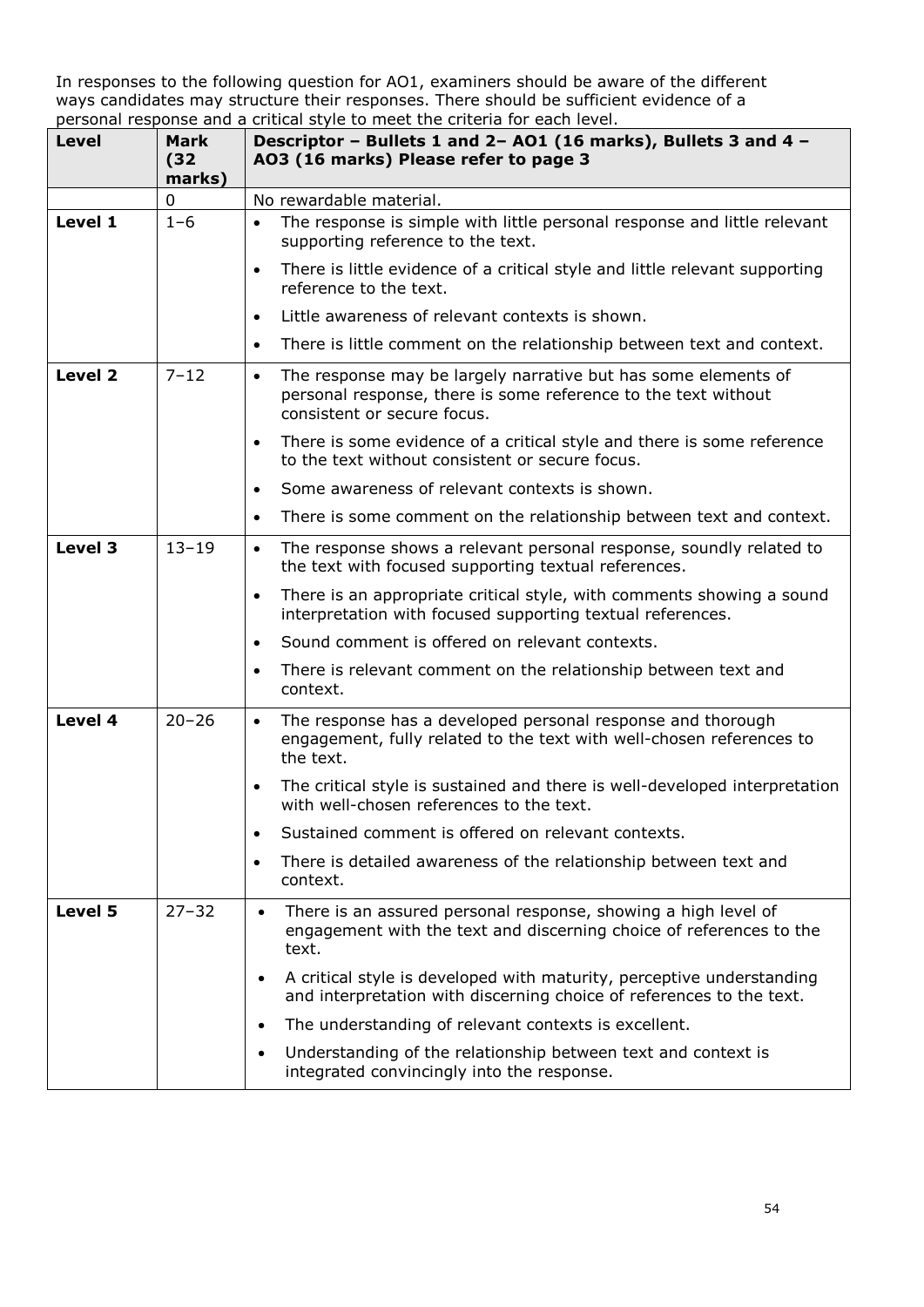| <b>AO4 Mark Scheme</b> |                                                                              |                                                                                                                                                                                                                                                                         |  |
|------------------------|------------------------------------------------------------------------------|-------------------------------------------------------------------------------------------------------------------------------------------------------------------------------------------------------------------------------------------------------------------------|--|
|                        | Use for ALL Questions in Paper 1 - Section B (British Play OR British Novel) |                                                                                                                                                                                                                                                                         |  |
| Level                  | Mark                                                                         |                                                                                                                                                                                                                                                                         |  |
|                        | 0                                                                            | No rewardable material.                                                                                                                                                                                                                                                 |  |
| Level 1                | $1 - 2$                                                                      | <b>Threshold performance-in the context of the level of demand of the</b><br>question. Learners spell and punctuate with reasonable accuracy, and use<br>a reasonable range of vocabulary and sentence structures; any errors do<br>not hinder meaning in the response. |  |
| Level 2                | $3 - 5$                                                                      | <b>Intermediate performance-in the context of the level of demand of the</b><br>question. Learners spell and punctuate with considerable accuracy, and<br>use a considerable range of vocabulary and sentence structures to achieve<br>general control of meaning.      |  |
| Level 3                | $6 - 8$                                                                      | <b>High performance-in the context of the level of demand of the question.</b><br>Learners spell and punctuate with consistent accuracy, and consistently<br>use vocabulary and sentence structures to achieve effective control of<br>meaning.                         |  |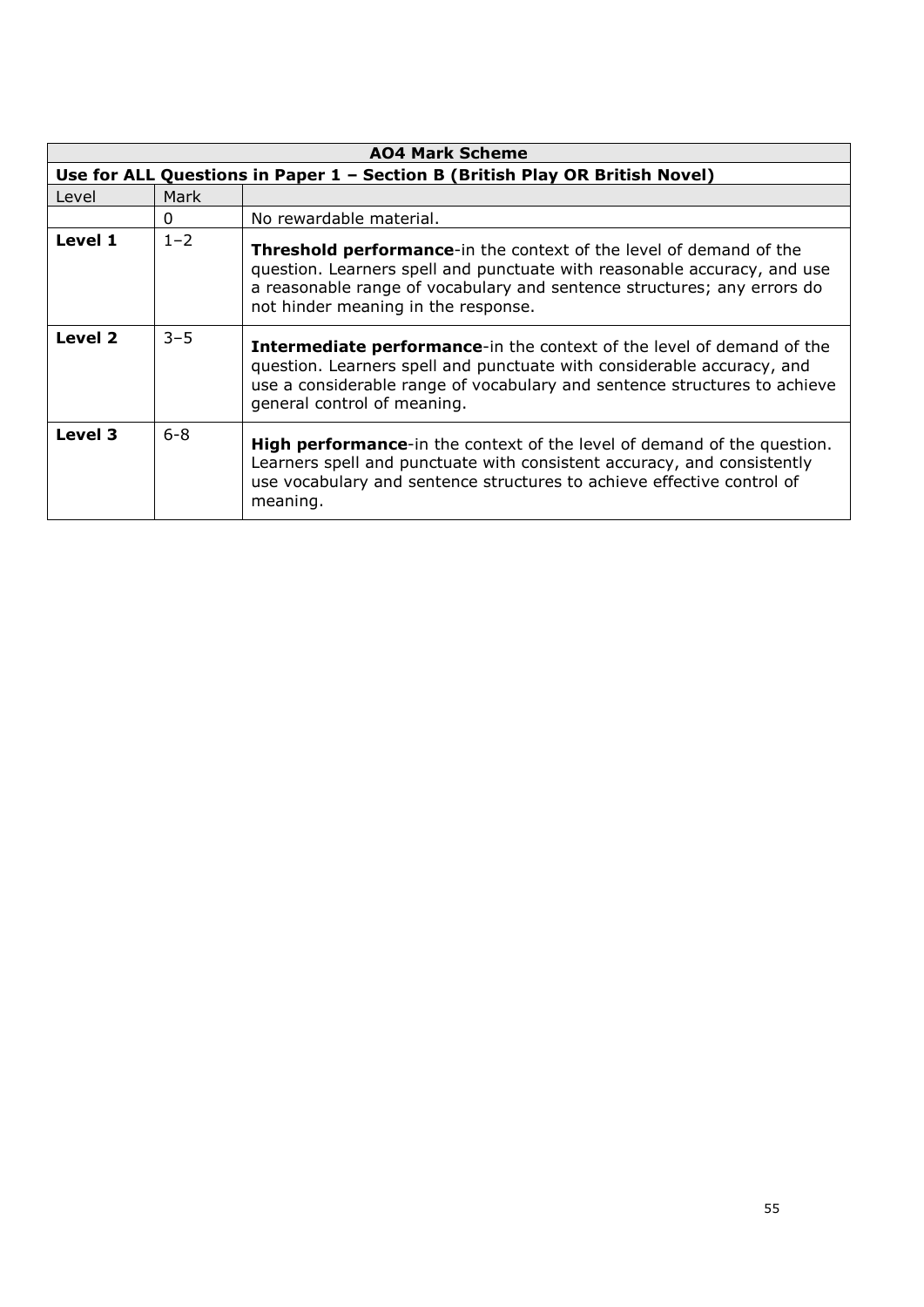| Question<br>Number                 | Indicative content                                                                                                                                                                                                                                                                                                                                                                                                                              |  |  |
|------------------------------------|-------------------------------------------------------------------------------------------------------------------------------------------------------------------------------------------------------------------------------------------------------------------------------------------------------------------------------------------------------------------------------------------------------------------------------------------------|--|--|
| 18. Lord<br>of the<br><b>Flies</b> | The indicative content is not prescriptive. Reward responses that explore the<br>importance of violence in Lord of the Flies.                                                                                                                                                                                                                                                                                                                   |  |  |
|                                    | Responses may include:                                                                                                                                                                                                                                                                                                                                                                                                                          |  |  |
|                                    | <b>Interpretation of text (AO1):</b><br>the novel is set during a violent time of war. The boys are being evacuated from<br>Britain during a fictional nuclear war: 'the pilot said  about the atom bomb'. The<br>island acts as a safe haven at the start but gradually becomes a violent and<br>dangerous place                                                                                                                               |  |  |
|                                    | initially, violence starts as a game between the boys but gradually grows more<br>$\bullet$<br>horrific and brutal. When Ralph and Piggy first meet, Ralph pretends to be a pilot<br>flying a fighter plane: 'machine-gunned Piggy'. By the end Ralph is running for his<br>life from Jack and the 'Hunters'                                                                                                                                    |  |  |
|                                    | the choir represents extreme order and control: 'marching approximately in step'<br>$\bullet$<br>and is under Jack's command: 'Choir! Stand still!' Following the vote to appoint<br>Ralph as the chief, Jack and the choir become hunters, appointed to track and kill<br>the pig. They descend from well-mannered children to violent savages                                                                                                 |  |  |
|                                    | Jack's violent nature evolves. At first, he is unable to kill the pig due to the<br>$\bullet$<br>'enormity' of it. When he does finally kill, he boasts: 'You should have seen the<br>blood!' Following the killing of the pig the boys take part in a ritual 'dance', to<br>celebrate the violence and the hunt: 'Kill the pig. Cut her throat. Bash her in'                                                                                   |  |  |
|                                    | the boys become wild and savage animals descending into violent behaviour: Ralph<br>$\bullet$<br>acts like a hunted animal: 'He raised his spear, snarled a little' and when Jack hunts<br>the pig, he is 'ape-like'. Simon's murder is extremely violent as all the boys are<br>involved, getting caught up in the frenzied chant: 'tearing of teeth and claws'. The<br>killing of Piggy by Roger is, in contrast, cold-blooded and deliberate |  |  |
|                                    | at the end of the novel, when Ralph sees the officer on the beach, he notices the<br>$\bullet$<br>officer's uniform and revolver, which represent the officer's own violent hunt for his<br>enemy.                                                                                                                                                                                                                                              |  |  |
|                                    | Relationship between text and context (AO3):<br>the violence of the boys represents the way some authoritarian governments instil<br>fear and the threat of violence into their people by suggesting that society will<br>break down without control                                                                                                                                                                                            |  |  |
|                                    | the novel promotes the idea that all human nature has the ability to be savage and<br>$\bullet$<br>unforgiving. Many of the boys are from a rigid public-school background, where<br>physical punishment would have been commonplace                                                                                                                                                                                                            |  |  |
|                                    | Golding uses the novel to represent the violence that was unleashed before and<br>$\bullet$<br>during World War Two and the impact it had on innocent people.                                                                                                                                                                                                                                                                                   |  |  |
|                                    | Reward all valid points.                                                                                                                                                                                                                                                                                                                                                                                                                        |  |  |
|                                    | Candidates will be rewarded if they make relevant textual references or use short<br>quotations from the text. This includes relevant paraphrasing.                                                                                                                                                                                                                                                                                             |  |  |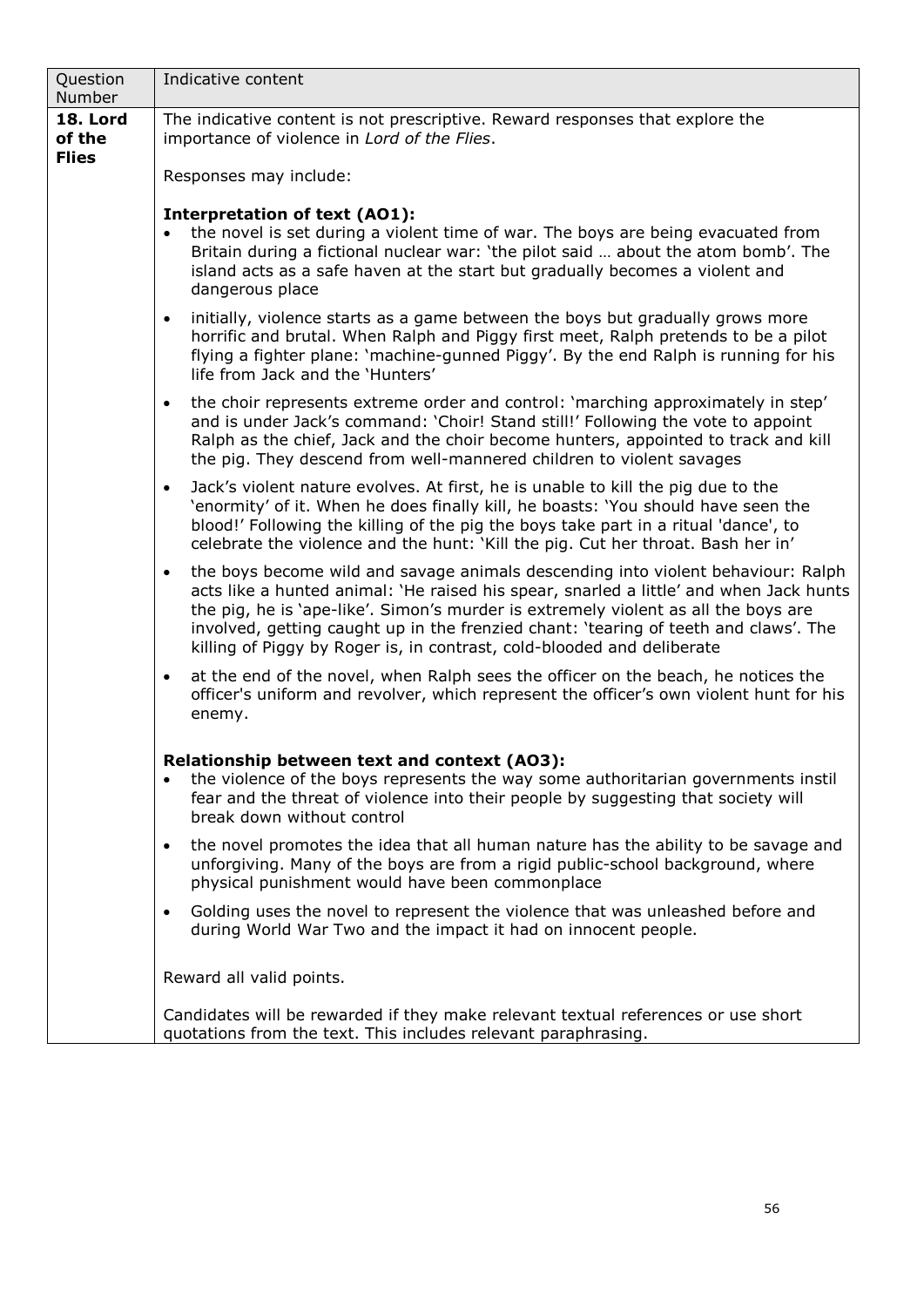| Level   | Mark<br>(32)<br>marks) | personal response and a chilical style to meet the chilena for each level.<br>Descriptor - Bullets 1 and 2- A01 (16 marks), Bullets 3 and 4 -<br>AO3 (16 marks) Please refer to page 3 |
|---------|------------------------|----------------------------------------------------------------------------------------------------------------------------------------------------------------------------------------|
|         | 0                      | No rewardable material.                                                                                                                                                                |
| Level 1 | $1 - 6$                | The response is simple with little personal response and little relevant<br>$\bullet$<br>supporting reference to the text.                                                             |
|         |                        | There is little evidence of a critical style and little relevant supporting<br>$\bullet$<br>reference to the text.                                                                     |
|         |                        | Little awareness of relevant contexts is shown.<br>$\bullet$                                                                                                                           |
|         |                        | There is little comment on the relationship between text and context.<br>$\bullet$                                                                                                     |
| Level 2 | $7 - 12$               | The response may be largely narrative but has some elements of<br>$\bullet$<br>personal response, there is some reference to the text without<br>consistent or secure focus.           |
|         |                        | There is some evidence of a critical style and there is some reference<br>$\bullet$<br>to the text without consistent or secure focus.                                                 |
|         |                        | Some awareness of relevant contexts is shown.<br>$\bullet$                                                                                                                             |
|         |                        | There is some comment on the relationship between text and context.<br>$\bullet$                                                                                                       |
| Level 3 | $13 - 19$              | The response shows a relevant personal response, soundly related to<br>$\bullet$<br>the text with focused supporting textual references.                                               |
|         |                        | There is an appropriate critical style, with comments showing a sound<br>$\bullet$<br>interpretation with focused supporting textual references.                                       |
|         |                        | Sound comment is offered on relevant contexts.<br>$\bullet$                                                                                                                            |
|         |                        | There is relevant comment on the relationship between text and<br>$\bullet$<br>context.                                                                                                |
| Level 4 | $20 - 26$              | The response has a developed personal response and thorough<br>$\bullet$<br>engagement, fully related to the text with well-chosen references to<br>the text.                          |
|         |                        | The critical style is sustained and there is well-developed interpretation<br>$\bullet$<br>with well-chosen references to the text.                                                    |
|         |                        | Sustained comment is offered on relevant contexts.<br>$\bullet$                                                                                                                        |
|         |                        | There is detailed awareness of the relationship between text and<br>$\bullet$<br>context.                                                                                              |
| Level 5 | $27 - 32$              | There is an assured personal response, showing a high level of<br>$\bullet$<br>engagement with the text and discerning choice of references to the<br>text.                            |
|         |                        | A critical style is developed with maturity, perceptive understanding<br>and interpretation with discerning choice of references to the text.                                          |
|         |                        | The understanding of relevant contexts is excellent.<br>$\bullet$                                                                                                                      |
|         |                        | Understanding of the relationship between text and context is<br>$\bullet$<br>integrated convincingly into the response.                                                               |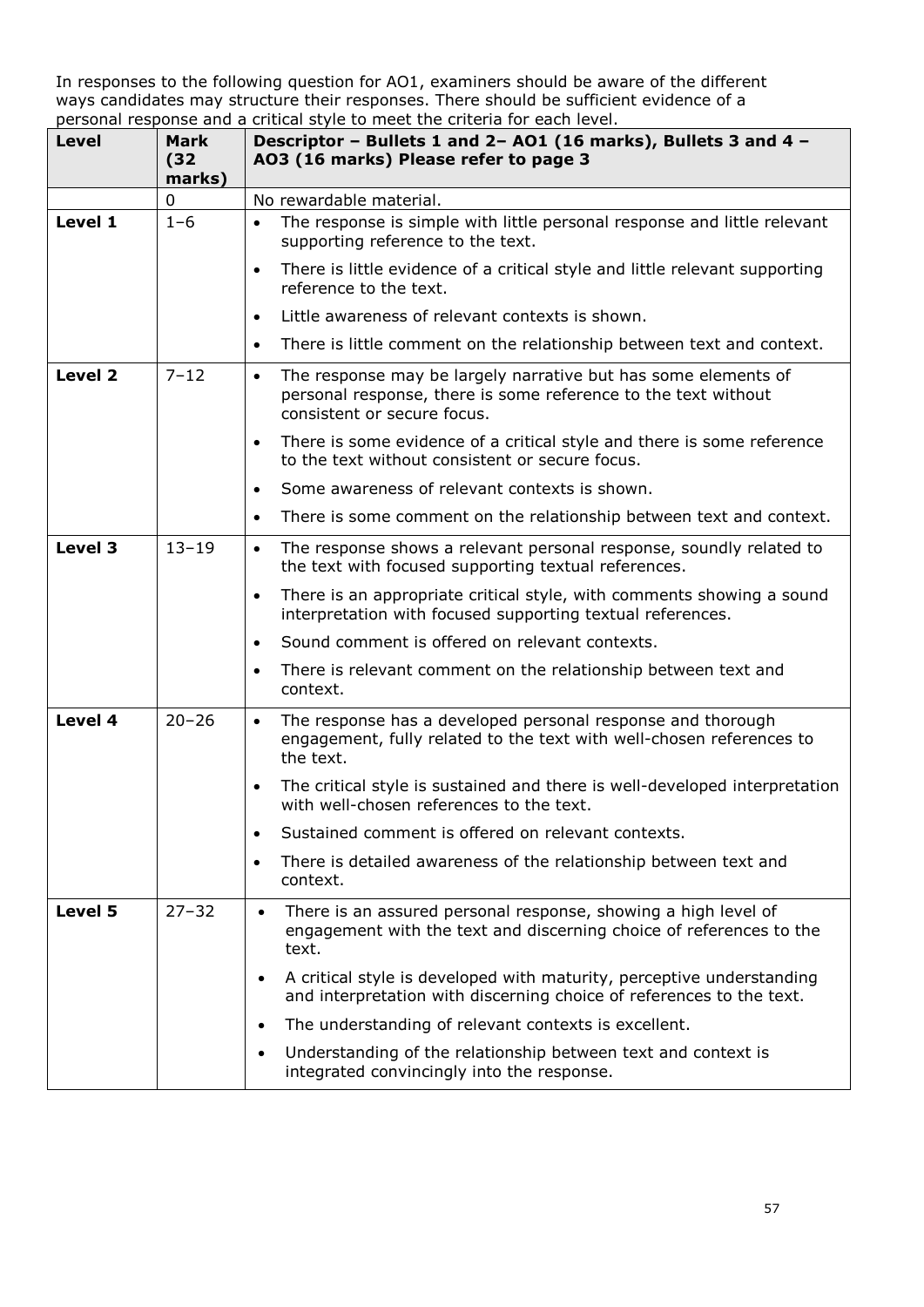| <b>AO4 Mark Scheme</b> |                                                                              |                                                                                                                                                                                                                                                                          |  |
|------------------------|------------------------------------------------------------------------------|--------------------------------------------------------------------------------------------------------------------------------------------------------------------------------------------------------------------------------------------------------------------------|--|
|                        | Use for ALL Questions in Paper 1 - Section B (British Play OR British Novel) |                                                                                                                                                                                                                                                                          |  |
| Level                  | Mark                                                                         |                                                                                                                                                                                                                                                                          |  |
|                        | 0                                                                            | No rewardable material.                                                                                                                                                                                                                                                  |  |
| Level 1                | $1 - 2$                                                                      | <b>Threshold performance-</b> in the context of the level of demand of the<br>question. Learners spell and punctuate with reasonable accuracy, and use<br>a reasonable range of vocabulary and sentence structures; any errors do<br>not hinder meaning in the response. |  |
| Level 2                | $3 - 5$                                                                      | <b>Intermediate performance-in the context of the level of demand of the</b><br>question. Learners spell and punctuate with considerable accuracy, and<br>use a considerable range of vocabulary and sentence structures to achieve<br>general control of meaning.       |  |
| Level 3                | $6 - 8$                                                                      | <b>High performance-in the context of the level of demand of the question.</b><br>Learners spell and punctuate with consistent accuracy, and consistently<br>use vocabulary and sentence structures to achieve effective control of<br>meaning.                          |  |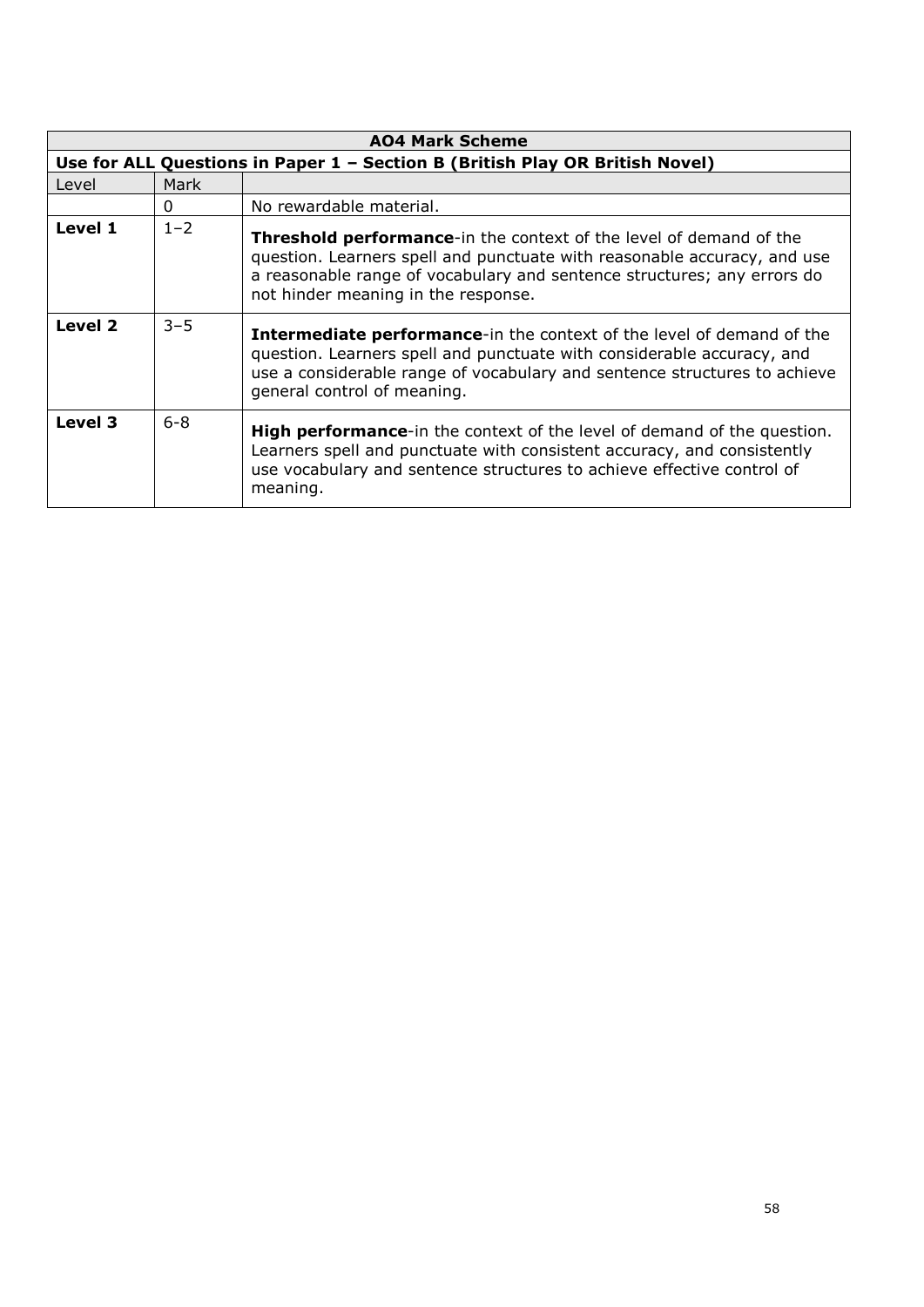| Question<br>Number  | Indicative content                                                                                                                                                                                                                                                                                                          |
|---------------------|-----------------------------------------------------------------------------------------------------------------------------------------------------------------------------------------------------------------------------------------------------------------------------------------------------------------------------|
| 19. Anita<br>and Me | The indicative content is not prescriptive. Reward responses that explain how Nanima is<br>important in Anita and Me.                                                                                                                                                                                                       |
|                     | Responses may include:                                                                                                                                                                                                                                                                                                      |
|                     | Interpretation of the text (AO1):<br>Nanima is Meena's grandmother, a confident and independent woman who lives in India<br>and comes to visit Tollington. Despite only speaking Punjabi, she and Meena seem to<br>understand each other through 'a language called Grunt'. She helps Meena to learn<br>Punjabi             |
|                     | she is not judgemental and has a close connection with Meena, accepting her for who<br>$\bullet$<br>she is. She affectionately calls Meena 'junglee', a wild child, implying she approves of<br>her rebellious character. This acceptance helps to calm Meena down                                                          |
|                     | Nanima has a positive impact on everyone she meets and is received with 'reverence<br>$\bullet$<br>and adoration'. Despite being unable to speak English, she befriends Mr Worrall:<br>'getting on like an house on fire'                                                                                                   |
|                     | Meena appreciates her Nanima, who she describes as her soulmate. When they are out<br>$\bullet$<br>in Tollington, Meena wants to protect Nanima from the residents who she worries will<br>make fun of Nanima. Meena is very defensive and falsely accuses Mr Ormerod of short-<br>changing Nanima: 'You cheated my Nanima' |
|                     | she is a talented teller of colourful stories about India that help to develop Meena's<br>$\bullet$<br>sense of identity: 'Most of all I enjoyed her stories'. She helps Meena to appreciate her<br>heritage and to see India as a country 'bursting with excitement, drama and passion'                                    |
|                     | Nanima is a good judge of character and remains 'singularly  unimpressed' by Anita,<br>$\bullet$<br>who she perceives as a bad influence on Meena. She becomes an important support for<br>Meena's mother after Sunil is born, relieving the strain on Mama: 'Nanima  finally cut<br>the umbilical cord'.                   |
|                     | Relationship between text and context (AO3):                                                                                                                                                                                                                                                                                |
|                     | Nanima presents a different cultural way of living. Her blessing of the family and friends<br>$\bullet$<br>on her arrival in Tollington illustrates how Indian cultural heritage is set against the<br>English lifestyle in the 1960s                                                                                       |
|                     | Tollington is a predominantly white working-class village, where the women play a<br>$\bullet$<br>significant role in running the home. Nanima illustrates how women from two different<br>cultures have similar responsibilities; she has come to England to help run her<br>daughter's home                               |
|                     | in 1960s Britain, there were fewer people than more recently from ethnic minorities in<br>$\bullet$<br>towns and villages.                                                                                                                                                                                                  |
|                     | Reward all valid points.                                                                                                                                                                                                                                                                                                    |
|                     | Candidates will be rewarded if they make relevant textual references or use<br>short quotations from the text. This includes relevant paraphrasing.                                                                                                                                                                         |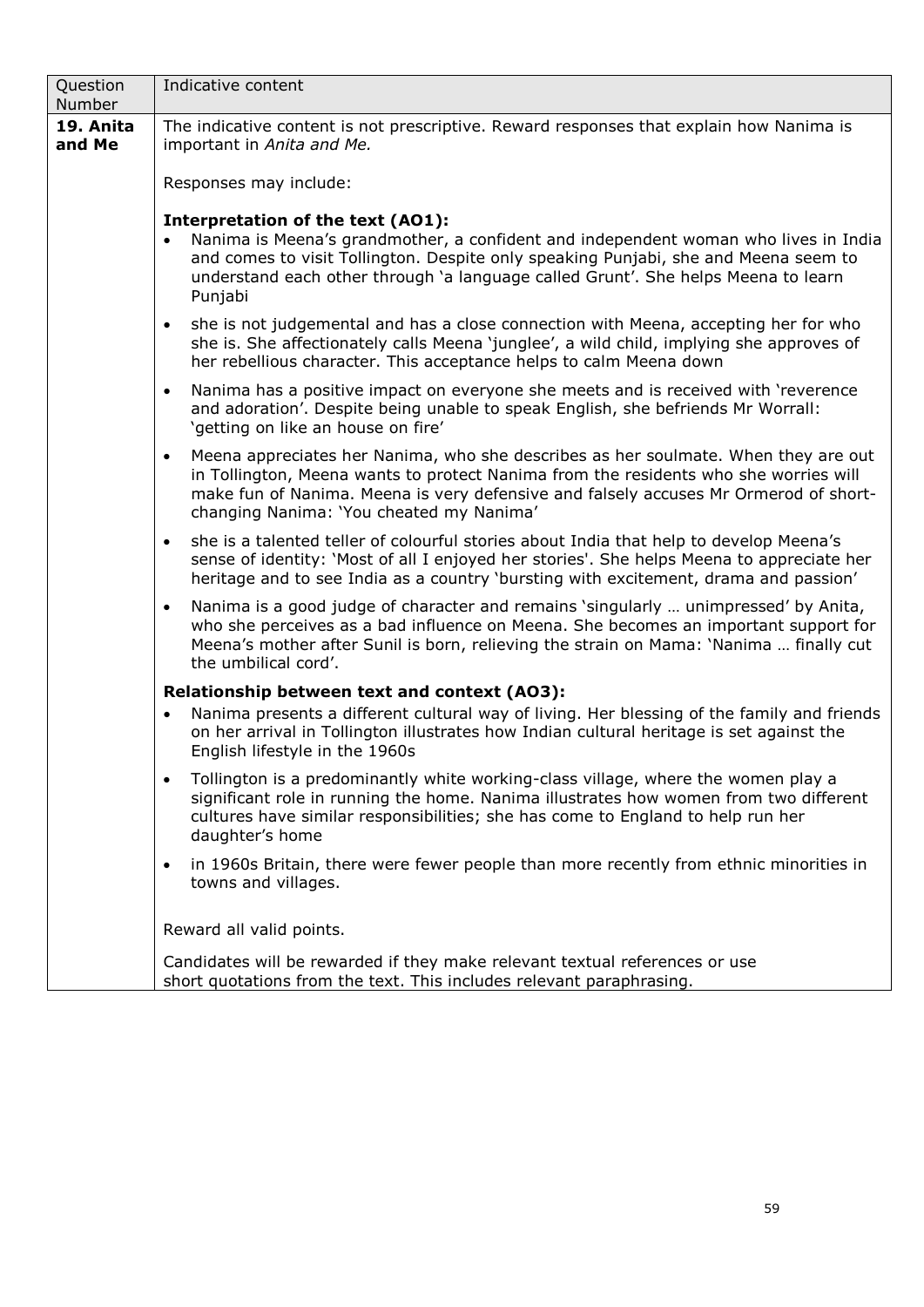| <b>Level</b>       | Mark<br>(32)<br>marks) | <b>Descriptor</b><br>Bullets 1 and 2- A01 (16 marks), Bullets 3 and 4 - A03 (16<br>marks) Please refer to page 3                                                             |
|--------------------|------------------------|------------------------------------------------------------------------------------------------------------------------------------------------------------------------------|
|                    | $\overline{0}$         | No rewardable material.                                                                                                                                                      |
| Level 1            | $1 - 6$                | The response is simple with little personal response and little relevant<br>$\bullet$<br>supporting reference to the text.                                                   |
|                    |                        | There is little evidence of a critical style and little relevant supporting<br>$\bullet$<br>reference to the text.                                                           |
|                    |                        | Little awareness of relevant contexts is shown.<br>$\bullet$                                                                                                                 |
|                    |                        | There is little comment on the relationship between text and context.<br>$\bullet$                                                                                           |
| Level <sub>2</sub> | $7 - 12$               | The response may be largely narrative but has some elements of<br>$\bullet$<br>personal response, there is some reference to the text without<br>consistent or secure focus. |
|                    |                        | There is some evidence of a critical style and there is some reference<br>$\bullet$<br>to the text without consistent or secure focus.                                       |
|                    |                        | Some awareness of relevant contexts is shown.<br>$\bullet$                                                                                                                   |
|                    |                        | There is some comment on the relationship between text and context.<br>$\bullet$                                                                                             |
| Level 3            | $13 - 19$              | The response shows a relevant personal response, soundly related to<br>$\bullet$<br>the text with focused supporting textual references.                                     |
|                    |                        | There is an appropriate critical style, with comments showing a sound<br>$\bullet$<br>interpretation with focused supporting textual references.                             |
|                    |                        | Sound comment is offered on relevant contexts.<br>$\bullet$                                                                                                                  |
|                    |                        | There is relevant comment on the relationship between text and<br>$\bullet$<br>context.                                                                                      |
| Level 4            | $20 - 26$              | The response has a developed personal response and thorough<br>$\bullet$<br>engagement, fully related to the text with well-chosen references to<br>the text.                |
|                    |                        | The critical style is sustained and there is well-developed interpretation<br>$\bullet$<br>with well-chosen references to the text.                                          |
|                    |                        | Sustained comment is offered on relevant contexts.<br>$\bullet$                                                                                                              |
|                    |                        | There is detailed awareness of the relationship between text and<br>$\bullet$<br>context.                                                                                    |
| Level 5            | $27 - 32$              | There is an assured personal response, showing a high level of<br>$\bullet$<br>engagement with the text and discerning choice of references to the<br>text.                  |
|                    |                        | A critical style is developed with maturity, perceptive understanding<br>$\bullet$<br>and interpretation with discerning choice of references to the text.                   |
|                    |                        | The understanding of relevant contexts is excellent.<br>$\bullet$                                                                                                            |
|                    |                        | Understanding of the relationship between text and context is<br>$\bullet$<br>integrated convincingly into the response.                                                     |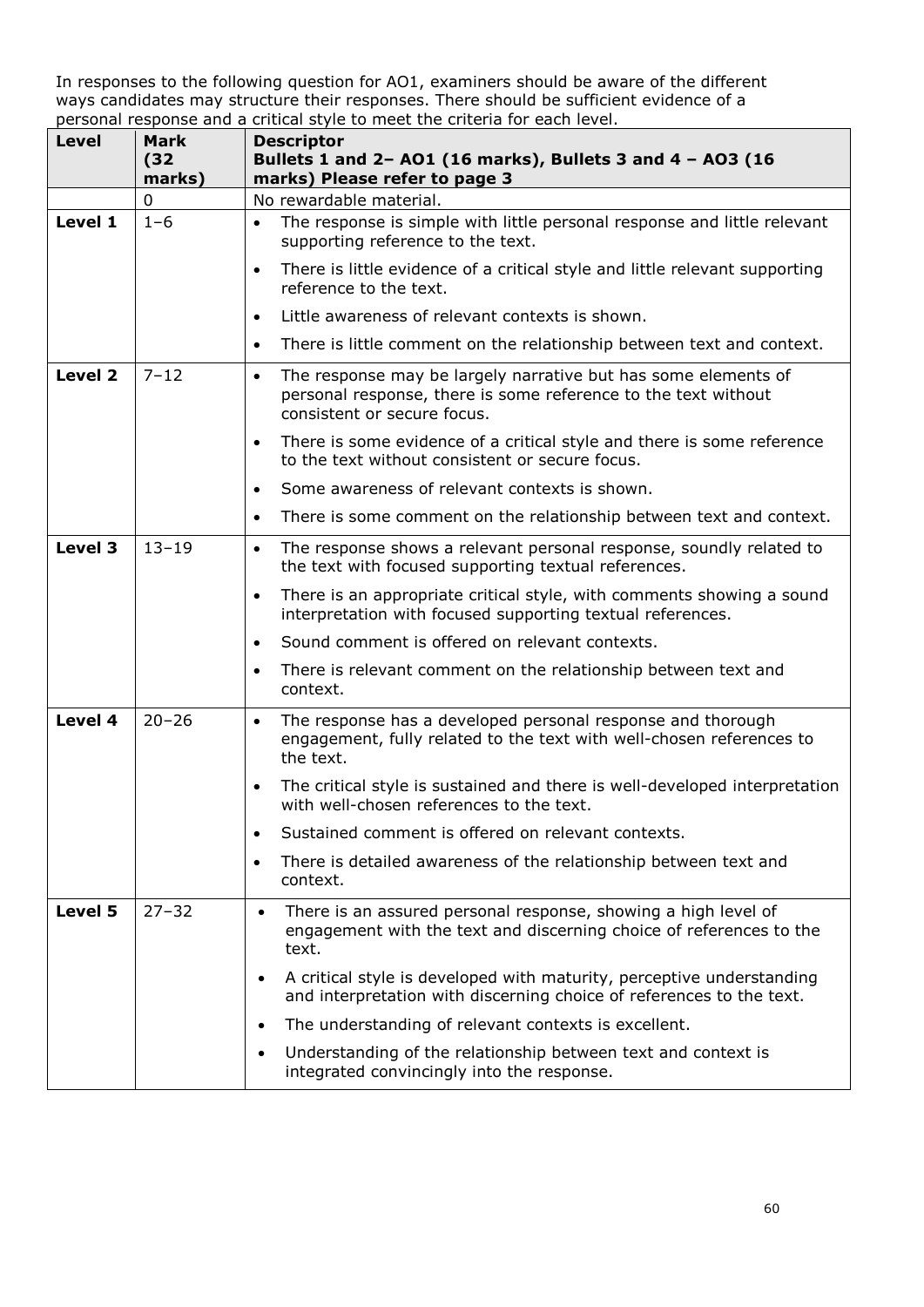| <b>AO4 Mark Scheme</b> |                                                                              |                                                                                                                                                                                                                                                                         |  |
|------------------------|------------------------------------------------------------------------------|-------------------------------------------------------------------------------------------------------------------------------------------------------------------------------------------------------------------------------------------------------------------------|--|
|                        | Use for ALL Questions in Paper 1 - Section B (British Play OR British Novel) |                                                                                                                                                                                                                                                                         |  |
| Level                  | Mark                                                                         |                                                                                                                                                                                                                                                                         |  |
|                        | 0                                                                            | No rewardable material.                                                                                                                                                                                                                                                 |  |
| Level 1                | $1 - 2$                                                                      | <b>Threshold performance-in the context of the level of demand of the</b><br>question. Learners spell and punctuate with reasonable accuracy, and use<br>a reasonable range of vocabulary and sentence structures; any errors do<br>not hinder meaning in the response. |  |
| Level 2                | $3 - 5$                                                                      | <b>Intermediate performance-in the context of the level of demand of the</b><br>question. Learners spell and punctuate with considerable accuracy, and<br>use a considerable range of vocabulary and sentence structures to achieve<br>general control of meaning.      |  |
| Level 3                | $6 - 8$                                                                      | <b>High performance-in the context of the level of demand of the question.</b><br>Learners spell and punctuate with consistent accuracy, and consistently<br>use vocabulary and sentence structures to achieve effective control of<br>meaning.                         |  |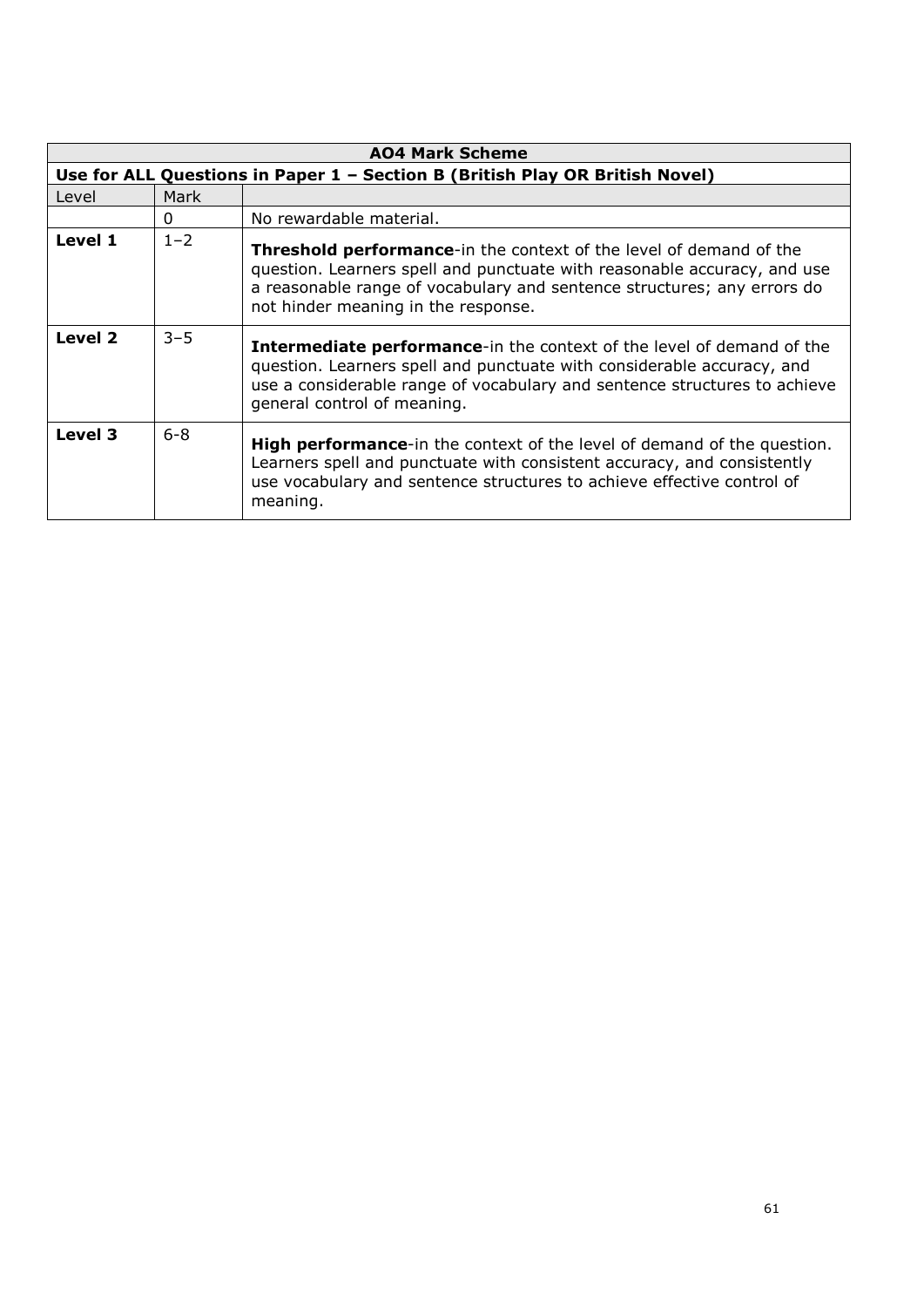| Question<br><b>Number</b> | Indicative content                                                                                                                                                                                                                                                                                                                    |  |  |
|---------------------------|---------------------------------------------------------------------------------------------------------------------------------------------------------------------------------------------------------------------------------------------------------------------------------------------------------------------------------------|--|--|
| 20. Anita<br>and Me       | The indicative content is not prescriptive. Reward responses that consider how Meena<br>growing up is significant in the novel.                                                                                                                                                                                                       |  |  |
|                           | Responses may include:                                                                                                                                                                                                                                                                                                                |  |  |
|                           | <b>Interpretation of text (AO1):</b><br>the novel deals with Meena growing up between the ages of 9 and 11 and how she<br>changes over the two years. Some of the changes are as a result of her<br>relationship with Anita and others are to do with her family and culture                                                          |  |  |
|                           | Meena matures in her honesty to her parents. At the start of the novel she is<br>$\bullet$<br>caught lying by her papa. However, she shows maturity when she tells the police<br>the truth about Tracey: 'It was an accident', rather than lying and blaming it on<br>Anita and Sam                                                   |  |  |
|                           | her awareness and attitude to racism change as she grows up. Meena is shocked<br>$\bullet$<br>by her first racial experience in the traffic jam: `as if I had been punched', but<br>realises that her father would have experienced 'a million of these encounters'                                                                   |  |  |
|                           | the birth of Sunil is part of Meena's growing up: 'I disliked him on first sight' and<br>$\bullet$<br>she realises her mother will no longer be exclusively hers. Following her Nanima's<br>visit, Meena begins to wonder how she had 'ever resented' Sunil and becomes<br>more responsible around the house                          |  |  |
|                           | the realisation of the existence of death causes her to grow up. Firstly, she<br>$\bullet$<br>experiences the death of Tracey's dog, who is killed in a violent and disturbing<br>way, and then the shock of Robert's death makes her realise what true friendship<br>is and more determined to try to pass the entrance exam         |  |  |
|                           | Meena's relationship with Anita, who is three years older than her, exposes Meena<br>$\bullet$<br>to aspects of life earlier than normal. Anita tells Meena the facts of life as a<br>'reward', and Meena sees Anita and Sam having sex. Meena slowly drifts away<br>from Anita and realises 'she needed me  more than I needed her'. |  |  |
|                           | Relationship between text and context (AO3):                                                                                                                                                                                                                                                                                          |  |  |
|                           | Meena reflects the typical trials and tribulations experienced by many young girls<br>growing up and how your friends have an influence in your formative years                                                                                                                                                                       |  |  |
|                           | the visit of Nanima helps Meena appreciate her cultural background and diversity,<br>$\bullet$<br>enabling Meena to grow up, realising what is important in her life                                                                                                                                                                  |  |  |
|                           | living in a small Midlands village in the 1960s as a young Indian girl meant Meena<br>$\bullet$<br>experiences alienation and racism within a white working-class community.                                                                                                                                                          |  |  |
|                           | Reward all valid points.                                                                                                                                                                                                                                                                                                              |  |  |
|                           | Candidates will be rewarded if they make relevant textual references or use short<br>quotations from the text. This includes relevant paraphrasing.                                                                                                                                                                                   |  |  |
|                           |                                                                                                                                                                                                                                                                                                                                       |  |  |
|                           |                                                                                                                                                                                                                                                                                                                                       |  |  |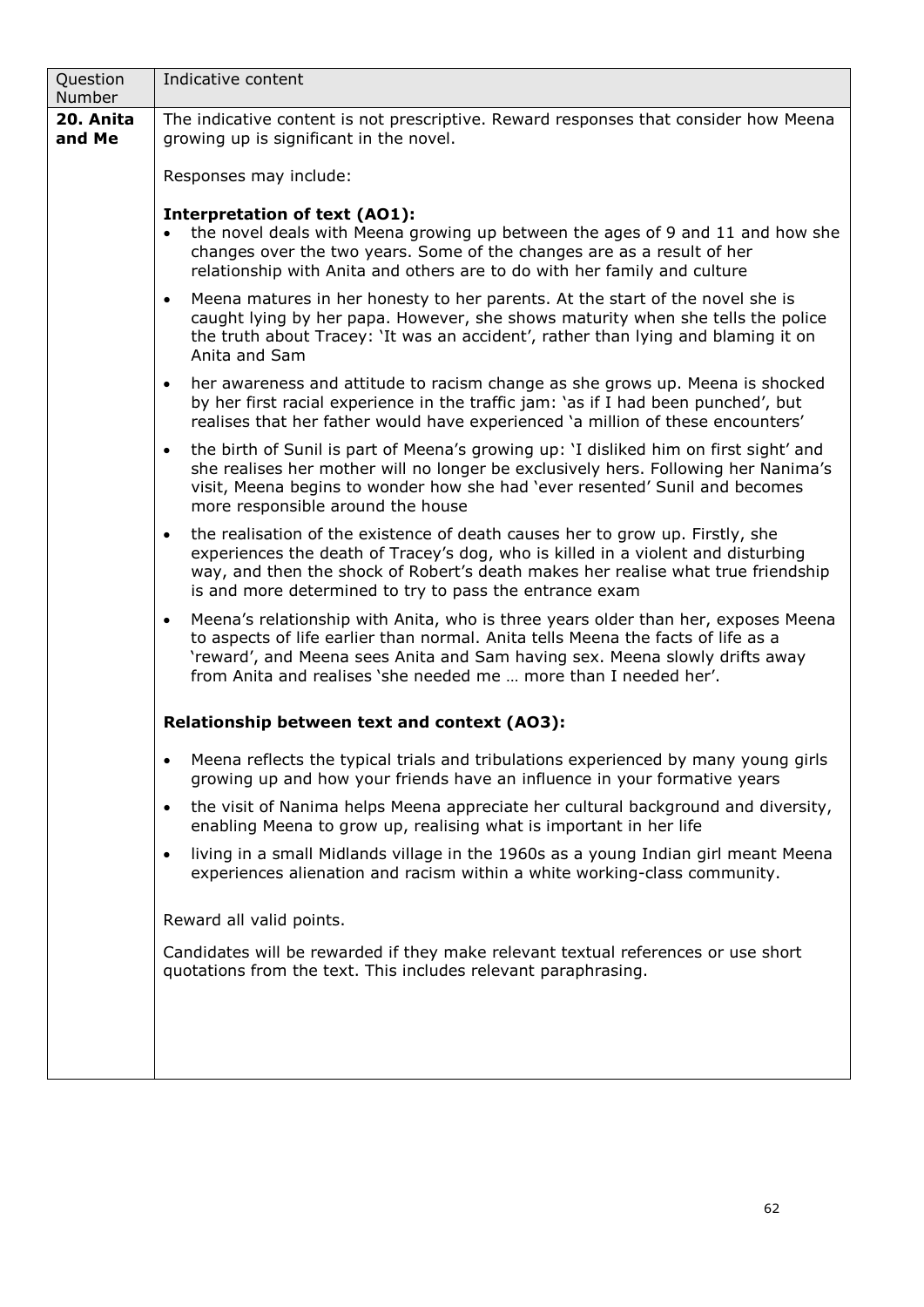| Level   | Mark<br>(32)<br>marks) | personal response and a chilical style to meet the chilena for each level.<br>Descriptor - Bullets 1 and 2- A01 (16 marks), Bullets 3 and 4 -<br>AO3 (16 marks) Please see page 3 |
|---------|------------------------|-----------------------------------------------------------------------------------------------------------------------------------------------------------------------------------|
|         | 0                      | No rewardable material.                                                                                                                                                           |
| Level 1 | $1 - 6$                | The response is simple with little personal response and little relevant<br>$\bullet$<br>supporting reference to the text.                                                        |
|         |                        | There is little evidence of a critical style and little relevant supporting<br>$\bullet$<br>reference to the text.                                                                |
|         |                        | Little awareness of relevant contexts is shown.<br>$\bullet$                                                                                                                      |
|         |                        | There is little comment on the relationship between text and context.<br>$\bullet$                                                                                                |
| Level 2 | $7 - 12$               | The response may be largely narrative but has some elements of<br>$\bullet$<br>personal response, there is some reference to the text without<br>consistent or secure focus.      |
|         |                        | There is some evidence of a critical style and there is some reference<br>$\bullet$<br>to the text without consistent or secure focus.                                            |
|         |                        | Some awareness of relevant contexts is shown.<br>$\bullet$                                                                                                                        |
|         |                        | There is some comment on the relationship between text and context.<br>$\bullet$                                                                                                  |
| Level 3 | $13 - 19$              | The response shows a relevant personal response, soundly related to<br>$\bullet$<br>the text with focused supporting textual references.                                          |
|         |                        | There is an appropriate critical style, with comments showing a sound<br>$\bullet$<br>interpretation with focused supporting textual references.                                  |
|         |                        | Sound comment is offered on relevant contexts.<br>$\bullet$                                                                                                                       |
|         |                        | There is relevant comment on the relationship between text and<br>$\bullet$<br>context.                                                                                           |
| Level 4 | $20 - 26$              | The response has a developed personal response and thorough<br>$\bullet$<br>engagement, fully related to the text with well-chosen references to<br>the text.                     |
|         |                        | The critical style is sustained and there is well-developed interpretation<br>$\bullet$<br>with well-chosen references to the text.                                               |
|         |                        | Sustained comment is offered on relevant contexts.<br>$\bullet$                                                                                                                   |
|         |                        | There is detailed awareness of the relationship between text and<br>$\bullet$<br>context.                                                                                         |
| Level 5 | $27 - 32$              | There is an assured personal response, showing a high level of<br>$\bullet$<br>engagement with the text and discerning choice of references to the<br>text.                       |
|         |                        | A critical style is developed with maturity, perceptive understanding<br>and interpretation with discerning choice of references to the text.                                     |
|         |                        | The understanding of relevant contexts is excellent.<br>$\bullet$                                                                                                                 |
|         |                        | Understanding of the relationship between text and context is<br>$\bullet$<br>integrated convincingly into the response.                                                          |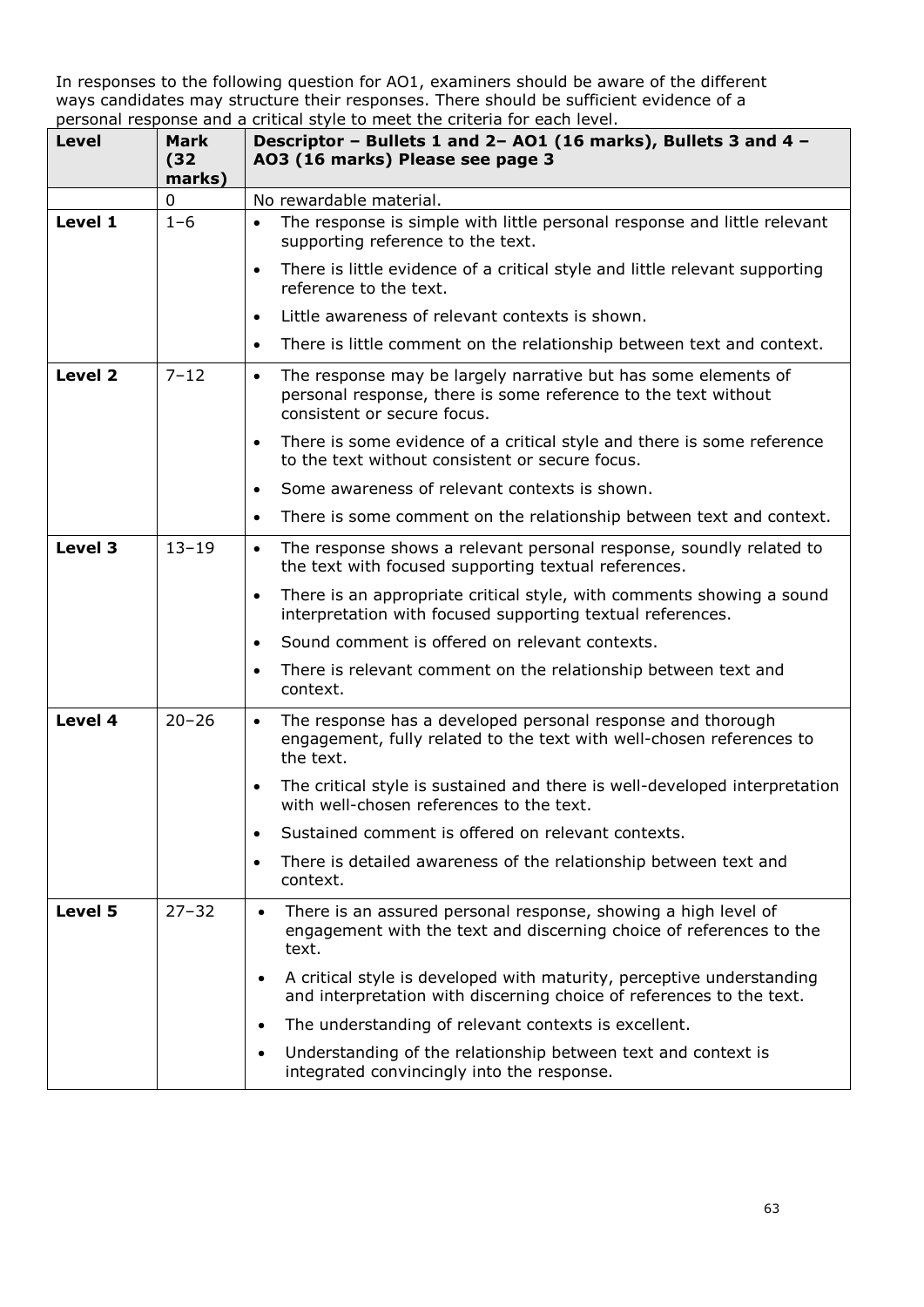| <b>AO4 Mark Scheme</b>                                                       |         |                                                                                                                                                                                                                                                                          |
|------------------------------------------------------------------------------|---------|--------------------------------------------------------------------------------------------------------------------------------------------------------------------------------------------------------------------------------------------------------------------------|
| Use for ALL Questions in Paper 1 - Section B (British Play OR British Novel) |         |                                                                                                                                                                                                                                                                          |
| Level                                                                        | Mark    |                                                                                                                                                                                                                                                                          |
|                                                                              | 0       | No rewardable material.                                                                                                                                                                                                                                                  |
| Level 1                                                                      | $1 - 2$ | <b>Threshold performance-</b> in the context of the level of demand of the<br>question. Learners spell and punctuate with reasonable accuracy, and use<br>a reasonable range of vocabulary and sentence structures; any errors do<br>not hinder meaning in the response. |
| Level 2                                                                      | $3 - 5$ | <b>Intermediate performance-in the context of the level of demand of the</b><br>question. Learners spell and punctuate with considerable accuracy, and<br>use a considerable range of vocabulary and sentence structures to achieve<br>general control of meaning.       |
| Level 3                                                                      | $6 - 8$ | <b>High performance-in the context of the level of demand of the question.</b><br>Learners spell and punctuate with consistent accuracy, and consistently<br>use vocabulary and sentence structures to achieve effective control of<br>meaning.                          |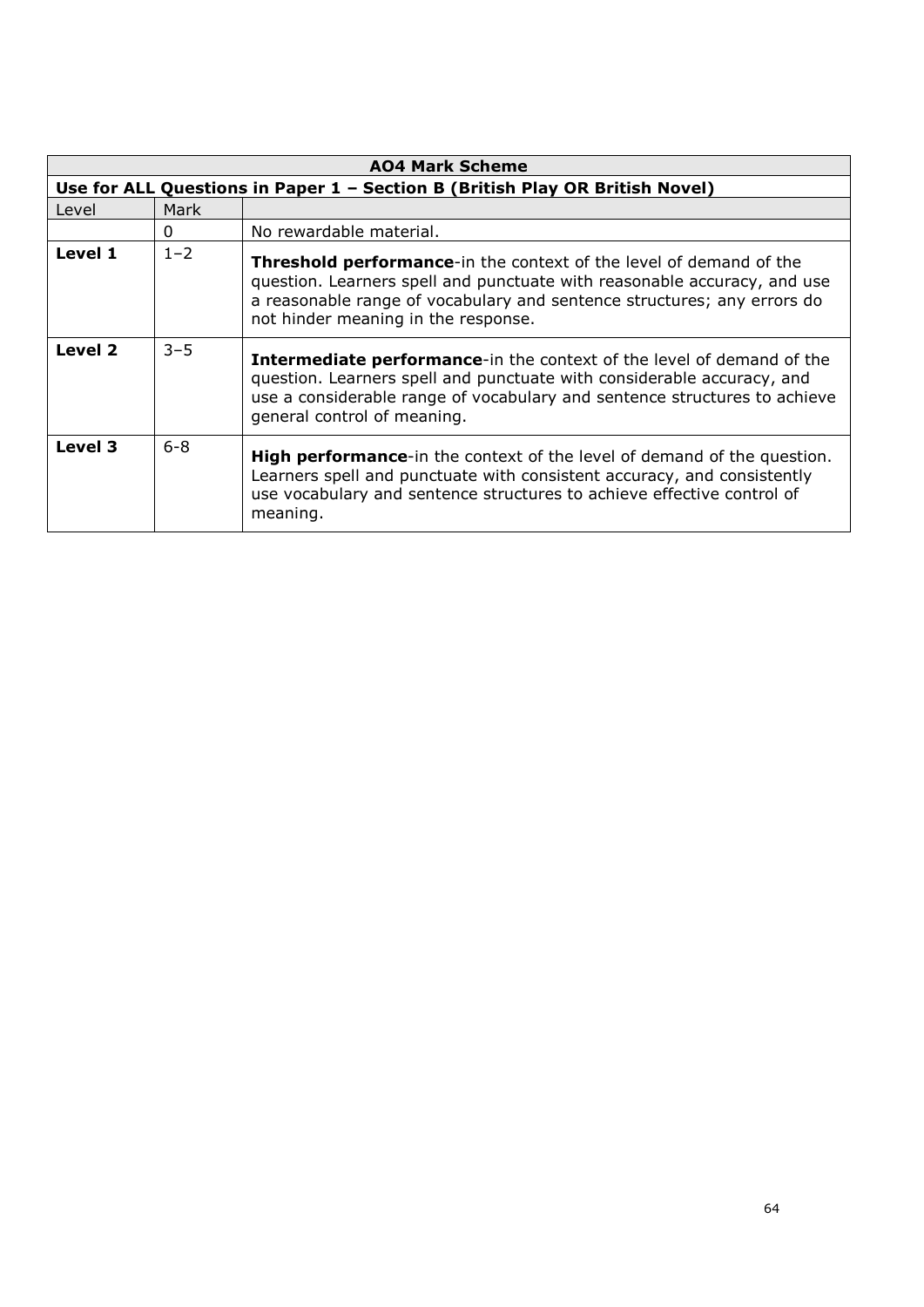| Question<br>Number                                | Indicative content                                                                                                                                                                                                                                                                                                                                                                                 |  |  |
|---------------------------------------------------|----------------------------------------------------------------------------------------------------------------------------------------------------------------------------------------------------------------------------------------------------------------------------------------------------------------------------------------------------------------------------------------------------|--|--|
| <b>21. The</b><br><b>Woman in</b><br><b>Black</b> | The indicative content is not prescriptive. Reward the responses that explain the<br>importance of Eel Marsh House in the novel.                                                                                                                                                                                                                                                                   |  |  |
|                                                   | Responses may include:                                                                                                                                                                                                                                                                                                                                                                             |  |  |
|                                                   | <b>Interpretation of text (AO1):</b><br>Eel Marsh House is important because key events take place there. It is physically cut<br>off from Crythin Gifford at the end of Nine Lives Causeway, which is isolated from the<br>mainland during high tides and 'wild sea'. The physical isolation makes the house seem<br>eerie and inescapable: 'neither could I see the causeway'                    |  |  |
|                                                   | the description of the house is expressed through the eyes of Kipps to emphasise its<br>$\bullet$<br>appearance. He describes his astonishment at how it appeared to be 'rising out of the<br>water' and how it looked 'gaunt'. The house is described as 'grey' and 'bleached'. It is<br>set in the grounds of a graveyard and the ruins of an old monastery, suggesting it is<br>drained of life |  |  |
|                                                   | the harsh surroundings of Eel Marsh House act as a contrast to Monks Piece, Kipps'<br>$\bullet$<br>home, which is set in the 'drowsy countryside'. Monks Piece is described as a<br>'handsome' and 'perfectly proportioned' home                                                                                                                                                                   |  |  |
|                                                   | the house acts as a time capsule, containing the memories and the past of the Drablow<br>$\bullet$<br>family. Mrs Drablow kept all her papers, which date back over many years, around the<br>house. The 'ancient receipts' suggest that she could not let go of the past                                                                                                                          |  |  |
|                                                   | In contrast to the wild setting and description of the exterior of the house the nursery,<br>$\bullet$<br>which has been left untouched, presents an image of a comfortable family home: 'a<br>nursery filled with toys and a rocking chair'                                                                                                                                                       |  |  |
|                                                   | the scarier and more atmospheric parts of the novel are set at Eel Marsh House at<br>$\bullet$<br>night: the drowning of the child in the 'treacherous quicksand', the mystery of the<br>'rocking chair' behind the unlocked nursery door, and the near-drowning of 'Spider'.                                                                                                                      |  |  |
|                                                   | Relationship between text and context (AO3):<br>written in the late twentieth century, the novel recreates the conventions of the<br>Victorian Gothic genre. The use of an uninhabited house acts as a typical location for a<br>macabre death and a ghostly haunting                                                                                                                              |  |  |
|                                                   | the mystery of Eel Marsh House, its history and isolation from the village reflect the<br>$\bullet$<br>disparity between the industrial towns of Victorian Britain and the poorer countryside<br>communities                                                                                                                                                                                       |  |  |
|                                                   | locating Eel Marsh House in an isolated rural community acts as a contrast to the busy<br>$\bullet$<br>and noisy streets of London where Kipps works.                                                                                                                                                                                                                                              |  |  |
|                                                   | Reward all valid points.<br>Candidates will be rewarded if they make relevant textual references or use short<br>quotations from the text. This includes relevant paraphrasing.                                                                                                                                                                                                                    |  |  |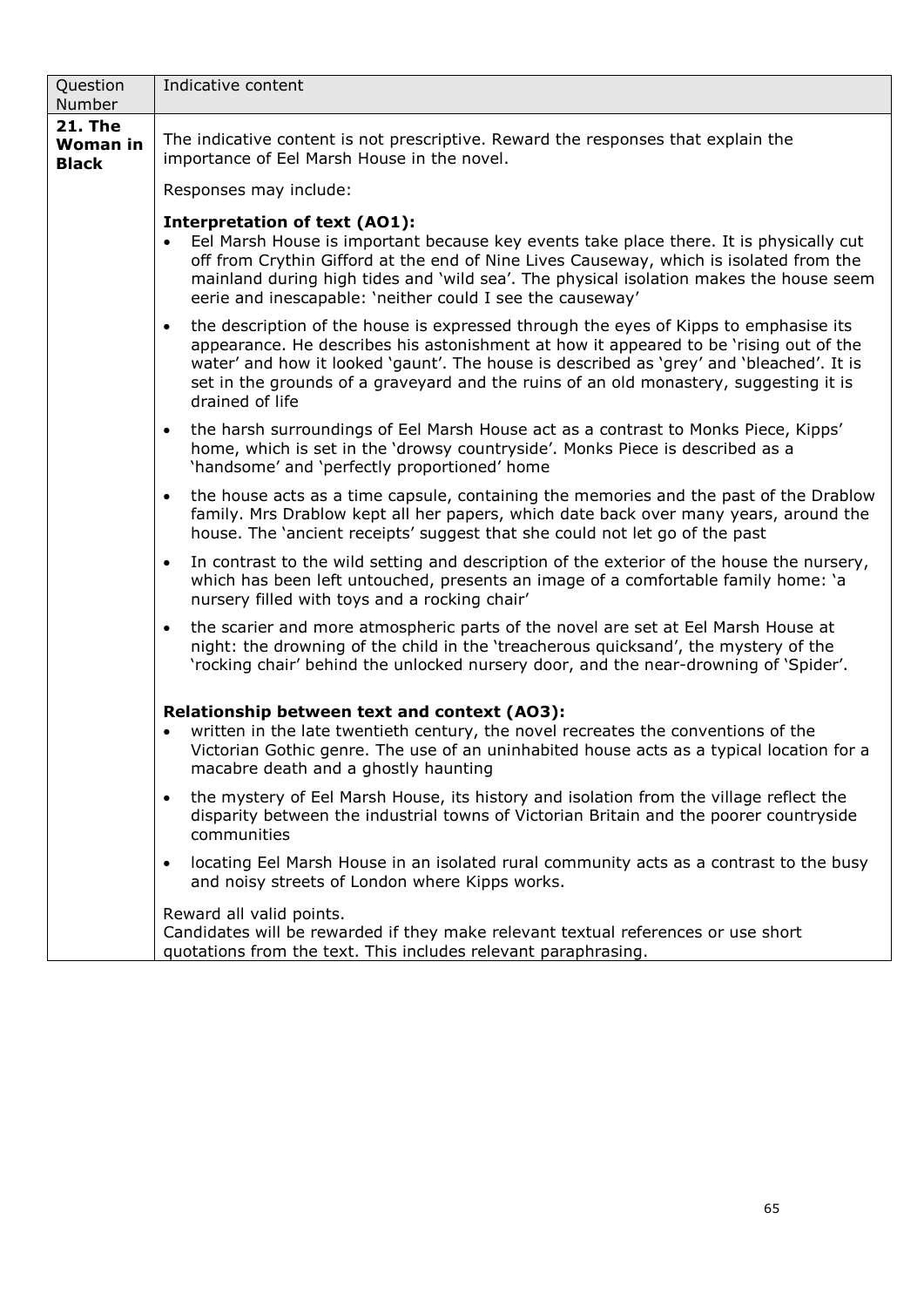| Level   | Mark<br>(32)<br>marks) | personal response and a chilical style to meet the chilena for each level.<br>Descriptor - Bullets 1 and 2- A01 (16 marks), Bullets 3 and 4 -<br>AO3 (16 marks) Please refer to page 3 |
|---------|------------------------|----------------------------------------------------------------------------------------------------------------------------------------------------------------------------------------|
|         | 0                      | No rewardable material.                                                                                                                                                                |
| Level 1 | $1 - 6$                | The response is simple with little personal response and little relevant<br>$\bullet$<br>supporting reference to the text.                                                             |
|         |                        | There is little evidence of a critical style and little relevant supporting<br>$\bullet$<br>reference to the text.                                                                     |
|         |                        | Little awareness of relevant contexts is shown.<br>$\bullet$                                                                                                                           |
|         |                        | There is little comment on the relationship between text and context.<br>$\bullet$                                                                                                     |
| Level 2 | $7 - 12$               | The response may be largely narrative but has some elements of<br>$\bullet$<br>personal response, there is some reference to the text without<br>consistent or secure focus.           |
|         |                        | There is some evidence of a critical style and there is some reference<br>$\bullet$<br>to the text without consistent or secure focus.                                                 |
|         |                        | Some awareness of relevant contexts is shown.<br>$\bullet$                                                                                                                             |
|         |                        | There is some comment on the relationship between text and context.<br>$\bullet$                                                                                                       |
| Level 3 | $13 - 19$              | The response shows a relevant personal response, soundly related to<br>$\bullet$<br>the text with focused supporting textual references.                                               |
|         |                        | There is an appropriate critical style, with comments showing a sound<br>$\bullet$<br>interpretation with focused supporting textual references.                                       |
|         |                        | Sound comment is offered on relevant contexts.<br>$\bullet$                                                                                                                            |
|         |                        | There is relevant comment on the relationship between text and<br>$\bullet$<br>context.                                                                                                |
| Level 4 | $20 - 26$              | The response has a developed personal response and thorough<br>$\bullet$<br>engagement, fully related to the text with well-chosen references to<br>the text.                          |
|         |                        | The critical style is sustained and there is well-developed interpretation<br>$\bullet$<br>with well-chosen references to the text.                                                    |
|         |                        | Sustained comment is offered on relevant contexts.<br>$\bullet$                                                                                                                        |
|         |                        | There is detailed awareness of the relationship between text and<br>$\bullet$<br>context.                                                                                              |
| Level 5 | $27 - 32$              | There is an assured personal response, showing a high level of<br>$\bullet$<br>engagement with the text and discerning choice of references to the<br>text.                            |
|         |                        | A critical style is developed with maturity, perceptive understanding<br>and interpretation with discerning choice of references to the text.                                          |
|         |                        | The understanding of relevant contexts is excellent.<br>$\bullet$                                                                                                                      |
|         |                        | Understanding of the relationship between text and context is<br>$\bullet$<br>integrated convincingly into the response.                                                               |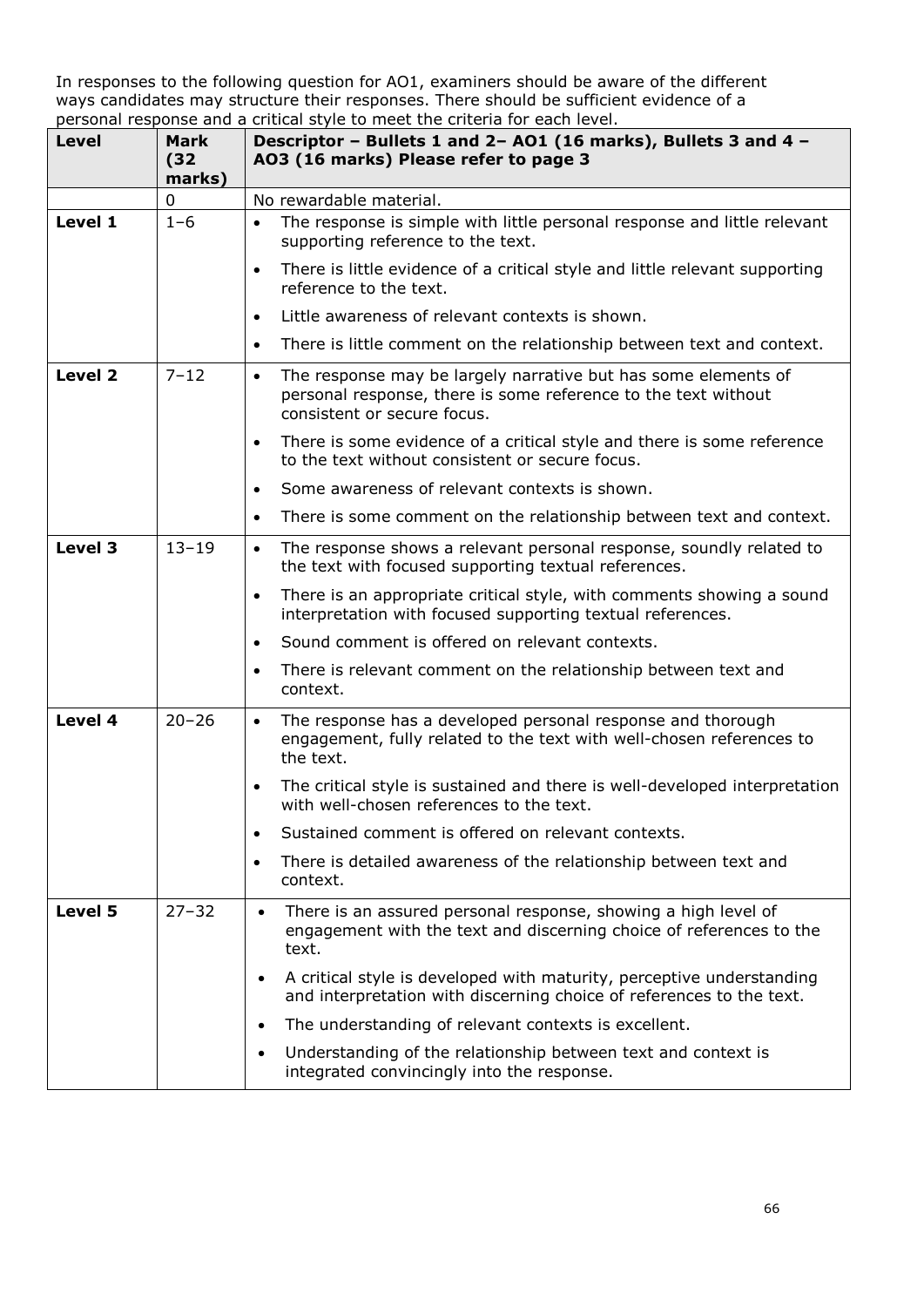| <b>AO4 Mark Scheme</b>                                                       |         |                                                                                                                                                                                                                                                                         |
|------------------------------------------------------------------------------|---------|-------------------------------------------------------------------------------------------------------------------------------------------------------------------------------------------------------------------------------------------------------------------------|
| Use for ALL Questions in Paper 1 - Section B (British Play OR British Novel) |         |                                                                                                                                                                                                                                                                         |
| Level                                                                        | Mark    |                                                                                                                                                                                                                                                                         |
|                                                                              | 0       | No rewardable material.                                                                                                                                                                                                                                                 |
| Level 1                                                                      | $1 - 2$ | <b>Threshold performance-in the context of the level of demand of the</b><br>question. Learners spell and punctuate with reasonable accuracy, and use<br>a reasonable range of vocabulary and sentence structures; any errors do<br>not hinder meaning in the response. |
| Level 2                                                                      | $3 - 5$ | <b>Intermediate performance-in the context of the level of demand of the</b><br>question. Learners spell and punctuate with considerable accuracy, and<br>use a considerable range of vocabulary and sentence structures to achieve<br>general control of meaning.      |
| Level 3                                                                      | $6 - 8$ | <b>High performance-in the context of the level of demand of the question.</b><br>Learners spell and punctuate with consistent accuracy, and consistently<br>use vocabulary and sentence structures to achieve effective control of<br>meaning.                         |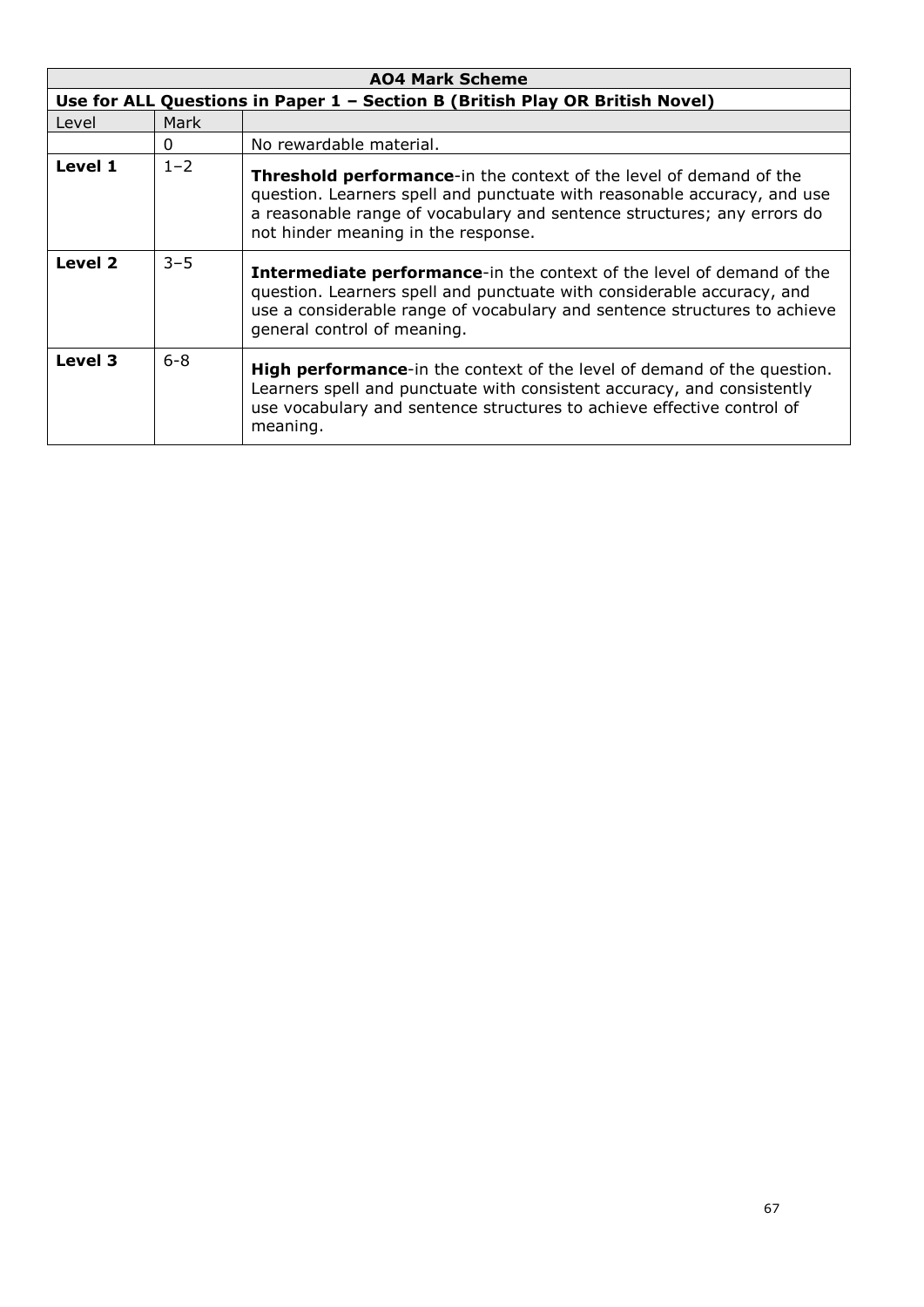| Question<br>Number                                | Indicative content                                                                                                                                                                                                                                                                                                                                                       |  |  |
|---------------------------------------------------|--------------------------------------------------------------------------------------------------------------------------------------------------------------------------------------------------------------------------------------------------------------------------------------------------------------------------------------------------------------------------|--|--|
| <b>22. The</b><br><b>Woman in</b><br><b>Black</b> | The indicative content is not prescriptive. Reward responses that show the ways<br>madness is significant in The Woman in Black.                                                                                                                                                                                                                                         |  |  |
|                                                   | Responses may include:                                                                                                                                                                                                                                                                                                                                                   |  |  |
|                                                   | <b>Interpretation of text (AO1):</b><br>Kipps' mental distress is present at the start of the novel, when the family are<br>telling ghost stories. He does not want to get involved and leaves the room 'in a<br>state of  bewilderment'. He is unable to share his experiences at Eel Marsh House<br>as they were too traumatic and he cannot keep 'the memory  at bay' |  |  |
|                                                   | Kipps is initially presented as a rational young man, but he begins to doubt his own<br>$\bullet$<br>mental state as he wanders around Eel Marsh House: 'but what was real?' He is<br>unsure what is real and what is an illusion                                                                                                                                        |  |  |
|                                                   | the community of Crythin Gifford has been emotionally scarred and driven to<br>$\bullet$<br>madness by the woman in black. Every time she is seen, a child dies 'in some<br>violent or dreadful circumstance'. They are always terrified that another child may<br>die                                                                                                   |  |  |
|                                                   | the woman in black affects Kipps psychologically, leaving him in a 'state of<br>$\bullet$<br>disarray'. Kipps describes her desire for retribution as 'mad senseless destruction'.<br>He fears he is going mad when experiencing the ghostly horse and cart and the<br>screams of the dying child in the marshes, which he fears 'would never' leave him                 |  |  |
|                                                   | Jennet Humfrye is mentally affected when she witnesses her child drown in the<br>$\bullet$<br>marshes: 'from that day Jennet Humfrye began to go mad'. The trauma of losing<br>her own child leaves her 'mad with grief and mad with anger'. Madness also causes<br>Jennet to contract a wasting disease which eventually kills her                                      |  |  |
|                                                   | having to live through the death of his son Joseph, and the 'ten long months' until<br>$\bullet$<br>his wife Stella dies, affects Kipps' mental state and makes the telling of his story<br>harrowing for him.                                                                                                                                                           |  |  |
|                                                   | Relationship of text and context (AO3):                                                                                                                                                                                                                                                                                                                                  |  |  |
|                                                   | Kipps' logical and rational character represents the good in man, whilst Jennet<br>Humfrye acts as the evil contrast with her delusional mental state. Good versus evil<br>is one of the central beliefs of many religions                                                                                                                                               |  |  |
|                                                   | the setting of the novel and the isolation of Eel Marsh House are in keeping with the<br>$\bullet$<br>elements of the Gothic genre                                                                                                                                                                                                                                       |  |  |
|                                                   | superstitions and the psychological fear of ghosts had a powerful impact in an<br>$\bullet$<br>isolated village community. The villagers were terrified of Jennet Humfrye and the<br>deaths of their children.                                                                                                                                                           |  |  |
|                                                   | Reward all valid points.                                                                                                                                                                                                                                                                                                                                                 |  |  |
|                                                   | Candidates will be rewarded if they make relevant textual references or use short<br>quotations from the text. This includes relevant paraphrasing.                                                                                                                                                                                                                      |  |  |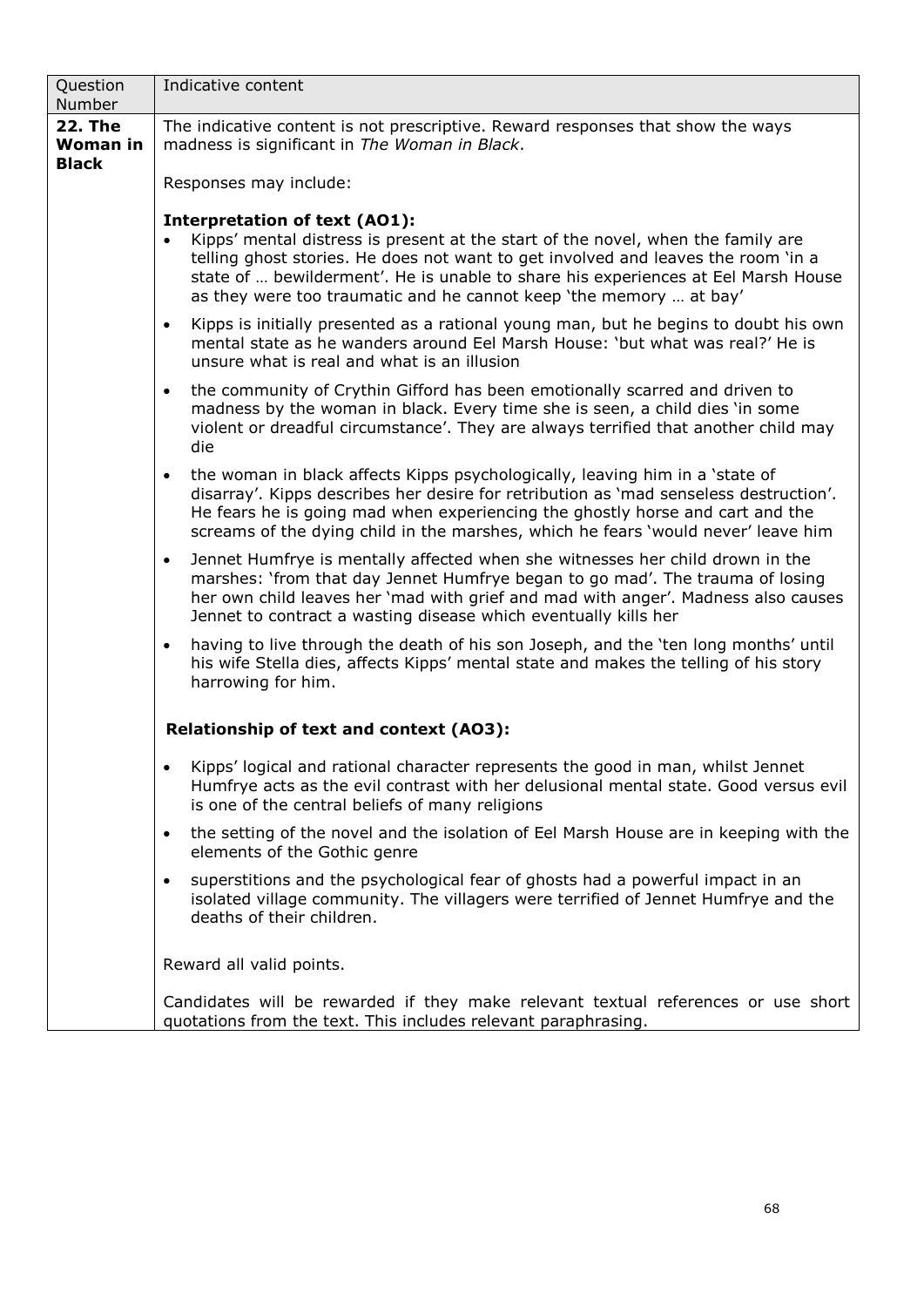| Level   | Mark<br>(32)<br>marks) | personal response and a chilical style to meet the chilena for each level.<br>Descriptor - Bullets 1 and 2- A01 (16 marks), Bullets 3 and 4 -<br>AO3 (16 marks) Please refer to page 3 |
|---------|------------------------|----------------------------------------------------------------------------------------------------------------------------------------------------------------------------------------|
|         | 0                      | No rewardable material.                                                                                                                                                                |
| Level 1 | $1 - 6$                | The response is simple with little personal response and little relevant<br>$\bullet$<br>supporting reference to the text.                                                             |
|         |                        | There is little evidence of a critical style and little relevant supporting<br>$\bullet$<br>reference to the text.                                                                     |
|         |                        | Little awareness of relevant contexts is shown.<br>$\bullet$                                                                                                                           |
|         |                        | There is little comment on the relationship between text and context.<br>$\bullet$                                                                                                     |
| Level 2 | $7 - 12$               | The response may be largely narrative but has some elements of<br>$\bullet$<br>personal response, there is some reference to the text without<br>consistent or secure focus.           |
|         |                        | There is some evidence of a critical style and there is some reference<br>$\bullet$<br>to the text without consistent or secure focus.                                                 |
|         |                        | Some awareness of relevant contexts is shown.<br>$\bullet$                                                                                                                             |
|         |                        | There is some comment on the relationship between text and context.<br>$\bullet$                                                                                                       |
| Level 3 | $13 - 19$              | The response shows a relevant personal response, soundly related to<br>$\bullet$<br>the text with focused supporting textual references.                                               |
|         |                        | There is an appropriate critical style, with comments showing a sound<br>$\bullet$<br>interpretation with focused supporting textual references.                                       |
|         |                        | Sound comment is offered on relevant contexts.<br>$\bullet$                                                                                                                            |
|         |                        | There is relevant comment on the relationship between text and<br>$\bullet$<br>context.                                                                                                |
| Level 4 | $20 - 26$              | The response has a developed personal response and thorough<br>$\bullet$<br>engagement, fully related to the text with well-chosen references to<br>the text.                          |
|         |                        | The critical style is sustained and there is well-developed interpretation<br>$\bullet$<br>with well-chosen references to the text.                                                    |
|         |                        | Sustained comment is offered on relevant contexts.<br>$\bullet$                                                                                                                        |
|         |                        | There is detailed awareness of the relationship between text and<br>$\bullet$<br>context.                                                                                              |
| Level 5 | $27 - 32$              | There is an assured personal response, showing a high level of<br>$\bullet$<br>engagement with the text and discerning choice of references to the<br>text.                            |
|         |                        | A critical style is developed with maturity, perceptive understanding<br>and interpretation with discerning choice of references to the text.                                          |
|         |                        | The understanding of relevant contexts is excellent.<br>$\bullet$                                                                                                                      |
|         |                        | Understanding of the relationship between text and context is<br>$\bullet$<br>integrated convincingly into the response.                                                               |